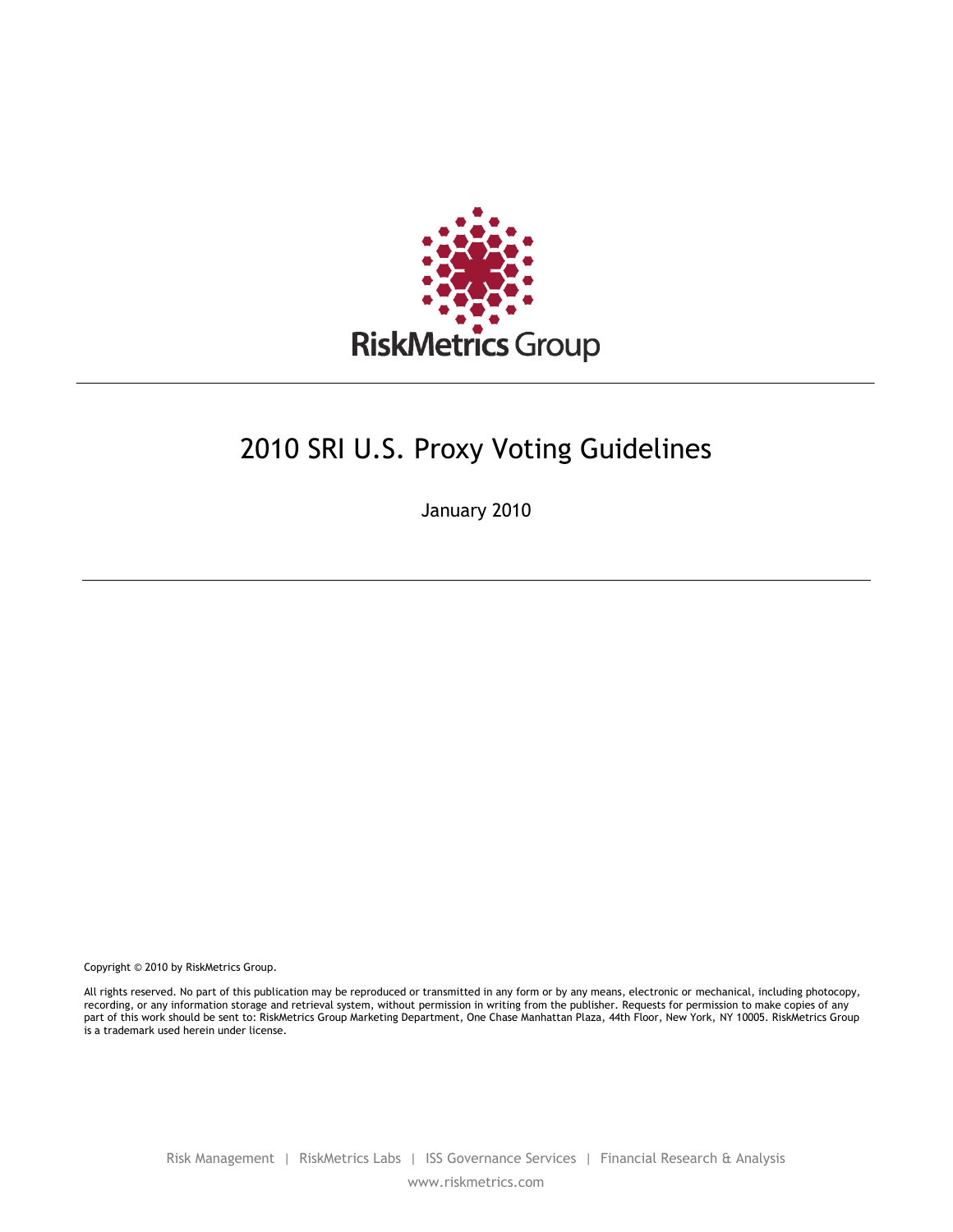# RiskMetrics Group<br>2010 SRI U.S. Proxy Voting Guidelines

### Effective for Meetings on or after Feb 15, 2010

# **Table of Contents**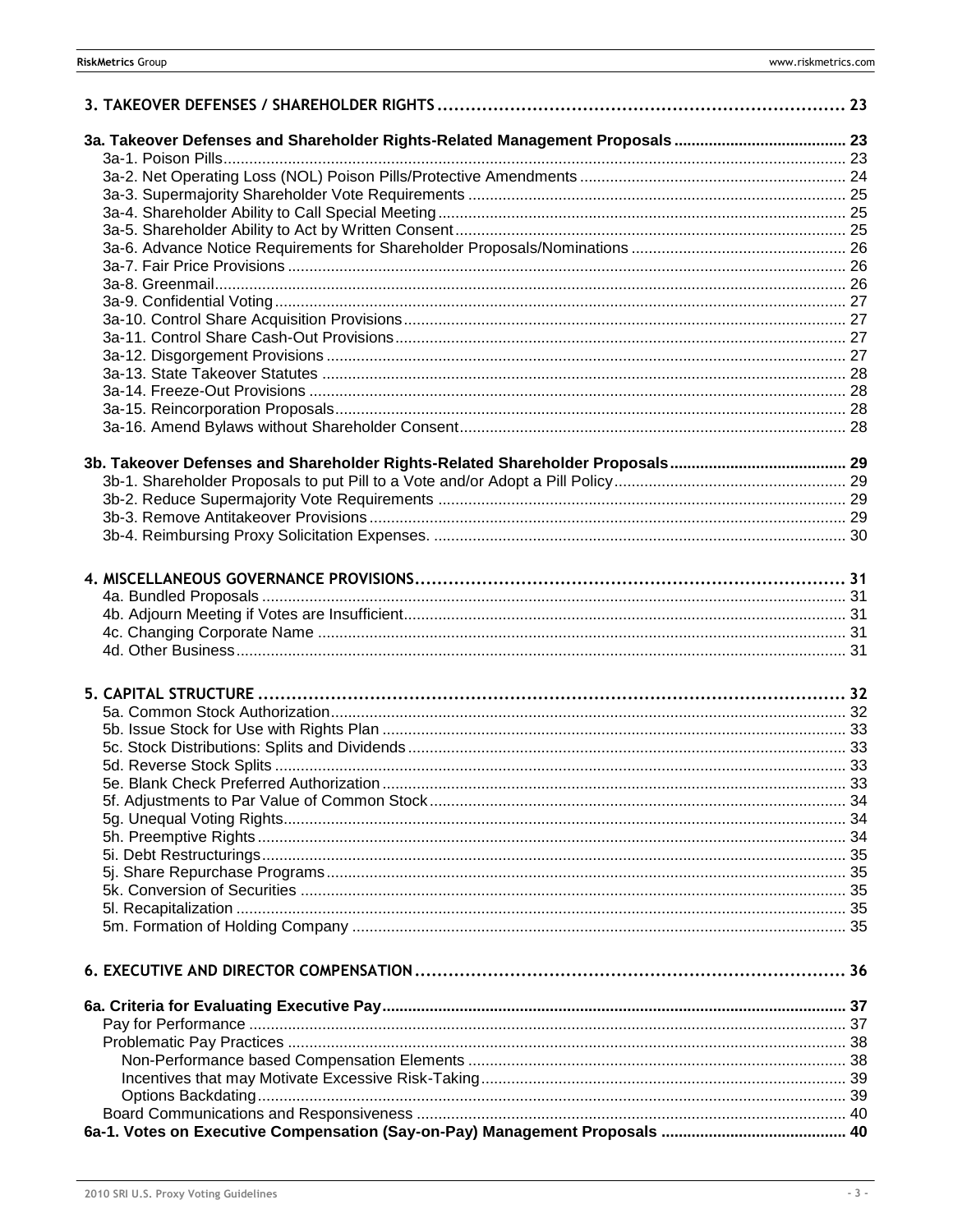| 6b-1. Incentive Bonus Plans and Tax Deductibility Proposals (OBRA-Related Compensation Proposals) 44 |  |
|------------------------------------------------------------------------------------------------------|--|
|                                                                                                      |  |
|                                                                                                      |  |
|                                                                                                      |  |
|                                                                                                      |  |
|                                                                                                      |  |
|                                                                                                      |  |
|                                                                                                      |  |
|                                                                                                      |  |
|                                                                                                      |  |
|                                                                                                      |  |
|                                                                                                      |  |
|                                                                                                      |  |
|                                                                                                      |  |
|                                                                                                      |  |
|                                                                                                      |  |
|                                                                                                      |  |
|                                                                                                      |  |
|                                                                                                      |  |
|                                                                                                      |  |
| 6d-8. Advisory Vote on Executive Compensation (Say-on-Pay) Shareholder Proposals 50                  |  |
| 6d-9. Termination of Employment Prior to Severance Payment and Eliminating Accelerated Vesting of    |  |
|                                                                                                      |  |
|                                                                                                      |  |
|                                                                                                      |  |
|                                                                                                      |  |
|                                                                                                      |  |
|                                                                                                      |  |
|                                                                                                      |  |
|                                                                                                      |  |
|                                                                                                      |  |
|                                                                                                      |  |
|                                                                                                      |  |
|                                                                                                      |  |
|                                                                                                      |  |
|                                                                                                      |  |
|                                                                                                      |  |
|                                                                                                      |  |
|                                                                                                      |  |
|                                                                                                      |  |
|                                                                                                      |  |
|                                                                                                      |  |
|                                                                                                      |  |
|                                                                                                      |  |
|                                                                                                      |  |
|                                                                                                      |  |
|                                                                                                      |  |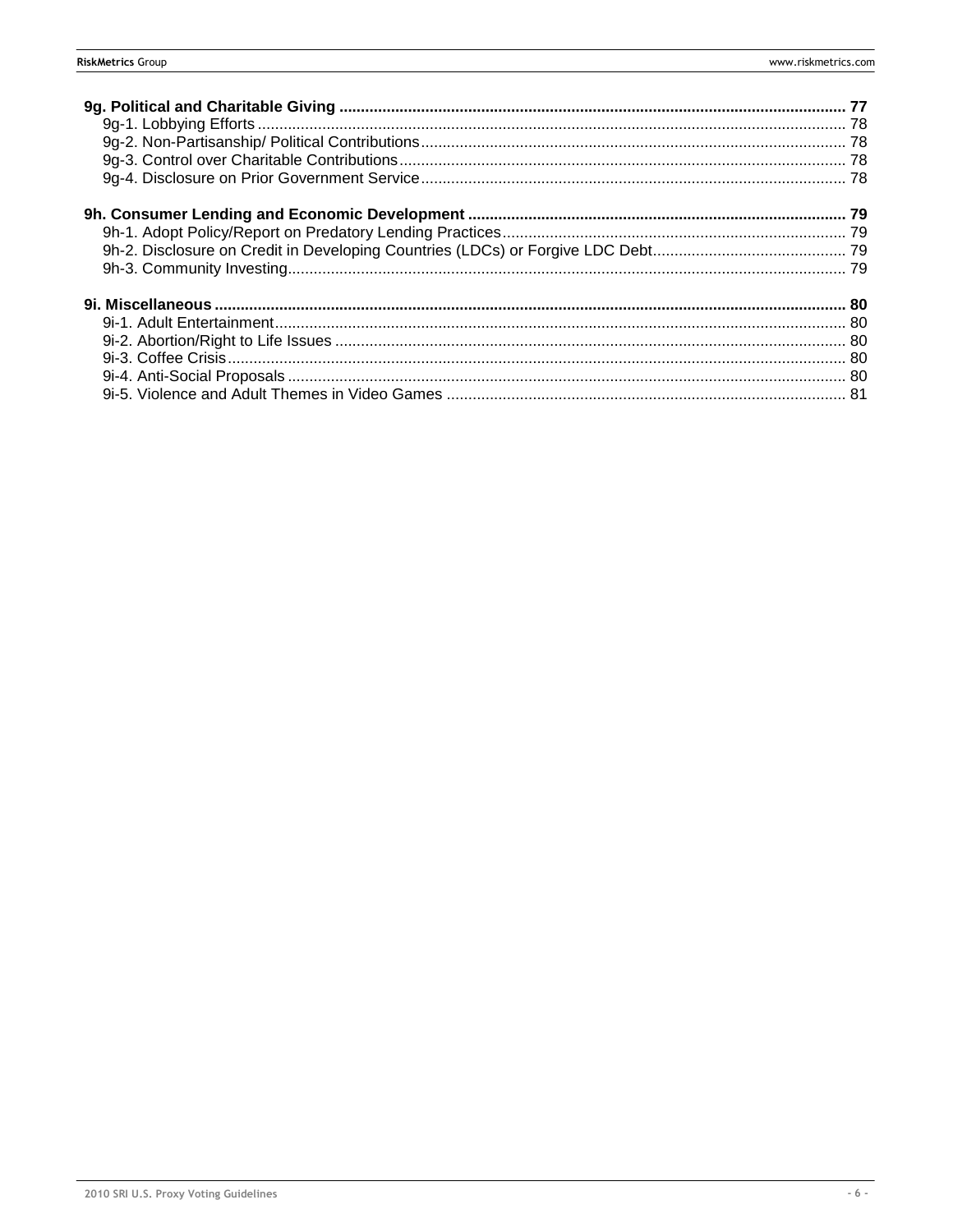# <span id="page-6-0"></span>**INTRODUCTION**

RiskMetrics' Social Advisory Services division recognizes that socially responsible investors have dual objectives: financial and social. Socially responsible investors invest for economic gain, as do all investors, but they also require that companies in which they invest conduct their business in a socially responsible manner.

The dual objectives carry through to the proxy voting activity, after the security selection process is completed. In voting their shares, socially responsible institutional shareholders are concerned not only with economic returns to shareholders and good corporate governance, but also with the ethical behavior of corporations and the social and environmental impact of their actions.

Social Advisory Services has, therefore, developed proxy voting guidelines that are consistent with the dual objectives of socially responsible shareholders. On matters of social and environmental import, the guidelines seek to reflect a broad consensus of the socially responsible investing community. Generally, we take as our frame of reference policies that have been developed by groups such as the Interfaith Center on Corporate Responsibility, the General Board of Pension and Health Benefits of the United Methodist Church, Domini Social Investments, and other leading church shareholders and socially responsible mutual fund companies. Additionally, we incorporate the active ownership and investment philosophies of leading globally recognized initiatives such as the United Nations Environment Programme Finance Initiative (UNEP FI), the United Nations Principles for Responsible Investment (UNPRI), the United Nations Global Compact, and environmental and social European Union Directives.

On matters of corporate governance, executive compensation, and corporate structure, Social Advisory Services guidelines are based on a commitment to create and preserve economic value and to advance principles of good corporate governance consistent with responsibilities to society as a whole.

The guidelines provide an overview of how Social Advisory Services recommends that its clients vote. We note there may be cases in which the final vote recommendation on a particular company varies from the vote guideline due to the fact that we closely examine the merits of each proposal and consider recent and company-specific information in arriving at our decisions. Where Social Advisory Services acts as voting agent for clients, it follows each client's voting policy, which may differ in some cases from the policies outlined in this document. Social Advisory Services updates its guidelines on an annual basis to take into account new social and environmental issues and the latest trends in corporate governance.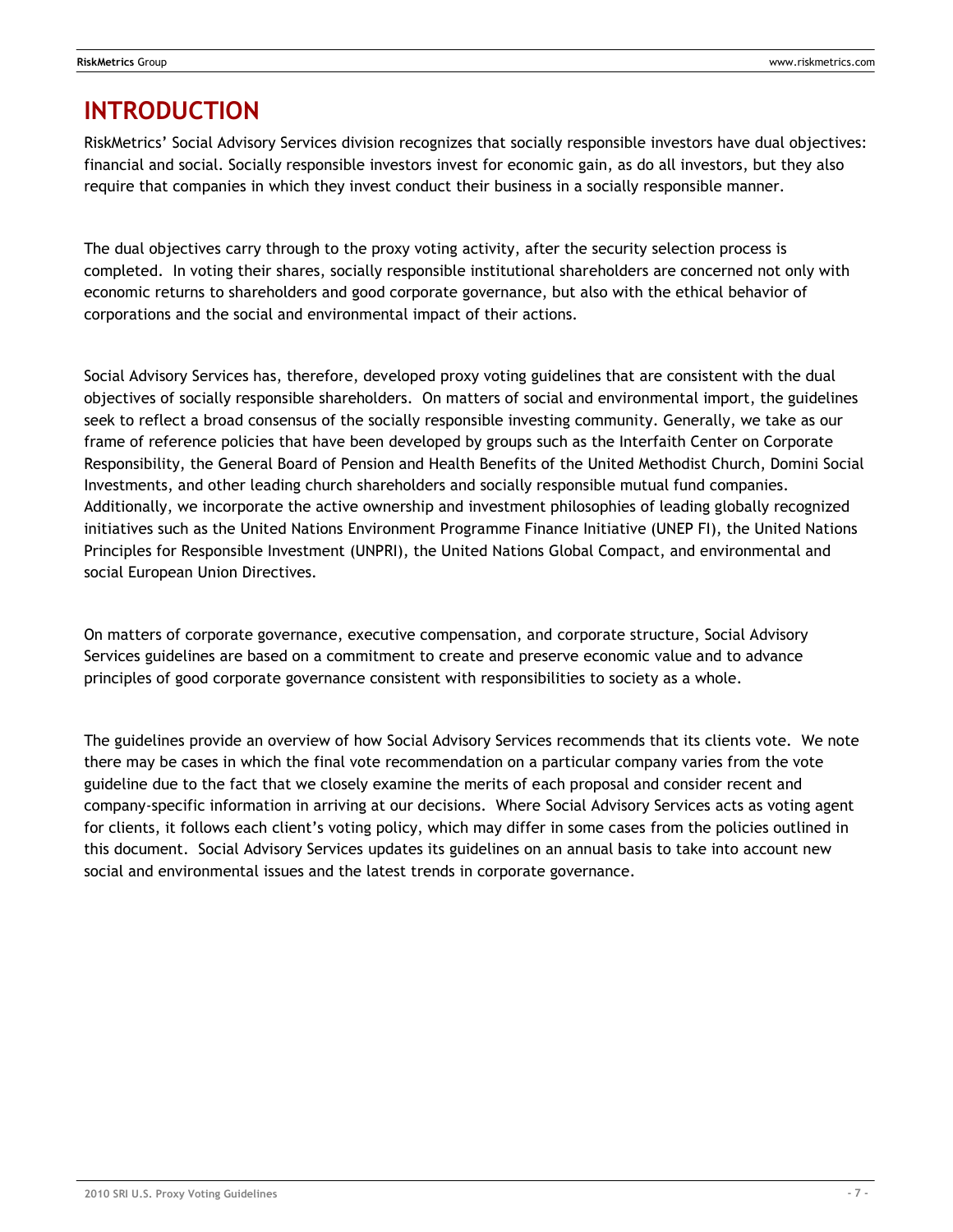# <span id="page-7-0"></span>**1. Board of Directors**

A corporation's board of directors sits at the apogee of the corporate governance system. Though they normally delegate responsibility for the management of the business to the senior executives they select and oversee, directors bear ultimate responsibility for the conduct of the corporation's business. The role of directors in publicly held corporations has undergone considerable change in recent years. Once derided as rubber stamps for management, directors of public corporations today are expected to serve as guardians of shareholders' interests.

The role and responsibilities of directors has been the subject of much discussion and debate in the past and more recently, given the current economic climate and the difficulties many companies now face in their respective markets. Influential organizations, including the American Law Institute, the American Bar Association, the National Association of Corporate Directors, and the Business Roundtable have issued reports and recommendations regarding the duties and accountability of corporate boards. Both mainstream and alternative media outlets have highlighted the numerous gaps within risk oversight of company boards and individual directors, and many institutional investors have capitalized on their rights as stakeholders to force changes in response. Corporate America has taken notice, enacting in principle many of the reforms championed by its critics.

Although differences of opinion remain, a fairly strong consensus has emerged on a number of key issues. It is widely agreed that the board's most important responsibility is to ensure that the corporation is managed in shareholders' best long-term economic interest. This will often require boards to consider the impact of their actions on other constituencies, including employees, customers, and local communities.

The board's principal functions are widely agreed to consist of the following;

- To select, evaluate, and if necessary replace management, including the chief executive officer.
- To review and approve major strategies and financial objectives.
- To advise management on significant issues.  $\bullet$
- To assure that effective controls are in place to safeguard corporate assets, manage risk, and comply with the law.
- To nominate directors and otherwise ensure that the board functions effectively.

Boards are expected to have a majority of directors independent of management. The independent directors are expected to organize much of the board's work, even if the chief executive officer also serves as Chairman of the board. Key committees of the board are expected to be entirely independent of management. It is expected that boards will engage in critical self-evaluation of themselves and of individual members. Individual directors, in turn, are expected to devote significant amounts of time to their duties, to limit the number of directorships they accept, and to own a meaningful amount of stock in companies on whose boards they serve. Directors are ultimately responsible to the corporation's shareholders. The most direct expression of this responsibility is the requirement that directors be elected to their positions by the shareholders. Shareholders are also asked to vote on a number of other matters regarding the role, structure, and composition of the board. Social Advisory Services classifies directors as either inside directors, affiliated directors, or independent directors. The following chart outlines the requirements for the various classifications: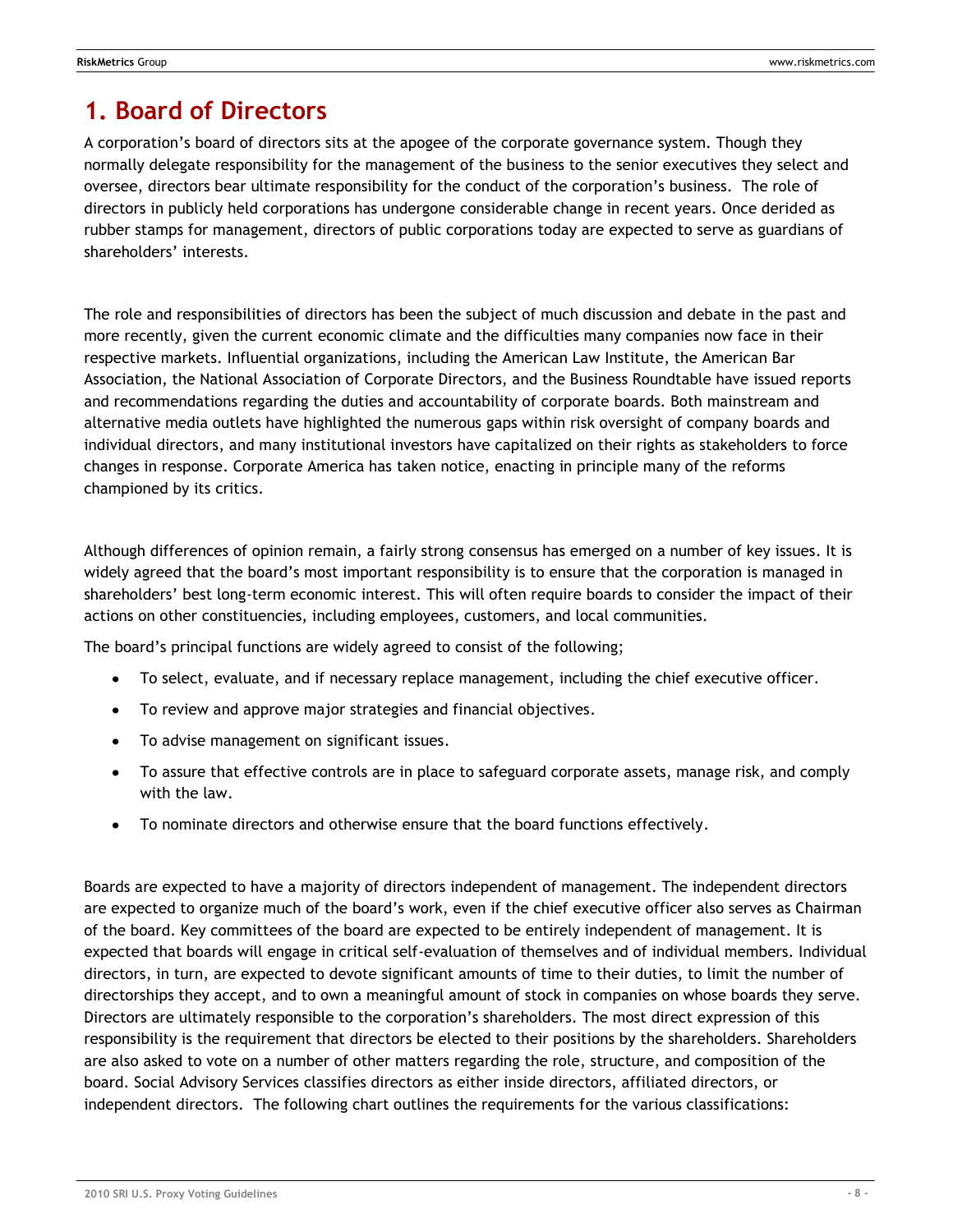## **1a. Uncontested Election of Directors**

Social Advisory Services votes on director nominees on a **case-by-case** basis.

Four broad principles apply when determining votes on director nominees;

**Board Accountability**: Practices that promote accountability include; transparency into a company's governance practices, annual board elections, and providing shareholders the ability to remove problematic directors and to vote on takeover defenses or other charter/bylaw amendments. These practices help reduce the opportunity for management entrenchment.

**Board Responsiveness:** Directors should be responsive to shareholders, particularly in regard to shareholder proposals that receive a majority vote and to tender offers where a majority of shares are tendered. Furthermore, shareholders should expect directors to devote sufficient time and resources to oversight of the company.

**Director Independence:** Without independence from management, the board may be unwilling or unable to effectively set company strategy and scrutinize performance or executive compensation.

**Director Competence/Diversity:** Companies should seek a diverse board of directors who can add value to the board through specific skills or expertise and who can devote sufficient time and commitment to serve effectively. While directors should not be constrained by arbitrary limits such as age or term limits, directors who are unable to attend board and committee meetings and/or who are overextended (i.e. serving on too many boards) raise concern on the director's ability to effectively serve in shareholders'best interests.

### <span id="page-8-0"></span>**1a-1. Board Accountability**

### <span id="page-8-1"></span>*1a-1(a). Problematic Takeover Defenses*

Vote **against/ withhold** from the entire board of directors, (except new nominees, who should be considered on a **case-by-case basis**) if;

- The board is classified, and a continuing director responsible for a problematic governance issue at the board/committee level that would warrant a withhold/against vote recommendation is not up for election -- any or all appropriate nominees (except new) may be held accountable.
- The company's poison pill has a "dead-hand" or "modified dead-hand" feature. Vote against/withhold every year until this feature is removed.
- The board adopts a poison pill with a term of more than 12 months ("long-term pill"), or renews any existing pill, including any "short-term" pill (12 months or less), without shareholder approval, and does not commit to putting a newly-adopted pill to a binding shareholder vote or the board makes a material, adverse change to an existing poison pill without shareholder approval. Review such companies with classified boards every year, and such companies with annually-elected boards at least once every three years, and vote **against** or **withhold** votes from all nominees if the company still maintains a non-shareholder-approved poison pill.
- The board makes a material adverse change to an existing poison pill without shareholder approval.

Vote case-by-case on all nominees if the board adopts a poison pill with a term of 12 months or less ("shortterm pill") without shareholder approval, taking into account the following factors: a) the date of the pill's adoption relative to the date of the next meeting of shareholders - i.e. whether the company had time to put the pill on ballot for shareholder ratification given the circumstances; b) the issuer's rationale; c) the issuer's governance structure and practices; d) the issuer's track record of accountability to shareholders.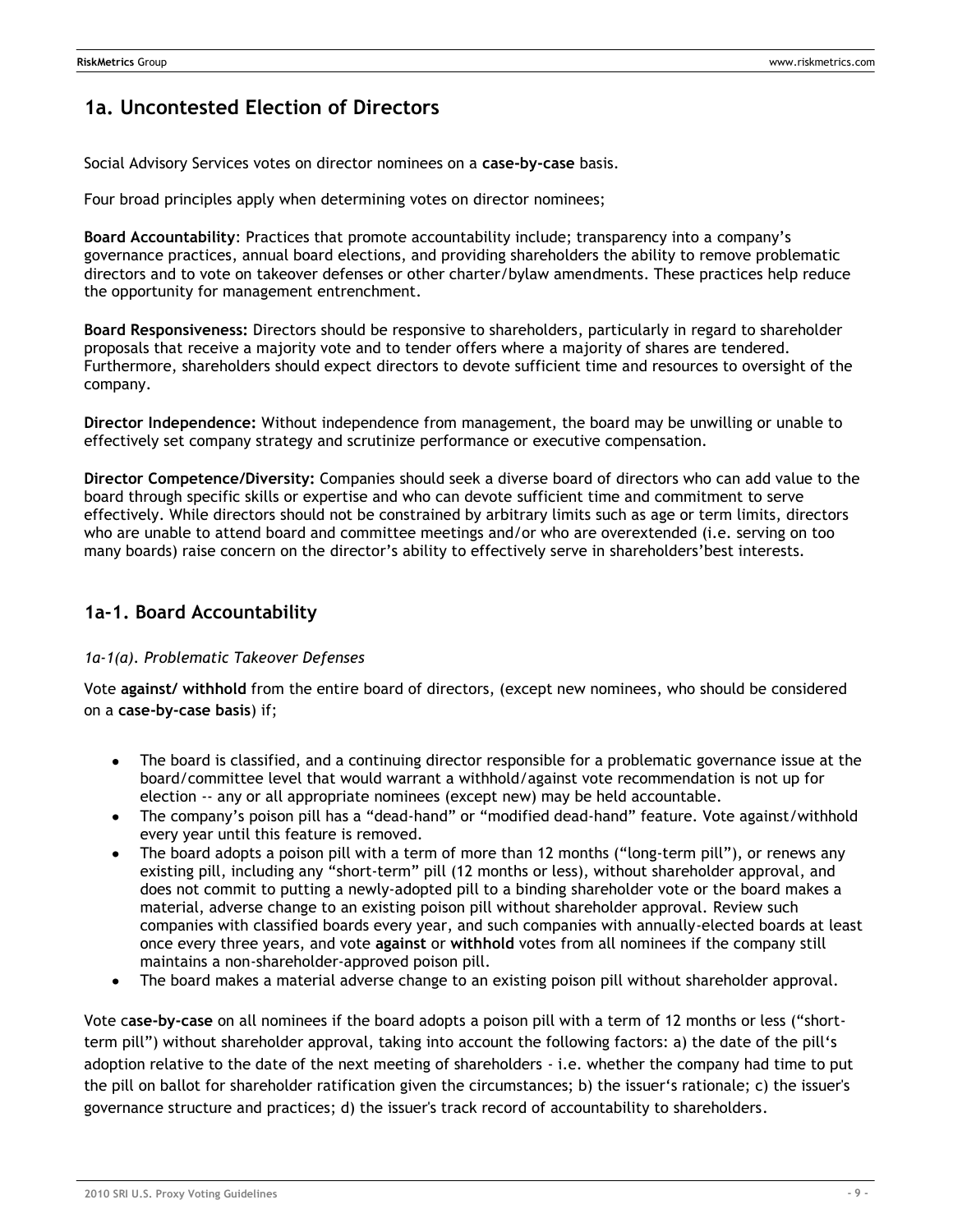<span id="page-9-0"></span>*1a-1(b). Problematic Audit-Related Practices*

Vote **against/withhold** from the members of the Audit Committee if;

- The non-audit fees paid to the auditor are excessive (i.e more than 50 percent of the total fees paid to the auditor is attributable to non-audit work) or if a company has pulled auditor ratification from the ballot within the past year.
- The company receives an adverse opinion on the company's financial statements from its auditor.
- There is persuasive evidence that the audit committee entered into an inappropriate indemnification agreement with its auditor that limits the ability of the company, or its shareholders, to pursue legitimate legal recourse against the audit firm.

Vote **case-by-case** on members of the Audit Committee and/or the full board if poor accounting practices are identified that rise to a level of serious concern, such as; fraud, misapplication of GAAP, and material weaknesses identified in Section 404 disclosures. Examine the severity, breadth, chronological sequence and duration, as well as the company's efforts at remediation or corrective actions, in determining whether **against/withhold** votes are warranted.

### <span id="page-9-1"></span>*1a-1(c). Problematic Compensation Practices*

Vote **against/withhold** from members of the Compensation Committee and potentially the full board if;

- There is a negative correlation between chief executive pay and company performance.
- The company reprices underwater options for stock, cash, or other consideration without prior  $\bullet$ shareholder approval, even if allowed in the firm's equity plan.
- The company fails to submit one-time transfers of stock options to a shareholder vote.
- The company fails to fulfill the terms of a burn rate commitment made to shareholders.
- The company has problematic pay practices including options backdating, excessive perks and overly generous employment contracts etc. Problematic pay practices may warrant voting against/withholding from the CEO and potentially the entire board as well.

#### <span id="page-9-2"></span>*1a-1(d). Other Problematic Governance Practices*

Vote **against/withhold** from the entire board of directors (except new nominees, who should be considered on a **case-by-case** basis), if;

- The company's proxy indicates that not all directors attended 75 percent of the aggregate board and committee meetings, but fails to provide the required disclosure of the names of the director(s) involved. If this information cannot be obtained, withhold from all incumbent directors.
- The board lacks accountability and oversight, coupled with sustained poor performance relative to peers. Sustained poor performance is measured by one- and three-year total shareholder returns in the bottom half of a company's four-digit GICS industry group (Russell 3000 companies only). Take into consideration the company's five-year total shareholder return and five-year operational metrics. Problematic provisions include but are not limited to a classified board structure, supermajority vote requirements, a majority vote standard for director elections with no carve out for contested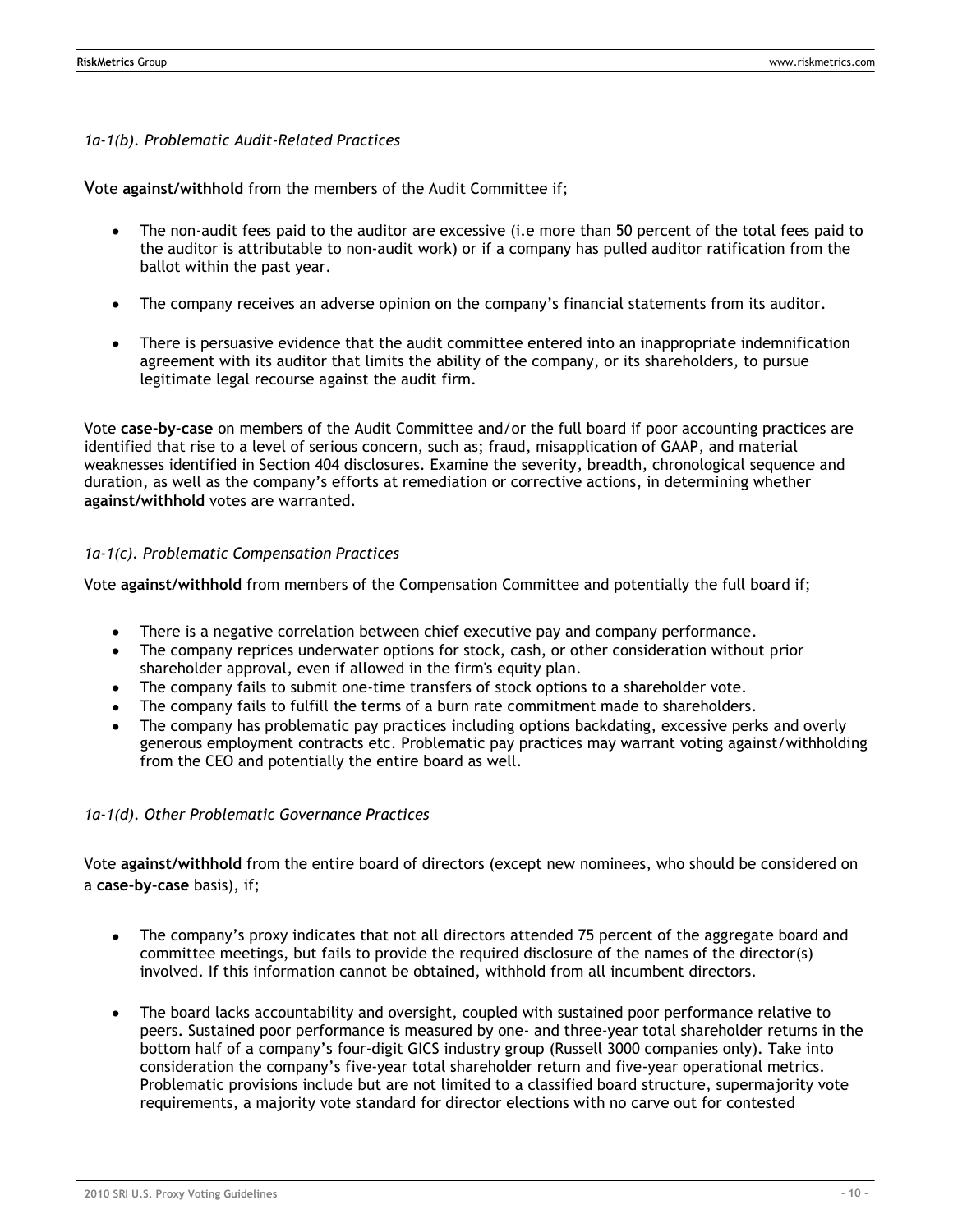elections, inability for shareholders to call special meetings or act by written consent, a dual-class capital structure, and/or a non-shareholder approved poison pill.

Vote **against/withhold** from directors individually, committee members, or the entire board, under extraordinary circumstances due to; a) material failures of governance, stewardship, or fiduciary responsibilities at the company, b) failure to replace management as appropriate, or c) egregious actions related to the director(s)' service on other boards that raise substantial doubt about his or her ability to effectively oversee management and serve the best interests of shareholders at any company.

### <span id="page-10-0"></span>**1a-2. Board Responsiveness**

Vote **against/withhold** from the entire board of directors (except new nominees, who should be considered on a **case-by-case** basis), if:

- The board failed to act on a shareholder proposal that received approval by a majority of the shares outstanding the previous year *(a management proposal with other than a for recommendation by management will not be considered as sufficient action taken).*
- $\bullet$ The board failed to act on a shareholder proposal that received approval of the majority of shares cast for the previous two consecutive years *(a management proposal with other than a for recommendation by management will not be considered as sufficient action taken).*
- The board failed to act on takeover offers where the majority of the shareholders tendered their shares.
- At the previous board election, any director received more than 50 percent withhold/against votes of the shares cast and the company has failed to address the issue(s) that caused the high withhold/against vote.

### <span id="page-10-1"></span>**1a-3. Director Independence**

Vote **against/withhold** from all the entire slate if the full board is less than majority independent.

Vote **against/withhold** from Inside Directors and Affiliated Outside Directors when;

- The inside or affiliated outside director serves on any of the three key committees; audit, compensation, or nominating.
- The company lacks an audit, compensation, or nominating committee so that the full board functions as that committee.

The company lacks a formal nominating committee, even if the board attests that the independent directors fulfill the functions of such a committee.

### <span id="page-10-2"></span>**1a-4. Director Competence/Diversity**

Vote **against/withhold** from individual directors who;

Serve as members of the nominating committee and have failed to establish gender and/or racial diversity on the board. If the company does not have a formal nominating committee, vote against/withhold votes from the entire board of directors.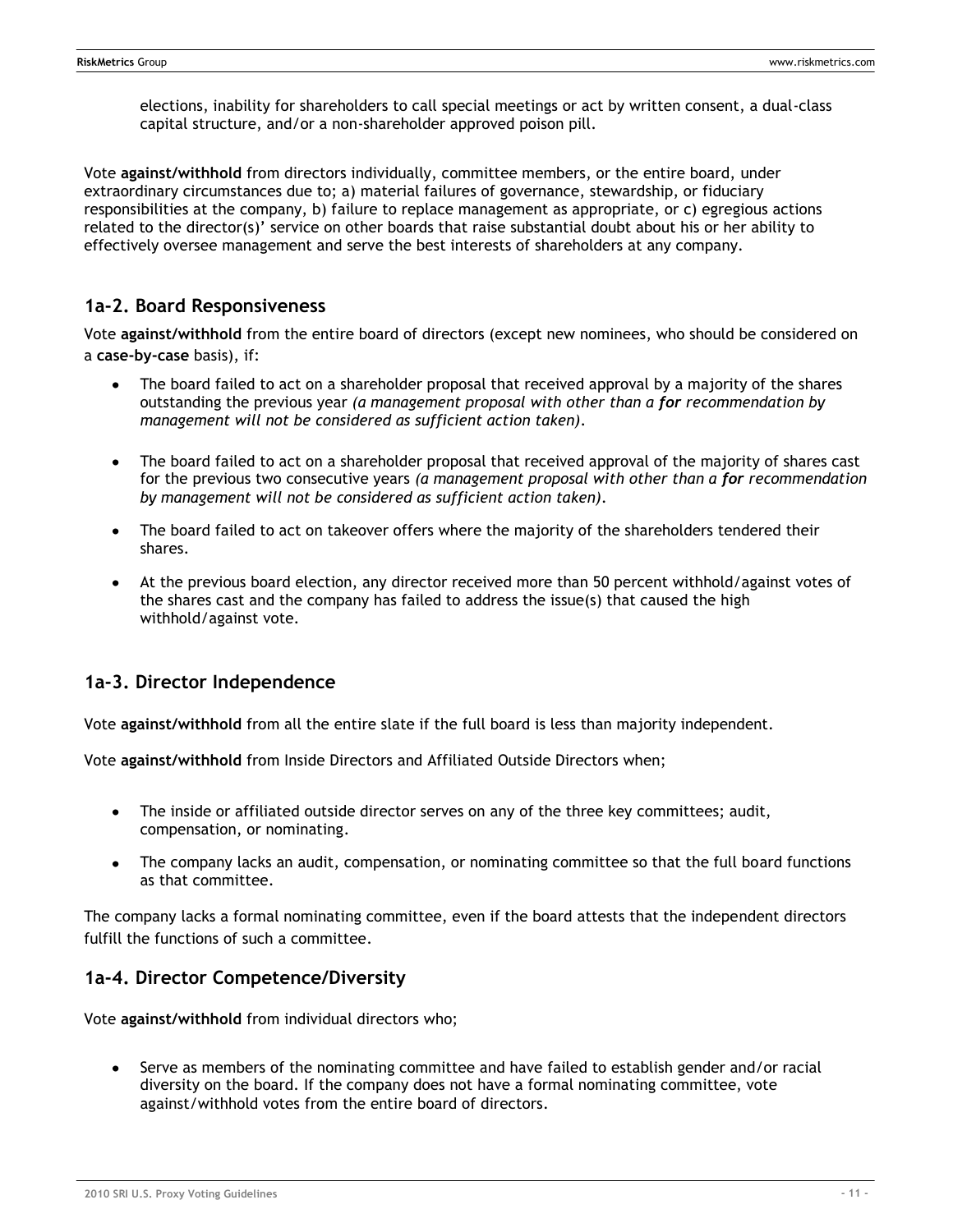- Attend less than 75 percent of the board and committee meetings without a valid excuse, such as  $\bullet$ illness, service to the nation, work on behalf of the company, or funeral obligations. If the company provides meaningful public or private disclosure explaining the director's absences, evaluate the information on a **case-by-case** basis taking into account; a) the degree to which absences were due to an unavoidable conflict, b) pattern of absenteeism, and c) other extraordinary circumstances underlying the director's absence.
- Sit on more than six public company boards.  $\bullet$
- Are CEOs of public companies who sit on the boards of more than two public companies besides their  $\bullet$ own—vote **against/withhold** only at their outside boards.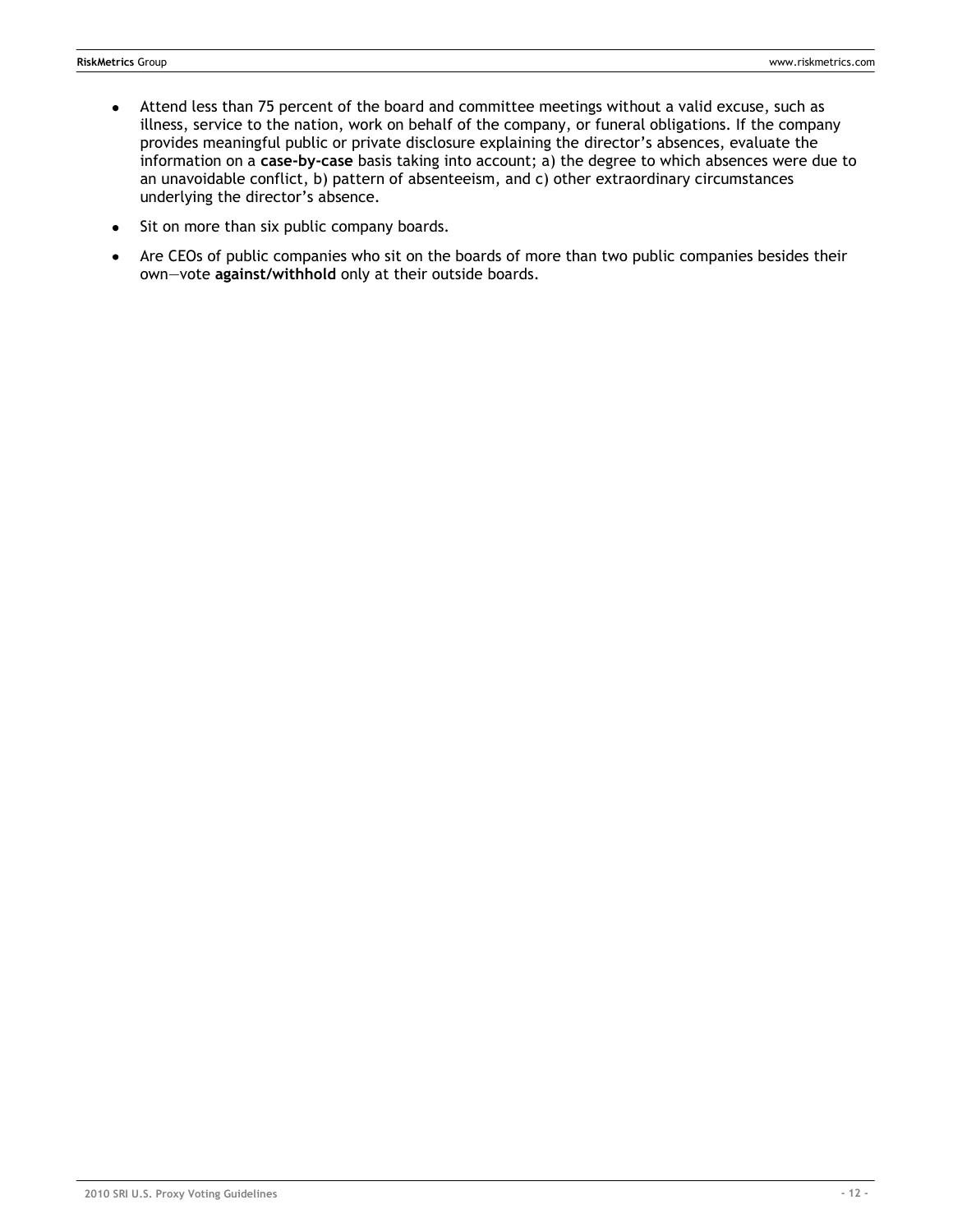### **2010 Categorization of Directors**

- **1. Inside Director (I)**
	- 1.1. Employee of the company or one of its affiliates*<sup>i</sup>* .
	- 1.2. Among the five most highly paid individuals (excluding interim CEO).
	- 1.3. Listed as an officer as defined under Section 16 of the Securities and Exchange Act of 1934 ("Section 16 officer")<sup>ii</sup>.
	- 1.4. Current interim CEO.
	- 1.5. Beneficial owner of more than 50 percent of the company's voting power (this may be aggregated if voting power is distributed among more than one member of a defined group).

#### 2. **Affiliated Outside Director (AO)**

#### Board Attestation

2.1. Board attestation that an outside director is not independent.

Former CEO

- 2.2. Former CEO of the company*iii,iv* .
- 2.3. Former CEO of an acquired company within the past five years*iv* .
- 2.4. Former interim CEO if the service was longer than 18 months. If the service was between twelve and eighteen months an assessment of the interim CEO's employment agreement will be made*<sup>v</sup>* .

#### Non-CEO Executives

- 2.5. Former Section 16 officer*ii* of the company, an affiliate*<sup>i</sup>* or an acquired firm within the past five years.
- 2.6. Section 16 officer*ii* of a former parent or predecessor firm at the time the company was sold or split off from the parent/predecessor within the past five years.
- 2.7. Section 16 officer*ii*, former Section 16 officer, or general or limited partner of a joint venture or partnership with the company.

#### Family Members

- 2.8. Immediate family member*vi* of a current or former Section 16 officer*ii* of the company or its affiliates*<sup>i</sup>* within the last five years.
- 2.9. Immediate family member*vi* of a current employee of company or its affiliates*<sup>i</sup>* where additional factors raise concern (which may include, but are not limited to, the following: a director related to numerous employees; the company or its affiliates employ relatives of numerous board members; or a non-Section 16 officer in a key strategic role).

#### Transactional, Professional, Financial, and Charitable Relationships

- 2.10. Currently provides (or an immediate family member*vi* provides) professional services*vii* to the company, to an affiliate*<sup>i</sup>* of the company or an individual officer of the company or one of its affiliates in excess of \$10,000 per year.
- 2.11.Is (or an immediate family member*vi* is) a partner in, or a controlling shareholder or an employee of, an organization which provides professional services*vii* to the company, to an affiliate*<sup>i</sup>* of the company, or an individual officer of the company or one of its affiliates in excess of \$10,000 per year.
- 2.12.Has (or an immediate family member*vi* has) any material transactional relationship*viii* with the company or its affiliates*<sup>i</sup>* (excluding investments in the company through a private placement).
- 2.13.Is (or an immediate family member*vi* is) a partner in, or a controlling shareholder or an executive officer of, an organization which has any material transactional relationship*viii* with the company or its affiliates*<sup>i</sup>* (excluding investments in the company through a private placement).
- 2.14.Is (or an immediate family member*vi* is) a trustee, director, or employee of a charitable or non-profit organization that receives material grants or endowments*viii* from the company or its affiliates*<sup>i</sup>* .

#### Other Relationships

- 2.15.Party to a voting agreement*ix* to vote in line with management on proposals being brought to shareholder vote.
- 2.16.Has (or an immediate family member*vi* has) an interlocking relationship as defined by the SEC involving members of the board of directors or its Compensation Committee*<sup>x</sup>* .
- 2.17.Founder*xi* of the company but not currently an employee.
- 2.18.Any material*xii* relationship with the company.

#### 3. **Independent Outside Director (IO)**

3.1. No material*xii* connection to the company other than a board seat.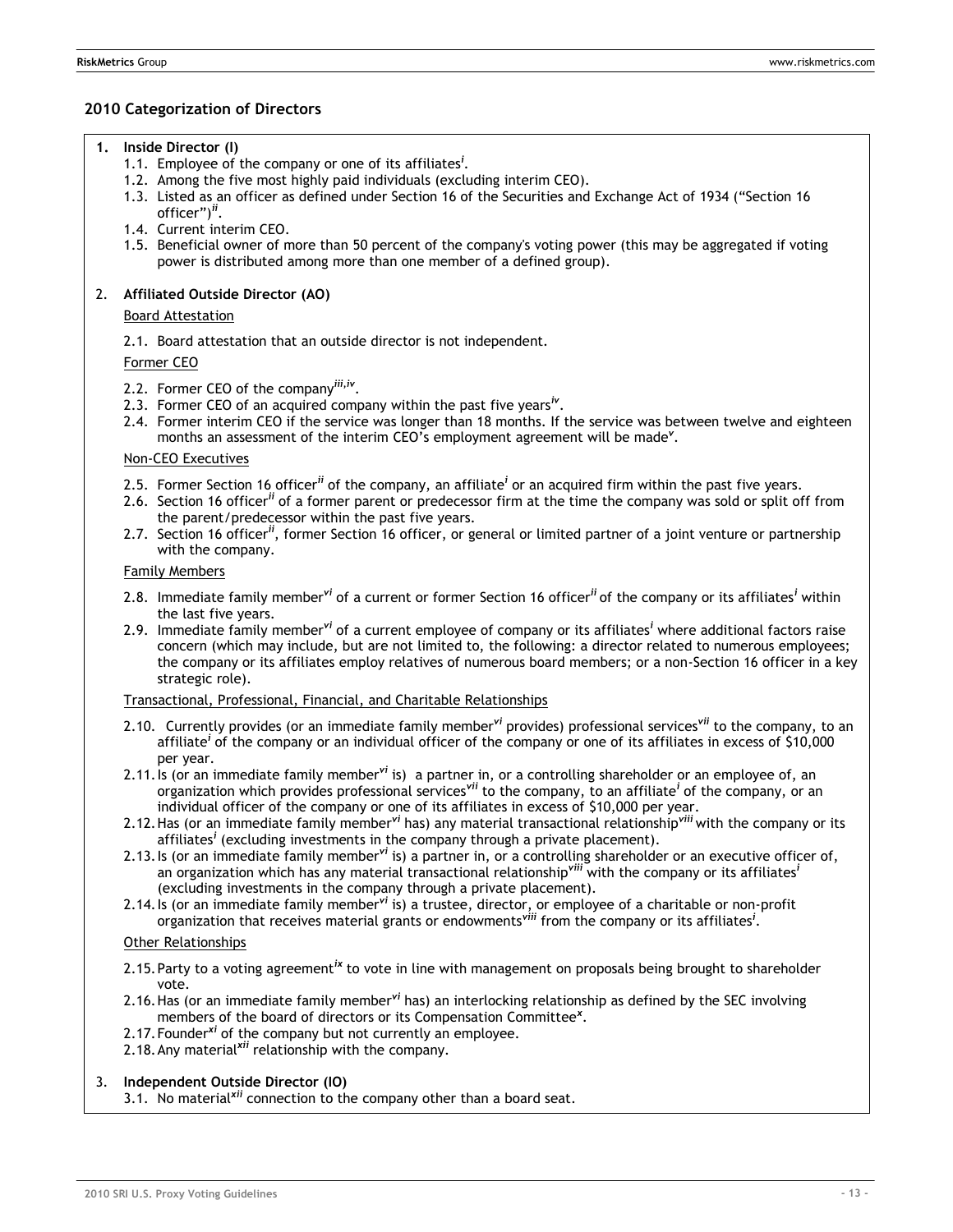#### **Footnotes:**

<sup>*i*</sup> "Affiliate" includes a subsidiary, sibling company, or parent company. Social Advisory Services uses 50 percent control ownership by the parent company as the standard for applying its affiliate designation.

<sup>*ii*</sup> "Section 16 officer" (officers subject to Section 16 of the Securities and Exchange Act of 1934) includes the chief executive, operating, financial, legal, technology, and accounting officers of a company (including the president, treasurer, secretary, controller, or any vice president in charge of a principal business unit, division, or policy function). A non-employee director serving as an officer due to statutory requirements (e.g. corporate secretary) will be classified as an Affiliated Outsider. If the company provides explicit disclosure that the director is not receiving additional compensation in excess of \$10,000 per year for serving in that capacity, then the director will be classified as an Independent Outsider.

*iii* Includes any former CEO of the company prior to the company's initial public offering (IPO).

*iv* When there is a former CEO of a special purpose acquisition company (SPAC) serving on the board of an acquired company, Social Advisory Services will generally classify such directors as independent unless determined otherwise taking into account the following factors: the applicable listing standards determination of such director's independence; any operating ties to the firm; and the existence of any other conflicting relationships or related party transactions.

<sup>v</sup> Social Advisory Services will look at the terms of the interim CEO's employment contract to determine if it contains severance pay, long-term health and pension benefits, or other such standard provisions typically contained in contracts of permanent, non-temporary CEOs. Social Advisory Services will also consider if a formal search process was underway for a full-time CEO at the time.

vi "Immediate family member" follows the SEC's definition of such and covers spouses, parents, children, step-parents, step-children, siblings, in-laws, and any person (other than a tenant or employee) sharing the household of any director, nominee for director, executive officer, or significant shareholder of the company.

*vii* Professional services can be characterized as advisory in nature, generally involve access to sensitive company information or to strategic decision-making, and typically have a commission- or fee-based payment structure. Professional services generally include, but are not limited to the following: investment banking/financial advisory services; commercial banking (beyond deposit services); investment services; insurance services; accounting/audit services; consulting services; marketing services; legal services; property management services; realtor services; lobbying services; executive search services; and IT consulting services. The following would generally be considered transactional relationships and not professional services: deposit services; IT tech support services; educational services; and construction services. The case of participation in a banking syndicate by a non-lead bank should be considered a transactional (and hence subject to the associated materiality test) rather than a professional relationship. ―Of Counsel‖ relationships are only considered immaterial if the individual does not receive any form of compensation (in excess of \$10,000 per year) from, or is a retired partner of, the firm providing the professional service. The case of a company providing a professional service to one of its directors or to an entity with which one of its directors is affiliated, will be considered a transactional rather than a professional relationship. Insurance services and marketing services are assumed to be professional services unless the company explains why such services are not advisory.

*viii* A material transactional relationship, including grants to non-profit organizations, exists if the company makes annual payments to, or receives annual payments from, another entity exceeding the greater of \$200,000 or 5 percent of the recipient's gross revenues, in the case of a company which follows NASDAQ listing standards; or the greater of \$1,000,000 or 2 percent of the recipient's gross revenues, in the case of a company which follows NYSE/Amex listing standards. In the case of a company which follows neither of the preceding standards, Social Advisory Services will apply the NASDAQ-based materiality test. (The recipient is the party receiving the financial proceeds from the transaction).

*ix* Dissident directors who are parties to a voting agreement pursuant to a settlement arrangement, will generally be classified as independent unless determined otherwise taking into account the following factors: the terms of the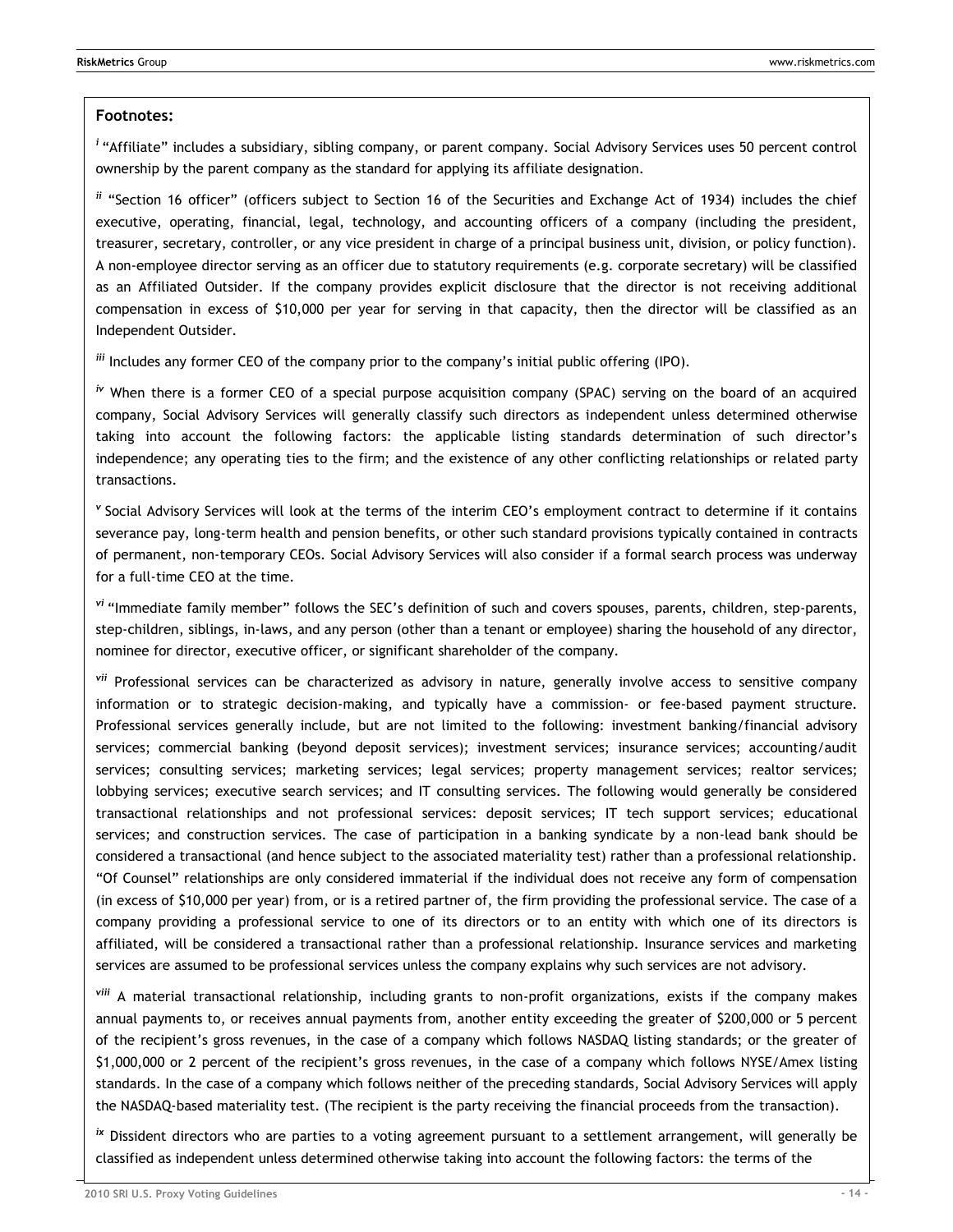agreement; the duration of the standstill provision in the agreement; the limitations and requirements of actions that are agreed upon; if the dissident director nominee(s) is subject to the standstill; and if there any conflicting relationships or related party transactions.

*<sup>x</sup>*Interlocks include: executive officers serving as directors on each other's compensation or similar committees (or, in the absence of such a committee, on the board); or executive officers sitting on each other's boards and at least one serves on the other's compensation or similar committees (or, in the absence of such a committee, on the board).

*xi* The operating involvement of the founder with the company will be considered. Little to no operating involvement may cause Social Advisory Services to deem the founder as an independent outsider.

*xii* For purposes of Social Advisory Services' director independence classification, "material" will be defined as a standard of relationship (financial, personal or otherwise) that a reasonable person might conclude could potentially influence one's objectivity in the boardroom in a manner that would have a meaningful impact on an individual's ability to satisfy requisite fiduciary standards on behalf of shareholders.

### <span id="page-14-0"></span>**1b. Board-Related Management Proposals**

### <span id="page-14-1"></span>**1b-1. Classification/Declassification of the Board**

Under a classified board structure only one class of directors would stand for election each year, and the directors in each class would generally serve three-year terms. Although staggered boards can provide continuity for companies at the board level, there are also a number of downsides to the structure. First, a classified board can also be used to entrench management and effectively preclude most takeover bids or proxy contests. Board classification forces dissidents and would-be acquirers to negotiate with the incumbent board, which has the authority to decide on offers without a shareholder vote. In addition, when a board is classified, it is difficult to remove individual members for either poor attendance or poor performance; shareholders would only have the chance to vote on a given director every third year when he or she comes up for election. The classified board structure can also limit shareholders' ability to withhold votes from inside directors that sit on key board committee, or to withhold votes from an entire board slate to protest the lack of board diversity. According to RiskMetrics' 2009 Board Practices study, the number of S&P 500 companies with classified boards has continued to fall. In 2008, only 36 percent of S&P 500 companies maintained staggered boards, compared to 40 percent in 2007, 45 percent in 2006 and 53 percent in 2005. While we recognize that there are some advantages to classified boards, based on the latest studies on classified boards, the fact that classified boards can make it more difficult for shareholders to remove individual directors, and the fact that classified boards can be used as an antitakeover device, Social Advisory Services recommends against the adoption of classified boards.

- Vote **for** proposals to repeal classified boards and to elect all directors annually.
- Vote **against** proposals to classify (stagger) the board of directors.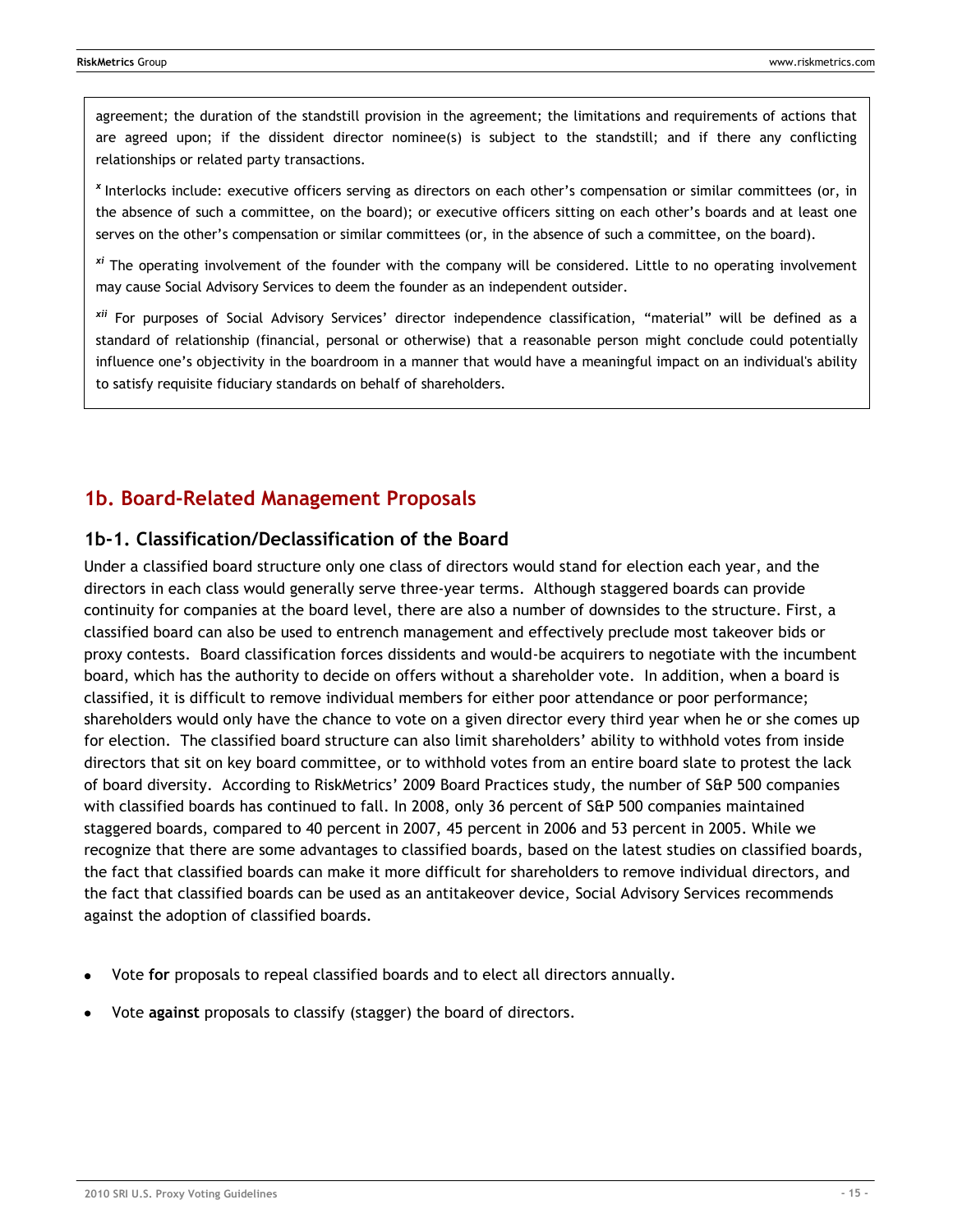### <span id="page-15-0"></span>**1b-2. Majority Vote Threshold for Director Elections**

Generally vote **for** management proposals to adopt a majority of votes cast standard for directors in uncontested elections.

Vote **against** if no carve-out for plurality in contested elections is included.

### <span id="page-15-1"></span>**1b-3. Cumulative Voting**

Most corporations provide that shareholders are entitled to cast one vote for each share owned. Under a cumulative voting scheme the shareholder is permitted to have one vote per share for each director to be elected. Shareholders are permitted to apportion those votes in any manner they wish among the director candidates. Shareholders have the opportunity to elect a minority representative to a board through cumulative voting, thereby ensuring representation for all sizes of shareholders. For example, if there is a company with a ten-member board and 500 shares outstanding—the total number of votes that may be cast is 5,000. In this case a shareholder with 51 shares (10.2 percent of the outstanding shares) would be guaranteed one board seat because all votes may be cast for one candidate. Social Advisory Services will monitor any counterbalancing governance structures in place when evaluating cumulative voting.

Vote **against** management proposals to eliminate cumulative voting.

### <span id="page-15-2"></span>**1b-4. Director and Officer Liability Protection**

Management proposals typically seek shareholder approval to adopt an amendment to the company's charter to eliminate or limit the personal liability of directors to the company and its shareholders for monetary damages for any breach of fiduciary duty to the fullest extent permitted by state law. In contrast, shareholder proposals seek to provide for personal monetary liability for fiduciary breaches arising from gross negligence. While Social Advisory Services recognizes that a company may have a more difficult time attracting and retaining directors if they are subject to personal monetary liability, Social Advisory Services believes the great responsibility and authority of directors justifies holding them accountable for their actions. Each proposal addressing director liability will be evaluated consistent with this philosophy. Social Advisory Services may support these proposals when the company persuasively argues that such action is necessary to attract and retain directors, but Social Advisory Services may often oppose management proposals and support shareholder proposals in light of our philosophy of promoting director accountability.

Vote **against** proposals to limit or eliminate entirely director and officer liability for: (i) a breach of the duty of loyalty, (ii) acts or omissions not in good faith or involving intentional misconduct or knowing violations of the law, (iii) acts involving the unlawful purchases or redemptions of stock, (iv) the payment of unlawful dividends, or (v) the receipt of improper personal benefits.

### <span id="page-15-3"></span>**1b-5. Director and Officer Indemnification**

Indemnification is the payment by a company of the expenses of directors who become involved in litigation as a result of their service to a company. Proposals to indemnify a company's directors differ from those to eliminate or reduce their liability because with indemnification, directors may still be liable for an act or omission, but the company will bear the expense. Social Advisory Services may support these proposals when the company persuasively argues that such action is necessary to attract and retain directors, but will generally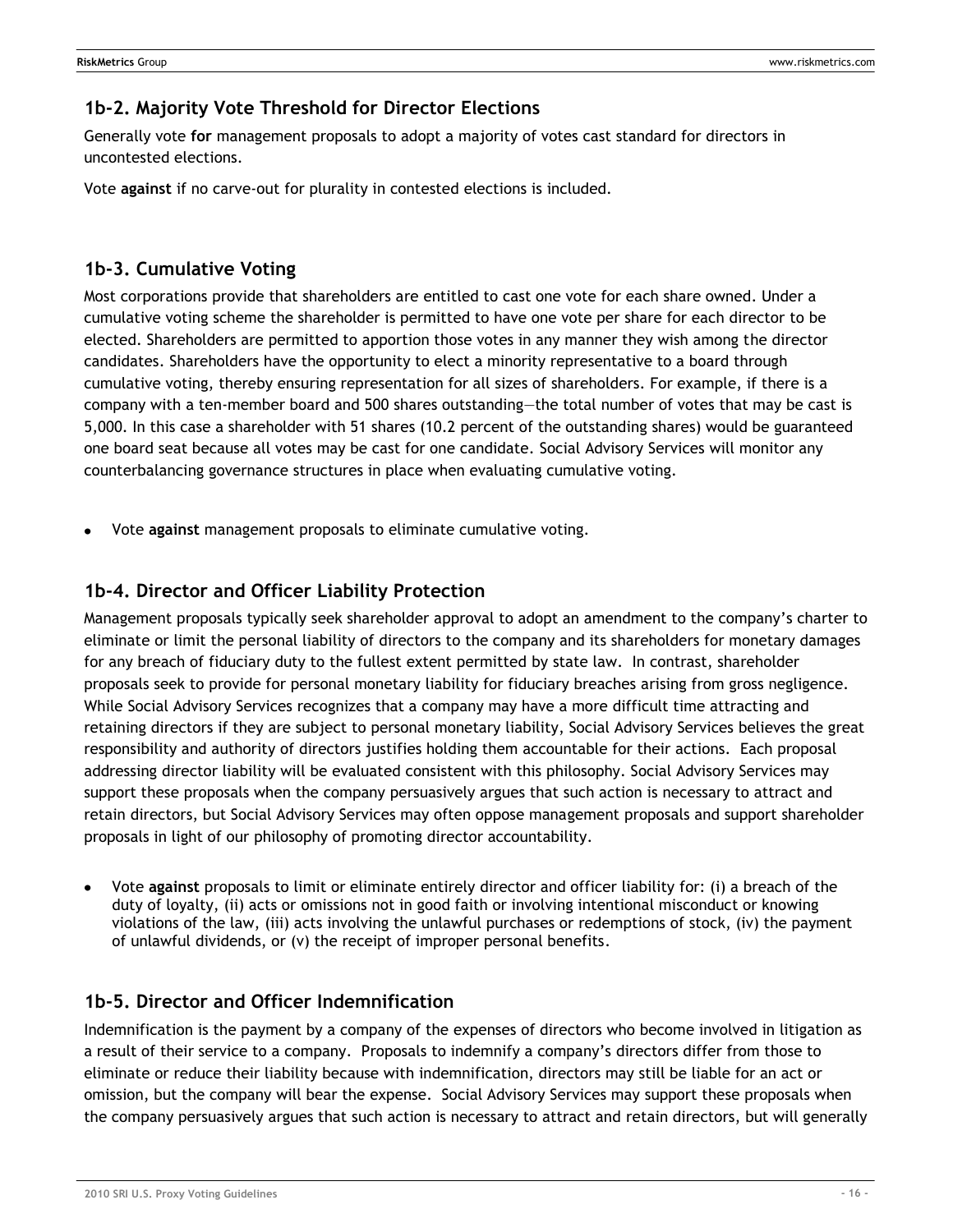oppose indemnification when it is being proposed to insulate directors from actions they have already taken.

- Vote **against** indemnification proposals that would expand coverage beyond just legal expenses to acts, such as negligence, that are more serious violations of fiduciary obligations than mere carelessness.
- Vote **for** only those proposals that provide such expanded coverage in cases when a director's or officer's legal defense was unsuccessful if: (i) the director was found to have acted in good faith and in a manner that the director reasonably believed was in the best interests of the company, and (ii) only if the director's legal expenses would be covered.

### <span id="page-16-0"></span>**1b-6. Shareholder Ability to Remove Directors**

Shareholder ability to remove directors, with or without cause, is either prescribed by a state's business corporation law, an individual company's articles of incorporation, or its bylaws. Many companies have sought shareholder approval for charter or bylaw amendments that would prohibit the removal of directors except for cause, thus ensuring that directors would retain their directorship for their full-term unless found guilty of selfdealing. By requiring cause to be demonstrated through due process, management insulates the directors from removal even if a director has been performing poorly, not attending meetings, or not acting in the best interests of shareholders.

- Vote **against** proposals that provide that directors may be removed only for cause.
- Vote **for** proposals to restore shareholder ability to remove directors with or without cause.
- Vote **against** proposals that provide that only continuing directors may elect replacements to fill board vacancies.
- Vote **for** proposals that permit shareholders to elect directors to fill board vacancies.

### <span id="page-16-1"></span>**1b-7. Board Size**

Proposals which would allow management to increase or decrease the size of the board at its own discretion are often used by companies as a takeover defense. Social Advisory Services supports management proposals to fix the size of the board at a specific number, thus preventing management, when facing a proxy contest, from increasing the board size without shareholder approval. By increasing the size of the board, management can make it more difficult for dissidents to gain control of the board. Fixing the size of the board also prevents a reduction in the size of the board as a strategy to oust independent directors. Fixing board size also prevents management from increasing the number of directors in order to dilute the effects of cumulative voting.

- Vote **for** proposals that seek to fix the size of the board.
- Vote **case-by-case** on proposals that seek to change the size or range of the board.
- Vote **against** proposals that give management the ability to alter the size of the board without shareholder approval.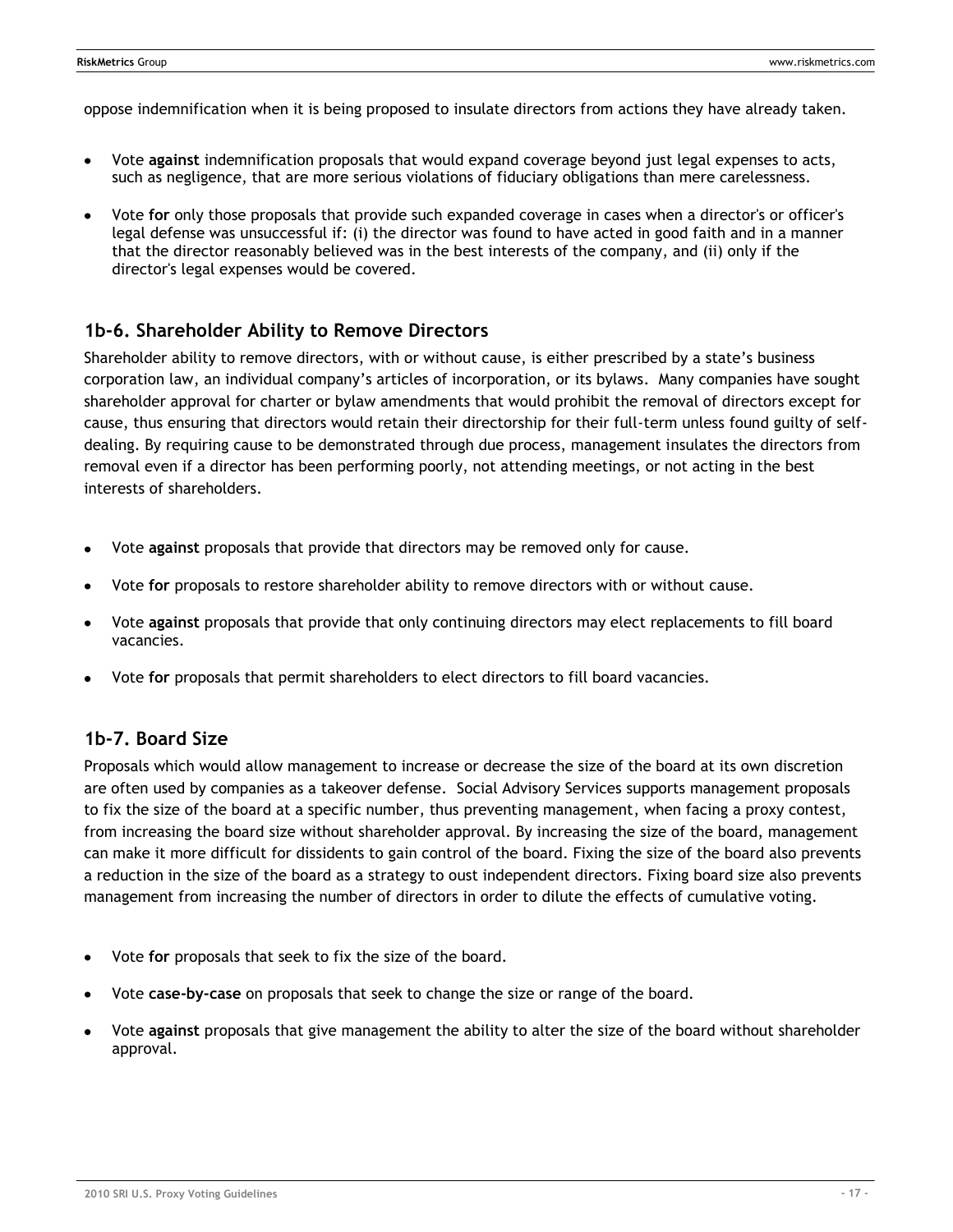### <span id="page-17-0"></span>**1b-8. Establish/Amend Nominee Qualifications**

Vote **case-by-case** on proposals that establish or amend director qualifications. Votes should be based on how reasonable the criteria are and to what degree they may preclude dissident nominees from joining the board.

### <span id="page-17-1"></span>**1b-9. Term Limits**

Vote **against** management proposals to limit the tenure of outside directors through term limits. However, scrutinize boards where the average tenure of all directors exceeds 15 years for independence from management and for sufficient turnover to ensure that new perspectives are being added to the board.

### <span id="page-17-2"></span>**1b-10. Age Limits**

Vote **against** management proposal to limit the tenure of outside directors through mandatory retirement ages.

# <span id="page-17-3"></span>**1c. Board-Related Shareholder Proposals/Initiatives**

### <span id="page-17-4"></span>**1c-1. Proxy Contests- Voting for Director Nominees in Contested Elections**

Contested elections of directors frequently occur when a board candidate or slate runs for the purpose of seeking a significant change in corporate policy or control. Competing slates will be evaluated based upon the personal qualifications of the candidates, the economic impact of the policies that they advance, and their expressed and demonstrated commitment to the interests of all shareholders.

Votes in a contested election of directors are evaluated on a **case-by-case** basis, considering the following factors;

- Long-term financial performance of the target company relative to its industry.
- Management"s track record.
- Background to the proxy contest.
- Qualifications of director nominees (both slates).
- Strategic plan of dissident slate and quality of critique against management.  $\bullet$
- Likelihood that the proposed goals and objectives can be achieved (both slates).
- Stock ownership positions.
- Impact on stakeholders, such as job loss, community lending, equal opportunity, impact on environment.

### <span id="page-17-5"></span>**1c-2. Annual Election (Declassification) of the Board**

Vote **for** shareholder proposals to repeal classified (staggered) boards and to elect all directors annually.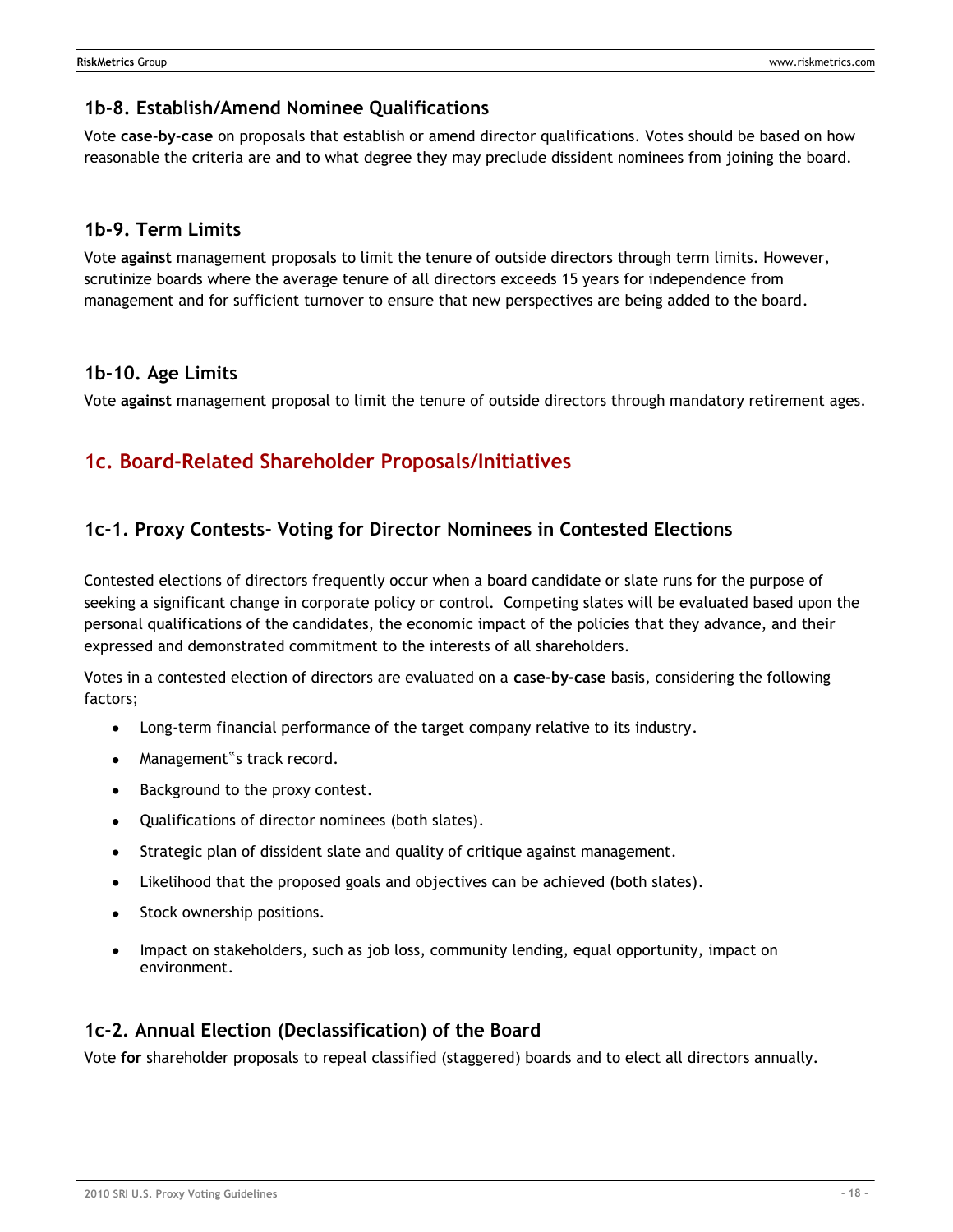### <span id="page-18-0"></span>**1c-3. Majority Threshold Voting Shareholder Proposals**

Shareholders have expressed strong support for precatory shareholder proposals on majority threshold voting. Social Advisory Services believes shareholders should have a greater voice in the election of directors and believes majority threshold voting represents a viable alternative to the current plurality system in the U.S. Companies are strongly encouraged to also adopt a post-election policy (also know as a director resignation policy) that will provide guidelines so that the company will promptly address the situation of a holdover director.

Vote **for** precatory and binding resolutions requesting that the board change the company's bylaws to stipulate that directors need to be elected with an affirmative majority of votes cast, provided it does not conflict with the state law where the company is incorporated. Binding resolutions need to allow for a carve-out for a plurality vote standard when there are more nominees than board seats.

### <span id="page-18-1"></span>**1c-4. Cumulative Voting**

Vote **for** shareholder proposals to restore or permit cumulative voting.

### <span id="page-18-2"></span>**1c-5. Majority of Independent Directors**

Social Advisory Services believes that a board independent from management is of vital importance to a company and its shareholders. Accordingly, Social Advisory Services will cast votes in a manner that shall encourage the independence of boards.

- Vote **for** shareholder proposals asking that a majority or more of directors be independent unless the board composition already meets the proposed threshold by Social Advisory Services' definition of independent outsider.
- Vote **for** shareholder proposals to strengthen the definition of independence for board directors.

### <span id="page-18-3"></span>**1c-6. Establishment of Independent Committees**

Most corporate governance experts agree that the key board committees (audit, compensation, and nominating/corporate governance) of a corporation should include only independent directors. The independence of key committees has been encouraged by regulation. Social Advisory Services believes that initiatives to increase the independent representation of these committees or to require that these committees be independent should be supported.

Vote **for** shareholder proposals asking that board audit, compensation, and/or nominating committees be composed exclusively of independent directors.

### <span id="page-18-4"></span>**1c-7. Independent Board Chair**

One of the principle functions of the board is to monitor and evaluate the performance of the CEO. The chairperson's duty to oversee management is obviously compromised when he or she is required to monitor himself or herself. Generally Social Advisory Services votes for shareholder proposals that would require that the position of board chair be held by an individual with no materials ties to the company other than their board seat.

Vote **for** shareholder proposals that would require the board chair to be independent of management.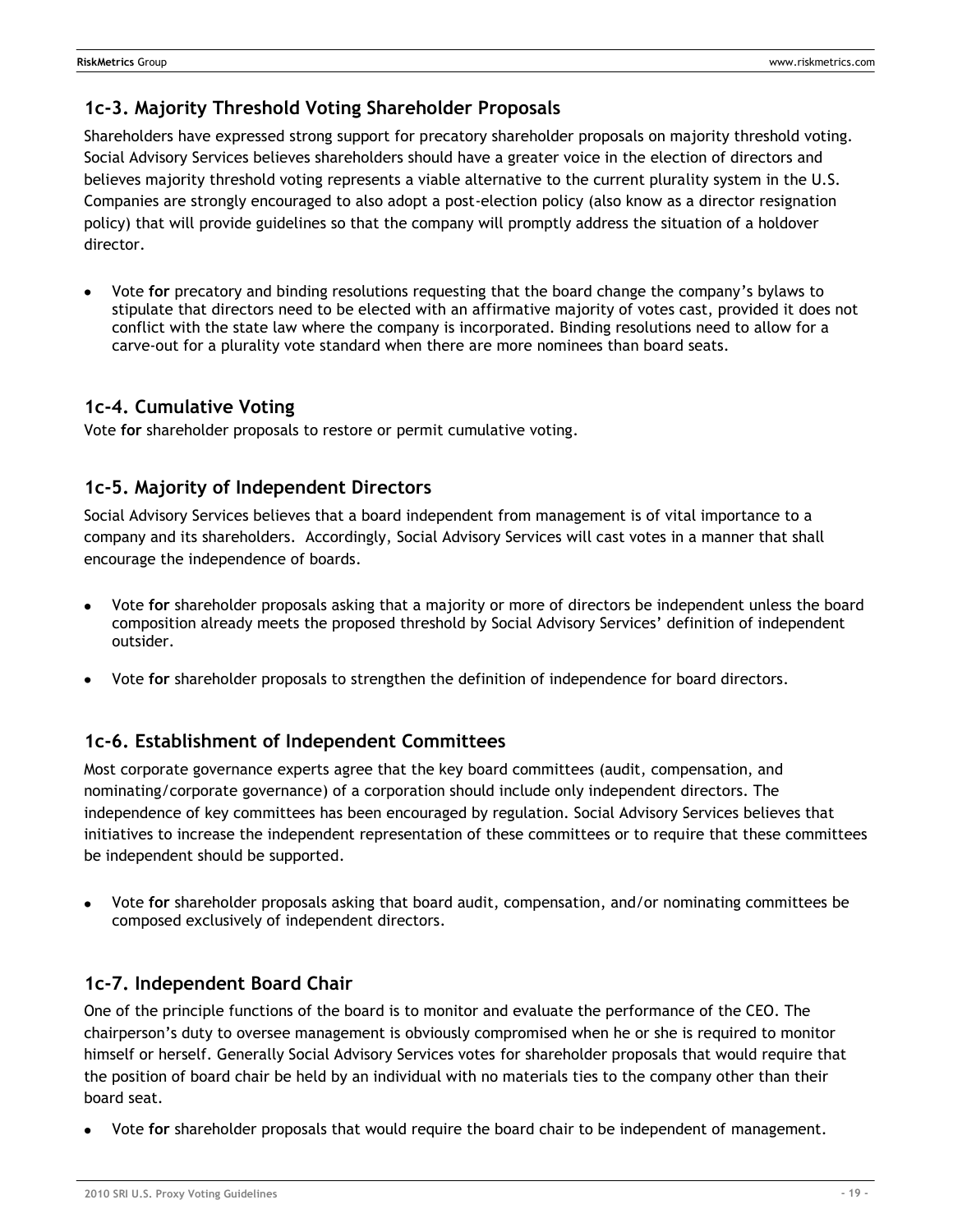### <span id="page-19-0"></span>**1c-8. Establishment of Board Committees**

Generally vote **for** shareholder proposals to establish a new board committee to address broad corporate policy topics or to provide a forum for ongoing dialogue on issues such as the environment, human or labor rights, shareholder relations, occupational health and safety etc. when the formation of such committees appears to be a potentially effective method of protecting or enhancing shareholder value. In evaluating such proposals, the following factors will be considered;

- Existing oversight mechanisms (including current committee structure) regarding the issue for which board oversight is sought.
- Level of disclosure regarding the issue for which board oversight is sought.
- Company performance related to the issue for which board oversight is sought.  $\bullet$
- Board committee structure compared to that of other companies in its industry sector.
- The scope and structure of the proposal.

### <span id="page-19-1"></span>**1c-9. Establish/Amend Nominee Qualifications**

Vote **case-by-case** on proposals that establish or amend director qualifications. Votes should be based on the reasonableness of the criteria and to what degree they may preclude dissident nominees from joining the board.

Vote **case-by-case** on shareholder resolutions seeking a director nominee candidate who possesses a particular subject matter expertise, considering;

- The company's board committee structure, existing subject matter expertise, and board nomination  $\bullet$ provisions relative to that of its peers.
- The company's existing board and management oversight mechanisms regarding the issue for which board oversight is sought.
- The company's disclosure and performance relating to the issue for which board oversight is sought and any significant related controversies.
- The scope and structure of the proposal.

### <span id="page-19-2"></span>**1c-10. Board Policy on Shareholder Engagement**

Vote **for** shareholders proposals requesting that the board establish an internal mechanism/process, which may include a committee, in order to improve communications between directors and shareholders, unless the company has the following features, as appropriate;

- Established a communication structure that goes beyond the exchange requirements to facilitate the  $\bullet$ exchange of information between shareholders and members of the board.
- Effectively disclosed information with respect to this structure to its shareholders.
- Company has not ignored majority-supported shareholder proposals or a majority withhold vote on a director nominee.
- The company has an independent chairman or a lead director (according to Social Advisory Services' definition). This individual must be made available for periodic consultation and direct communication with major shareholders.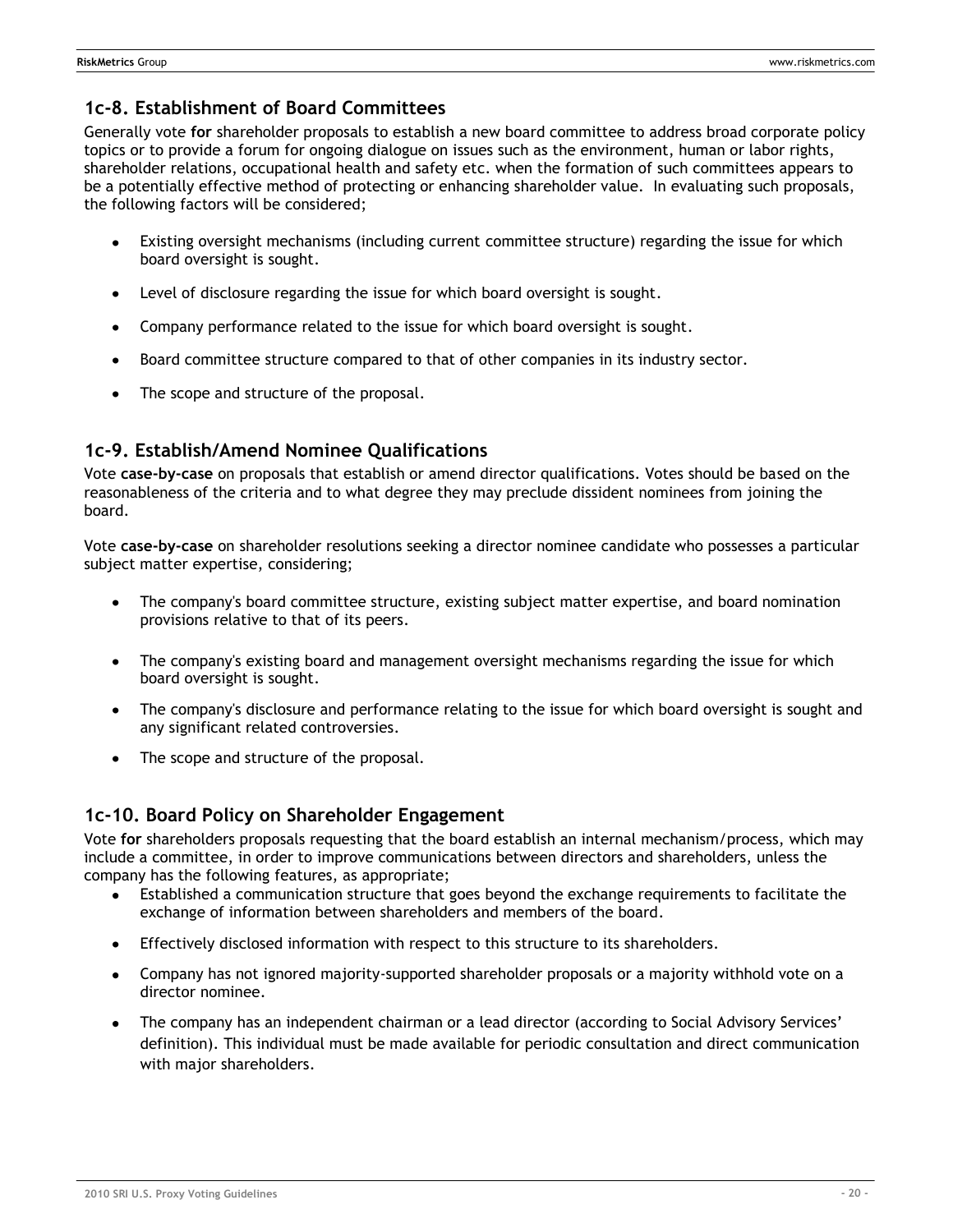### <span id="page-20-0"></span>**1c-11. Open Access (Proxy Access)**

Vote **case-by-case** on shareholder proposals asking for open or proxy access, taking into account;

- The ownership threshold proposed in the resolution.
- The proponent's rationale for the proposal at the targeted company in terms of board and director  $\bullet$ conduct.

### <span id="page-20-1"></span>**1c-12. Term Limits**

Supporters of term limits argue that this requirement would bring new ideas and approaches to a board. However, we prefer to look at directors and their contributions to the board individually rather than impose a strict rule.

Vote **against** shareholder proposals to limit the tenure of outside directors. However, scrutinize boards where the average tenure of all directors exceeds 15 years for independence from management and for sufficient turnover to ensure that new perspectives are being added to the board.

### <span id="page-20-2"></span>**1c-13. Age Limits**

.

Vote **against** shareholder proposals to limit the tenure of outside directors through mandatory retirement ages.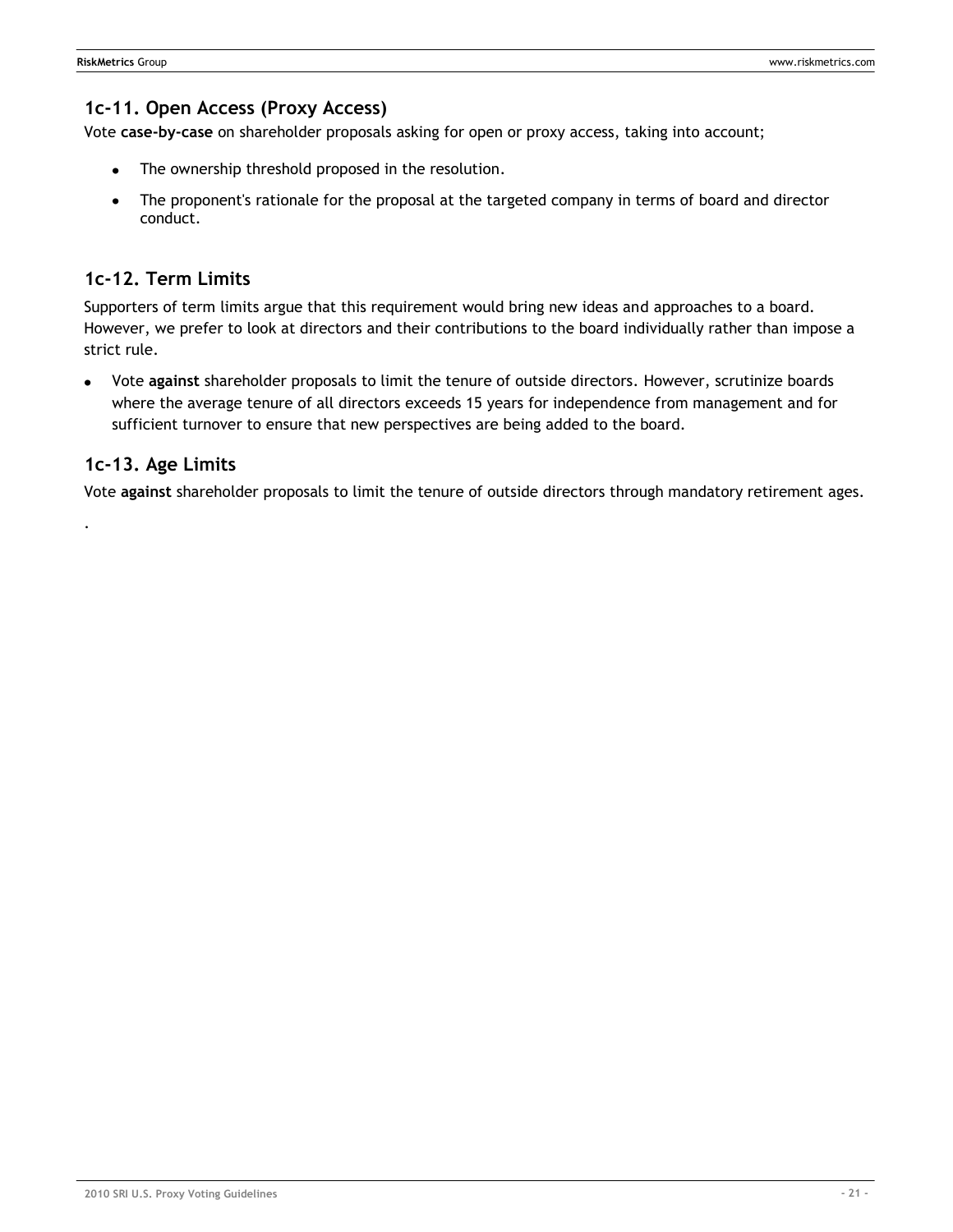# <span id="page-21-0"></span>**2. Ratification of Auditors**

Annual election of the outside accountants is standard practice. While it is recognized that the company is in the best position to evaluate the competence of the outside accountants, we believe that outside accountants must ultimately be accountable to shareholders. A Blue Ribbon Commission report concluded that audit committees must improve their current level of oversight of independent accountants. Given the rash of accounting irregularities that were not detected by audit panels or auditors, shareholder ratification is an essential step in restoring investor confidence. Special consideration will be given when non-audit fees exceed audit fees, as high non-audit fees can compromise the independence of the auditor. Social Advisory Services will also monitor both auditor tenure and whether auditor ratification has been pulled from the ballot.

 $\bullet$ Vote **for** proposals to ratify auditors, unless the non-audit fees paid represent 25 percent or more of the total fees paid to the auditor or there is reason to believe that the independent auditor has rendered an opinion that is neither accurate nor indicative of the company's financial position.

# <span id="page-21-1"></span>**2a. Auditor-Related Shareholder Proposals**

### <span id="page-21-2"></span>**2a-1. Ratify Auditors / Ensure Auditor Independence**

These shareholder proposals request that the board allow shareholders to rarify the company's auditor at each annual meeting. Annual ratification of the outside accountants is standard practice. While it is recognized that the company is in the best position to evaluate the competence of the outside accountants, we believe that outside accountants must ultimately be accountable to shareholders.

Given the rash of accounting irregularities that were not detected by audit panels or auditors, shareholder ratification is an essential step in restoring investor confidence. Social Advisory Services believes that shareholders should have the ability to ratify the auditor on an annual basis.

- Vote **for** shareholder proposals to allow shareholders to vote on auditor ratification.
- Vote **for** proposals that ask a company to adopt a policy on auditor independence.
- Vote **for** proposals that seek to limit the non-audit services provided by the company's auditor.

### <span id="page-21-3"></span>**2a-2. Auditor Rotation**

To minimize any conflict of interest that may rise between the company and its auditor, Social Advisory Services supports the rotation of auditors. Currently, SEC rules provide that partners should be rotated every five years. However, Social Advisory Services also believes that the long tenure of audit firms at U.S. companies can be problematic.

Vote **for** shareholder proposals to rotate company's auditor every five years or more. Social Advisory Services believes that proposing a rotation period less than five years is unreasonably restrictive and may negatively affect audit quality and service while increasing expense.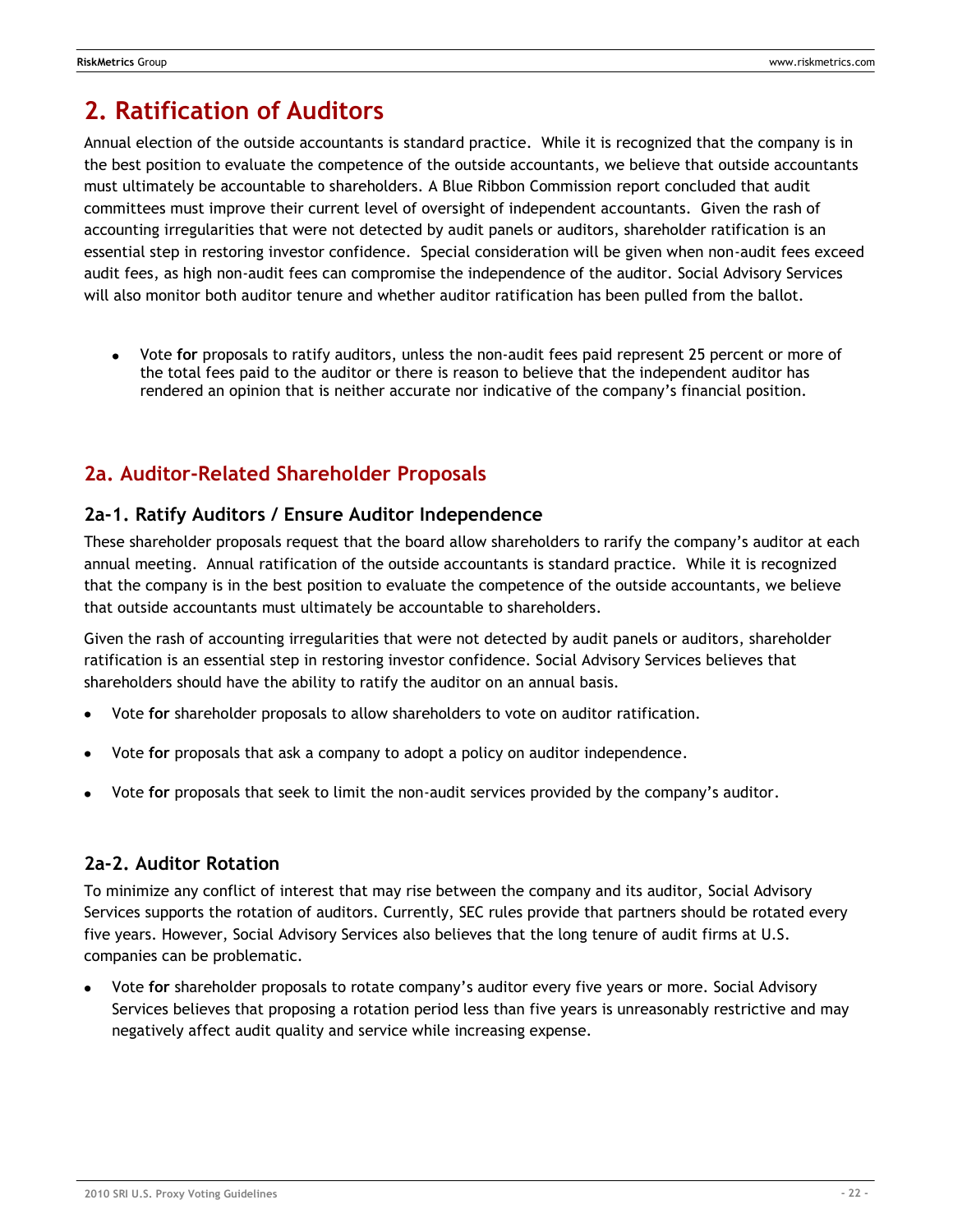# <span id="page-22-0"></span>**3. Takeover Defenses / Shareholder Rights**

Corporate takeover attempts come in various guises. Usually, a would-be acquirer makes a direct offer to the board of directors of a targeted corporation. The bidder may offer to purchase the company for cash and/or stock. If the board approves the offer, a friendly transaction is completed and presented to shareholders for approval. If, however, the board of directors rejects the bid, the acquirer can make a tender offer for the shares directly to the targeted corporation's shareholders. Such offers are referred to as hostile tender bids. Prior to 1968, tender offers were not federally regulated. In 1968, Congress enacted the Williams Act as an amendment to the 1934 Securities and Exchange Act to regulate all tender offers. The Securities and Exchange Commission has adopted regulations pursuant to the Williams Act that are intended to promote fairness and prevent fraudulent or manipulative practices. At the same time, many states have enacted statutes that are aimed at protecting incorporated or domiciled corporations from hostile takeovers. Many of these state statutes have been challenged as being unconstitutional on grounds that they violate the Williams Act and the commerce and supremacy clauses of the U.S. Constitution. Most statutes, however, have been upheld. The result is a complex set of federal and state regulation, with federal regulation designed to facilitate transactions and state laws intended to impede them.

Not wishing to wait until they are subjects of hostile takeover attempts, many corporations have adopted antitakeover measures designed to deter unfriendly bids or buy time. The most common defenses are the shareholders rights protection plan, also known as the poison pill, and charter amendments that create barriers to acceptance of hostile bids. In the U.S., poison pills do not require shareholder approval. However, shareholders must approve charter amendments, such as classified boards or supermajority vote requirements. In brief, the very existence of defensive measures can foreclose the possibility of tenders and hence, opportunities to premium prices for shareholders.

### <span id="page-22-1"></span>**3a. Takeover Defenses and Shareholder Rights-Related Management Proposals**

### <span id="page-22-2"></span>**3a-1. Poison Pills**

Poison pills are corporate-sponsored financial devices that, when triggered by potential acquirers, do one or more of the following: 1) dilute the acquirer's equity holdings in the target company, 2) dilute the acquirer's voting interests in the target company, or 3) dilute the acquirer's equity holdings in the post-merger company. Poison pills generally allow shareholders to purchase shares from, or sell shares back to, the target company (flip-in pill) and/or the potential acquirer (flip-out pill) at a price far out of line with fair market value. Depending on the type of pill, the triggering event can either transfer wealth from the target company or dilute the equity holdings of current shareholders. Poison pills insulate management from the threat of a change in control and provide the target board with veto power over takeover bids. Because poison pills greatly alter the balance of power between shareholders and management, shareholders should be allowed to make their own evaluation of such plans.

Vote **case-by-case** on management proposals on poison pill ratification, focusing on the features of the shareholder rights plan. Rights plans should contain the following attributes;

- No lower than a 20% trigger, flip-in or flip-over provision.  $\bullet$
- A term of no more than three years.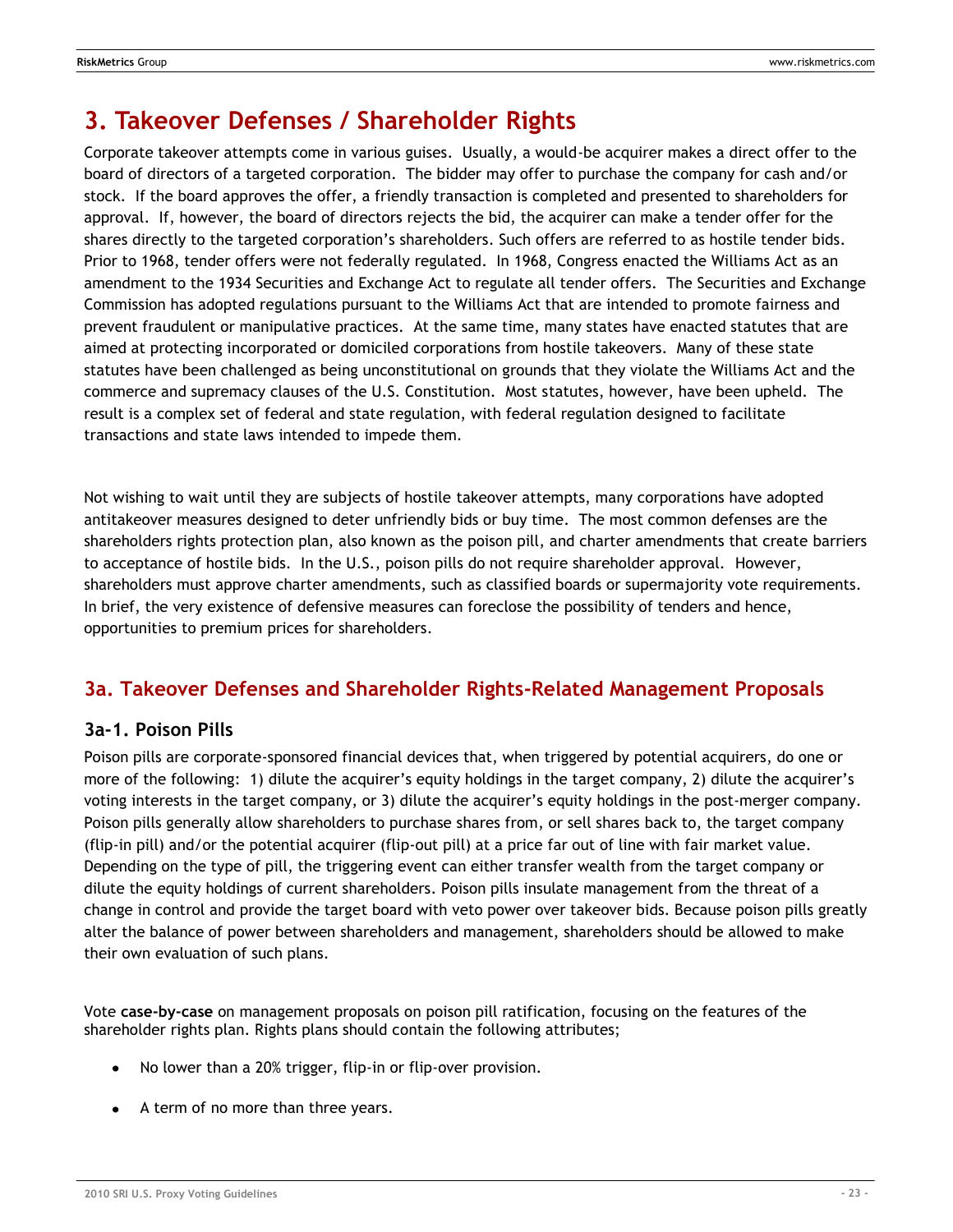- No dead-hand, slow-hand, no-hand or similar feature that limits the ability of a future board to redeem the pill.
- Shareholder redemption feature (qualifying offer clause); if the board refuses to redeem the pill 90 days after a qualifying offer is announced, 10 percent of the shares may call a special meeting or seek a written consent to vote on rescinding the pill.
- In addition, the rationale for adopting the pill should be thoroughly explained by the company. In examining the request for the pill, take into consideration the company's existing governance structure, including: board independence, existing takeover defenses, and any problematic governance concerns.

### <span id="page-23-0"></span>**3a-2. Net Operating Loss (NOL) Poison Pills/Protective Amendments**

The financial crisis has prompted widespread losses in certain industries. This has resulted in previously profitable companies considering the adoption of an NOL protective amendment and/or poison pill to protect their NOL tax assets, which may be lost upon an acquisition of 5 percent of a company's shares.

When evaluating management proposals seeking to adopt NOL protective amendments, the purpose behind the proposal, its terms, and the company's existing governance structure should be taken into account to assess whether the structure actively promotes board entrenchment or adequately protects shareholder rights. While Social Advisory Services acknowledges the high estimated tax value of NOLs, which benefit shareholders, the ownership acquisition limitations contained in an NOL protective amendment coupled with a company's problematic governance structure could serve as an antitakeover device.

Given the fact that shareholders will want to ensure that such an amendment does not remain in effect permanently, Social Advisory Services will also closely review whether the pill/amendment contains a sunset provision or a commitment to cause the expiration of the NOL pill/protective amendment upon exhaustion or expiration of the NOLs.

For management proposals to adopt a poison pill for the stated purpose of preserving a company's net operating losses ("NOLs"), the following factors are considered on a case-by-case basis;

- The ownership threshold to transfer (NOL pills generally have a trigger slightly below 5%).
- The value of the NOLs.
- The term.
- Shareholder protection mechanisms (sunset provision, or commitment to cause expiration of the pill upon exhaustion or expiration of NOLs).
- The company's existing governance structure including: board independence, existing takeover defenses, track record of responsiveness to shareholders, and any other problematic governance concerns.
- Any other factors that may be applicable.

For management proposals to adopt a protective amendment for the stated purpose of protecting a company's net operating losses ("NOLs"), the following factors should be considered on a **case-by-case** basis;

- The ownership threshold (NOL protective amendments generally prohibit stock ownership transfers that would result in a new 5-percent holder or increase the stock ownership percentage of an existing fivepercent holder).
- The value of the NOLs.
- Shareholder protection mechanisms (sunset provision or commitment to cause expiration of the protective amendment upon exhaustion or expiration of the NOL).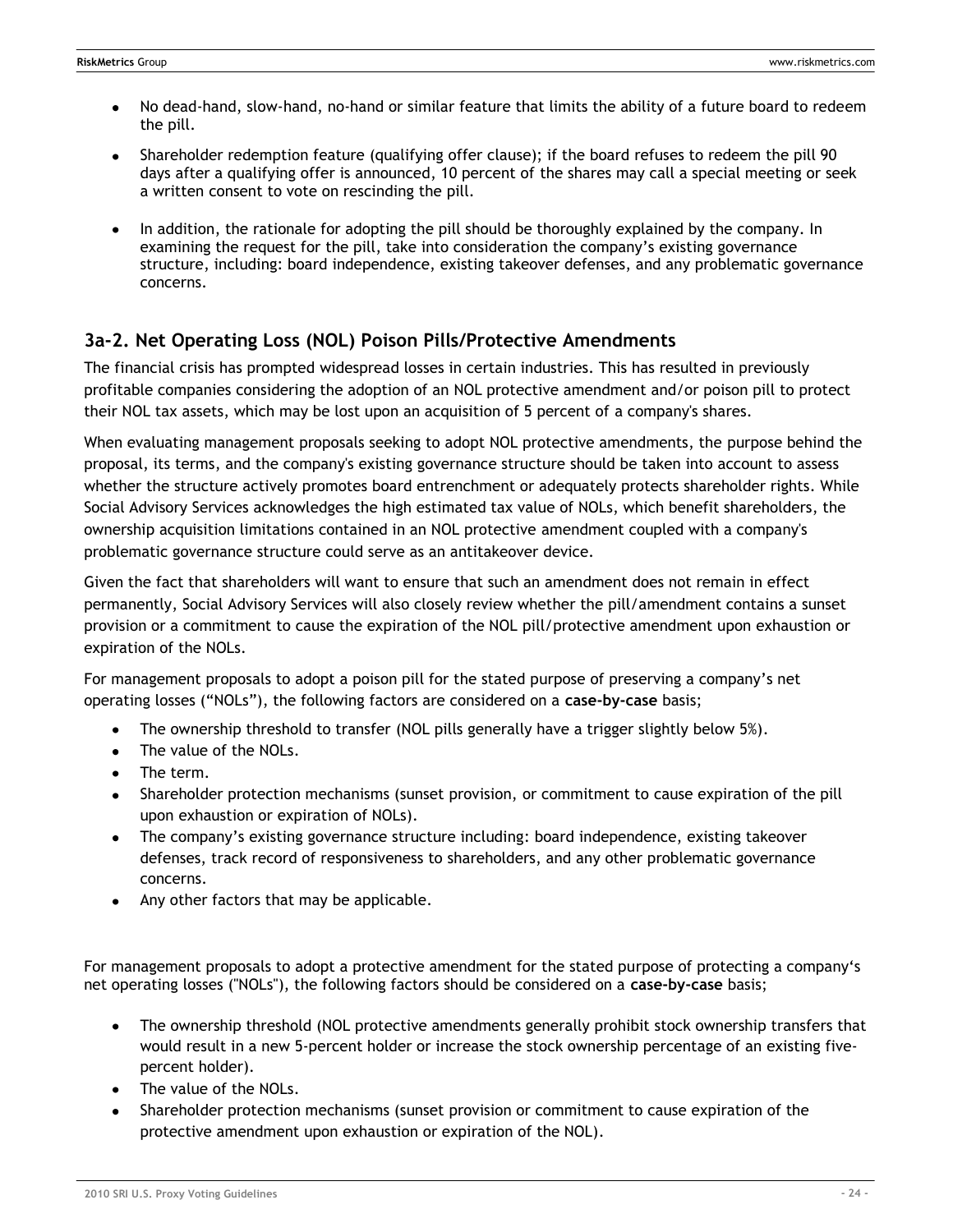- The company's existing governance structure including; board independence, existing takeover defenses, track record of responsiveness to shareholders, and any other problematic governance concerns.
- Any other factors that may be applicable.

### <span id="page-24-0"></span>**3a-3. Supermajority Shareholder Vote Requirements**

Supermajority provisions violate the principle that a simple majority of voting shares should be all that is necessary to effect change at a company.

- Vote **for** proposals to reduce supermajority shareholder vote requirementsfor charter amendments, mergers and other significant business combinations. For companies with shareholder(s) who own a significant amount of company stock, vote **case-by-case**, taking into account; a) ownership structure, b) quorum requirements, and c) supermajority vote requirements.
- Vote **against** proposals to require a supermajority shareholde**r vote** for charter amendments, mergers and other significant business combinations.

### <span id="page-24-1"></span>**3a-4. Shareholder Ability to Call Special Meeting**

Most state corporation statutes allow shareholders to call a special meeting when they want to take action on certain matters that arise between regularly scheduled annual meetings. Sometimes this right applies only if a shareholder or a group of shareholders own a specified percentage of shares, with 10 percent being the most common. Shareholders may lose the ability to remove directors, initiate a shareholder resolution, or respond to a beneficial offer without having to wait for the next scheduled meeting if they are unable to act at a special meeting of their own calling.

- Vote **for** proposals that provide shareholders with the ability to call special meetings taking into account; a) shareholders' current right to call special meetings, b) minimum ownership threshold necessary to call special meetings (10% preferred), c) the inclusion of exclusionary or prohibitive language, d) investor ownership structure, and e) shareholder support of and management's response to previous shareholder proposals.
- Vote **against** proposals to restrict or prohibit shareholders' ability to call special meetings.

### <span id="page-24-2"></span>**3a-5. Shareholder Ability to Act by Written Consent**

Consent solicitations allow shareholders to vote on and respond to shareholder and management proposals by mail without having to act at a physical meeting. A consent card is sent by mail for shareholder approval and only requires a signature for action. Some corporate bylaws require supermajority votes for consents while at others, standard annual meeting rules apply. Shareholders may lose the ability to remove directors, initiate a shareholder resolution, or respond to a beneficial offer without having to wait for the next scheduled meeting if they are unable to act at a special meeting of their own calling.

- Vote **for** proposals to allow or facilitate shareholder action by written consent, taking into consideration; a) shareholders'current right to act by written consent, b) consent threshold, c) the inclusion of exclusionary or prohibitive language, d) Investor ownership structure, and e) shareholder support of and management's response to previous shareholder proposals.
	- Vote **against** proposals to restrict or prohibit shareholders' ability to take action by written consent.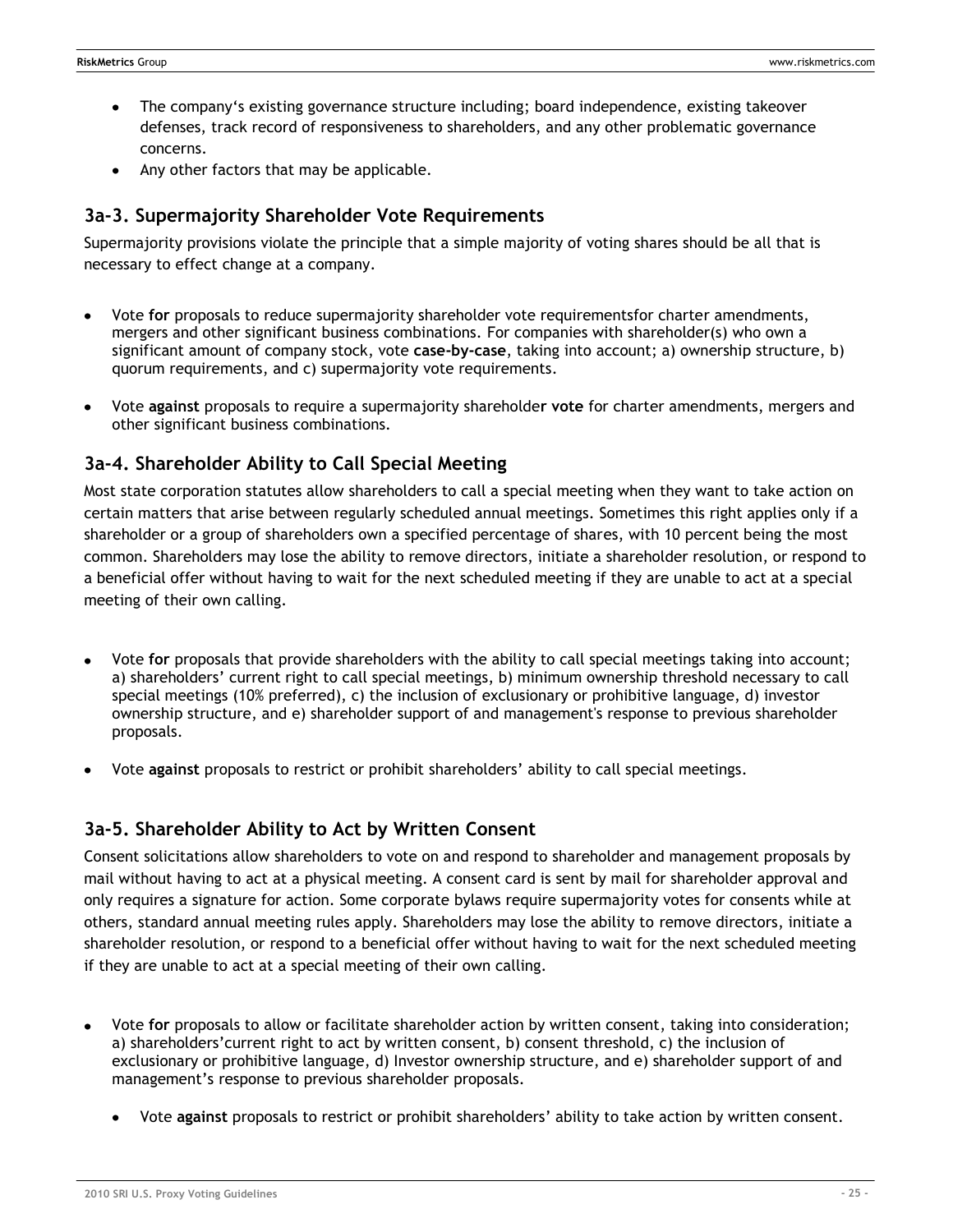### <span id="page-25-0"></span>**3a-6. Advance Notice Requirements for Shareholder Proposals/Nominations**

Vote **case-by-case** basis on advance notice proposals, giving support to those proposals which allow shareholders to submit proposals/nominations as close to the meeting date as reasonably possible and within the broadest window possible, recognizing the need to allow sufficient notice for company, regulatory and shareholder review.

To be reasonable, the company's deadline for shareholder notice of a proposal/ nominations must not be more than 60 days prior to the meeting, with a submittal window of at least 30 days prior to the deadline. The submittal window is the period under which a shareholder must file his proposal/nominations prior to the deadline.

In general, support additional efforts by companies to ensure full disclosure in regard to a proponent's economic and voting position in the company so long as the informational requirements are reasonable and aimed at providing shareholders with the necessary information to review such proposals.

### <span id="page-25-1"></span>**3a-7. Fair Price Provisions**

Fair price provisions were originally designed to specifically defend against the most coercive of takeover devises, the two-tiered, front-end loaded tender offer. In such a hostile takeover, the bidder offers cash for enough shares to gain control of the target. At the same time the acquirer states that once control has been obtained, the target's remaining shares will be purchased with cash, cash and securities or only securities. Since the payment offered for the remaining stock is, by design less valuable than the original offer for the controlling shares, shareholders are forced to sell out early to maximize their value. Standard fair price provisions require that, absent board or shareholder approval of the acquisition, the bidder must pay the remaining shareholders the same price for their shares that brought control.

- Vote **case-by-case** on proposals to adopt fair price provisions evaluating factors such as the vote required to approve the proposed acquisition, the vote required to repeal the fair price provision, and the mechanism for determining the fair price.
- Generally, vote **against** fair price provisions with shareholder vote requirements greater than a majority of disinterested shares.

### <span id="page-25-2"></span>**3a-8. Greenmail**

Greenmail payments are targeted share repurchases by management of company stock from individuals or groups seeking control of the company. Since only the hostile party receives payment, usually at a substantial premium over the market value of shares, the practice discriminates against most shareholders. This transferred cash, absent the greenmail payment, could be put to much better use for reinvestment in the company, payment of dividends, or to fund a public share repurchase program.

- Vote **for** proposals to adopt antigreenmail charter or bylaw amendments or otherwise restrict a company's ability to make greenmail payments.
- Review on a **case-by-case** basis antigreenmail proposals when they are bundled with other charter or bylaw amendments.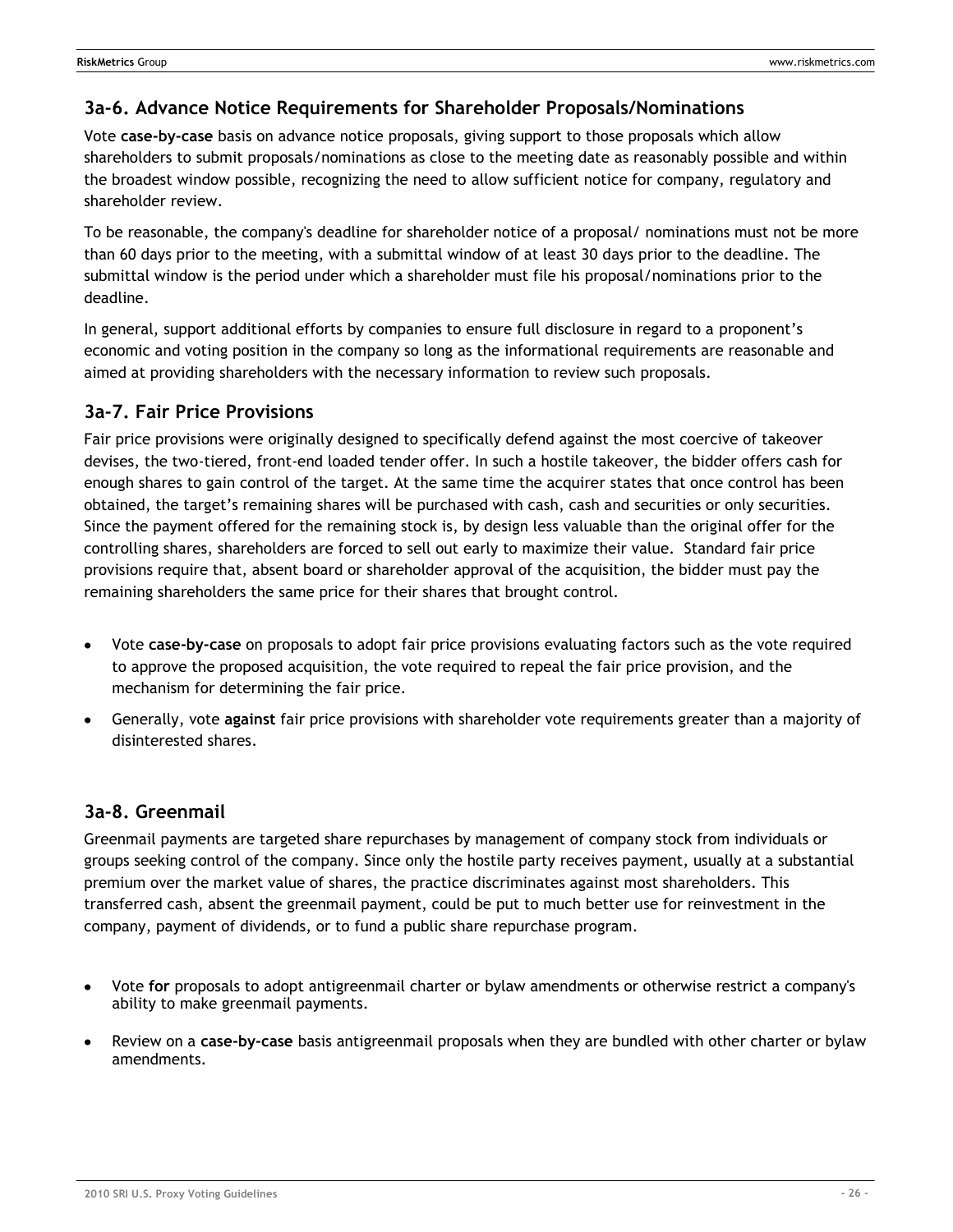### <span id="page-26-0"></span>**3a-9. Confidential Voting**

Confidential voting, or voting by secret ballot, is one of the key structural issues in the proxy system. It ensures that all votes are based on the merits of proposals and cast in the best interests of fiduciary clients and pension plan beneficiaries. In a confidential voting system, only vote tabulators and inspectors of election may examine individual proxies and ballots; management and shareholders are given only vote totals. In an open voting system, management can determine who has voted against its nominees or proposals and then re-solicit those votes before the final vote count. As a result, shareholders can be pressured to vote with management at companies with which they maintain, or would like to establish, a business relationship. Confidential voting also protects employee shareholders from retaliation. Shares held by employee stock ownership plans, for example, are important votes that are typically voted by employees.

Vote **for** management proposals to adopt confidential voting.

### <span id="page-26-1"></span>**3a-10. Control Share Acquisition Provisions**

Control share acquisition statutes function by denying shares their voting rights when they contribute to ownership in excess of certain thresholds. Voting rights for those shares exceeding ownership limits may only be restored by approval of either a majority or supermajority of disinterested shares. Thus, control share acquisition statutes effectively require a hostile bidder to put its offer to a shareholder vote or risk voting disenfranchisement if the bidder continues buying up a large block of shares.

- Vote **for** proposals to opt out of control share acquisition statutes unless doing so would enable the completion of a takeover that would be detrimental to shareholders.
- Vote **against** proposals to amend the charter to include control share acquisition provisions.
- Vote **for** proposals to restore voting rights to the control shares.

### <span id="page-26-2"></span>**3a-11. Control Share Cash-Out Provisions**

Control share cash-out statutes give dissident shareholders the right to "cash-out" of their position in a company at the expense of the shareholder who has taken a control position. In other words, when an investor crosses a preset threshold level, remaining shareholders are given the right to sell their shares to the acquirer, who must buy them at the highest acquiring price.

Vote **for** proposals to opt out of control share cash-out statutes.

### <span id="page-26-3"></span>**3a-12. Disgorgement Provisions**

Disgorgement provisions require an acquirer or potential acquirer of more than a certain percentage of a company's stock to disgorge, or pay back, to the company any profits realized from the sale of that company's stock purchased 24 months before achieving control status. All sales of company stock by the acquirer occurring within a certain period of time (between 18 months and 24 months) prior to the investor's gaining control status are subject to these recapture-of-profits provisions.

Vote for proposals to opt out of state disgorgement provisions.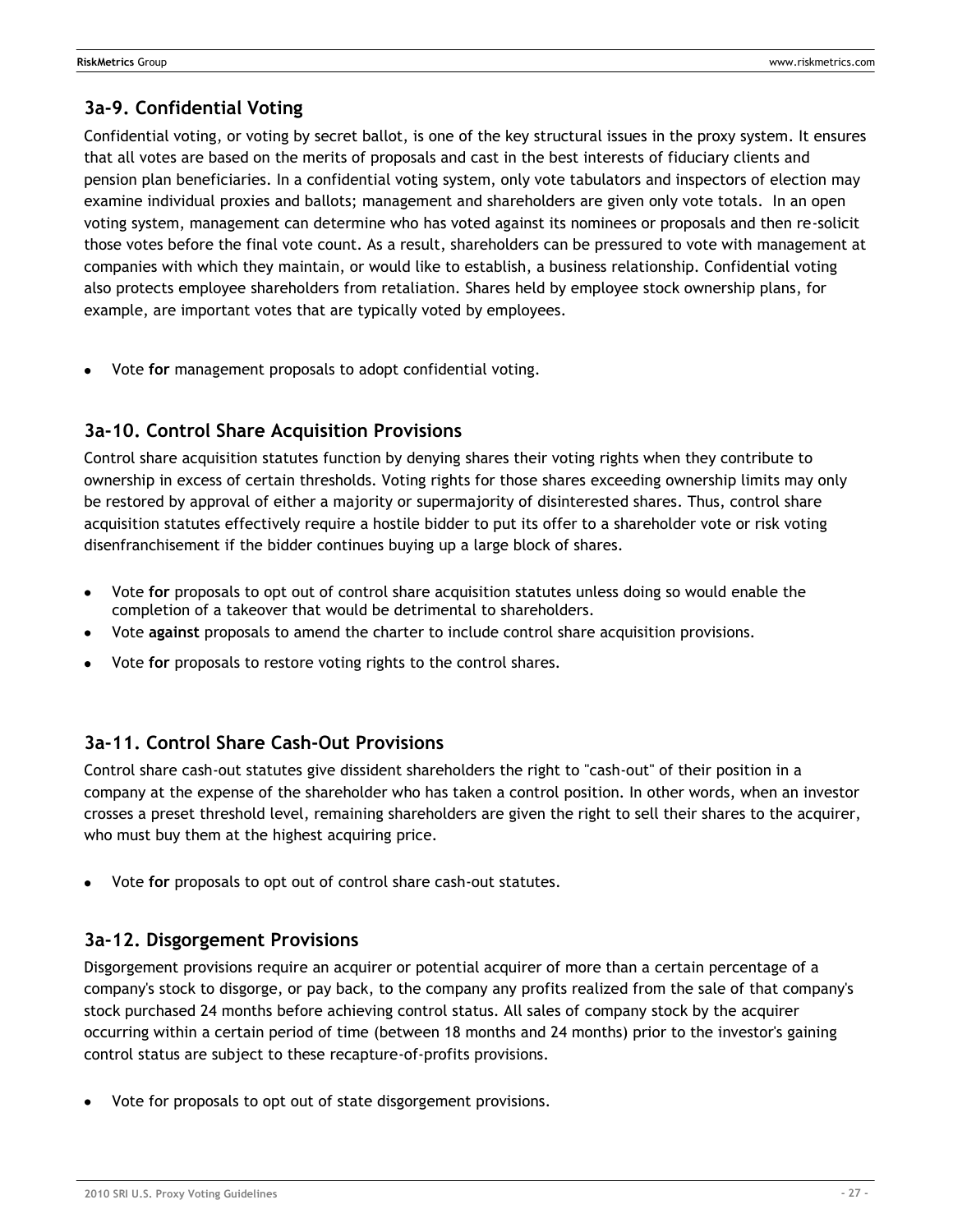### <span id="page-27-0"></span>**3a-13. State Takeover Statutes**

Vote on a **case-by-case** basis proposals to opt in or out of state takeover statutes (including control share acquisition statutes, control share cash-out statutes, freezeout provisions, fair price provisions, stakeholder laws, poison pill endorsements, severance pay and labor contract provisions, antigreenmail provisions, and disgorgement provisions).

Vote **for** opting into stakeholder protection statutes if they provide comprehensive protections for employees and community stakeholders. We would be less supportive of takeover statutes that only serve to protect incumbent management from accountability to shareholders and which negatively influence shareholder value.

### <span id="page-27-1"></span>**3a-14. Freeze-Out Provisions**

Freeze-out provisions force an investor who surpasses a certain ownership threshold in a company to wait a specified period of time before gaining control of the company.

Vote **for** proposals to opt out of state freeze-out provisions.

### <span id="page-27-2"></span>**3a-15. Reincorporation Proposals**

Vote on a **case-by-case** basis proposals to change a company's state of incorporation giving consideration to both financial and corporate governance concerns including the following;

- Reasons for reincorporation.  $\bullet$
- Comparison of company's governance practices and provisions prior to and following the reincorporation.
- Comparison of corporation laws of original state and destination state.

Reincorporations into "tax havens" will be given special consideration.

### <span id="page-27-3"></span>**3a-16. Amend Bylaws without Shareholder Consent**

Vote **against** proposals giving the board exclusive authority to amend the bylaws.

Vote **for** proposals giving the board the ability to amend the bylaws in addition to shareholders.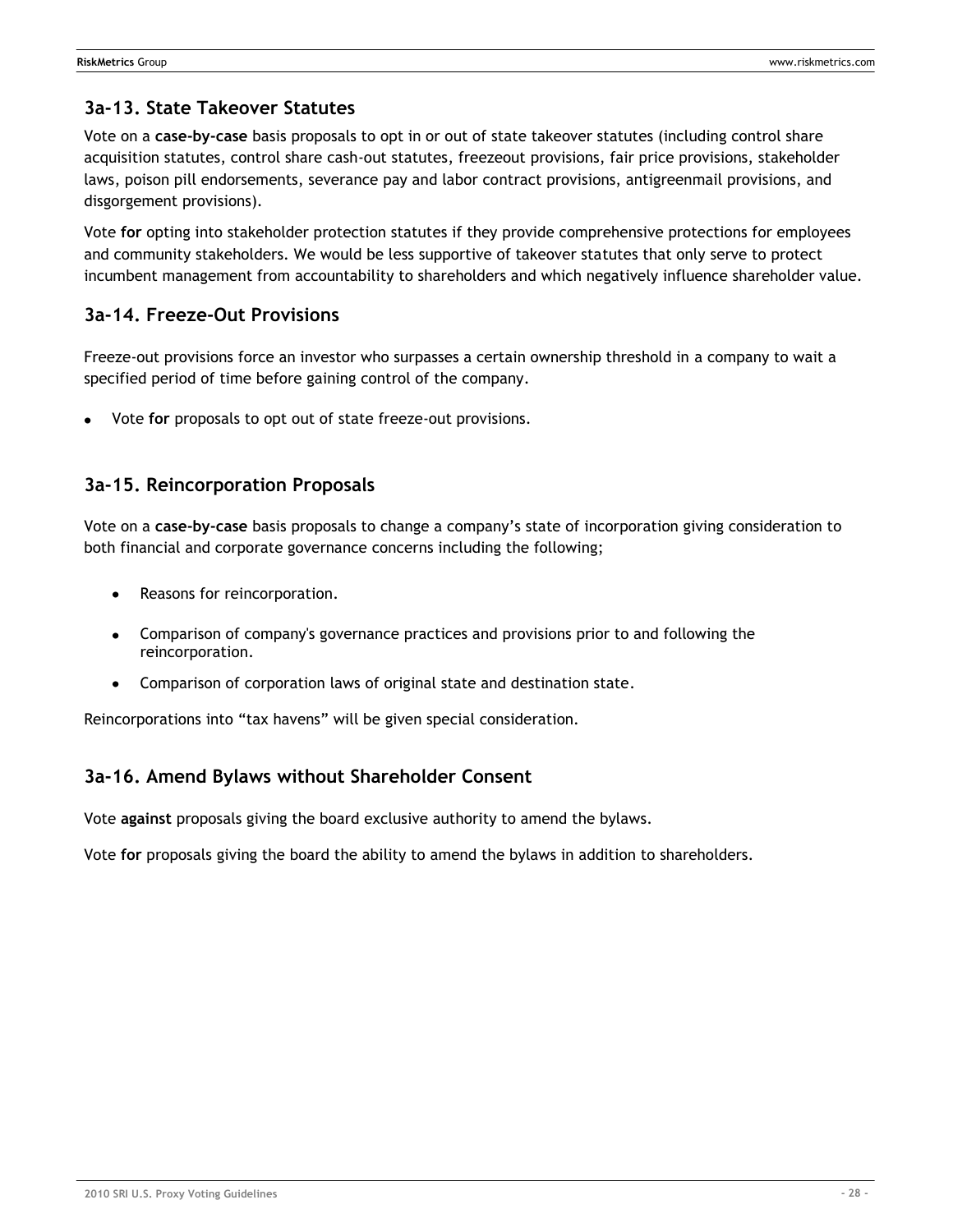## <span id="page-28-0"></span>**3b. Takeover Defenses and Shareholder Rights-Related Shareholder Proposals**

### <span id="page-28-1"></span>**3b-1. Shareholder Proposals to put Pill to a Vote and/or Adopt a Pill Policy**

Vote **for** shareholder proposals requesting that the company submit its poison pill to a shareholder vote or redeem it UNLESS the company has; a) a shareholder approved poison pill in place, or b) The company has adopted a policy concerning the adoption of a pill in the future specifying that the board will only adopt a shareholder rights plan if either;

- Shareholders have approved the adoption of the plan; or
- The board, in its exercise of its fiduciary responsibilities, determines that it is in the best interest of shareholders under the circumstances to adopt a pill without the delay in adoption that would result from seeking stockholder approval (i.e., the "fiduciary out" provision). A poison pill adopted under this fiduciary out will be put to a shareholder ratification vote within 12 months of adoption or expire. If the pill is not approved by a majority of the votes cast on this issue, the plan will immediately terminate.

If the shareholder proposal calls for a time period of less than 12 months for shareholder ratification after adoption, vote **for** the proposal, but add the caveat that a vote within 12 months would be considered sufficient implementation.

### <span id="page-28-2"></span>**3b-2. Reduce Supermajority Vote Requirements**

Supermajority provisions violate the principle that a simple majority of voting shares should be all that is necessary to effect change regarding a company.

- Vote **for** shareholder proposals to lower supermajority shareholder vote requirements for charter and bylaw amendments.
- Vote **for** shareholder proposals to lower supermajority shareholder vote requirements for mergers and other significant business combinations.

### <span id="page-28-3"></span>**3b-3. Remove Antitakeover Provisions**

There are numerous antitakeover mechanisms available to corporations that can make takeovers prohibitively expensive for a bidder or at least guarantee that all shareholders are treated equally. The debate over antitakeover devices centers on whether these devices enhance or detract from shareholder value. One theory argues that a company's board, when armed with these takeover protections, may use them as negotiating tools to obtain a higher premium for shareholders. The opposing view maintains that managements afforded such protection are more likely to become entrenched than to actively pursue the best interests of shareholders. Such takeover defenses also serve as obstacles to the normal functioning of the marketplace which, when operating efficiently, should replace incapable and poorly performing managements.

Vote **for** shareholder proposals that seek to remove antitakeover provisions.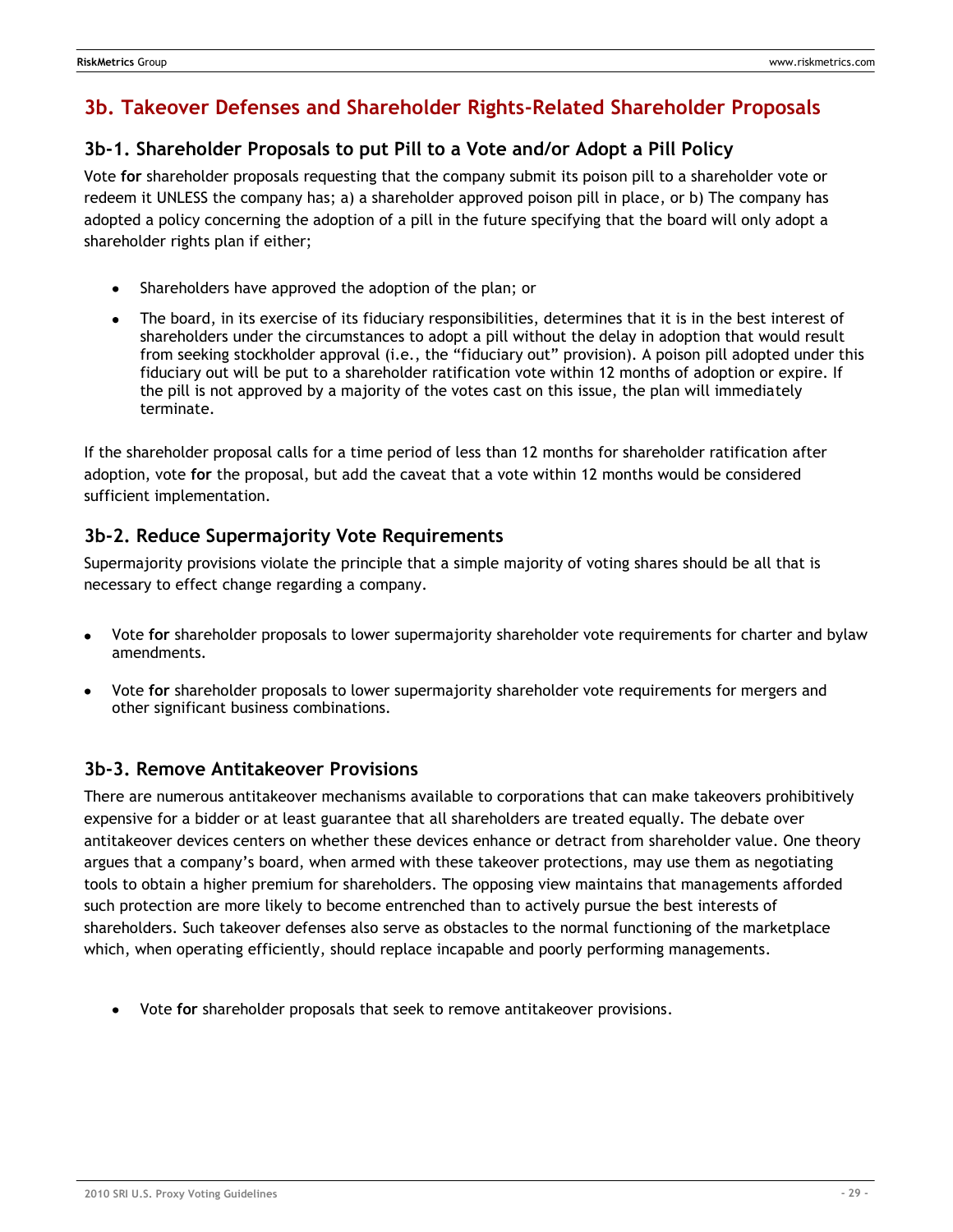### <span id="page-29-0"></span>**3b-4. Reimbursing Proxy Solicitation Expenses.**

Vote **case-by-case** on proposals to reimburse proxy solicitation expenses. When voting in conjunction with support of a dissident slate, vote **for** the reimbursement of all appropriate proxy solicitation expenses associated with the election.

Vote **for** shareholder proposals calling for the reimbursement of reasonable costs incurred in connection with nominating one or more candidates in a contested election where the following apply;

- The election of fewer than 50% of the directors to be elected is contested in the election.  $\bullet$
- One or more of the dissident's candidates is elected.
- Shareholders are not permitted to cumulate their votes for directors.  $\bullet$
- The election occurred, and the expenses were incurred, after the adoption of this bylaw.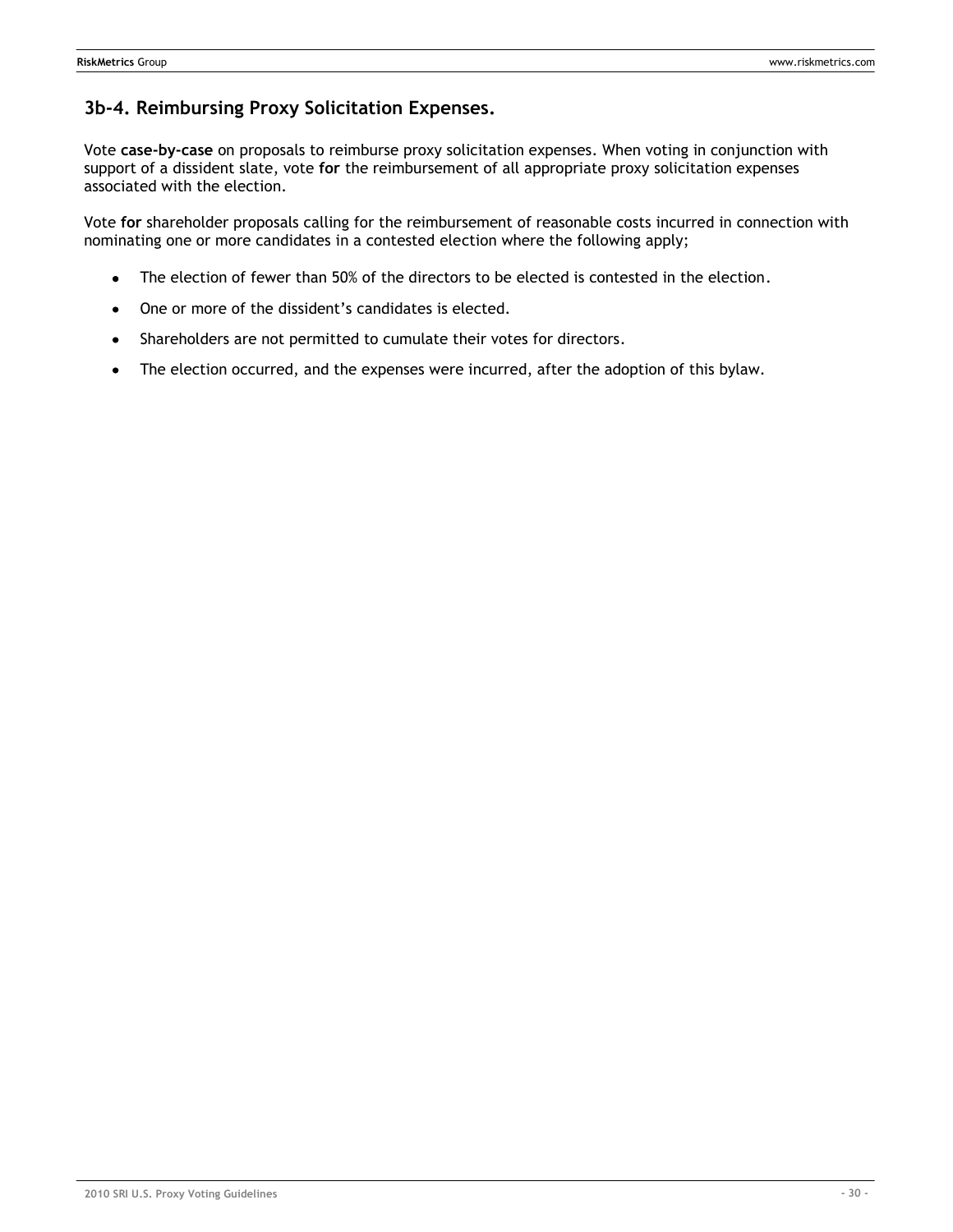# <span id="page-30-0"></span>**4. Miscellaneous Governance Provisions**

### <span id="page-30-1"></span>**4a. Bundled Proposals**

Review on a **case-by-case** basis bundled or "conditioned" proxy proposals. In the case of items that are conditioned upon each other, examine the benefits and costs of the packaged items. In instances where the joint effect of the conditioned items is not in shareholders' best interests, vote against the proposals. If the combined effect is positive, support such proposals.

### <span id="page-30-2"></span>**4b. Adjourn Meeting if Votes are Insufficient**

Companies may ask shareholders to adjourn a meeting in order to solicit more votes. Generally, shareholders already have enough information to make their vote decisions. Once their votes have been cast, there is no justification for spending more money to continue pressing shareholders for more votes.

Vote **against** proposals to adjourn the meeting when votes are insufficient.

### <span id="page-30-3"></span>**4c. Changing Corporate Name**

Proposals to change a company's name are generally routine matters. Generally, the name change reflects a change in corporate direction or the result of a merger agreement.

Vote **for** changing the corporate name.

### <span id="page-30-4"></span>**4d. Other Business**

Other business proposals are routine items to allow shareholders to raise other issues and discuss them at the meeting. Only issues that may be legally discussed at meetings may be raised under this authority. However, shareholders cannot know the content of these issues so they are generally not supported.

Generally vote **against** other business proposals.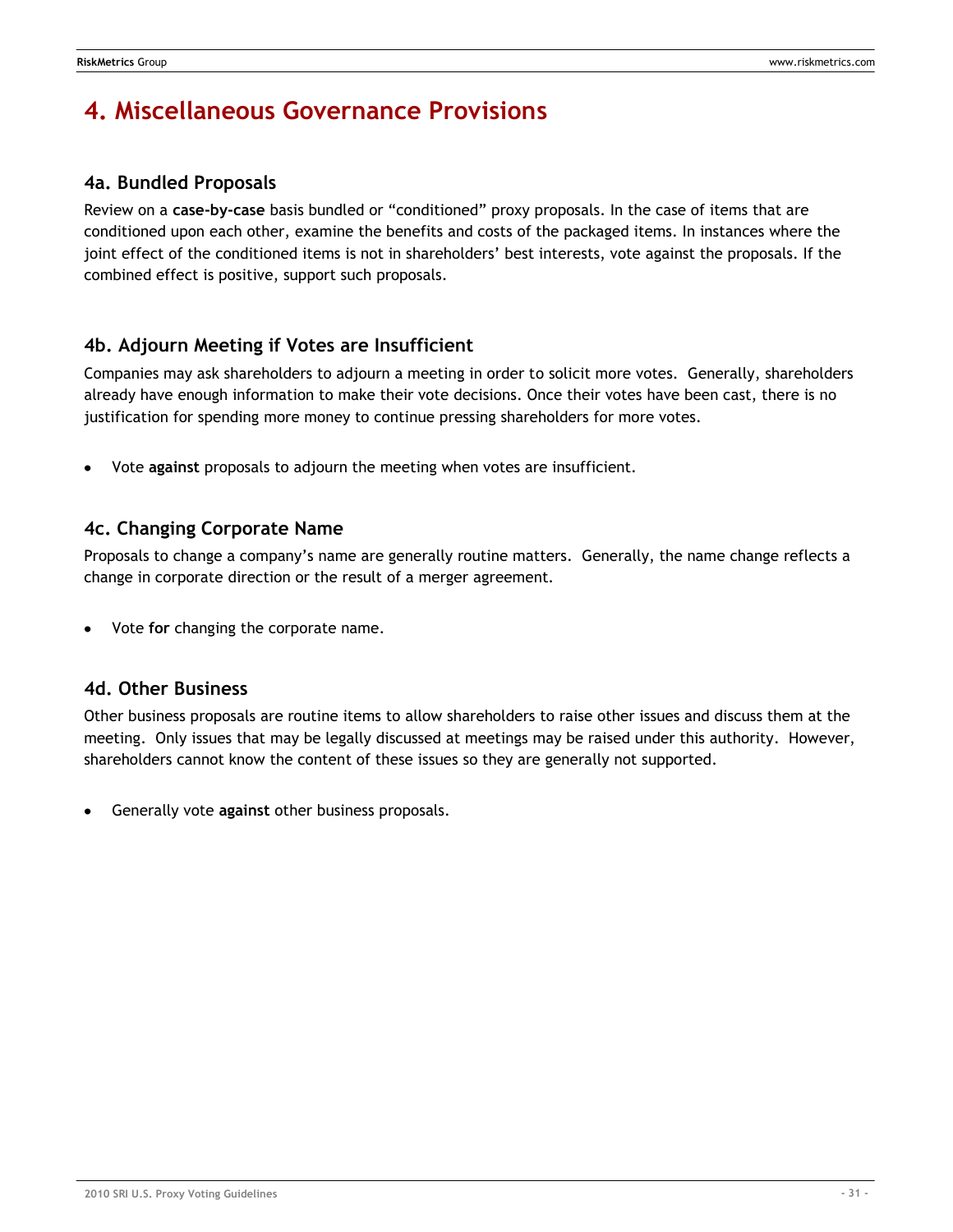# <span id="page-31-0"></span>**5. Capital Structure**

The equity in a corporate enterprise (that is, the residual value of the company's assets after the payment of all debts) belongs to the shareholders. Equity securities may be employed, or manipulated, in a manner that will ultimately enhance or detract from shareholder value. As such, certain actions undertaken by management in relation to a company's capital structure can be of considerable significance to shareholders. Changes in capitalization usually require shareholder approval or ratification.

### <span id="page-31-1"></span>**5a. Common Stock Authorization**

State statutes and stock exchanges require shareholder approval for increases in the number of common shares. Corporations increase their supply of common stock for a variety of ordinary business purposes: raising new capital, funding stock compensation programs, business acquisitions, and implementation of stock splits or payment of stock dividends.

Proposals to increase authorized common stock are evaluated on a case-by-case basis, taking into account the size of the increase, the company's rationale for additional shares, the company's use of authorized shares during the last three years, the board's governance structure and practices, the company's performance as compared with its industry peers, and the risk to shareholders if the request is not approved. A company's need for additional shares is gauged by measuring shares outstanding and reserved as a percentage of the total number of shares currently authorized for issuance. For industry peer comparisons, Social Advisory Services relies on data compiled by RiskMetrics on common stock authorization proposals for companies comprising 98 percent of the investable U.S. equity market. Companies are classified into one of 11 peer groups and each company's performance is measured on the basis of three-year total shareholder returns.

Social Advisory Services evaluates proposals where the company intends to use the additional stock to implement a poison pill or other takeover defense on a case-by-case basis.

- Review on a **case-by-case** basis proposals to increase the number of shares of common stock authorized for issue, considering company-specific factors that include:
	- o Past Board Performance;
		- $\checkmark$  The company's use of authorized shares during the last three years
		- $\checkmark$  One- and three-year total shareholder return
		- $\checkmark$  The board's governance structure and practices
	- o The Current Request;
		- $\checkmark$  Disclosure in the proxy statement of specific reasons for the proposed increase
		- $\checkmark$  The dilutive impact of the request as determined through an allowable cap generated by Social Advisory Services' quantitative model, which examines the company's need for shares and three-year total shareholder return
		- $\checkmark$  Risks to shareholders of not approving the request
- Vote **against** proposals at companies with more than one class of common stock to increase the number of authorized shares of the class that has superior voting rights.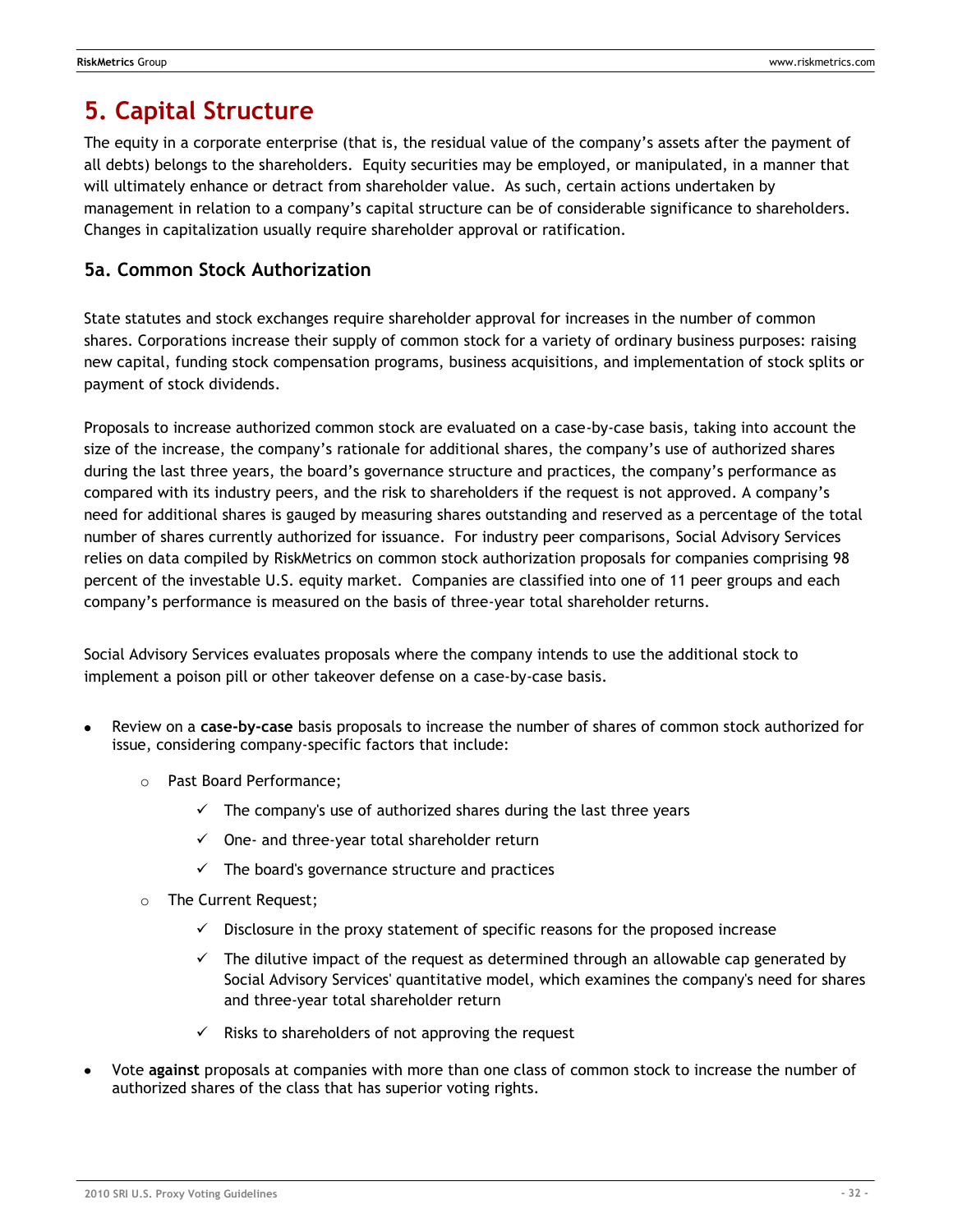### <span id="page-32-0"></span>**5b. Issue Stock for Use with Rights Plan**

Vote **against** proposals that increase authorized common stock for the explicit purpose of implementing a nonshareholder approved shareholder rights plan (poison pill).

### <span id="page-32-1"></span>**5c. Stock Distributions: Splits and Dividends**

Vote **for** management proposals to increase common share authorization for a stock split, provided that the increase in authorized shares would not result in an excessive number of shares available for issuance given a company's industry and performance as measured by total shareholder returns.

### <span id="page-32-2"></span>**5d. Reverse Stock Splits**

Reverse splits exchange multiple shares for a lesser amount to increase share price. Increasing share price is sometimes necessary to restore a company's share price to a level that will allow it to be traded on the national stock exchanges. In addition, some brokerage houses have a policy of not monitoring or investing in very low priced shares. Reverse stock splits help maintain stock liquidity.

- Review management proposals to implement a reverse stock split on a **case-by-case** basis.
- Generally vote **for** a reverse stock split if management provides a reasonable justification for the split and the company's authorized shares are adjusted accordingly.
- Vote **for** management proposals to implement a reverse stock split to avoid delisting.

### <span id="page-32-3"></span>**5e. Blank Check Preferred Authorization**

Preferred stock is an equity security which has certain features similar to debt instruments, such as fixed dividend payments, seniority of claims to common stock, and in most cases no voting rights. The terms of blank check preferred stock give the board of directors the power to issue shares of preferred stock at their discretion—with voting rights, conversion, distribution and other rights to be determined by the board at time of issue. Blank check preferred stock can be used for sound corporate purposes, but could be used as a device to thwart hostile takeovers without shareholder approval.

- Vote on a **case-by-case** basis proposals to increase the number of shares of preferred stock authorized for issuance, considering company-specific factors that include:
	- o Past Board Performance;
		- $\checkmark$  The company's use of authorized shares during the last three years
		- $\checkmark$  One- and three-year total shareholder return
		- $\checkmark$  The board's governance structure and practices
	- o The Current Request;
		- $\checkmark$  Disclosure in the proxy statement of specific reasons for the proposed increase
		- $\checkmark$  The dilutive impact of the request as determined through an allowable cap generated by Social Advisory Services' quantitative model, which examines the company's need for shares and three-year total shareholder return
		- $\checkmark$  Risks to shareholders of not approving the request
- Vote **against** proposals that would authorize the creation of new classes of preferred stock with unspecified voting, conversion, dividend distribution, and other rights ("blank check" preferred stock)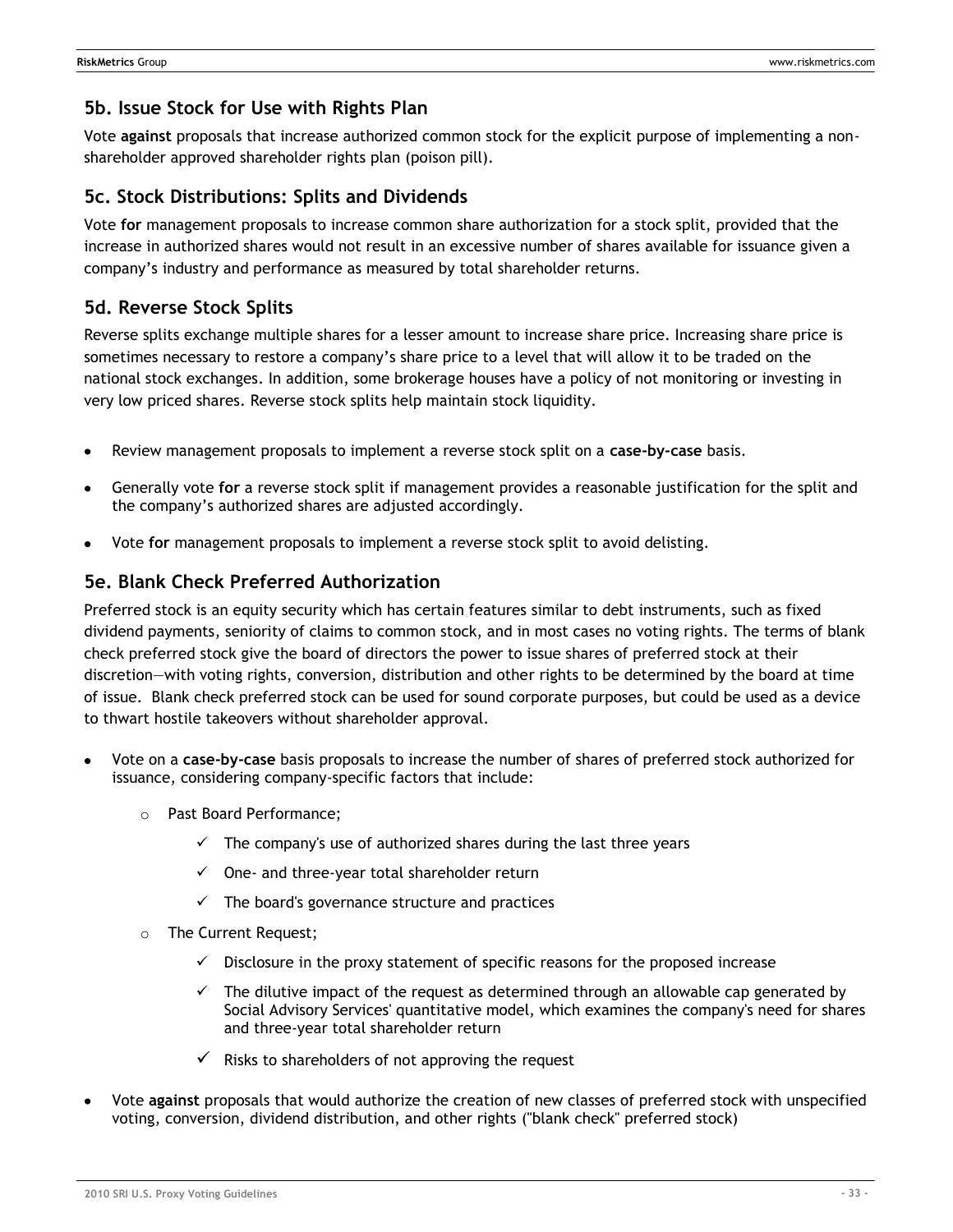- Vote **against** proposals to increase the number of blank check preferred stock authorized for issuance when no shares have been issued or reserved for a specific purpose.
- Vote **for** proposals to create "declawed" blank check preferred stock (stock that cannot be used as a takeover defense).
- Vote **for** proposals to authorize preferred stock in cases where the company specifies the voting, dividend, conversion, and other rights of such stock and the terms of the preferred stock appear reasonable.
- Vote **for** requests to require shareholder approval for blank check authorizations.

### <span id="page-33-0"></span>**5f. Adjustments to Par Value of Common Stock**

Stock that has a fixed per share value that is on its certificate is called par value stock. The purpose of par value stock is to establish the maximum responsibility of a stockholder in the event that a corporation becomes insolvent. Proposals to reduce par value come from certain state level requirements for regulated industries such as banks, and other legal requirements relating to the payment of dividends.

Vote **for** management proposals to reduce the par value of common stock.

### <span id="page-33-1"></span>**5g. Unequal Voting Rights**

Incumbent managers use unequal voting rights with the voting rights of their common shares superior to other shareholders in order to concentrate their power and insolate themselves from the wishes of the majority of shareholders. Dual class exchange offers involve a transfer of voting rights from one group of shareholders to another group of shareholders typically through the payment of a preferential dividend. A dual class recapitalization also establishes two classes of common stock with unequal voting rights, but initially involves an equal distribution of preferential and inferior voting shares to current shareholders.

- Generally vote **against** dual class capital structures.
- Vote **for** dual class recapitalizations when the structure is designed to protect economic interests of investors.

### <span id="page-33-2"></span>**5h. Preemptive Rights**

Preemptive rights permit shareholders to share proportionately in any new issues of stock of the same class. These rights guarantee existing shareholders the first opportunity to purchase shares of new issues of stock in the same class as their own and in the same proportion. The absence of these rights could cause stockholders' interest in a company to be reduced by the sale of additional shares without their knowledge and at prices unfavorable to them. Preemptive rights, however, can make it difficult for corporations to issue large blocks of stock for general corporate purposes. Both corporations and shareholders benefit when corporations are able to arrange issues without preemptive rights that do not result in a substantial transfer of control.

Review on a **case-by-case** basis proposals to create or abolish preemptive rights. In evaluating proposals on preemptive rights, we look at the size of a company and the characteristics of its shareholder base.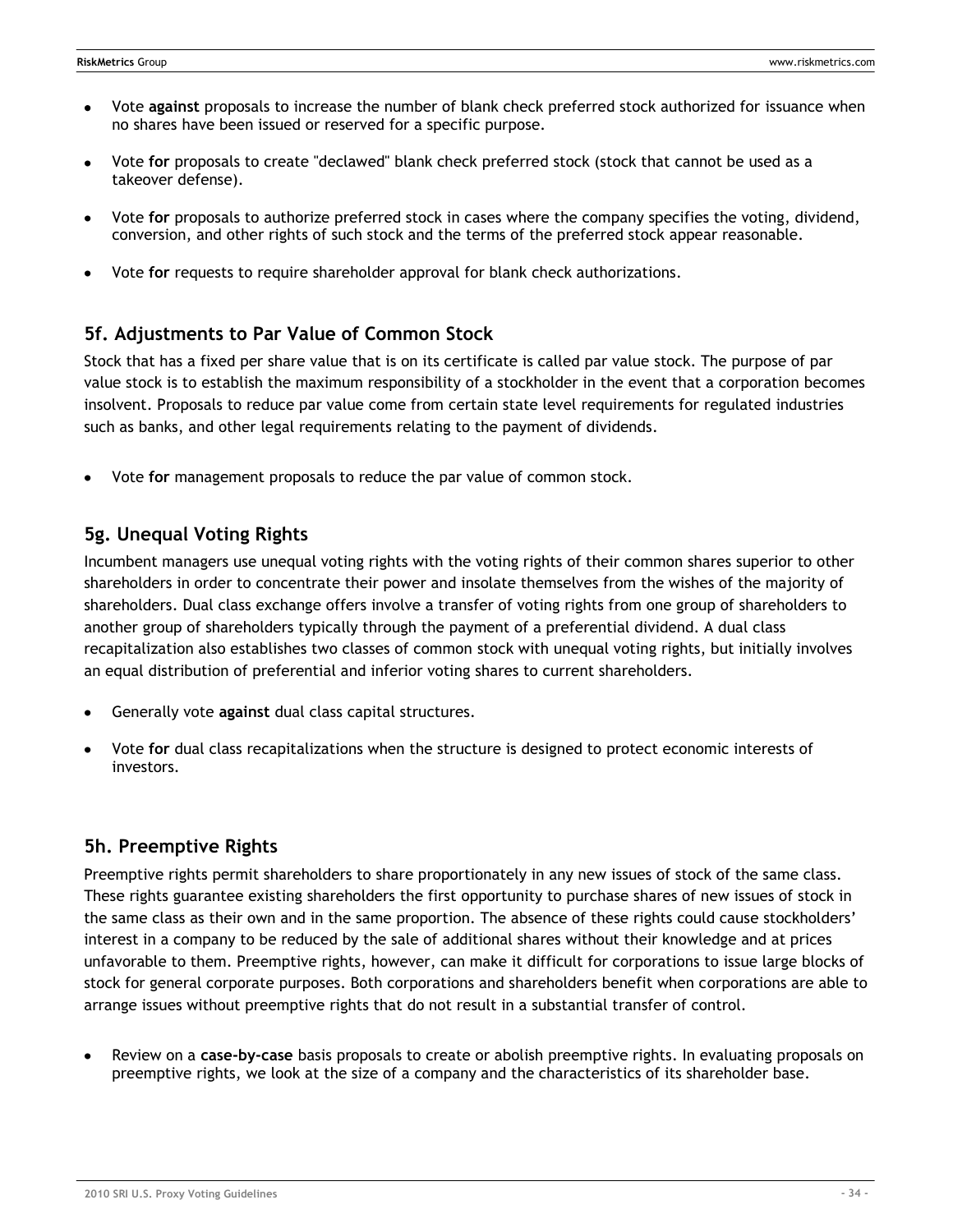### <span id="page-34-0"></span>**5i. Debt Restructurings**

Proposals to increase common and/or preferred shares and to issue shares as part of a debt-restructuring plan will be analyzed considering the following issues;

*Dilution*—How much will the ownership interest of existing shareholders be reduced, and how extreme will dilution to any future earnings be?

*Change in Control*—Will the transaction result in a change in control of the company? Are board and committee seats guaranteed? Do standstill provisions and voting agreements exist?

*Financial Issues*— company's financial situation, degree of need for capital, use of proceeds, and effect of the financing on the company's cost of capital

*Terms of the offer*—discount/premium in purchase price to investor including any fairness opinion,

termination penalties and exit strategy

*Conflict of interest*—arm's length transactions and managerial incentives *Management's efforts to pursue other alternatives*

- Review on a **case-by-case** basis proposals regarding debt restructurings.
- Vote **for** the debt restructuring if it is expected that the company will file for bankruptcy if the transaction is not approved.

### <span id="page-34-1"></span>**5j. Share Repurchase Programs**

Vote **for** management proposals to institute open-market share repurchase plans in which all shareholders may participate on equal terms.

### <span id="page-34-2"></span>**5k. Conversion of Securities**

Vote **case-by-case** on proposals regarding conversion of securities, taking into account the dilution to existing shareholders, the conversion price relative to market value, financial issues, control issues, termination penalties, and conflicts of interest.

Vote **for** the conversion if it is expected that the company will be subject to onerous penalties or will be forced to file for bankruptcy if the transaction is not approved.

### <span id="page-34-3"></span>**5l. Recapitalization**

Vote **case-by-case** on recapitalizations (reclassifications of securities), taking into account whether capital structure is simplified, liquidity is enhanced, fairness of conversion terms; impact on voting power and dividends, reasons for the reclassification, conflicts of interest, and other alternatives considered.

### <span id="page-34-4"></span>**5m. Formation of Holding Company**

Vote **case-by-case** on proposals regarding the formation of a holding company, taking into consideration a) the reasons for the change, b) any financial or tax benefits, c) regulatory benefits, d) increases in capital structure, and e) changes to the articles of incorporation or bylaws of the company.

Vote **against** the formation of a holding company, absent compelling financial reasons to support the transaction, if the transaction would include either; a) increases in common or preferred stock in excess of the allowable maximum, or b) adverse changes in shareholder rights.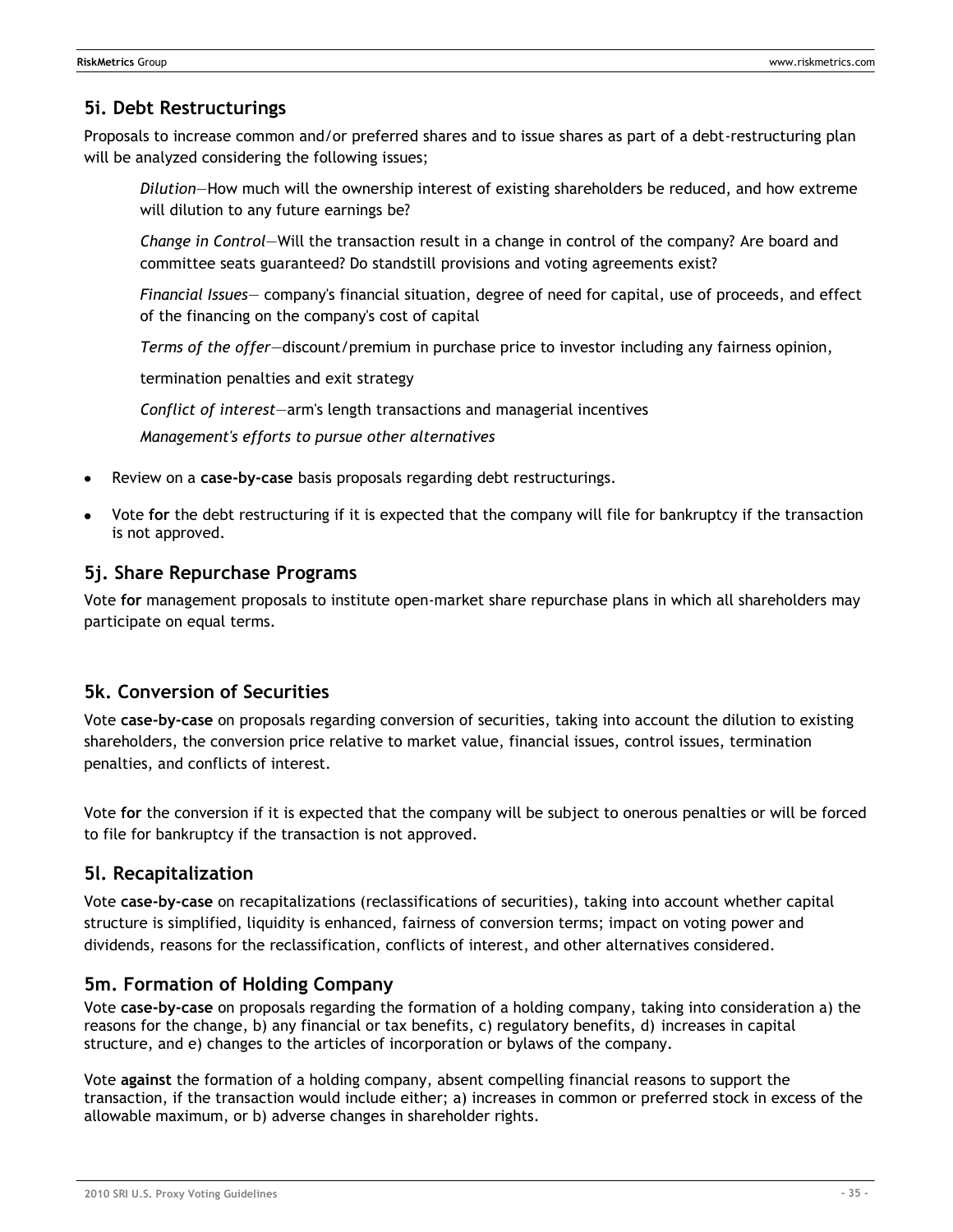# <span id="page-35-0"></span>**6. Executive and Director Compensation**

The global financial crisis has resulted in significant erosion of shareholder value and highlighted the need for greater assurance that executive compensation is principally performance-based, fair, reasonable, and not designed in a manner that would incentivize excessive risk-taking by managements. The financial crisis has raised questions about the role of pay incentives in influencing executive behavior and motivating inappropriate or excessive risk-taking that could threaten a corporation's long-term viability.

Evolving disclosure requirements have opened a wider window into compensation practices and processes, giving shareholders more opportunity and responsibility to ensure that pay is designed to create and sustain value. Companies in the U.S. are now required to evaluate and discuss potential risks arising from misguided or misaligned compensation programs. The advent of "say on pay" votes for shareholders in the U.S. is providing a new communication mechanism and impetus for constructive engagement between shareholders and managers/directors on pay issues.

The socially responsible investing community contends that corporations should be held accountable for their actions and decisions, including those around executive compensation. Social Advisory Services believes that executive pay programs should be fair, competitive, reasonable, and appropriate, and that pay for performance should be a central tenet in executive compensation philosophy. Most investors expect corporations to adhere to certain best practice pay considerations in designing and administering executive and director compensation programs, including;

- Appropriate pay-for-performance alignment with emphasis on long-term shareholder value: executive pay practices must be designed to attract, retain, and appropriately motivate the key employees who drive shareholder value creation over the long term. Evaluating appropriate alignment of pay incentives with shareholder value creation includes taking into consideration, among other factors, the link between pay and performance, the mix between fixed and variable pay, performance goals, and equity-based plan costs.
- Avoiding arrangements that risk "pay for failure": this includes assessing the appropriateness of long or indefinite contracts, excessive severance packages, and guaranteed compensation.
- Independent and effective compensation committee: oversight of executive pay programs by directors with appropriate skills, knowledge, experience, and a sound process for compensation decision-making (e.g., including access to independent expertise and advice when needed) should be promoted.
- Clear, comprehensive compensation disclosures: shareholders expect companies to provide informative and timely disclosures that enable shareholders to evaluate executive pay practices fully and fairly.

A non-exhaustive list of best pay practices include;

*Employment contracts:* Companies should enter into employment contracts under limited circumstances for a short time period (e.g., new executive hires for a three-year contract) for limited executives. The contracts should not have automatic renewal feature and should have a specified termination date.

*Severance agreements:* Severance provisions should not be so appealing that it becomes an incentive for the executive to be terminated. Severance provisions should exclude excise tax gross-up. The severance formula should be reasonable and not overly generous to the executive (e.g., severance multiples of 1X, 2X, or 3X and use pro-rated target/average historical bonus and not maximum bonus). Failure to renew employment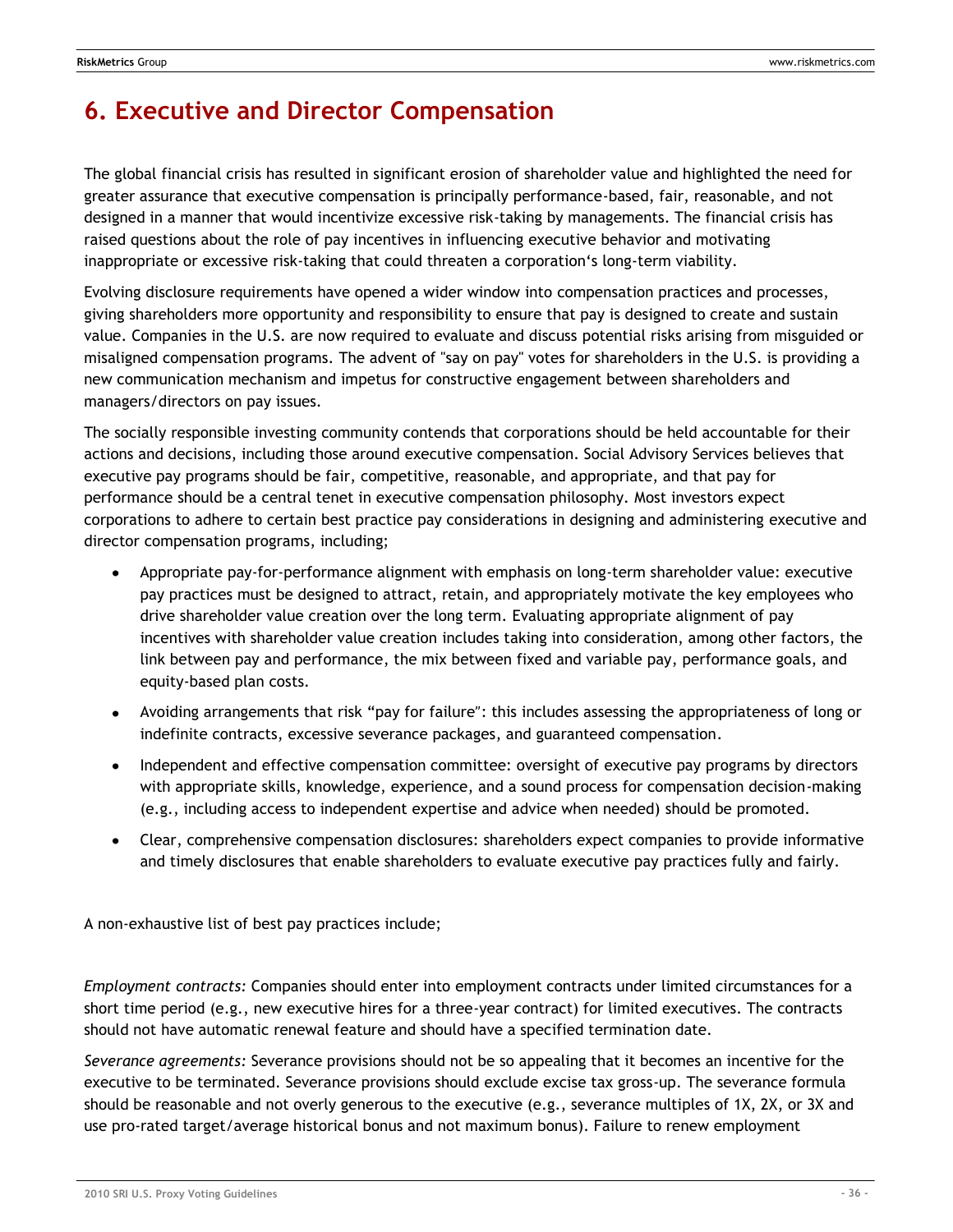contract, termination under questionable events, or poor performance should not constitute as good reason for severance payments.

*Change-in-control payments:* Change-in-control payments should only be made when there is a significant change in company ownership structure, and when there is a loss of employment or substantial change in job duties associated with the change in company ownership structure ("double-triggered"). Change-in-control provisions should exclude excise tax gross-up and eliminate the acceleration of vesting of equity awards upon a change in control unless provided under a double-trigger scenario. Similarly, change in control provisions in equity plans should be double-triggered. A change in control event should not result in an acceleration of vesting of all unvested stock options or removal of vesting/performance requirements on restricted stock/performance shares, unless there is a loss of employment or substantial change in job duties.

*Supplemental executive retirement plans (SERPs):* SERPS should not include sweeteners that can increase the SERP value significantly or even exponentially, such as additional years of service credited for pension calculation, inclusion of variable pay (e.g. bonuses and equity awards) into the formula. Pension formula should not include extraordinary annual bonuses paid close to retirement years, and should be based on the average, not the maximum level of compensation earned.

*Deferred compensation:* Above-market returns or guaranteed minimum returns should not be applied on deferred compensation.

*Disclosure practices:* The Compensation Discussion & Analysis should be written in plain English, with as little ―legalese‖ as possible and formatted using section headers, bulleted lists, tables, and charts where possible to ease reader comprehension. Ultimately, the document should provide detail and rationale regarding compensation, strategy, pay mix, goals/metrics, challenges, competition and pay for performance linkage, etc. in a narrative fashion.

*Responsible use of company stock:* Companies should adopt policies that prohibit executives from speculating in company's stock or using company stock in hedging activities, such as "cashless" collars, forward sales, equity swaps or other similar arrangements. Such behavior undermines the ultimate alignment with long-term shareholders' interests. In addition, the policy should prohibit or discourage the use of company stock as collateral for margin loans, to avoid any potential sudden stock sales (required upon margin calls), that could have a negative impact on the company's stock price.

*Long-term focus:* Executive compensation programs should be designed to support companies' long-term strategic goals. A short-term focus on performance does not necessarily create sustainable shareholder value, since long-term goals may be sacrificed to achieve short-term expectations. Compensation programs embedding a long-term focus with respect to company goals better align with the long-term interests of shareholders. Granting stock options and restricted stock to executives that vest in five years do not necessarily provide a long-term focus, as executives can sell the company shares once they vest. However, requiring senior executives to hold company stock until they retire can encourage a long-term focus on company performance.

# **6a. Criteria for Evaluating Executive Pay**

## **Pay for Performance**

Evaluate the alignment of the CEO's pay with performance over time, focusing particularly on companies that have underperformed their peers over a sustained period. From a shareholders'perspective, performance is predominantly gauged by the company's stock performance over time. Even when financial or operational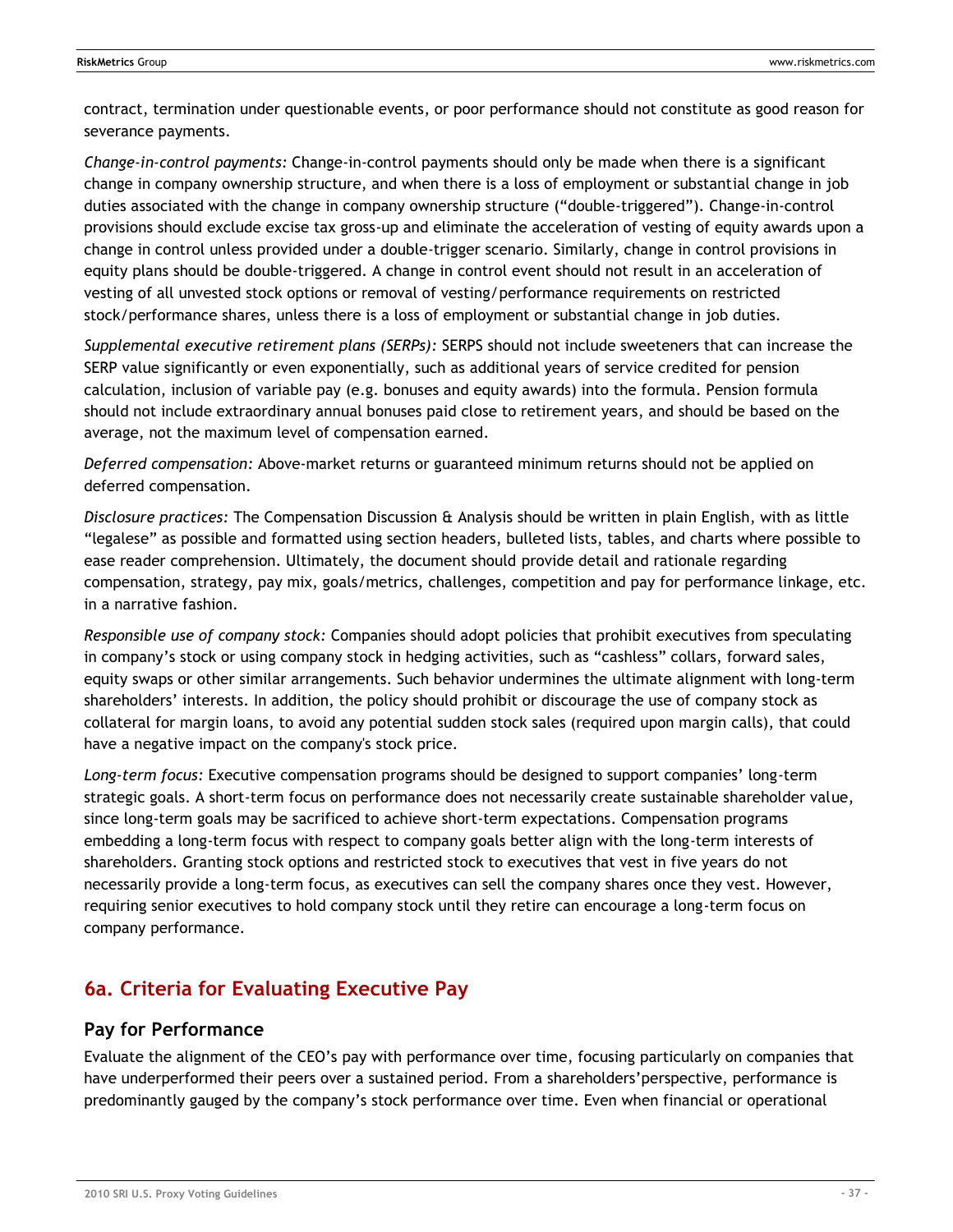measures are utilized in incentive awards, the achievement related to these measures should ultimately translate into superior shareholder returns in the long-term.

Focus on companies with sustained underperformance relative to peers, considering the following key factors:

- Whether a company's one-year and three-year total shareholder returns ("TSR") are in the bottom half of its industry group (i.e., four-digit GICS – Global Industry Classification Group).
- Whether the total compensation of a CEO who has served at least two consecutive fiscal years is aligned with the company's total shareholder return over time, including both recent and long-term periods.

If a company falls in the bottom half of its four-digit GICS, further analysis of the CD&A is required to better understand the various pay elements and whether they create or reinforce shareholder alignment. Also assess the CEO's pay relative to the company's TSR over a time horizon of at least five years. The most recent yearover-year increase or decrease in pay remains a key consideration, but there will be additional emphasis on the long term trend of CEO total compensation relative to shareholder return.

Also consider the mix of performance-based compensation relative to total compensation. In general, standard stock options or time-vested restricted stock are not considered to be performance-based. If a company provides performance-based incentives to its executives, the company is highly encouraged to provide the complete disclosure of the performance measure and goals (hurdle rate) so that shareholders can assess the rigor of the performance program.

The use of non-GAAP financial metrics also makes it very challenging for shareholders to ascertain the rigor of the program as shareholders often cannot tell the type of adjustments being made and if the adjustments were made consistently. Complete and transparent disclosure helps shareholders to better understand the company's pay for performance linkage.

# **Problematic Pay Practices**

The focus is on executive compensation practices that contravene the global pay principles, including:

- Problematic practices related to non-performance-based compensation elements;
- Incentives that may motivate excessive risk-taking; and
- Options Backdating.

### *Non-Performance based Compensation Elements*

Companies adopt a variety of pay arrangements that may be acceptable in their particular industries, or unique for a particular situation, and all companies are reviewed on a case-by-case basis. However, there are certain adverse practices that are particularly contrary to a performance-based pay philosophy, including guaranteed pay and excessive or inappropriate non-performance-based pay elements.

While not exhaustive, the list of practices below the carry greatest weight in this consideration and may result in negative vote recommendations on a stand-alone basis;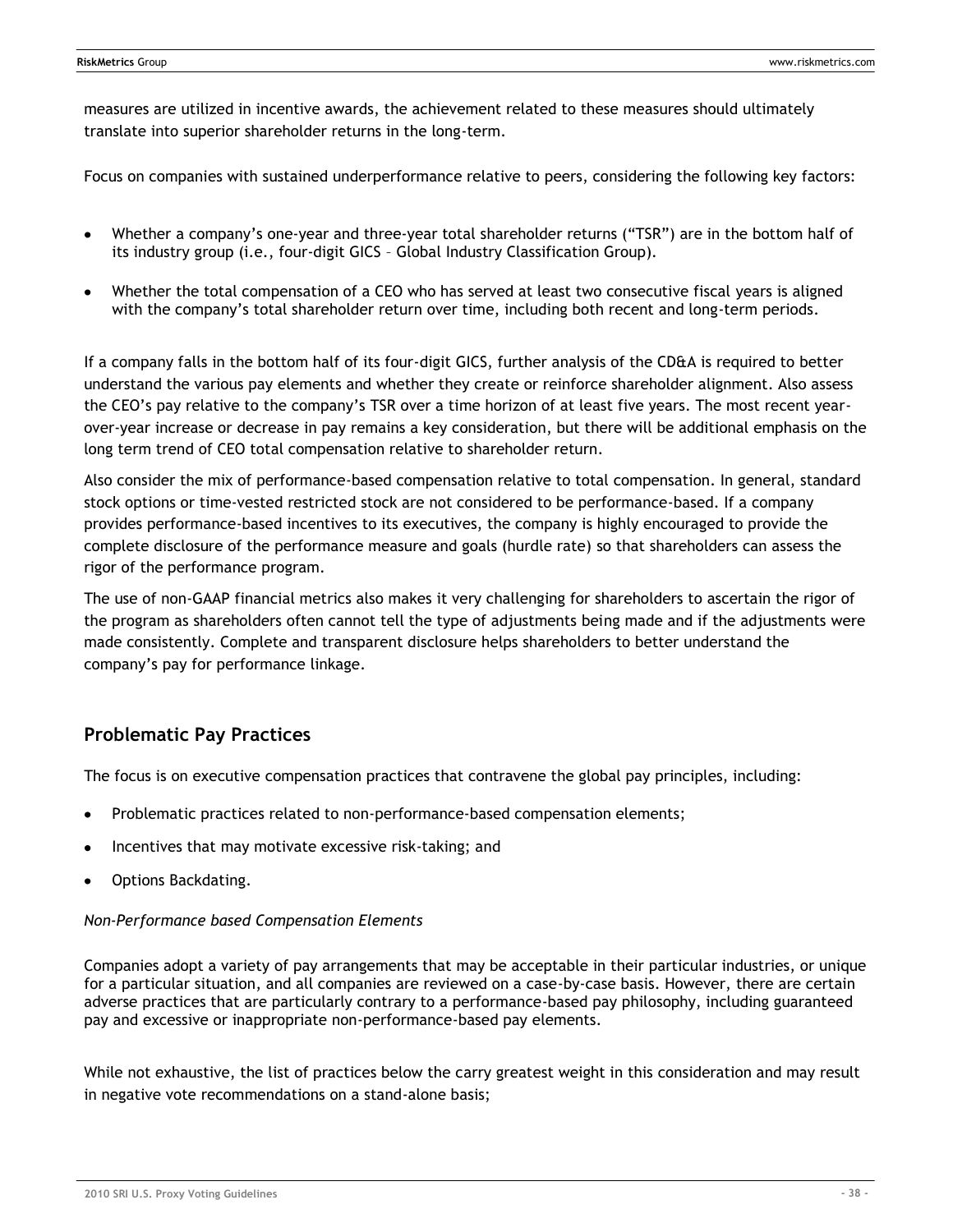- Multi-year guarantees for salary increases, non-performance based bonuses, and equity compensation
- Including additional years of unworked service that result in significant additional benefits, without  $\bullet$ sufficient justification, or including long-term equity awards in the pension calculation
- Perquisites for former and/or retired executives, and extraordinary relocation benefits (including home buyouts) for current executives
- Change-in-control payments exceeding 3 times base salary and target bonus; change-in-control payments without job loss or substantial diminution of duties ("Single Triggers"); new or materially amended agreements that provide for "modified single triggers" (under which an executive may voluntarily leave for any reason and still receive the change-in-control severance package); new or materially amended agreements that provide for an excise tax gross-up (including "modified gross $ups'$ )
- Tax Reimbursements related to executive perquisites or other payments such as personal use of  $\bullet$ corporate aircraft, executive life insurance, bonus, etc.
- Dividends or dividend equivalents paid on unvested performance shares or units.
- Executives using company stock in hedging activities, such as "cashless" collars, forward sales, equity swaps or other similar arrangements.
- Repricing or replacing of underwater stock options/stock appreciation rights without prior shareholder approval (including cash buyouts and voluntary surrender/subsequent regrant of underwater options).

### *Incentives that may Motivate Excessive Risk-Taking*

Assess company policies and disclosure related to compensation that could incentivize excessive risk-taking, for example;

- $\bullet$ Guaranteed bonuses
- A single performance metric used for short- and long-term plans
- Lucrative severance packages
- High pay opportunities relative to industry peers
- Disproportionate supplemental pensions
- Mega annual equity grants that provide unlimited upside with no downside risk

Factors that potentially mitigate the impact of risky incentives include rigorous claw-back provisions and robust stock ownership/holding guidelines.

### *Options Backdating*

Vote **case-by-case** on options backdating issues. Generally, when a company has recently practiced options backdating, **withhold** from or vote **against** the compensation committee, depending on the severity of the practices and the subsequent corrective actions on the part of the board. When deciding on votes on compensation committee members who oversaw questionable options grant practices or current compensation committee members who fail to respond to the issue proactively, consider several factors, including, but not limited to, the following:

Reason and motive for the options backdating issue, such as inadvertent vs. deliberate grant date changes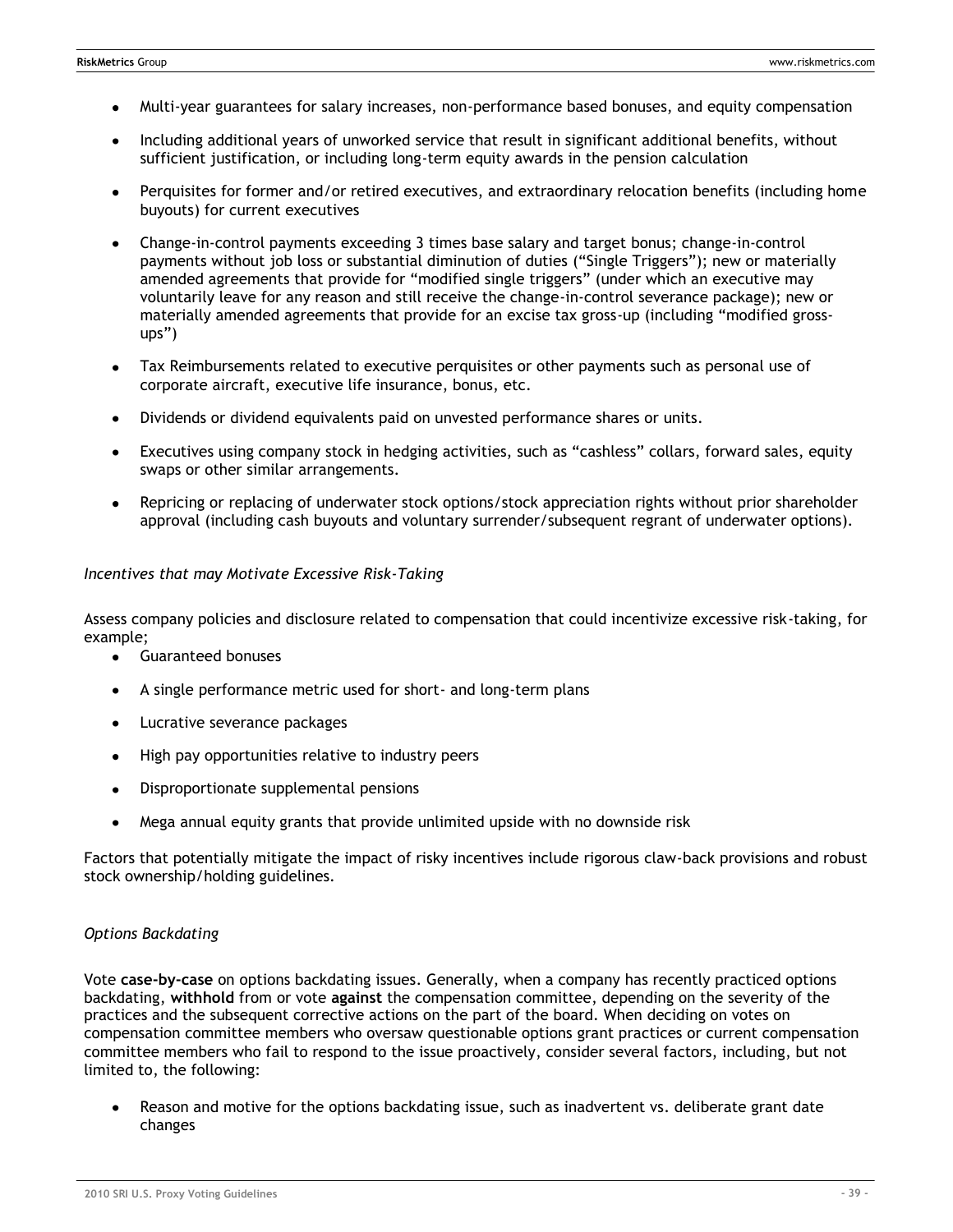- Duration of options backdating
- Size of restatement due to options backdating
- Corrective actions taken by the board or compensation committee, such as canceling or re-pricing backdated options, the recouping of option gains on backdated grants
- Adoption of a grant policy that prohibits backdating, and creates a fixed grant schedule or window period for equity grants in the future

### **Board Communications and Responsiveness**

Consider the following factors on a **case-by-case** basis when evaluating ballot items related to executive pay:

- Poor disclosure practices, including;
	- o Unclear explanation of how the CEO is involved in the pay setting process.
	- o Retrospective performance targets and methodology not discussed.
	- o Methodology for benchmarking practices and/or peer group not disclosed and explained.
- Board"s responsiveness to investor input and engagement on compensation issues, for example;
	- $\circ$  Failure to respond to majority-supported shareholder proposals on executive pay topics.
	- $\circ$  Failure to respond to concerns raised in connection with significant opposition to MSOP proposals.

A case-by-case analysis approach allows distinctions to be made between companies that had "sloppy" plan administration versus those that acted deliberately and/or committed fraud, as well as those companies that subsequently took corrective action. Cases where companies have committed fraud are considered most egregious.

## **6a-1. Votes on Executive Compensation (Say-on-Pay) Management Proposals**

Advisory votes on executive compensation have been a subject of debate among inventors' and companies for many years. The subject became more pertinent in the fall of 2008 when many countries, including the United States found themselves in an economic downturn due to recent events in certain industries. In early 2009, President Obama signed the American Recovery and Reinvestment Act of 2009, which mandated companies that were beneficiaries of the Troubled Assets Relief Program (TARP) to put "Say on Pay" proposals on their firms' annual meeting ballot agenda.

- Vote on a **case-by-case basis** management proposals seeking advisory votes on executive compensation, considering the following factors;
	- $\circ$  Evaluation of performance metrics in short-term and long-term plans, considering a) the measures, goals, and target awards reported by the company for executives‗ short- and longterm incentive awards, b) whether the metrics are disclosed, c) whether the company explains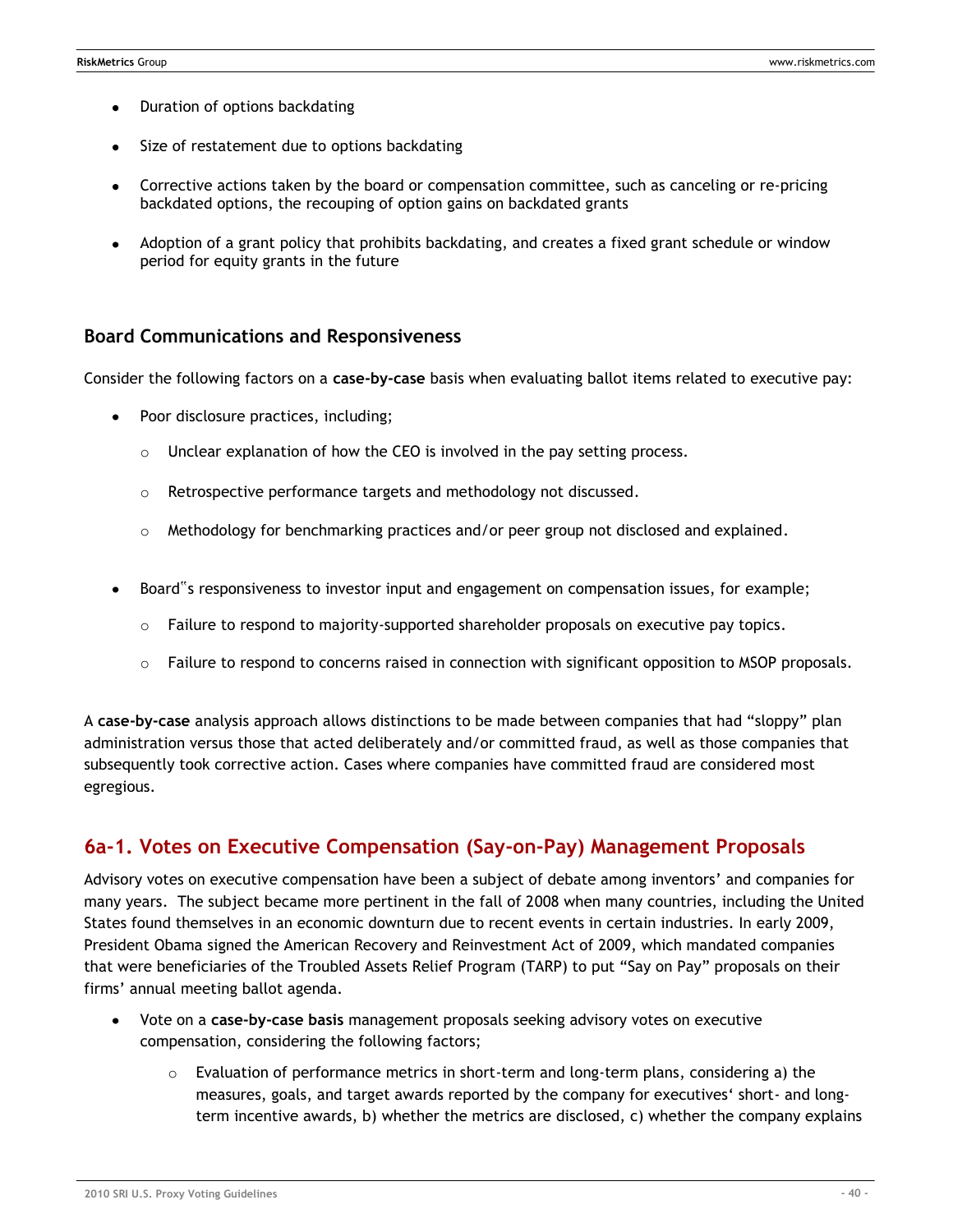their alignment with the company's business strategy, and d) whether the goals appear to be sufficiently challenging in relation to resulting payouts

- $\circ$  Evaluation of peer group benchmarking used to set target pay or award opportunities, including a) the rationale stated by the company for constituents in its pay benchmarking peer group, and b) as the benchmark targets it uses to set or validate executives' pay
- $\circ$  Balance of performance-based versus non-performance-based pay, considering a) the ratio of performance-based versus non-performance-based CEO pay elements,b) presence of concerns about other compensation factors such as performance metrics/goals, benchmarking practices, and pay-for-performance disconnects
- o Prescence of problematic pay practices (see Problematic Pay Practices discussion under Criteria for Evaluating Executive Pay for further details)
- $\circ$  Poor disclosure practices (see Board Communications and Responsiveness discussion under Criteria for Evaluating Executive Pay for further details
- Vote **against** management say on pay proposals where there is a misalignment between CEO pay and company performance, the company maintains problematic pay practices, the board exhibits poor communication and responsiveness to shareholders or if the board has failed to demonstrate good stewardship of investors' interests regarding executive compensation practices.

# **6a-2. Equity-Based Incentive Plans**

As executive pay levels continue to soar, non-salary compensation remains one of the most sensitive and visible corporate governance issues. The financial crisis raised new questions about the role of pay incentives in influencing executive behavior, including their appetite for risk-taking. Although shareholders may have little say about how much the CEO is paid in salary and bonus, they do have a major voice in approving stock incentive plans.

Stock-based plans can transfer significant amounts of wealth from shareholders to executives and directors and are among the most economically significant issues that shareholders are entitled to vote on. Rightly, the cost of these plans must be in line with the anticipated benefits to shareholders. Clearly, reasonable limits must be set on dilution as well as administrative authority. In addition, shareholders must consider the necessity of the various pay programs and examine the appropriateness of award types. Consequently, the pros and cons of these proposals necessitate a case-by-case evaluation.

Factors that increase the cost (or have the potential to increase the cost) of plans to shareholders include: excessive dilution, options awarded at below-market discounts, permissive policies on pyramiding, restricted stock giveaways that reward tenure rather than results, sales of shares on concessionary terms, blank-check authority for administering committees, option repricing or option replacements, accelerated vesting of awards in the event of defined changes in corporate control, stand-alone stock appreciation rights, loans or other forms of assistance, or evidence of improvident award policies.

Positive plan features that can offset costly features include: plans with modest dilution potential (i.e. appreciably below double-digit levels), bars to pyramiding and related safeguards for investor interests. Also favorable are performance programs with a duration of two or more years, bonus schemes that pay off in nondilutive, fully deductible cash, 401K and other thrift or profit sharing plans, and tax-favored employee stock purchase plans. In general, we believe that stock plans should afford incentives, not sure-fire, risk-free rewards.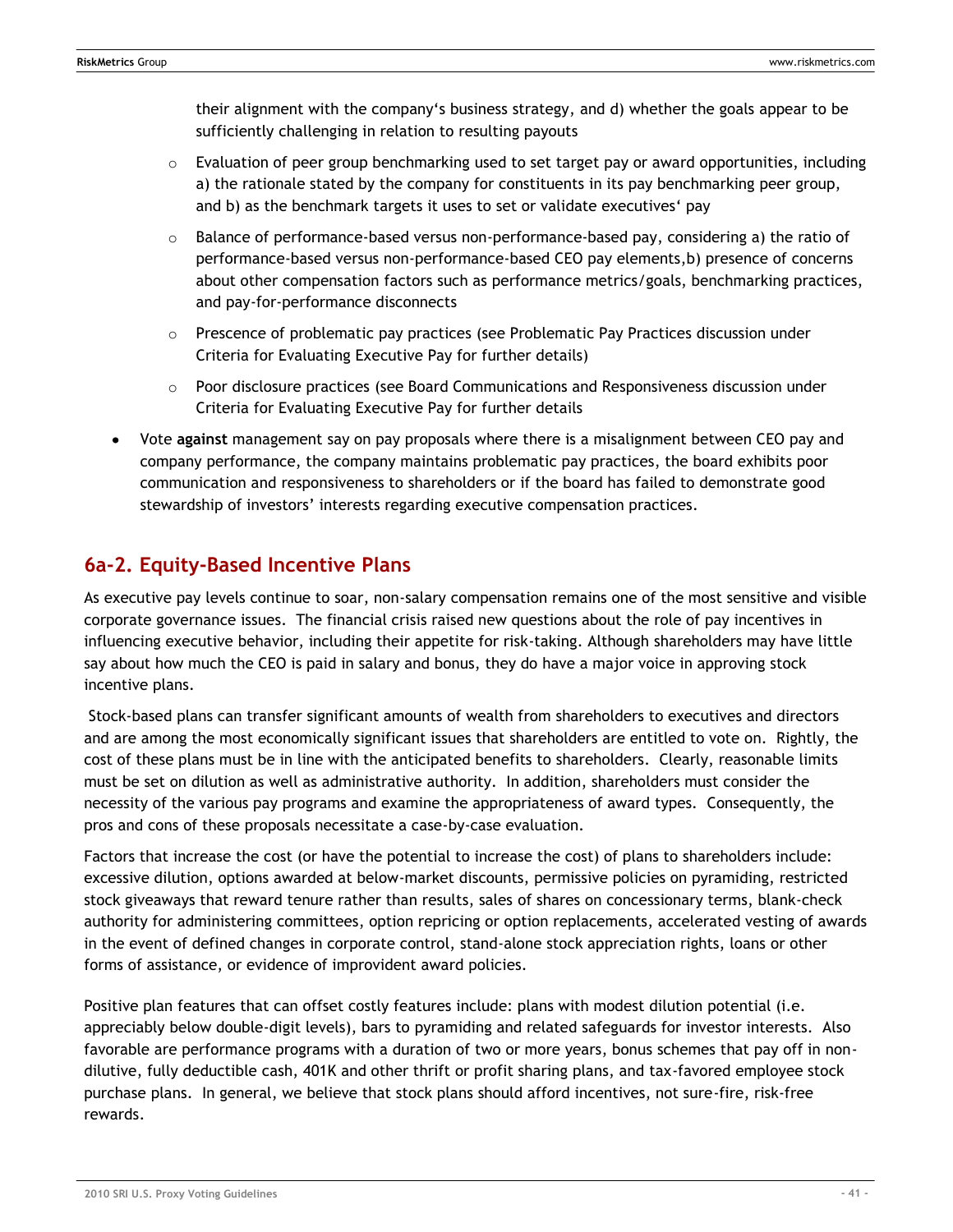The analysis of compensation plans focuses primarily on the transfer of shareholder wealth. In addition, Social Advisory Services prefers that companies take additional steps to improve the incentive value of the plan by adopting equity holding periods, vesting provisions, and additional performance criteria are therefore encouraged.

- Vote **case-by-case** on equity-based compensation plans taking the following factors into consideration;
	- $\circ$  appropriate pay-for-performance alignment with an emphasis on long-term shareholder value.
	- $\circ$  unresponsiveness to shareholder concerns with regard to executive compensation issues.
	- o clear, comprehensive compensation disclosures.
	- o inappropriate pay to non-executive directors.
	- o arrangements that risk "pay for failure."
- Vote **against** the plan if any of the following factors apply;
	- $\circ$  The total cost of the company's equity plans is unreasonable.
	- $\circ$  The plan expressly permits the repricing of stock options/stock appreciate rights (SARs) without prior shareholder approval.
	- $\circ$  The CEO is a participant in the proposed equity-based compensation plan and there is a disconnect between CEO pay and the company's performance where over 50 percent of the year-over-year increase is attributed to equity awards.
	- $\circ$  The company's three year burn rate exceeds the greater of 2% and the mean plus one standard deviation of its industry group.
	- o Liberal change-in-control definition i.e. the plan provides for the acceleration of vesting of equity awards even though an actual change in control may not occur (e.g., upon shareholder approval of a transaction or the announcement of a tender offer).
	- o The plan is a vehicle for poor pay practices.

Each of these factors is described below.

### *6a-2(a). Cost of Equity Plans*

The cost of the equity plans is expressed as Shareholder Value Transfer (SVT), which is measured using a binomial option pricing model that assesses the amount of shareholders' equity flowing out of the company to employees and directors. SVT is expressed as both a dollar amount and as a percentage of market value, and includes the new shares proposed, shares available under existing plans, and shares granted but unexercised. All award types are valued. For omnibus plans, unless limitations are placed on the most expensive types of awards (for example, full value awards), the assumption is made that all awards to be granted will be the most expensive types.

The Shareholder Value Transfer is reasonable if it falls below the company-specific allowable cap. The allowable cap is determined as follows: The top quartile performers in each industry group (using the Global Industry Classification Standard GICS) are identified. Benchmark SVT levels for each industry are established based on these top performers' historic SVT. Regression analyses are run on each industry group to identify the variables most strongly correlated to SVT. The benchmark industry SVT level is then adjusted upwards or downwards for the specific company by plugging the company-specific performance measures, size and cash compensation into the industry cap equations to arrive at the company's allowable cap.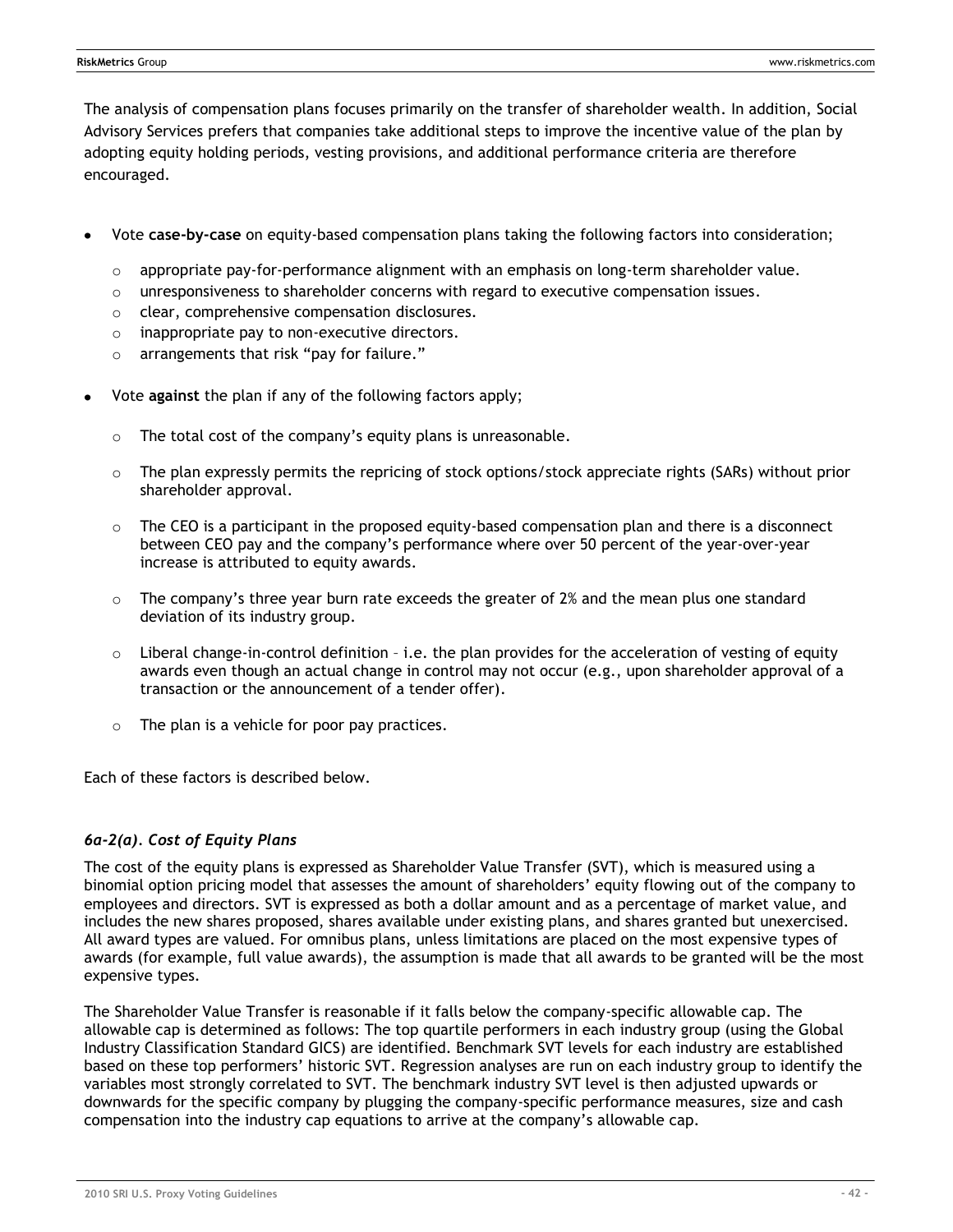Vote **against** stock plans if the cost is unreasonable.

### *6a-2(b). Repricing*

Vote **against** plans that expressly permit the repricing or exchange of underwater stock options without prior shareholder approval, even if the cost of the plan is reasonable. Also, vote **against** or **withhold** from members of the Compensation Committee who approved and/or implemented a repricing or an option exchange program, by buying out underwater options for stock, cash or other consideration or canceling underwater options and regranting options with a lower exercise price, without prior shareholder approval, even if such repricings are allowed in their equity plan.

Vote **against** plans if the company has a history of repricing options without shareholder approval, and the applicable listing standards would not preclude them from doing so.

### *6a-2(c). Pay-for-Performance Disconnect*

In the event there is a disconnect between the CEO's pay and performance, where a significant portion of the CEO's misaligned pay is attributed to equity awards, and there is an equity plan on the ballot, vote **against** the equity plan, taking in to consideration; a) the magnitude of pay increase/decrease in the last fiscal year, b) source of pay increase (cash or equity), c) proportion of equity awards granted in the last fiscal year concentrated at the named executive officer level. Social Advisory Services will also vote **against** or **withhold** votes from the compensation committee members whether or not an equity plan is on the ballot.

See Pay-for-Performance discussion under Criteria for Evaluating Executive Pay for further details.

### *6a-2(d). Burn Rate*

Social Advisory Services will also consider the average three-year burn rate of companies in evaluating the costs of equity plans. Annual burn-rate levels are becoming increasingly important to institutional investors. Burn-rate, also known as run rate, is another measure of dilution that shows how rapidly the company is depleting its shares reserved for equity compensation plans. It also captures the annual cost of granting equity to employees in terms of shares. The burn rate policy shall apply when there is an equity plan on the ballot.

- Generally vote **against** plans if the company's most recent three-year burn rate exceeds one standard deviation in excess of the industry mean (per the following Burn Rate Table) and is over 2 percent of common shares outstanding. The three-year burn rate policy does not apply to non-employee director plans unless outside directors receive a significant portion of shares each year.
- $\bullet$ Vote **for** equity plans if the company fails this burn rate test but the company commits in a public filing to a three-year average burn rate equal to its GICS group burn rate mean plus one standard deviation (or 2%, whichever is greater), assuming all other conditions for voting for the plan have been met. If a company fails to fulfill its burn rate commitment, vote **against** or **withhold** from the compensation committee.

### *6a-2(e). Liberal Definition of Change-in-Control*

Generally vote **against** equity plans if the plan provides for the acceleration of vesting of equity awards even though an actual change in control may not occur. Examples of such a definition could include, but are not limited to, announcement or commencement of a tender offer, provisions for acceleration upon a "potential" takeover, shareholder approval of a merger or other transactions, or similar language.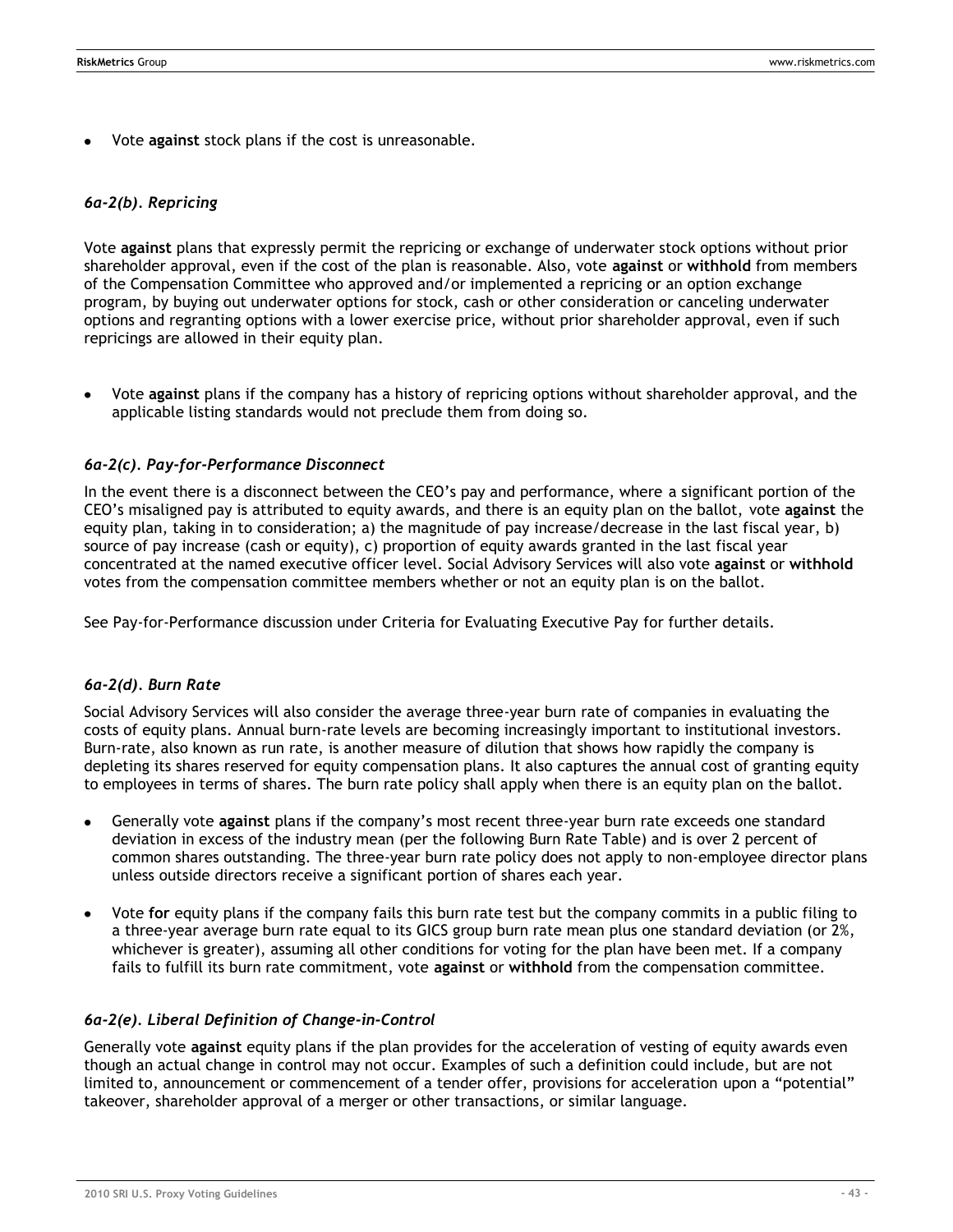# **6b. Other Compensation Plans**

# **6b-1. Incentive Bonus Plans and Tax Deductibility Proposals (OBRA-Related Compensation Proposals)**

Cash bonus plans can be an important part of an executive's overall pay package, along with stock-based plans tied to long-term total shareholder returns. Over the long term, stock prices are an excellent indicator of management performance. However, other factors, such as economic conditions and investor reaction to the stock market in general and certain industries in particular, can greatly impact the company's stock price. As a result, a cash bonus plan can effectively reward individual performance and the achievement of business unit objectives that are independent of short-term market share price fluctuations.

- Vote **for** plans where the performance measures included under the plan are appropriate, the plan is administered by a committee of independent outsiders, and the preservation of the full deductibility of all compensation paid reduces the company's corporate tax obligation
- Vote **for** cash or cash and stock bonus plans that are submitted to shareholders for the purpose of exempting compensation from taxes under the provisions of Section 162(m) if no increase in shares is requested
- Vote **for** proposals that simply amend shareholder-approved compensation plans to include administrative features or place a cap on the annual grants any one participant may receive to comply with the provisions of Section 162(m) of the Internal Revenue Code
- Vote **for** proposals to add performance goals to existing compensation plans to comply with the provisions of Section 162(m) unless they are clearly inappropriate
- Vote on a **case-by-case** basis proposals to amend existing plans to increase shares reserved and to qualify for favorable tax treatment under the provisions of Section 162(m)

Vote **against** proposals if the compensation committee does not fully consist of independent outsiders.

# **6b-2. Employee Stock Purchase Plans (ESPPs)**

Employee stock purchase plans enable employees to become shareholders, which gives them a stake in the company's growth. However, purchase plans are beneficial only when they are well balanced and in the best interests of all shareholders. From a shareholder's perspective, plans with offering periods of 27 months or less are preferable. Plans with longer offering periods remove too much of the market risk and could give participants excessive discounts on their stock purchases that are not offered to other shareholders.

Qualified employee stock purchase plans qualify for favorable tax treatment under Section 423 of the Internal Revenue Code. Such plans must be broad-based, permitting all full-time employees to participate. Some companies also permit part-time staff to participate. Qualified ESPPs must be expensed under SFAS 123 unless the plan meets the following conditions; a) purchase discount is 5 percent or below; b) all employees can participate in the program; and 3) no look-back feature in the program.. Therefore, some companies offer nonqualified ESPPs.

For nonqualified ESPPs, companies provide a match to employees' contributions instead of a discount in stock price. Also, limits are placed on employees' contributions. Some companies provide a maximum dollar value for the year and others specify the limits in terms of a percent of base salary, excluding bonus or commissions. For plans that do not qualify under Section 423 of the Internal Revenue Code, a plan participant will not recognize income by participating in the plan, but will recognize ordinary compensation income for federal income tax purposes at the time of the purchase.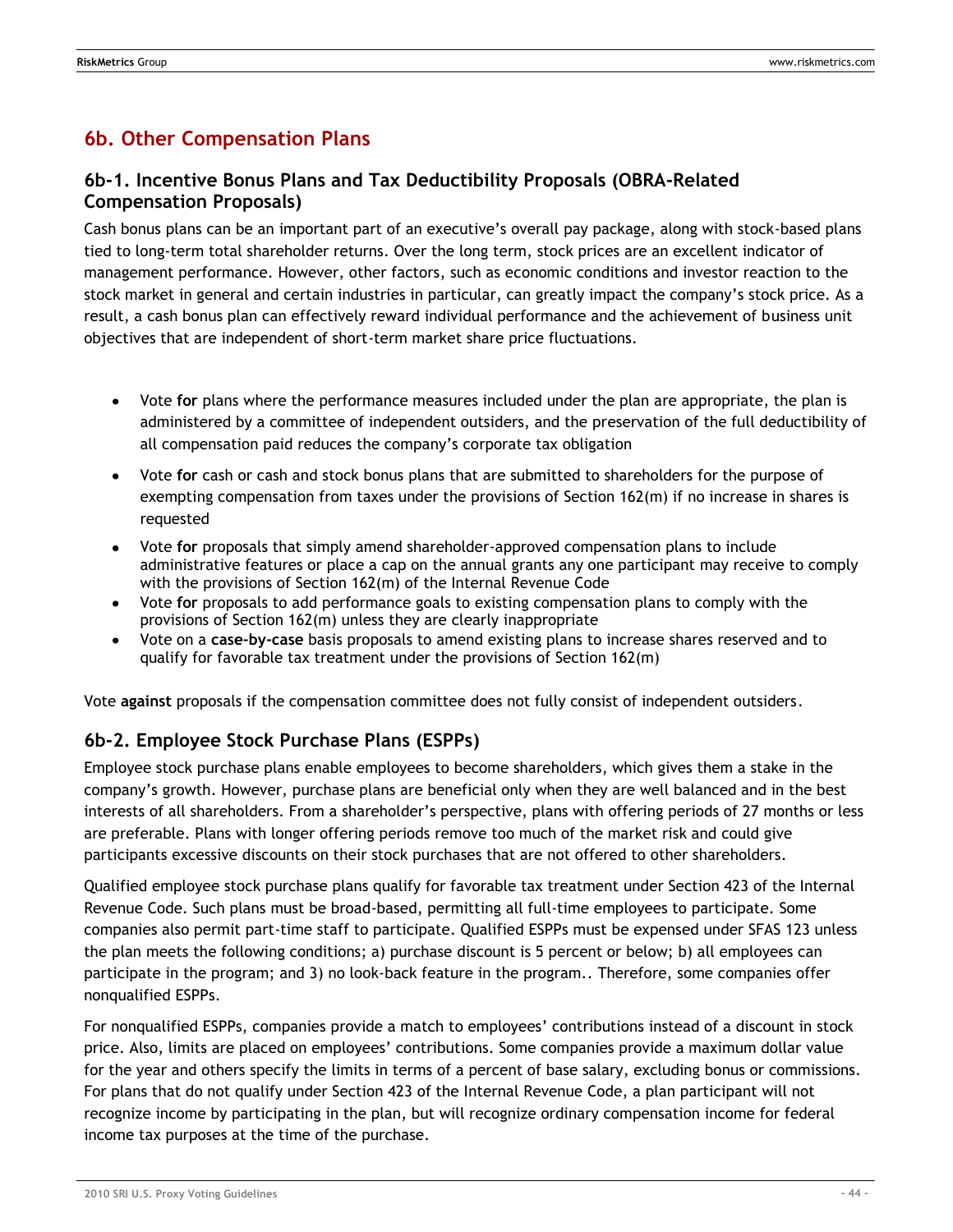- Vote **for** qualified employee stock purchase plans with an offering period of 27 months or less when voting power dilution is ten percent or less.
- Vote **against** qualified employee stock purchase plans with an offering period of greater than 27 months or  $\bullet$ voting power dilution of greater than ten percent.
- Vote **for** nonqualified employee stock purchase plans with broad-based participation, limits on employee contribution, company matching of up to 25 percent, and no discount on the stock price on the date of purchase.
- Vote **against** nonqualified employee stock purchase plans without broad-based participation, or when company matching exceeds 25 percent, or discounts are offered on the stock price at the date of purchase.

## **6b-3. Employee Stock Ownership Plans (ESOPs)**

An Employee Stock Ownership Plan (ESOP) is an employee benefit plan that makes the employees of a company also owners of stock in that company. The plans are designed to defer a portion of current employee income for retirement purposes.

The primary difference between ESOPs and other employee benefit plans is that ESOPs invest primarily in the securities of the employee's company. In addition, an ESOP must be created for the benefit of nonmanagement level employees and administered by a trust that cannot discriminate in favor of highly paid personnel.

Academic research of the performance of ESOPs in closely held companies found that ESOPs appear to increase overall sales, employment, and sales per employee over what would have been expected absent an ESOP. Studies have also found that companies with an ESOP are also more likely to still be in business several years later, and are more likely to have other retirement oriented benefit plans than comparable non-ESOP companies.

Vote **for** proposals to implement an ESOP or increase authorized shares for existing ESOPs, unless the number of shares allocated to the ESOP is excessive (more than five percent of outstanding shares).

# **6b-4. Option Exchange Programs/Repricing Options**

Vote **case-by-case** on management proposals seeking approval to exchange/reprice options taking into consideration;

- Historic trading patterns the stock price should not be so volatile that the options are likely to be back "in-the-money" over the near term.
- Rationale for the re-pricing was the stock price decline beyond management's control?
- Is this a value-for-value exchange?
- Are surrendered stock options added back to the plan reserve?
- Option vesting does the new option vest immediately or is there a black-out period?  $\bullet$
- Term of the option the term should remain the same as that of the replaced option.
- Exercise price should be set at fair market or a premium to market. $\bullet$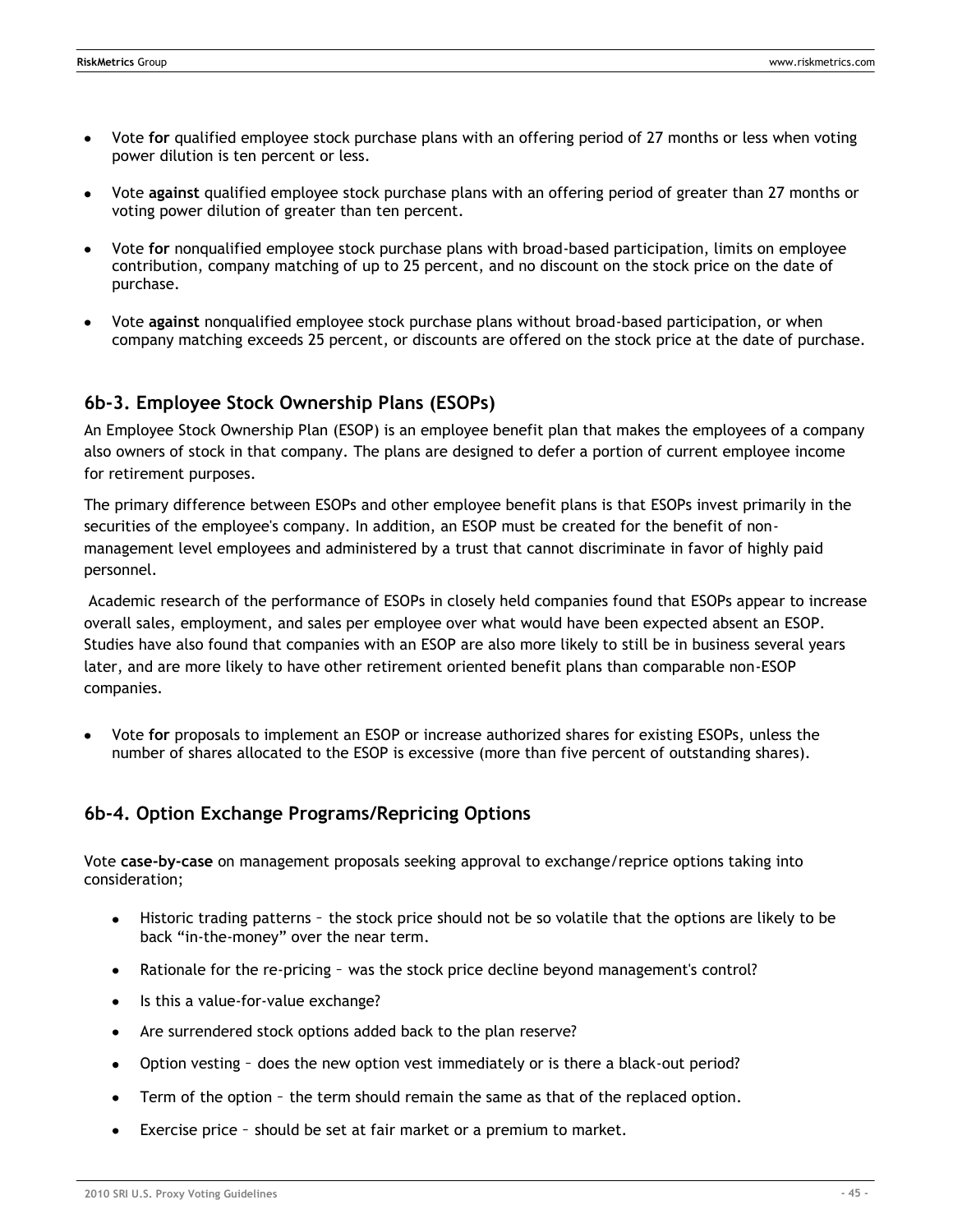Participants – executive officers and directors should be excluded.

If the surrendered options are added back to the equity plans for re-issuance, then also take into consideration the company's total cost of equity plans and its three-year average burn rate.

In addition to the above considerations, evaluate the intent, rationale, and timing of the repricing proposal. The proposal should clearly articulate why the board is choosing to conduct an exchange program at this point in time. Repricing underwater options after a recent precipitous drop in the company's stock price demonstrates poor timing. Repricing after a recent decline in stock price triggers additional scrutiny and a potential vote **against** the proposal. At a minimum, the decline should not have happened within the past year. Also, consider the terms of the surrendered options, such as the grant date, exercise price and vesting schedule. Grant dates of surrendered options should be far enough back (two to three years) so as not to suggest that repricings are being done to take advantage of short-term downward price movements. Similarly, the exercise price of surrendered options should be above the 52-week high for the stock price.

Vote **for** shareholder proposals to put option repricings to a shareholder vote.

## **6b-5. 401(k) Employee Benefit Plans**

The 401(k) plan is one of the most popular employee benefit plans among U.S. companies. A 401(k) plan is any qualified plan under Section 401(k) of the Internal Revenue Code that contains a cash or deferred arrangement. In its simplest form, an employee can elect to have a portion of his salary invested in a 401(k) plan before any income taxes are assessed. The money can only be withdrawn before retirement under penalty. However, because the money contributed to the plan is withdrawn before taxes (reducing the employee's income tax), a properly planned 401(k) plan will enable an employee to make larger contributions to a 401(k) plan than to a savings plan, and still take the same amount home.

Vote **for** proposals to implement a 401(k) savings plan for employees.

### **6b-6. Severance Agreements for Executives/Golden Parachutes**

Vote on a **case-by-case** basis on proposals to ratify or cancel golden parachutes. An acceptable parachute should include, but is not limited to, the following;

- The triggering mechanism should be beyond the control of management.
- The amount should not exceed three times base amount (defined as the average annual taxable W-2 compensation during the five years prior to the year in which the change of control occurs.
- Change-in-control payments should be double-triggered, i.e., (1) after a change in control has taken place, and (2) termination of the executive as a result of the change in control. Change in control is defined as a change in the company ownership structure.

# **6c. Criteria for Evaluating Director Compensation**

The board's legal charge of fulfilling its fiduciary obligations of loyalty and care is put to the ultimate test through the task of the board setting its own compensation. Directors themselves oversee the process for evaluating board performance and establishing pay packages for board members.

Shareholders provide limited oversight of directors by electing individuals who are primarily selected by the board, or a board nominating committee, and by voting on stock-based plans for directors designed by the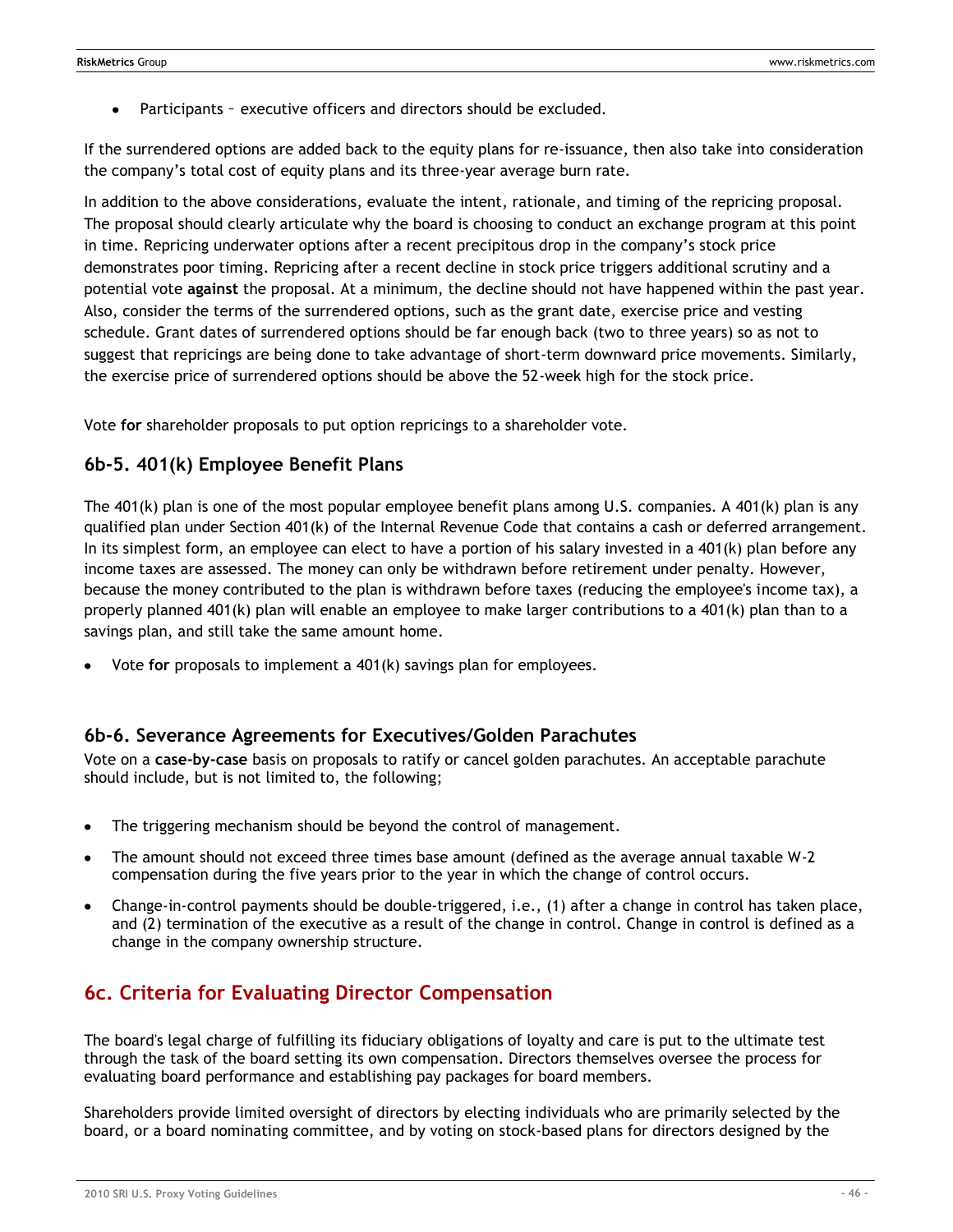board compensation committee. Additionally, shareholders may submit and vote on their own resolutions seeking to limit or restructure director pay. While the cost of compensating non-employee directors is small in absolute terms, compared to the cost of compensating executives, it is still a critical aspect of a company's overall corporate governance structure.

Overall, director pay levels are rising in part because of the new forms of pay in use at many companies, as well as because of the increased responsibilities arising from the 2002 Sarbanes-Oxley Act requirements. In addition to an annual retainer fee, many companies also pay fees for attending board and committee meetings, fees for chairing a committee, or a retainer fee for chairing a committee.

Director compensation packages should be designed to provide value to directors for their contribution. Given that many directors are high-level executives whose personal income levels are generally high, cash compensation may hold little appeal. Stock-based incentives on the other hand reinforce the directors' role of protecting and enhancing shareholder value. The stock-based component of director compensation should be large enough to ensure that when faced with a situation in which the interests of shareholders and management differ, the board will have a financial incentive to think as a shareholder. Additionally, many companies have instituted equity ownership programs for directors. Social Advisory Services recommends that directors receive stock grants equal to three times of their annual retainer, as it is a reasonable starting point for companies of all sizes and industries. A vesting schedule for director grants helps directors to meet the stock ownership guidelines and maintains their long-term interests in the firm.

Director compensation packages should also be designed to attract and retain competent directors who are willing to risk becoming a defendant in a lawsuit and suffer potentially adverse publicity if the company runs into financial difficulties or is mismanaged.

# **6c-1. Equity Plans for Non-Employee Directors**

Stock-based plans may take on a variety of forms including: grants of stock or options, including: discretionary grants, formula based grants, and one-time awards; stock-based awards in lieu of all or some portion of the cash retainer and/or other fees; and deferred stock plans allowing payment of retainer and/or meeting fees to be taken in stock, the payment of which is postponed to some future time, typically retirement or termination of directorship.

Vote **case-by-case** on compensation plans for non-employee directors, based on the cost of the plans against the company's allowable cap.

On occasion, director stock plans that set aside a relatively small number of shares when combined with employee or executive stock compensation plans will exceed the allowable cap. Vote **for** the plan if ALL of the following qualitative factors in the board"s compensation are met and disclosed in the proxy statement;

- Director stock ownership guidelines with a minimum of three times the annual cash retainer.  $\bullet$
- Vesting schedule or mandatory holding/deferral period a minimum vesting of three years for stock options or restricted stock, or deferred stock payable at the end of a three-year deferral period.
- Mix between cash and equity a balanced mix of cash and equity, e.g. 40% cash/60% equity or 50% cash/50% equity, or **i**f the mix is heavier on the equity component, the vesting schedule or deferral period should be more stringent, with the lesser of five years or the term of directorship.
- No retirement/benefits and perquisites provided to non-employee directors.  $\bullet$
- Detailed disclosure provided on cash and equity compensation delivered to each non-employee director for the most recent fiscal year in a table. The column headers for the table may include; name of each non-employee director, annual retainer, board meeting fees, committee retainer, committee-meeting fees, and equity grants.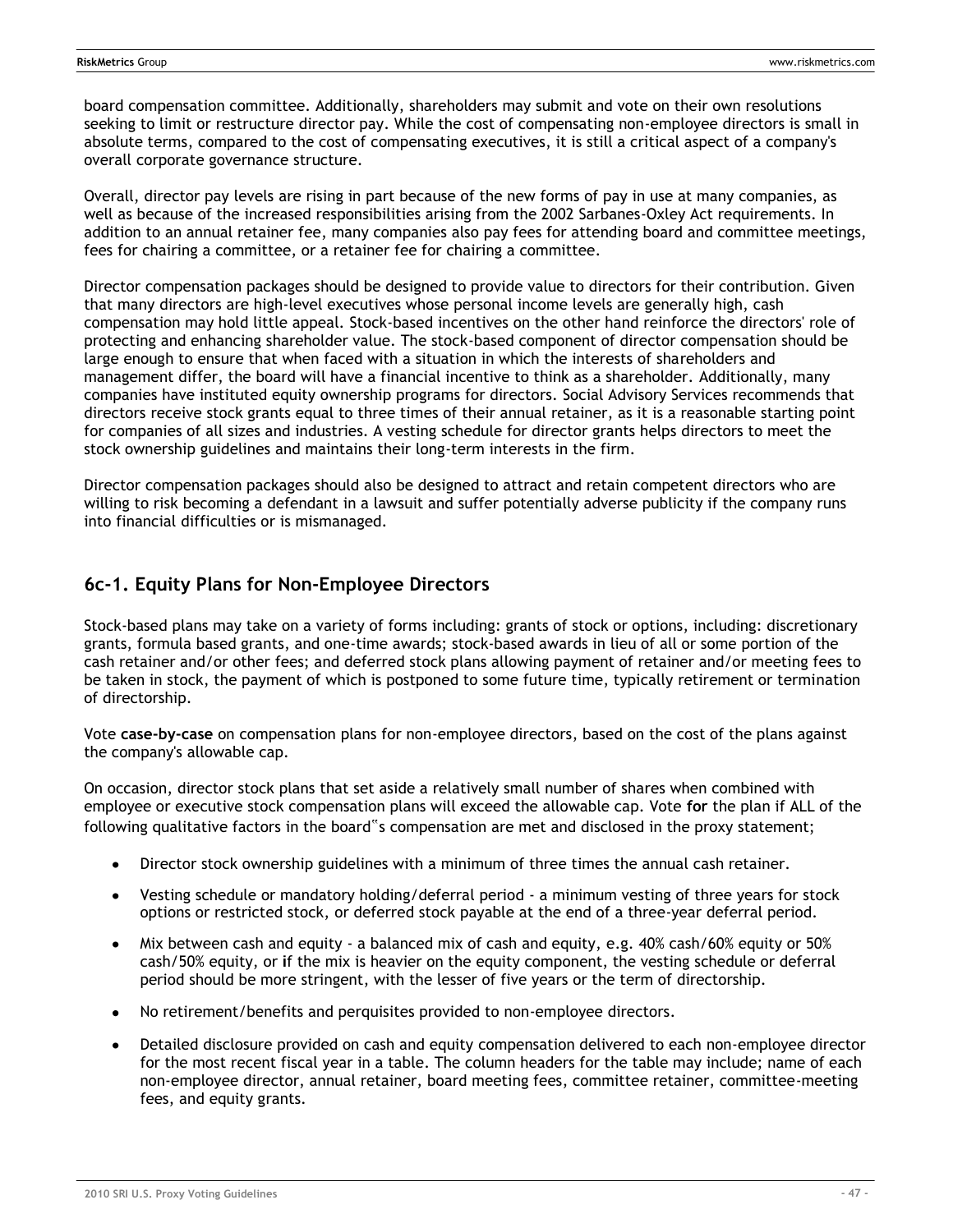## **6c-2. Outside Director Stock Awards / Options in Lieu of Cash**

These proposals seek to pay outside directors a portion of their compensation in stock rather than cash. By doing this, a director's interest may be more closely aligned with those of shareholders.

Vote **for** proposals that seek to pay outside directors a portion of their compensation in stock rather than cash.

## **6c-3. Director Retirement Plans**

Vote **against** retirement plans for non-employee directors.

Vote **for** shareholder proposals to eliminate retirement plans for non-employee directors.

# **6d. Shareholder Proposals on Compensation**

## **6d-1. Increase Disclosure of Executive Compensation**

The SEC requires that companies disclose, in their proxy statements, the salaries of the top five corporate executives (who make at least \$100,000 a year). Companies also disclose their compensation practices and details of their stock-based compensation plans. While this level of disclosure is helpful, it does not always provide a comprehensive picture of the company's compensation practices. For shareholders to make informed decisions on compensation levels, they need to have clear, concise information at their disposal. Increased disclosure will help ensure that management (1) has legitimate reasons for setting specific pay levels, and (2) is held accountable for its actions.

Vote **for** shareholder proposals seeking increased disclosure on executive compensation issues including the preparation of a formal report on executive compensation practices and policies.

## **6d-2. Limit Executive Compensation**

Proposals that seek to limit executive or director compensation usually focus on the absolute dollar figure of the compensation or focus on the ratio of compensation between the executives and the average worker of a specific company. A Business Week article cited by the AFL-CIO has stated that the average CEO of a major corporation made 42 times the pay of a typical American factory worker in 1980. By 1990, that ratio had more than doubled to 85 times the average factory wage. Eight years later the ratio was a "staggering" 419 times the average factory wage in 1998. According to the AFL-CIO, if this rate of growth were to continue, the average CEO's salary would equal that of about 150,000 American factory workers in the year 2050. Proponents argue that the exponential growth of executive salaries is not in the best interests of shareholders, especially when that pay is exorbitant when compared to the compensation of other workers.

Vote **for** proposals to prepare reports seeking to compare the wages of a company's lowest paid worker to the highest paid workers.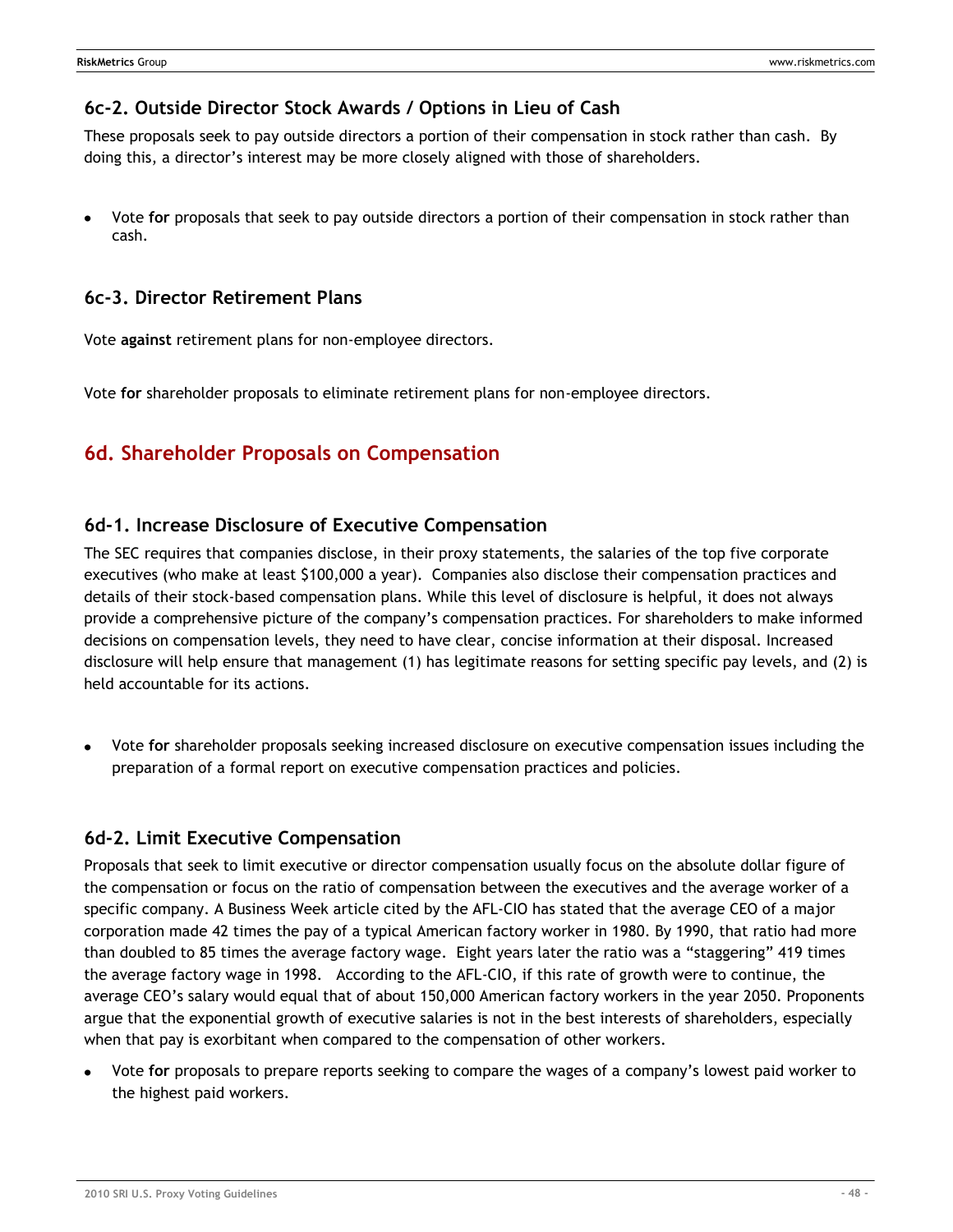Vote **case-by-case** on proposals that seek to establish a fixed ratio between the company's lowest paid workers and the highest paid workers.

## **6d-3. Prohibit/Require Shareholder Approval for Option Repricing**

Repricing involves the reduction of the original exercise price of a stock option after the fall in share price. Social Advisory Services does not support repricing since it undermines the incentive purpose of the plan. The use of options as an incentive means that employees must bear the same risks as shareholders in holding these options. Shareholder resolutions calling on companies to abandon the practice of repricing or to submit repricings to a shareholder vote will be supported.

- Vote **for** shareholder proposals seeking to limit repricing.
- Vote **for** shareholder proposals asking the company to have option repricings submitted for shareholder ratification.

# **6d-4. Severance Agreements/ Golden Parachutes**

Golden and tin parachutes are designed to protect the employees of a corporation in the event of a change in control. With Golden Parachutes senior level management employees receive a payout during a change in control at usually two to three times base salary. Increasingly companies that have golden parachute agreements for executives are extending coverage for all their employees via tin parachutes. The SEC requires disclosure of all golden parachutes arrangements in the proxy, such disclosure is not required of tin parachutes.

Vote **for** shareholder proposals to have golden and tin parachutes submitted for shareholder ratification.

## **6d-5. Cash Balance Plans**

A cash balance plan is a defined benefit plan that treats an earned retirement benefit as if it was a credit from a defined contribution plan, but which provides a stated benefit at the end of its term. Because employer contributions to these plans are credited evenly over the life of a plan, and not based on a seniority formula they may reduce payouts to long-term employees who are currently vested in plans.

Cash-balance pension conversions are undergoing congressional and federal agency scrutiny in the wake of high-profile EEOC complaints on age discrimination and employee anger at companies like IBM. While significant change is unlikely in the short-term, business interests were concerned enough that the National Association of Manufacturers and other business lobbies formed a Capitol Hill coalition to preserve the essential features of the plans and to overturn a IRS ruling. Driving the push behind conversions from traditional pension plans to cash-balance plans are the substantial savings that companies generate in the process. Critics point out that these savings are gained at the expense of the most senior employees. Resolutions call on corporate boards to establish a committee of outside directors to prepare a report to shareholders on the potential impact of pension-related proposals now being considered by national policymakers in reaction to the controversy spawned by the plans.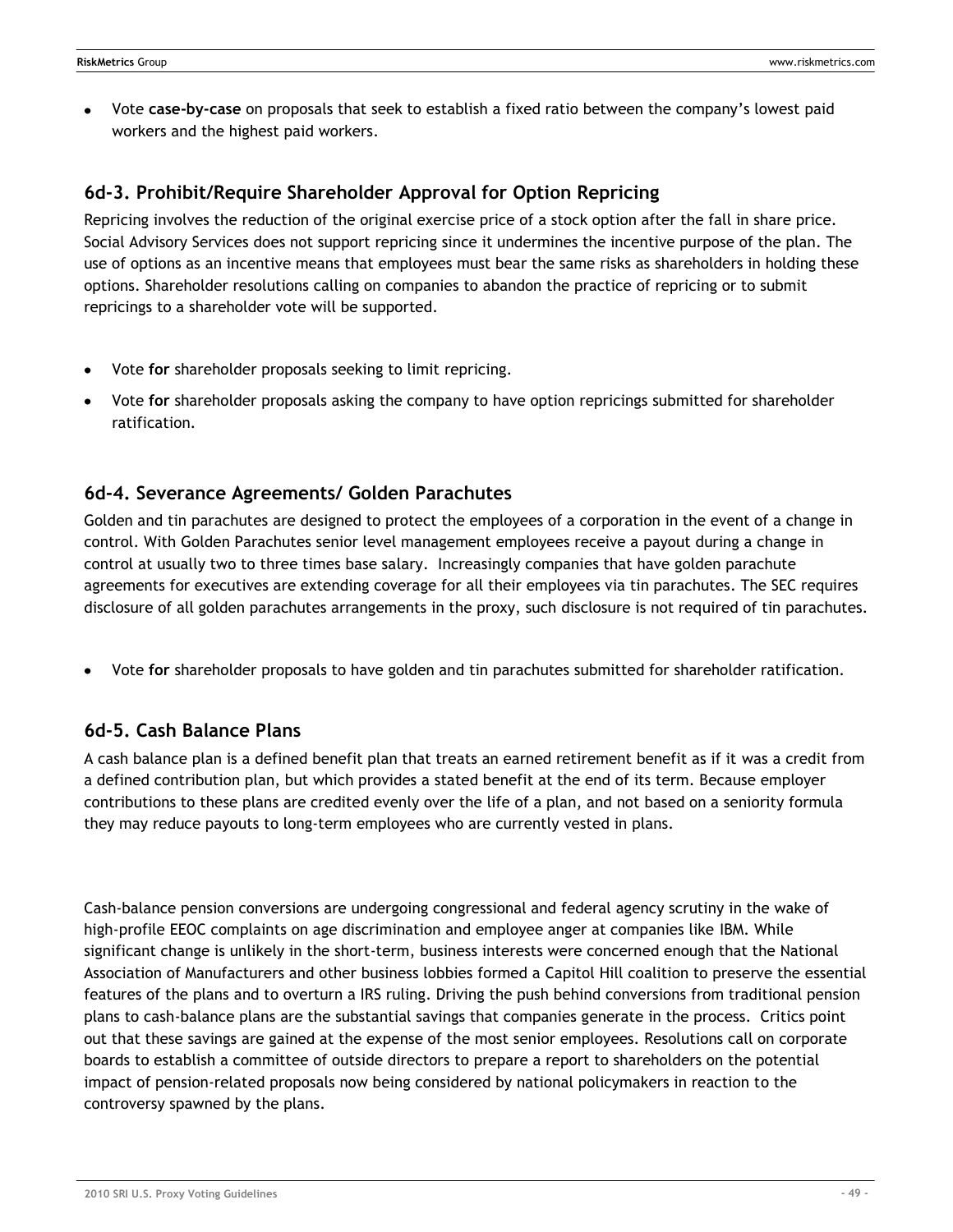- Vote **for** shareholder proposals calling for non-discrimination in retirement benefits.
- Vote **for** shareholder proposals asking a company to give employees the option of electing to participate in either a cash balance plan or in a defined benefit plan.

## **6d-6. Performance-Based Options/Indexed Options**

Social Advisory Services supports compensating executives at a reasonable rate and believes that executive compensation should be strongly correlated to performance. Social Advisory Services supports option plans that provide challenging performance objectives and serve to motivate executives to excellent performance, and opposes plans that offer unreasonable benefits to executives that are not available to any other employees. Social Advisory Services supports performance-contingent stock options as a significant component of compensation, but believes that there should be limits on grants to both individuals and the company's top executives, including: (1) no individual may be granted more than five percent of the total options granted in a single year, and (2) a company's group of executive officers may not be granted more than ten percent of the total options granted in a single year.

Vote **for** shareholder proposals to link executive pay to performance, including the use of performancebased, indexed, or premium-priced options.

### **6d-7. Link Compensation to Non-Financial Factors**

Proponents of these proposals feel that social criteria should be factored into the formulas used in determining compensation packages for executives. These shareholders are looking for companies to review current compensation practices and to include social performance criteria, such as increasing investment in order to revitalize "distressed areas," meeting environmental goals, and accounting for "poor corporate citizenship" when evaluating executive compensation. Some of the non-financial criteria that proponents of these resolutions seek to be incorporated in compensation formulas include employee satisfaction, corporate responsibility, diversity and customer satisfaction as part of a written policy used in linking compensation with financial performance and non-financial bases for evaluation. Proponents believe that factors such as poor environmental performance, workplace lawsuits, etc. are likely to have an impact on the company's financial performance in the future if they are not addressed adequately today. As a result, shareholders believe they should be considered along with traditional financial considerations when determining executive pay.

- Vote **for** shareholder proposals calling for linkage of executive pay to non-financial factors, such as corporate downsizing, customer/employee satisfaction, community involvement, human rights, social and environmental goals and performance, and predatory lending.
- Vote **for** shareholder proposals seeking reports on linking executive pay to non-financial factors.

## **6d-8. Advisory Vote on Executive Compensation (Say-on-Pay) Shareholder Proposals**

Generally, vote **for** shareholder proposals that call for non-binding shareholder ratification of the compensation of the Named Executive Officers and the accompanying narrative disclosure of material factors provided to understand the Summary Compensation Table.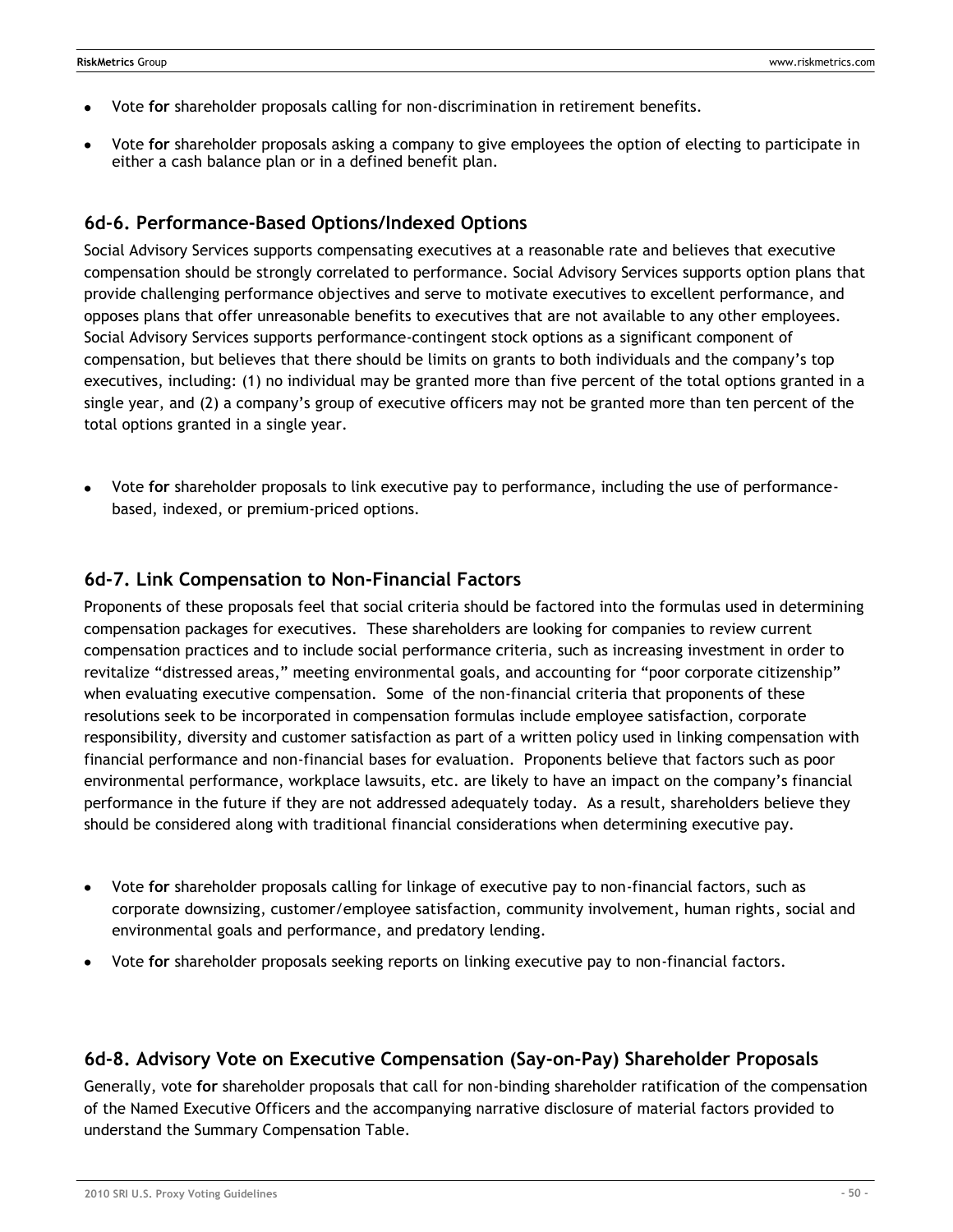# **6d-9. Termination of Employment Prior to Severance Payment and Eliminating Accelerated Vesting of Unvested Equity**

Vote on a **case-by-case** on shareholder proposals seeking a policy requiring termination of employment prior to severance payment, and eliminating accelerated vesting of unvested equity. Change-in-control payouts without loss of job or substantial diminution of job duties (single-triggered) are considered a problematic pay practice under Social Advisory Services' policy, and may even result in against/withheld votes from compensation committee members. The second component of this proposal –- related to the elimination of accelerated vesting – requires more careful consideration. The following factors will be taken into regarding this policy;

- The company's current treatment of equity in change-of-control situations (i.e. is it double triggered, does it allow for the assumption of equity by acquiring company, the treatment of performance shares.
- Current employment agreements, including potential problematic pay practices such as gross-ups embedded in those agreements.

## **6d-10. Tax Gross-up Proposals**

Generally vote **for** proposals calling for companies to adopt a policy of not providing tax gross-up payments to executives, except in situations where gross-ups are provided pursuant to a plan, policy, or arrangement applicable to management employees of the company, such as a relocation or expatriate tax equalization policy.

# **6d-11. Compensation Consultants - Disclosure of Board or Company's Utilization**

Generally vote **for** shareholder proposals seeking disclosure regarding the Company, Board, or Compensation Committee's use of compensation consultants, such as company name, business relationship(s) and fees paid.

# **6d-12. Golden Coffins/Executive Death Benefits**

Generally vote **for** proposals calling companies to adopt a policy of obtaining shareholder approval for any future agreements and corporate policies that could oblige the company to make payments or awards following the death of a senior executive in the form of unearned salary or bonuses, accelerated vesting or the continuation in force of unvested equity grants, perquisites and other payments or awards made in lieu of compensation. This would not apply to any benefit programs or equity plan proposals that the broad-based employee population is eligible.

# **6d-13.Recoup Bonuses**

Vote on a **case-by-case** on proposals to recoup unearned incentive bonuses or other incentive payments made to senior executives if it is later determined that the figures upon which incentive compensation is earned later turn out to have been in error. This is line with the clawback provision in the Troubled Asset Relief Program. Many companies have adopted policies that permit recoupment in cases where fraud, misconduct, or negligence significantly contributed to a restatement of financial results that led to the awarding of unearned incentive compensation. The following will taken into consideration;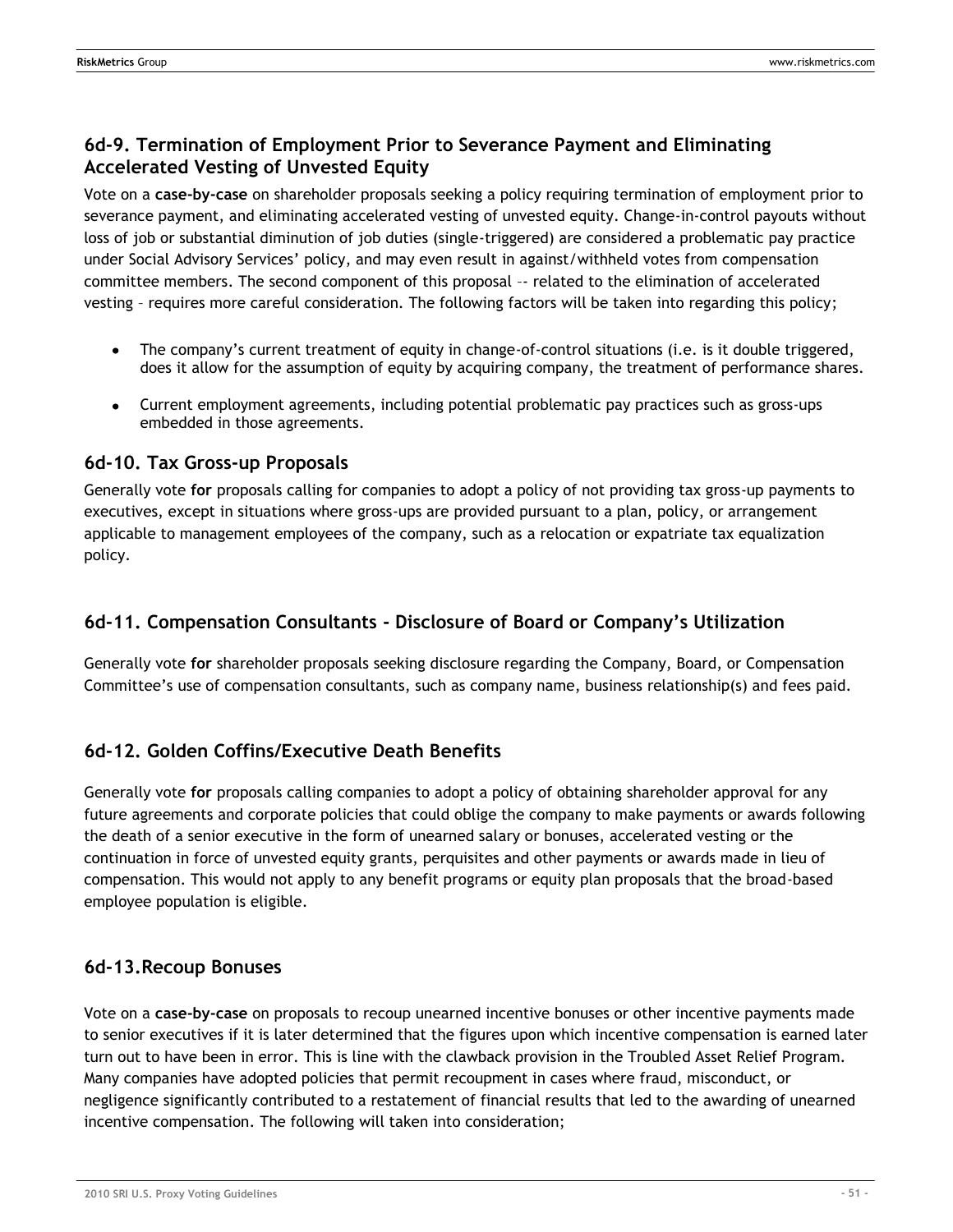- If the company has adopted a formal recoupment bonus policy.  $\bullet$
- If the company has chronic restatement history or material financial problems.
- If the company's policy substantially addresses the concerns raised by the proponent.  $\bullet$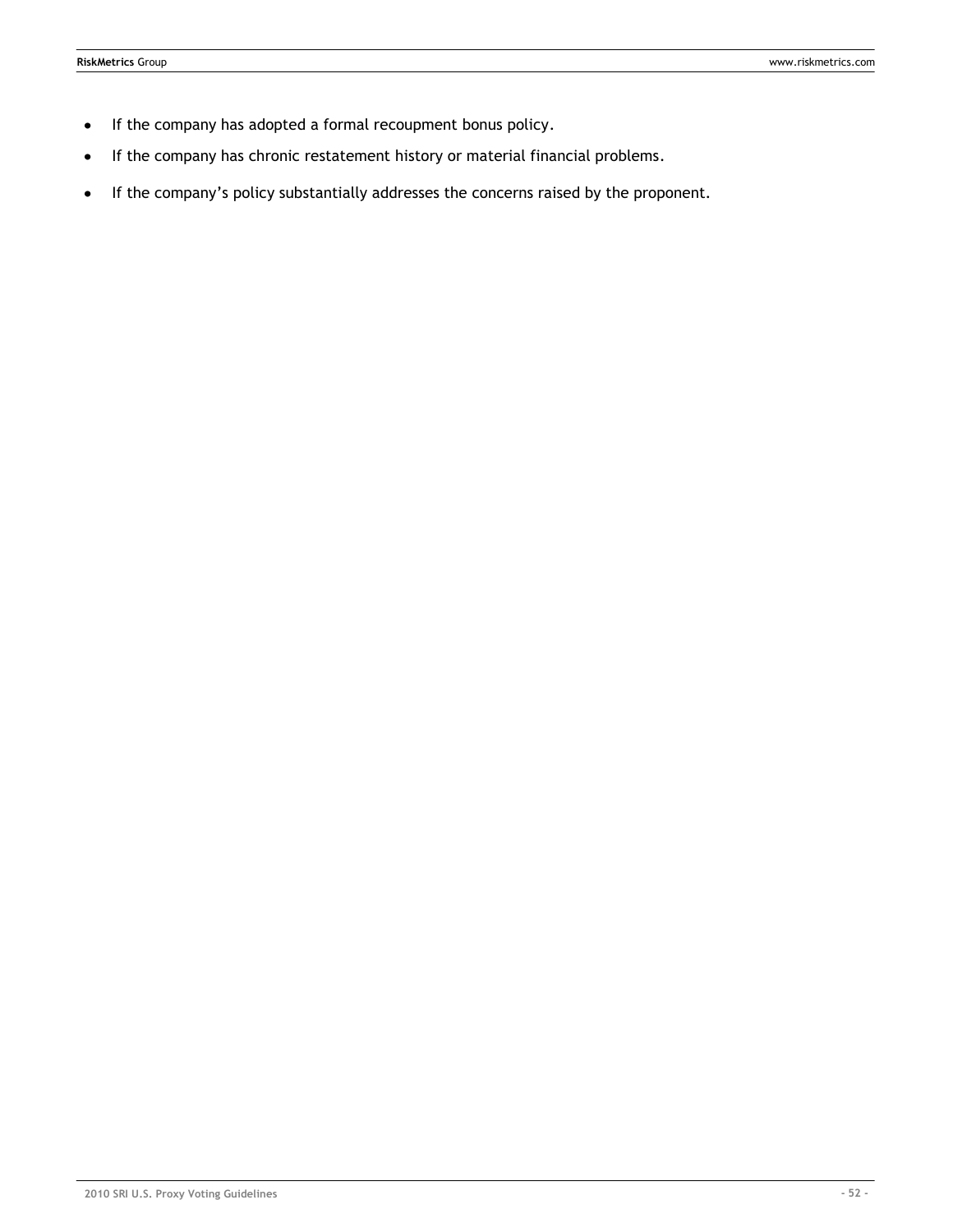# **7. Mergers and Corporate Restructurings**

A merger occurs when one corporation is absorbed into another and ceases to exist. The surviving company gains all the rights, privileges, powers, duties, obligations and liabilities of the merged corporation. The shareholders of the absorbed company receive stock or securities of the surviving company or other consideration as provided by the plan of merger. Mergers, consolidations, share exchanges, and sale of assets are friendly in nature, which is to say that both sides have agreed to the combination or acquisition of assets.

Shareholder approval for an acquiring company is generally not required under state law or stock exchange regulations unless the acquisition is in the form of a stock transaction which would result in the issue of 20 percent or more of the acquirer's outstanding shares or voting power, or unless the two entities involved require that shareholders approve the deal. Under most state laws, however, a target company must submit merger agreements to a shareholder vote. Shareholder approval is required in the formation of a consolidated corporation.

# **7a. Mergers and Acquisitions**

M&A analyses are inherently a balance of competing factors. Bright line rules are difficult if not impossible to apply to a world where every deal is different. Ultimately, the question for shareholders (both of the acquirer and the target) is the following: Is the valuation fair? Shareholders of the acquirer may be concerned that the deal values the target too highly. Shareholders of the target may be concerned that the deal undervalues their interests.

Vote recommendation will be based on primarily an analysis of shareholder value, which itself can be affected by ancillary factors such as the negotiation process. The importance of other factors, including corporate governance and social and environmental considerations however, should not fail to be recognized.

- Votes on mergers and acquisitions are considered on a case-by-case basis. A review and evaluation of the merits and drawbacks of the proposed transaction is conducted, balancing various and sometimes countervailing factors including:
	- o *Valuation* is the value to be received by the target shareholders (or paid by the acquirer) reasonable? While the fairness opinion may provide an initial starting point for assessing valuation reasonableness, emphasis is placed on the offer premium, market reaction and strategic rationale.
	- o *Market reaction* how has the market responded to the proposed deal? A negative market reaction should cause closer scrutiny of a deal.
	- o *Strategic rationale* does the deal make sense strategically? From where is the value derived? Cost and revenue synergies should not be overly aggressive or optimistic, but reasonably achievable. Management should also have a favorable track record of successful integration of historical acquisitions.
	- o *Negotiations and process* were the terms of the transaction negotiated at arm's-length? Was the process fair and equitable?
	- o *Conflicts of interest* are insiders benefiting from the transaction disproportionately and inappropriately as compared to non-insider shareholders?
	- o *Governance* will the combined company have a better or worse governance profile than the current governance profiles of the respective parties to the transaction?
	- o *stakeholder impact* impact on community stakeholders and workforce including impact on stakeholders, such as job loss, community lending, equal opportunity, impact on environment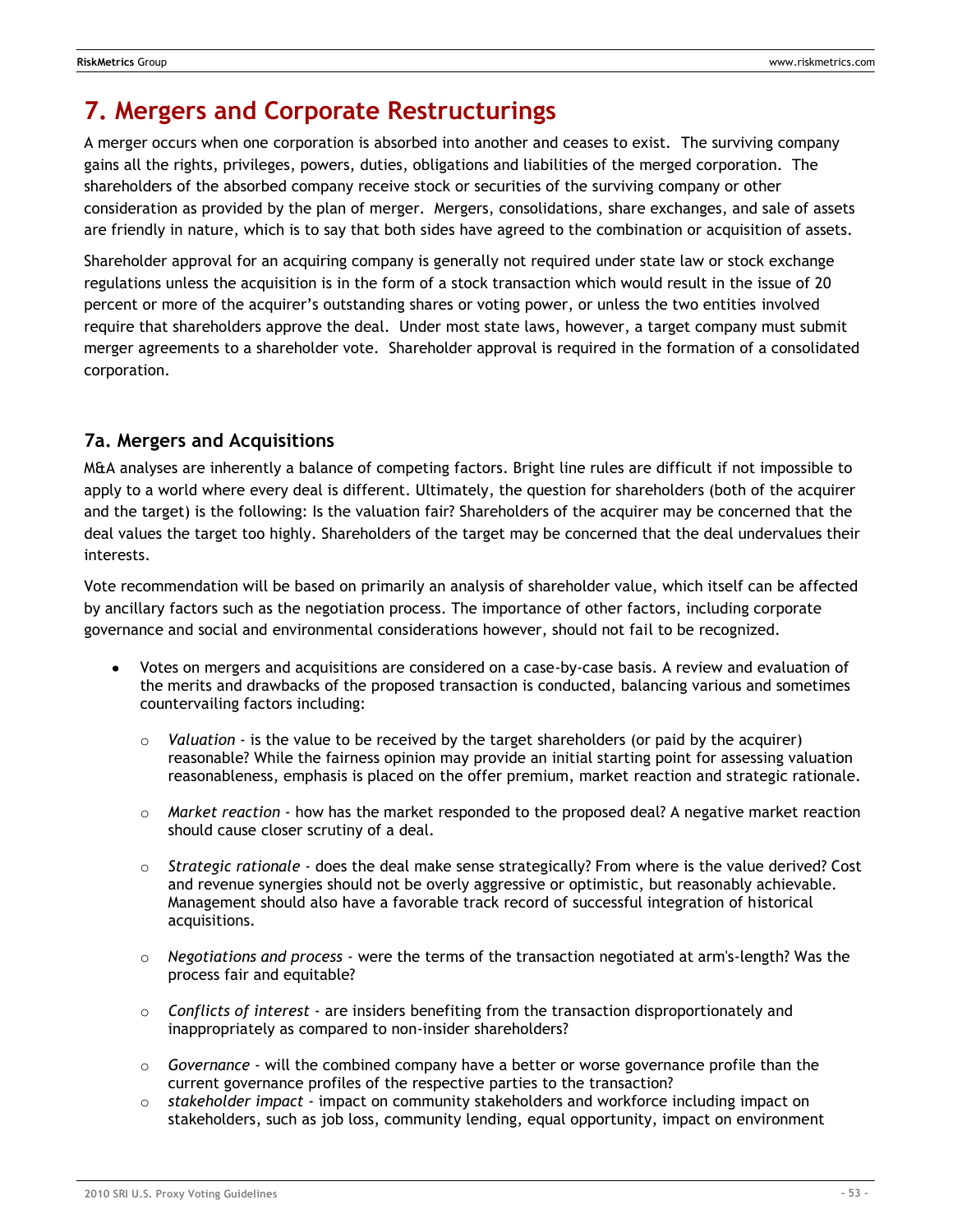Votes on Special Purpose Acquisition Corporation (SPAC) mergers and acquisitions are considered on a **case-by-case** basis taking into account: a) valuation; b) market reaction; c) deal timing; d) negotiations and process; e) conflicts of interest; f) voting agreements; and g) post-merger governance

# **7b. Corporate Reorganization/Restructuring Plans (Bankruptcy)**

The recent financial crisis has placed Chapter 11 bankruptcy reorganizations as a potential alternative for distressed companies. While the number of bankruptcies has risen over the past year as evidenced by many firms, including General Motors and Lehman Brothers, the prevalence of these reorganizations can vary year over year due to, among other things, market conditions and a company's ability to sustain its operations. Additionally, the amount of time that lapses between a particular company's entrance into Chapter 11 and its submission of a plan of reorganization varies significantly depending on the complexity, timing, and jurisdiction of the particular case. These plans are often put to a vote of shareholders (in addition to other interested parties), as required by the Bankruptcy Code.

- Vote **case-by-case** on proposals to common shareholders on bankruptcy plans of reorganization, considering the following factors including, but not limited to.
	- o Estimated value and financial prospects of the reorganized company.
	- $\circ$  Percentage ownership of current shareholders in the reorganized company.
	- $\circ$  Whether shareholders are adequately represented in the reorganization process (particularly through the existence of an Official Equity Committee).
	- $\circ$  The cause(s) of the bankruptcy filing, and the extent to which the plan of reorganization addresses the cause(s).
	- o Existence of a superior alternative to the plan of reorganization.
	- o Governance of the reorganized company.

# **7c. Spin-offs**

Votes on spin-offs should be considered on a **case-by-case** basis depending on the tax and regulatory advantages, planned use of sale proceeds, valuation of spinoff, , fairness opinion, benefits to the parent company, conflicts of interest, managerial incentives, corporate governance changes, changes in the capital structure.

# **7d. Asset Purchases**

Votes on asset purchase proposals should be made on a **case-by-case** after considering the purchase price, fairness opinion, financial and strategic benefits, how the deal was negotiated, conflicts of interest, other alternatives for the business, non-completion risk.

## **7e. Asset Sales**

Votes on asset sales should be made on a **case-by-case** basis after considering the impact on the balance sheet/working capital, value received for the asset, potential elimination of diseconomies, anticipated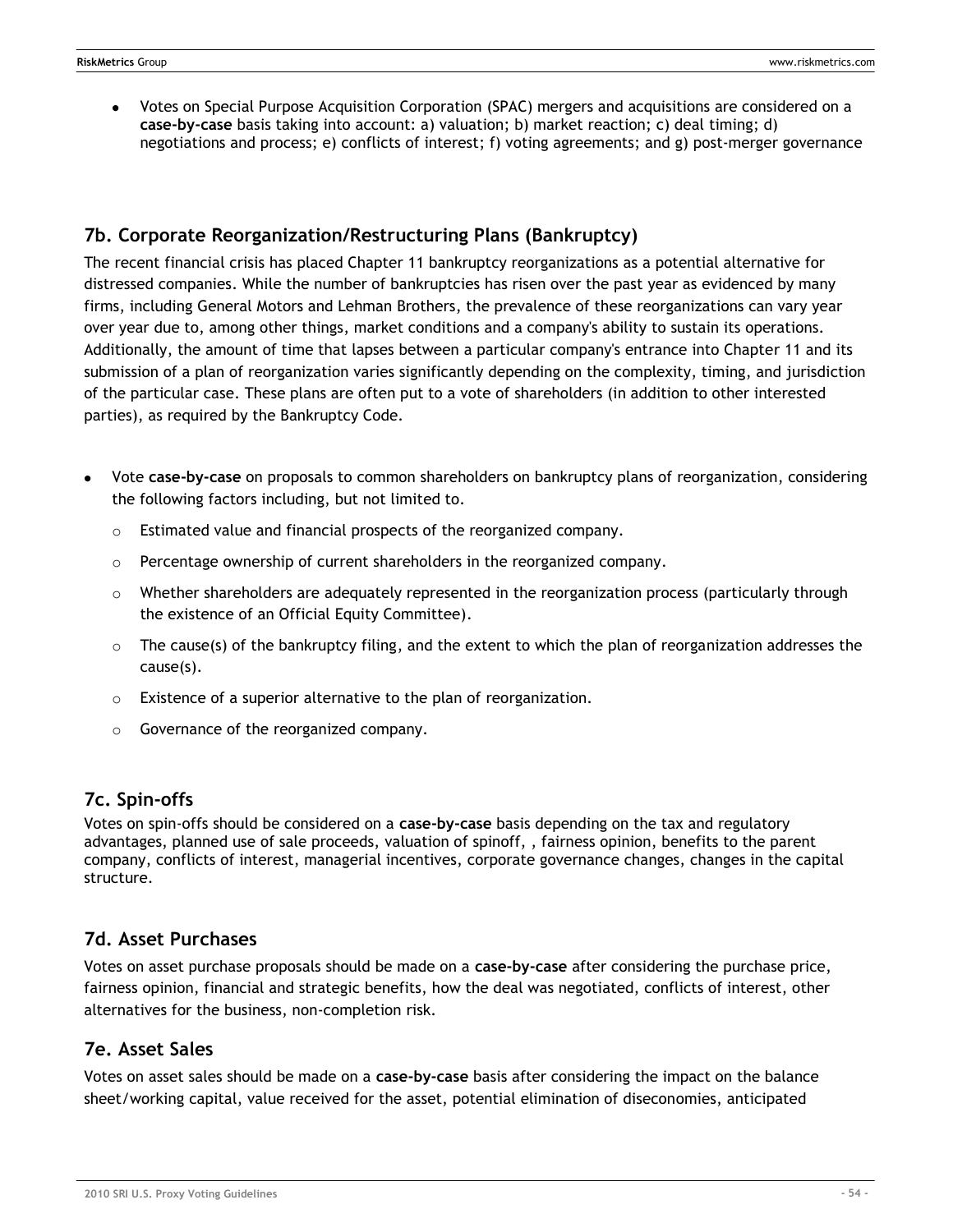financial and operating benefits, anticipated use of funds, fairness opinion, how the deal was negotiated, and conflicts of interest.

### **7f. Liquidations**

Votes on liquidations should be made on a **case-by-case** basis after reviewing management's efforts to pursue other alternatives, appraisal value of assets, and the compensation plan for executives managing the liquidation.Vote **for** the liquidation if the company will file for bankruptcy if the proposal is not approved.

### **7g. Joint Ventures**

Vote **case-by-case** on proposals to form joint ventures, taking into account percentage of assets/business contributed, percentage ownership, financial and strategic benefits, governance structure, conflicts of interest and other alternatives.

## **7h. Appraisal Rights**

Rights of appraisal provide shareholders who do not approve of the terms of certain corporate transactions the right to demand a judicial review in order to determine the fair value for their shares. The right of appraisal generally applies to mergers, sales of essentially all assets of the corporation, and charter amendments that may have a materially adverse effect on the rights of dissenting shareholders.

Vote **for** proposals to restore, or provide shareholders with, rights of appraisal.

## **7i. Going Private/Dark Transactions (LBOs and Minority Squeeze-outs)**

Vote **case-by-case** on going private transactions, taking into account the following: offer price/premium, fairness opinion, how the deal was negotiated, conflicts of interest, other alternatives/offers considered, and non-completion risk.

Vote case-by-case on "going dark" transactions, determining whether the transaction enhances shareholder value by taking into consideration:

- Whether the company has attained benefits from being publicly-traded (examination of trading volume, liquidity, and market research of the stock).
- Cash-out value.
- Whether the interests of continuing and cashed-out shareholders are balanced.
- The market reaction to public announcement of transaction.

## **7j. Private Placements/Warrants/Convertible Debentures**

Vote **case-by-case** on proposals regarding private placements taking into consideration:

Dilution to existing shareholders' position.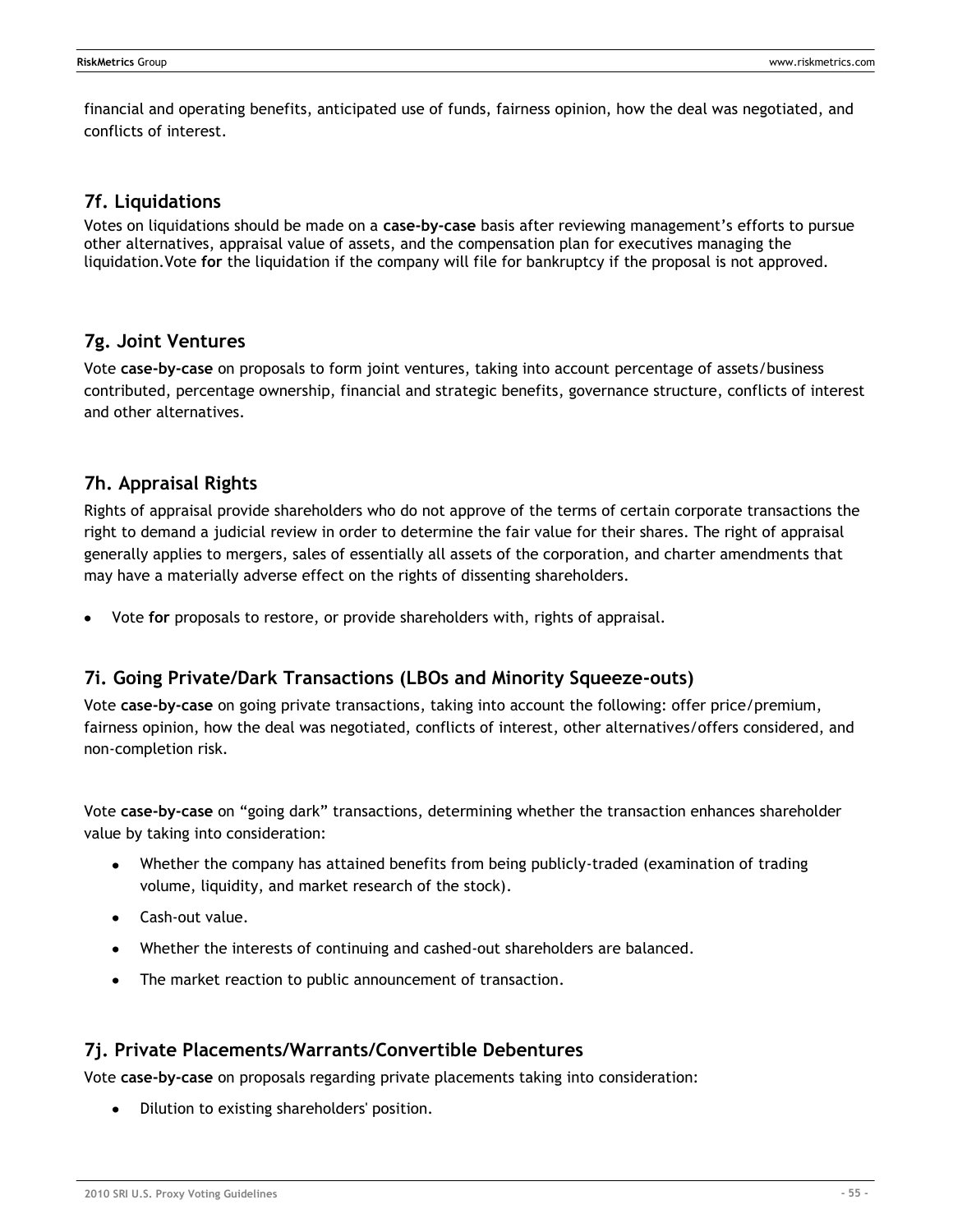- Terms of the offer including discount/premium in purchase price to investor, fairness opinion,  $\bullet$ conversion features, termination penalties and exit strategy.
- Financial issues which include but are not limited to examining the company's financial situation, degree of need for capital, use of proceeds, effect of the financing on the company's cost of capital, current and proposed cash burn rate, and going concern viability and state of the capital and credit markets.
- Management's efforts to pursue alternatives and whether the company engaged in a process to evaluate alternatives.
- Control issues including assessments on change in management, change in control, guaranteed board and committee seats, standstill provisions, voting agreements and veto power over certain corporate actions.
- Conflicts of interest.
- Market reaction to proposed deal.

Vote **for** the private placement if it is expected that the company will file for bankruptcy if the transaction is not approved.

## **7k. Formation of Holding Company**

Vote **case-by-case** on proposals regarding the formation of a holding company, taking into consideration the reasons for the change, any financial or tax benefits, regulatory benefits, increases in capital structure and changes to the articles of incorporation or bylaws of the company.

Absent compelling financial reasons to recommend the transaction, vote **against** the formation of a holding company if the transaction would include increases in common or preferred stock in excess of the allowable maximum (see discussion under "Capital Structure"), or adverse changes in shareholder rights.

# **7l.Value Maximization Shareholder Proposals**

Vote **case-by-case** on shareholder proposals seeking to maximize shareholder value by hiring a financial advisor to explore strategic alternatives, selling the company or liquidating the company and distributing the proceeds to shareholders. These proposals should be evaluated based on the following factors;

- Prolonged poor performance with no turnaround in sight.
- Signs of entrenched board and management.  $\bullet$
- Strategic plan in place for improving value.  $\bullet$
- Likelihood of receiving reasonable value in a sale or dissolution.  $\bullet$
- Whether company is actively exploring its strategic options, including retaining a financial advisor.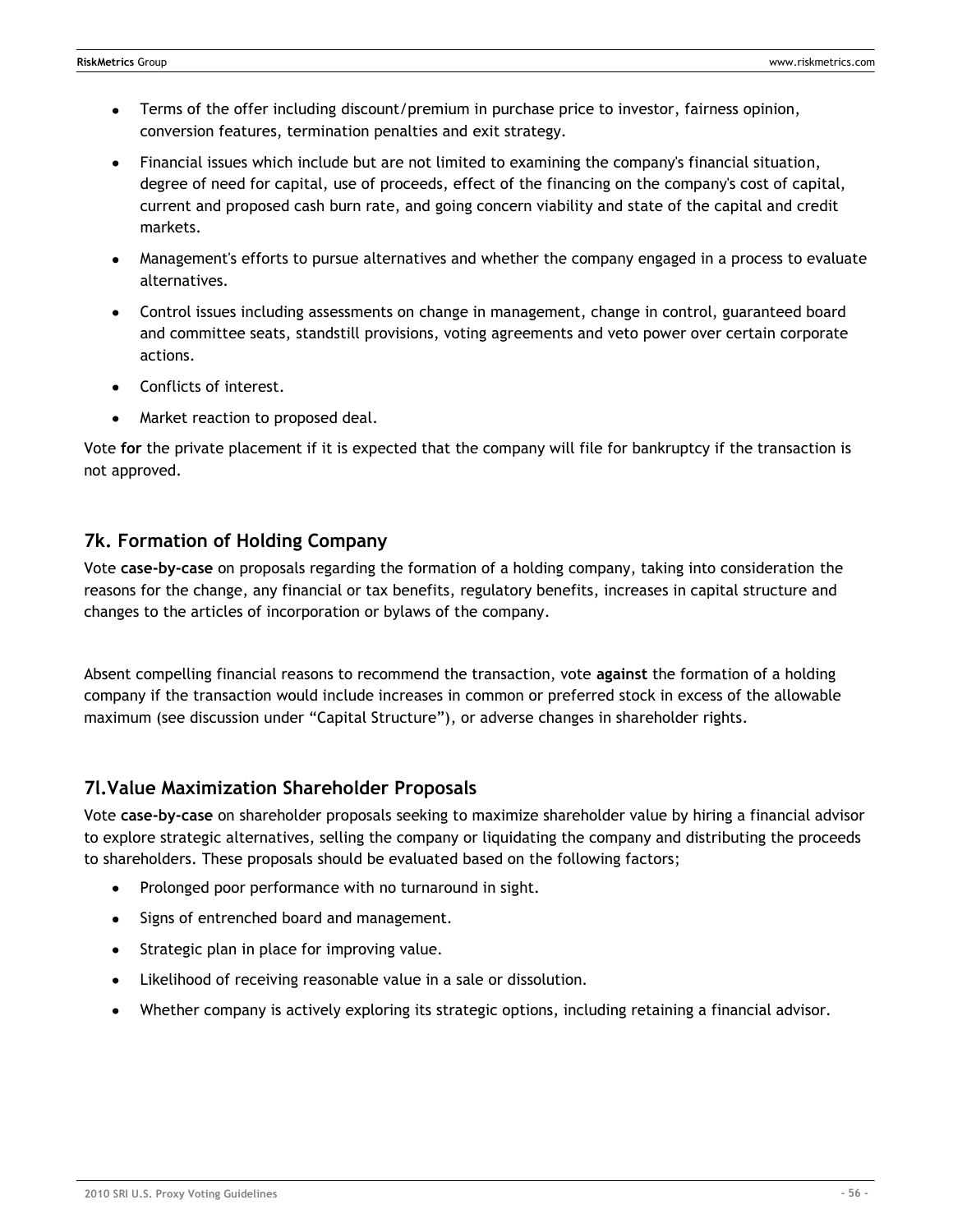# **8. Mutual Fund Proxies**

### **8a. Election of Trustees**

Votes on trustee nominees are made on a case-by-case basis.

Social Advisory Services will vote **against/withold** votes from trustees that;

- Attend less than 75 percent of the board and committee meetings without a valid excuse for the absences .
- Implement or renew a dead-hand or modified dead-hand poison pill.
- Ignore a shareholder proposal that is approved by a majority of the votes cast.
- Have failed to act on takeover offers where the majority of the shareholders have tendered their shares. serve as members of a nominating committee that has failed to establish gender and/or racial diversity on the board. If there is no formal nominating committee, vote against/withhold votes from the entire slate of trustees.

### **8b. Investment Advisory Agreement**

An investment advisory agreement is an agreement between a mutual fund and its financial advisor under which the financial advisor provides investment advice to the fund in return for a fee based on the fund's net asset size.

Votes on investment advisory agreements should be evaluated on a **case-by-case** basis.

### **8c. Fundamental Investment**

Fundamental investment restrictions are limitations within a fund's articles of incorporation that limit the investment practices of the particular fund.

Votes on amendments to a fund's fundamental investment restrictions should be evaluated on a **case-bycase** basis.

### **8d. Distribution Agreements**

Distribution agreements are agreements between a fund and its distributor which provide that the distributor is paid a fee to promote the sale of the fund's shares.

Votes on distribution agreements should be evaluated on a **case-by-case** basis.

### **8e. Convert closed-end fund to open-end fund**

Although approval of these proposals would eliminate the discount at which the fund's shares trade. The costs associated with converting the fund, in addition to the potential risks to long-term shareholder value, outweigh the potential benefits of the conversion.

Vote **case-by-case** on shareholder proposals to convert a closed-end fund to an open-end fund.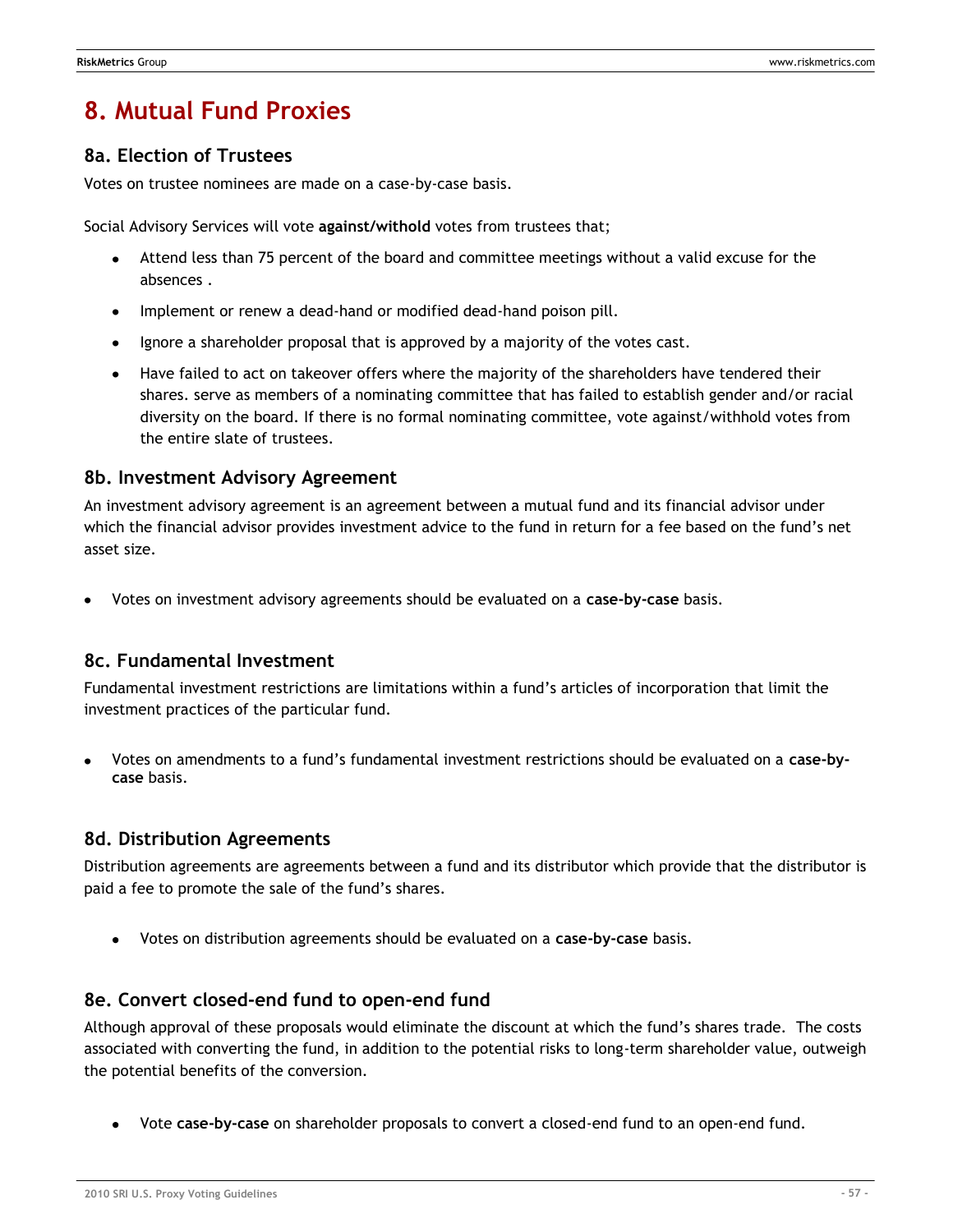# **9. Social & Environmental Proposals**

Socially responsible shareholder resolutions are receiving a great deal more attention from institutional shareholders today than in the past. In addition to moral and ethical considerations intrinsic to many of these proposals, there is a growing recognition of their potential impact on the economic performance of the company. Among the reasons for this change are;

- the number and variety of shareholder resolutions on social and environmental issues has increased.
- many of the sponsors and supporters of these resolutions are large institutional shareholders with significant holdings, and therefore, greater direct influence on the outcomes.
- the proposals are more sophisticated better written, more focused, and more sensitive to the feasibility of implementation.
- investors now understand that a company's response to social and environmental issues can have serious economic consequences for the company and its shareholders.

In general, Social Advisory Services votes for shareholder social, workforce, and environmental proposals that create good corporate citizens while enhancing long-term shareholder and stakeholder value. Social Advisory Services will vote for disclosure reports that seek additional information particularly when it appears companies have not adequately addressed shareholders' social, workforce, and environmental concerns. In determining our votes on shareholder social, workforce, and environmental proposals, we also analyze the following factors;

- whether adoption of the proposal would have either a positive or negative impact on the company's short-term or long-term share value.
- the percentage of sales, assets and earnings affected.  $\bullet$
- the degree to which the company's stated position on the issues could affect its reputation or sales, or leave it vulnerable to boycott or selective purchasing.
- whether the issues presented should be dealt with through government or company-specific action.
- whether the company has already responded in some appropriate manner to the request embodied in a proposal.
- whether the company's analysis and voting recommendation to shareholders is persuasive.
- what other companies have done in response to the issue.
- whether the proposal itself is well framed and reasonable.  $\bullet$
- whether implementation of the proposal would achieve the objectives sought in the proposal.
- whether the subject of the proposal is best left to the discretion of the board.

In general, Social Advisory Services supports proposals that request the company to furnish information helpful to shareholders in evaluating the company's operations. In order to be able to intelligently monitor their investments shareholders often need information best provided by the company in which they have invested.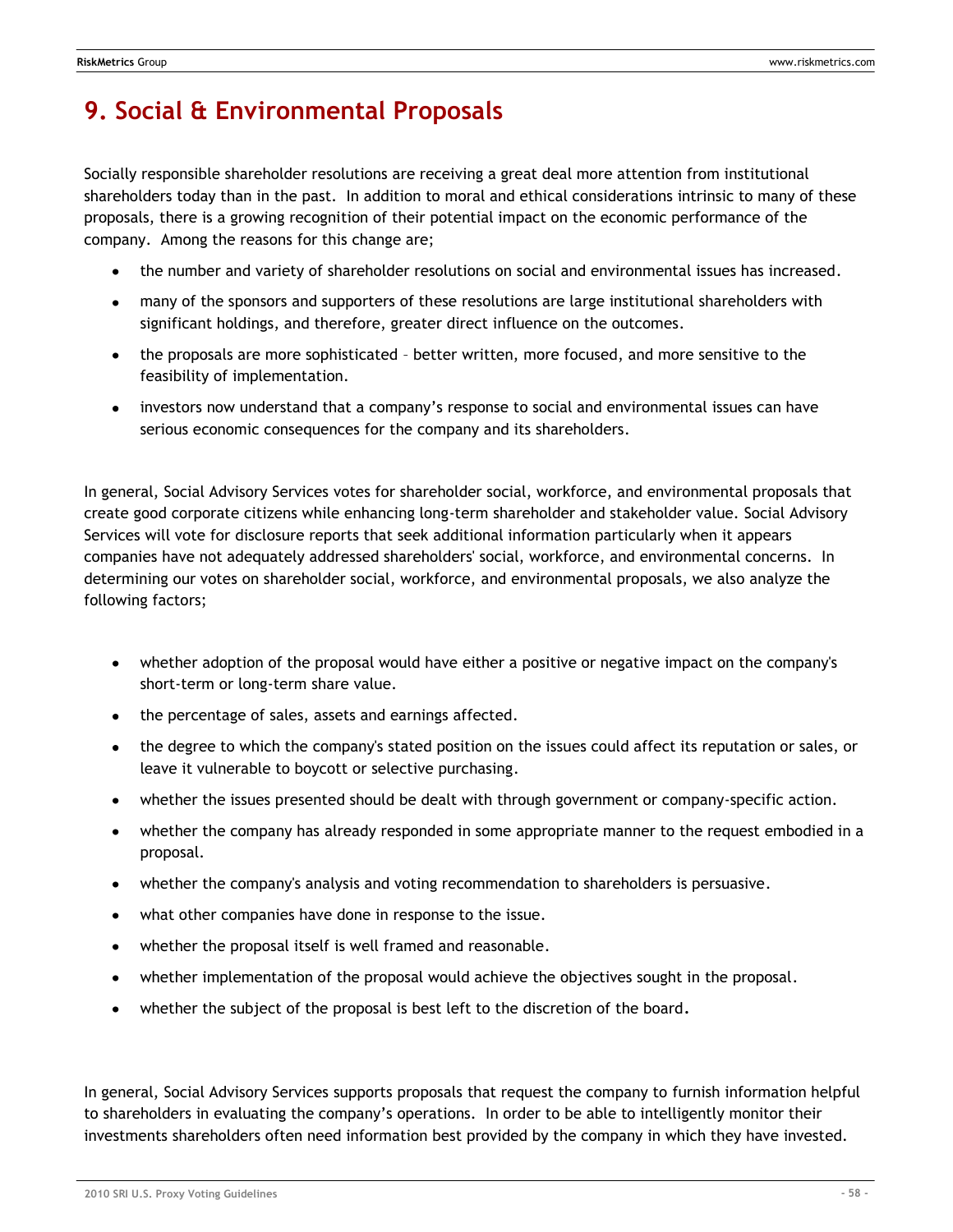Requests to report such information merit support. Requests to establish special committees of the board to address broad corporate policy and provide forums for ongoing dialogue on issues including, but not limited to shareholder relations, the environment, human rights, occupational health and safety, and executive compensation, will generally be supported, particularly when they appear to offer a potentially effective method for enhancing shareholder value. We will closely evaluate proposals that ask the company to cease certain actions that the proponent believes are harmful to society or some segment of society with special attention to the company's legal and ethical obligations, its ability to remain profitable, and potential negative publicity if the company fails to honor the request. Social Advisory Services supports shareholder proposals that improve the company's public image, and reduce exposure to liabilities.

# **9a. Diversity and Equality**

Significant progress has been made in recent years in the advancement of women and racial minorities in the workplace and the establishment of greater protections against discriminatory practices in the workplace. In the U.S, there are many civil rights laws that are enforced by the Equal Employment Opportunity Commission. The Civil Rights Act of 1964 prohibits discrimination based on race, color, religion, sex and nationality. However, discrimination on the basis of race, gender, religion, nationality, and sexual preference continues. The SEC's revised disclosure rules now require information on how boards factor diversity into the director nomination process, as well as disclosure on how the board assesses the effectiveness of its diversity policy. Shareholder proposals on diversity may target a company's board nomination procedures or seek greater disclosure on a company's programs and procedures on increasing the diversity of its workforce, and make reference to one or more of the following points;

- Violations of workplace anti-discrimination laws lead to expensive litigation and damaged corporate reputations that are not in the best interests of shareholders.
- Employers already prepare employee diversity reports for the EEOC, so preparing a similar report to shareholders can be done at minimal cost.
- The presence of women, ethnic minorities and union members in workforce and customer pools gives companies with diversified boards a practical advantage over their competitors as a result of their unique perspectives.
- Efforts to include women, minorities and union representatives on corporate boards can be made at reasonable costs.
- Reports can be prepared "at reasonable expense" describing efforts to encourage diversified representation on their boards.
- Board diversification increases the pool of the company's potential investors because more and more investors are favoring companies with diverse boards.
- A commitment to diversity in the workforce can lead to superior financial returns.

# **9a-1. Add Women and Minorities to Board**

Board diversification proposals ask companies to put systems in place to increase the representation of women, racial minorities, union members or other underrepresented minority groups on boards of directors. In prior years, board diversification proposals requested that companies nominate board members from certain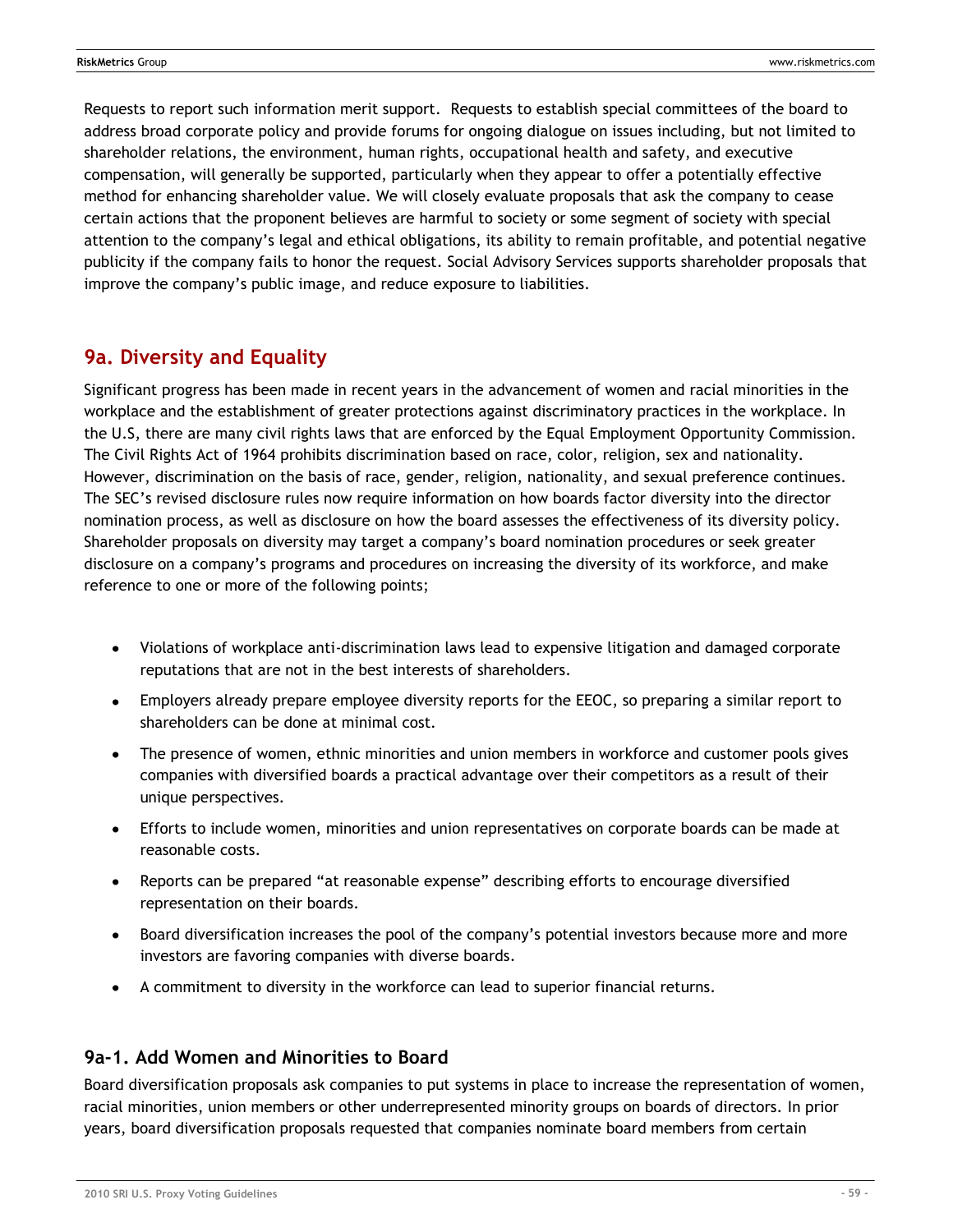constituencies, appoint special committees to recommend underrepresented classes of board members, establish board positions reserved for representatives of certain groups, or simply "make greater efforts" to nominate women and ethnic minorities to their boards.

- Vote **for** shareholder proposals that ask the company to take steps to nominate more women and racial  $\bullet$ minorities to the board.
- Vote **for** shareholder proposals asking for reports on board diversity.
- Vote **for** shareholder proposals asking companies to adopt nomination charters or amend existing charters to include reasonable language addressing diversity.

## **9a-2. Report on the Distribution of Stock Options by Gender and Race**

Companies have received requests from shareholders to prepare reports documenting the distribution of the stock options and restricted stock awards by race and gender of the recipient. Proponents of these proposals argue that, in the future, there will be a shift toward basing racial and gender discrimination suits on the distribution of corporate wealth through stock options. The appearance of these proposals is also in response to the nationwide wage gap and under representation of minorities and women at the highest levels of compensation.

Vote **for** shareholder proposals asking companies to report on the distribution of stock options by race and gender of the recipient.

## **9a-3. Prepare Report/Promote EEOC-Related Activities**

Filers of proposals on this issue generally ask a company to make available, at reasonable cost and omitting proprietary information, data the company includes in its annual report to the Equal Employment Opportunity Commission (EEOC) outlining the make-up of its workforce by race, gender and position. Shareholders also ask companies to report on any efforts they are making to advance the representation of women and ethnic minorities in jobs in which they have been historically underrepresented, such as sales and management. The costs of violating federal laws that prohibit discrimination by corporations are high and can affect corporate earnings. The Equal Opportunities Employment Commission does not release the companies' filings to the public, unless it is involved in litigation, and this information is difficult to obtain from other sources. Companies need to be sensitive to minority employment issues as the new evolving work force becomes increasingly diverse. This information can be provided with little cost to the company and does not create an unreasonable burden on management.

- Vote **for** shareholder proposals that ask the company to report on its diversity and/or affirmative action programs.
- Vote **for** shareholder proposals calling for legal and regulatory compliance and public reporting related to non-discrimination, affirmative action, workplace health and safety, and labor policies and practices that effect long-term corporate performance.
- Vote **for** shareholder proposals requesting nondiscrimination in salary, wages and all benefits.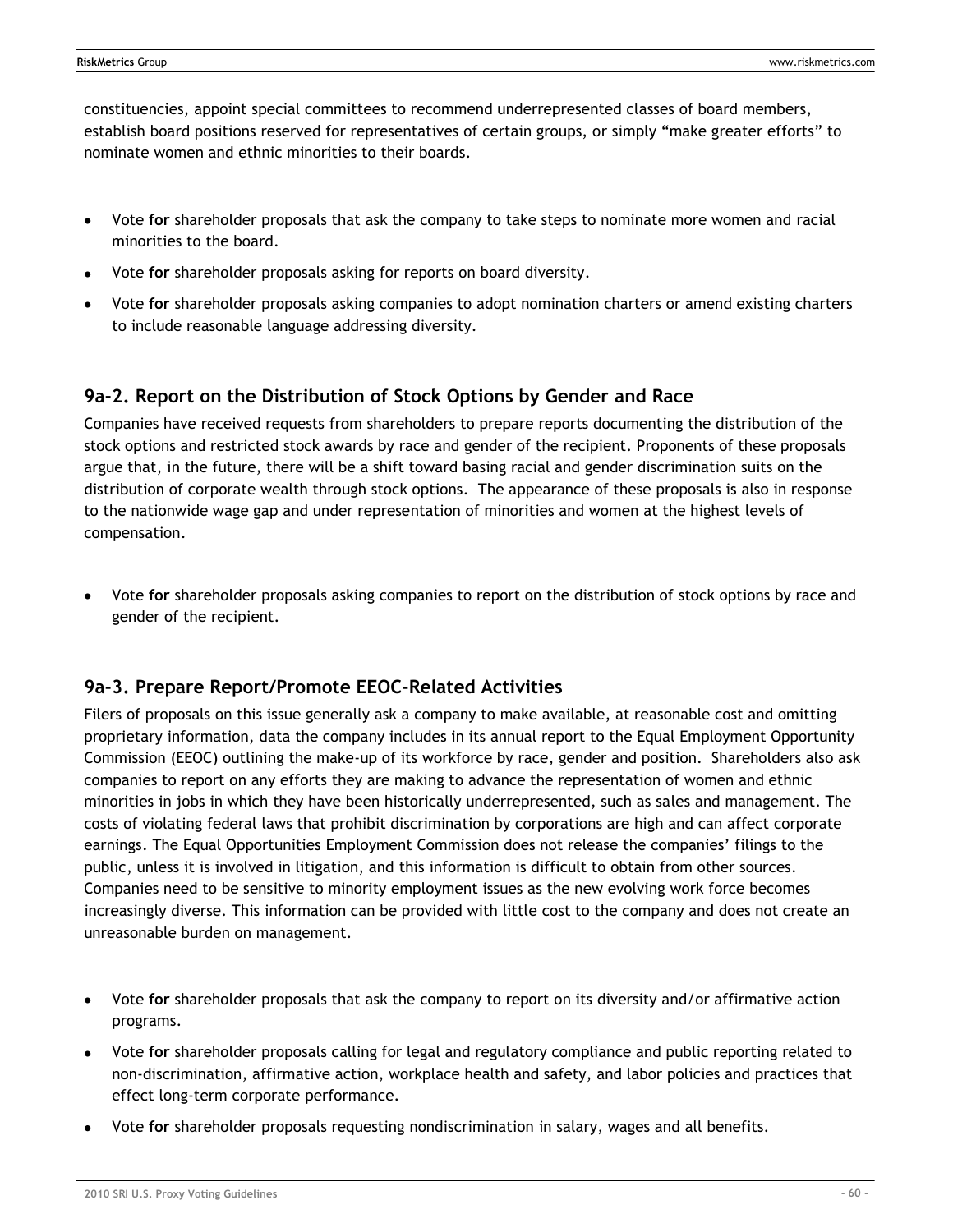Vote **for** shareholder proposals calling for action on equal employment opportunity and antidiscrimination.

# **9a-4. Report on Progress Toward Glass Ceiling Commission Recommendations**

In November 1995, the Glass Ceiling Commission (Commission), a bipartisan panel of leaders from business and government, issued a report describing "an unseen yet unbreachable barrier that keeps women and minorities from rising to the upper rungs of the corporate ladder." The Commission recommended that companies take practical steps to rectify this disparity, such as including diversity goals in business plans, committing to affirmative action for qualified employees and initiating family-friendly labor policies. Shareholders have submitted proposals asking companies to report on progress made toward the Commission's recommendations.

- Vote **for** shareholder proposals that ask the company to report on its progress against the Glass Ceiling Commission's recommendations.
- Vote for shareholder proposals seeking to eliminate the "glass ceiling" for women and minority employees.

# **9a-5. Prohibit Discrimination on the Basis of Sexual Orientation or Gender Identity**

Federal law does not ban workplace discrimination against gay and lesbian employees, and only a handful of states have enacted workplace protections for these employees. Although an increasing number of US companies have explicitly banned discrimination on the basis of sexual orientation or gender identity in their equal employment opportunity (EEO) statements, many still do not. Shareholder proponents and other activist groups concerned with gay and lesbian rights, such as the Human Rights Campaign (HRC) and the Pride Foundation, have targeted U.S. companies that do not specifically restrict discrimination on the basis of sexual orientation in their EEO statements. Shareholder proposals on this topic ask companies to change the language of their EEO statements in order to put in place anti-discrimination protection for their gay and lesbian employees. In addition, proposals may seek disclosure on a company's general initiatives to create a workplace free of discrimination on the basis of sexual orientation, including reference to such items as support of gay and lesbian employee groups, diversity training that addresses sexual orientation, and non-medical benefits to domestic partners of gay and lesbian employees.

- Vote **for** shareholder proposals to include language in EEO statements specifically barring discrimination on  $\bullet$ the basis of sexual orientation or gender identity.
- Vote **for** shareholder proposals seeking reports on a company's initiatives to create a workplace free of  $\bullet$ discrimination on the basis of sexual orientation or gender identity.
- Vote **against** shareholder proposals that seek to eliminate protection already afforded to gay and lesbian employees.

## **9a-6. Report on/Eliminate Use of Racial Stereotypes in Advertising**

Many companies continue to use racial stereotypes or images perceived as racially insensitive in their advertising campaigns. Filers of shareholder proposals on this topic often request companies to give more careful consideration to the symbols and images that are used to promote the company.

Vote **for** shareholder proposals seeking more careful consideration of using racial stereotypes in advertising campaigns, including preparation of a report on this issue.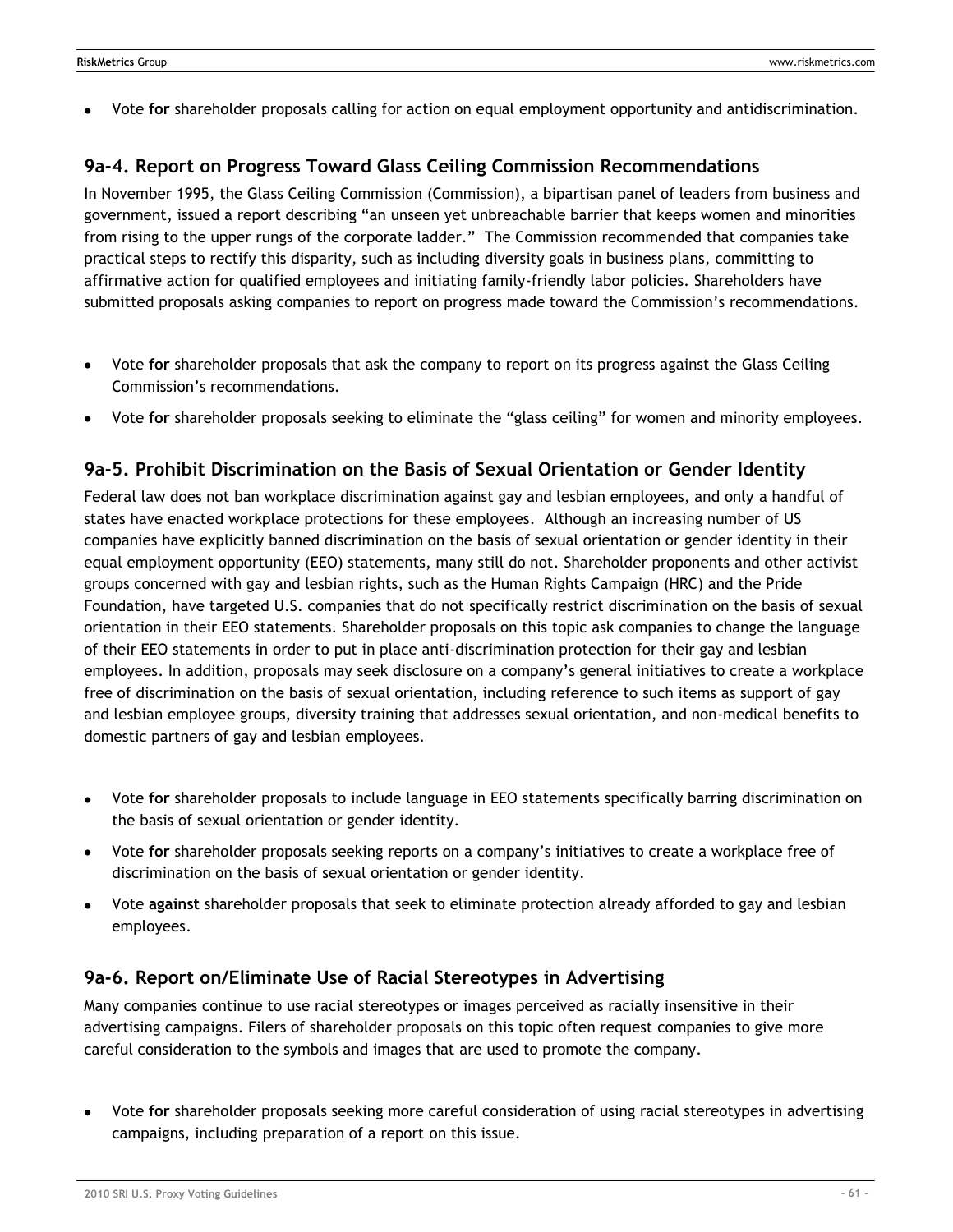# **9b. Labor and Human Rights**

Investors, international human rights groups, and labor advocacy groups have long been making attempts to safeguard worker rights in the international marketplace. In instances where companies themselves operate factories in developing countries for example, these advocates have asked that the companies adopt global corporate standards that guarantee sustainable wages and safe working conditions for their workers abroad. Companies that contract out portions of their manufacturing operations to foreign companies have been asked to ensure that the products they receive from those contractors have not been made using forced labor, child labor, or sweatshop labor. These companies are asked to adopt formal vendor standards that, among other things, include some sort of monitoring mechanism. Globalization, relocation of production overseas, and widespread use of subcontractors and vendors, often make it difficult to obtain a complete picture of a company's labor practices in global markets. Many Investors believe that companies would benefit from adopting a human rights policy based on the Universal Declaration of Human Rights and the International Labour Organization's Core Labor Standards. Efforts that seek greater disclosure on a company's labor practices and that seek to establish minimum standards for a company's operations will be supported. In addition, requests for independent monitoring of overseas operations will be supported.

Social Advisory Services generally supports proposals that call for the adoption and/or enforcement of principles or codes relating to countries in which there are systematic violations of human rights; such as the use of slave, child, or prison labor; a government that is illegitimate; or there is a call by human rights advocates, pro-democracy organizations, or legitimately-elected representatives for economic sanctions. The use of child, sweatshop, or forced labor is unethical and can damage corporate reputations. Poor labor practices can lead to litigation against the company, which can be costly and time consuming.

# **9b-1. Codes of Conduct and Vendor Standards**

In recent years, an increasing number of shareholder proposals have been submitted that pertain to the adoption of codes of conduct or provision of greater disclosure on a company's international workplace standards. Companies have been asked to adopt a number of different types of codes, including a workplace code of conduct, standards for international business operations, human rights standards, International Labour Organization (ILO) standards and the SA 8000 principles. The ILO is an independent agency of the United Nations which consists of 180 member nations represented by workers, employers, and governments. The ILO's general mandate is to promote a decent workplace for all individuals. The ILO sets international labor standards in the form of its conventions and then monitors compliance with the standards. The seven conventions of the ILO fall under four broad categories: Right to organize and bargain collectively, Nondiscrimination in employment, Abolition of forced labor, and End of child labor. Each of the 183 member nations of the ILO is bound to respect and promote these rights to the best of their abilities. SA 8000 is a set of labor standards, based on the principles of the ILO conventions and other human rights conventions, and covers eight workplace conditions, including: child labor, forced labor, health and safety, freedom of association and the right to collective bargaining, discrimination, disciplinary practices, working hours and compensation. The Global Sullivan Principles are a set of guidelines that support economic, social and political justice by companies where they do business; to support human rights and to encourage equal opportunity at all levels of employment.

- Vote **for** shareholder proposals to implement human rights standards and workplace codes of conduct.
- Vote **for** shareholder proposals calling for the implementation and reporting on ILO codes of conduct, SA 8000 Standards, or the Global Sullivan Principles.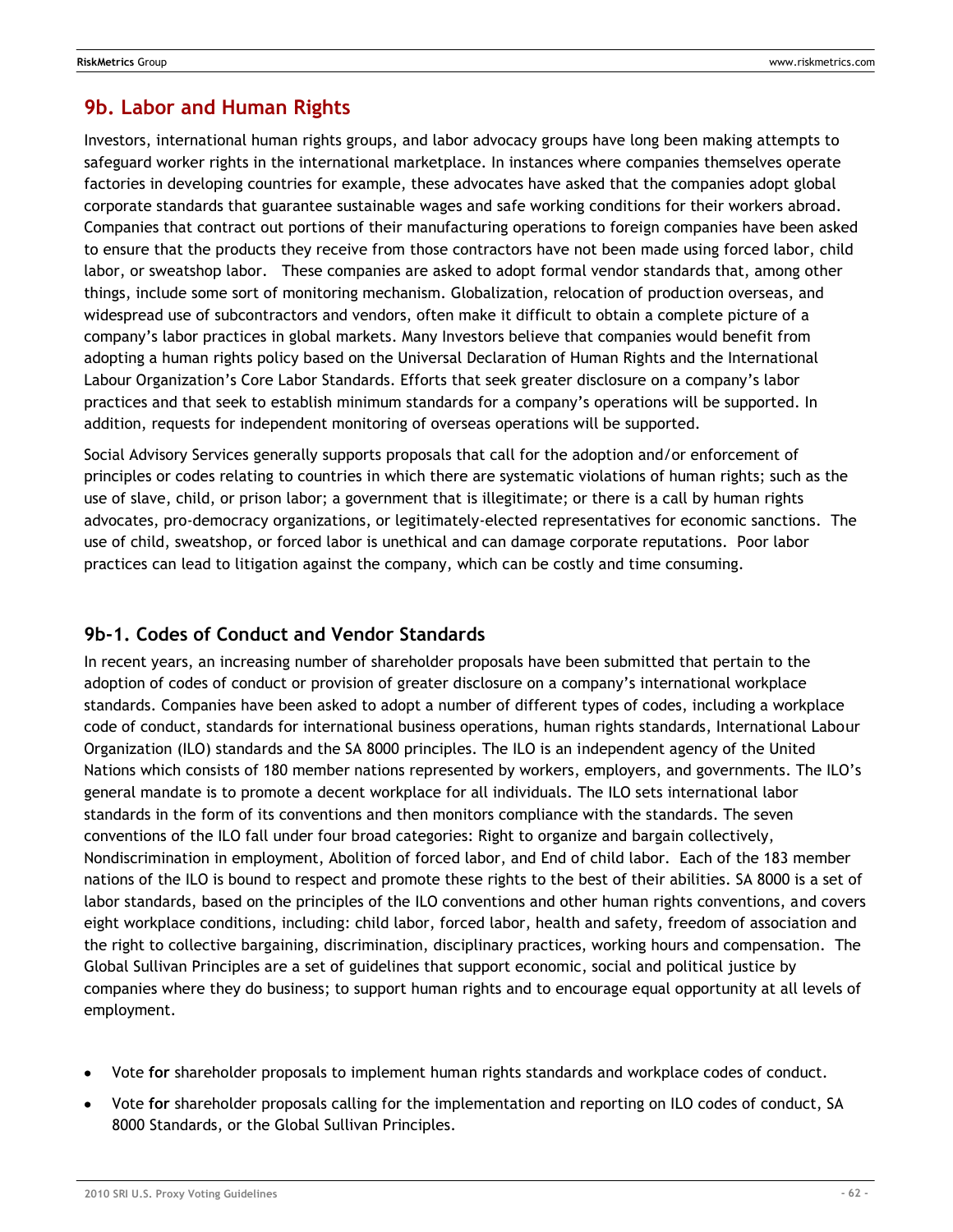- Vote **for** shareholder proposals that call for the adoption of principles or codes of conduct relating to company investments in countries with patterns of human rights abuses (e.g. Northern Ireland, Burma, former Soviet Union, and China).
- Vote **for** shareholder proposals that call for independent monitoring programs in conjunction with local and respected religious and human rights groups to monitor supplier and licensee compliance with codes.
- Vote for shareholder proposals that seek publication of a "Code of Conduct" to the company's foreign suppliers and licensees, requiring they satisfy all applicable standards and laws protecting employees' wages, benefits, working conditions, freedom of association, and other rights.
- Vote **for** shareholder proposals seeking reports on, or the adoption of, vendor standards including: reporting on incentives to encourage suppliers to raise standards rather than terminate contracts and providing public disclosure of contract supplier reviews on a regular basis.
- Vote **for** shareholder proposals to adopt labor standards for foreign and domestic suppliers to ensure that  $\bullet$ the company will not do business with foreign suppliers that manufacture products for sale in the U.S. using forced labor, child labor, or that fail to comply with applicable laws protecting employee's wages and working conditions.

# **9b-2. Adopt/Report on MacBride Principles**

The MacBride Principles, a set of nine fair employment guidelines for companies with operations in Northern Ireland, were created to remedy the under-representation of a minority (Catholics) in the workforce. Critics of the principles, most notably the British Government, point out that companies in Northern Ireland already are subject to Britain's Fair Employment Act (FEA) that has been credited with significantly improving the representation of Catholics in the workforce in that region. Some MacBride opponents say that by agreeing to abide by the Principles, companies may unintentionally run afoul of the FEA by engaging in reverse discrimination. Aware of the potential legal liability, shareholder proponents of the Principles word their MacBride resolutions to request only that firms, "take all lawful steps" to implement the MacBride Principles.

Vote **for** shareholder proposals to report on or implement the MacBride Principles.

# **9b-3. Community Impact Assessment / Indigenous Peoples' Rights**

In recent years, a number of U.S. public companies have found their operations or expansion plans in conflict with local indigenous groups. In order to improve their standing with indigenous groups and decrease any negative publicity companies may face, some concerned shareholders have sought reports requesting that companies review their obligations, actions and presence on these groups. Some have also requested these companies adopt policies based on the Draft UN Declaration on the Rights of Indigenous Peoples and the Organization of American States' (OAS) American Declaration on rights of Indigenous Peoples. Some companies such as Starbucks have reached agreements with local governments to ensure better business practices for products produced by indigenous groups. Shareholders, concerned with the negative impact that the company's operations may have on the indigenous people's land and community, have sought reports detailing the impact of the company's actions and presence on these groups.

Vote **for** shareholder proposals to prepare reports on a company's environmental and health impact on communities.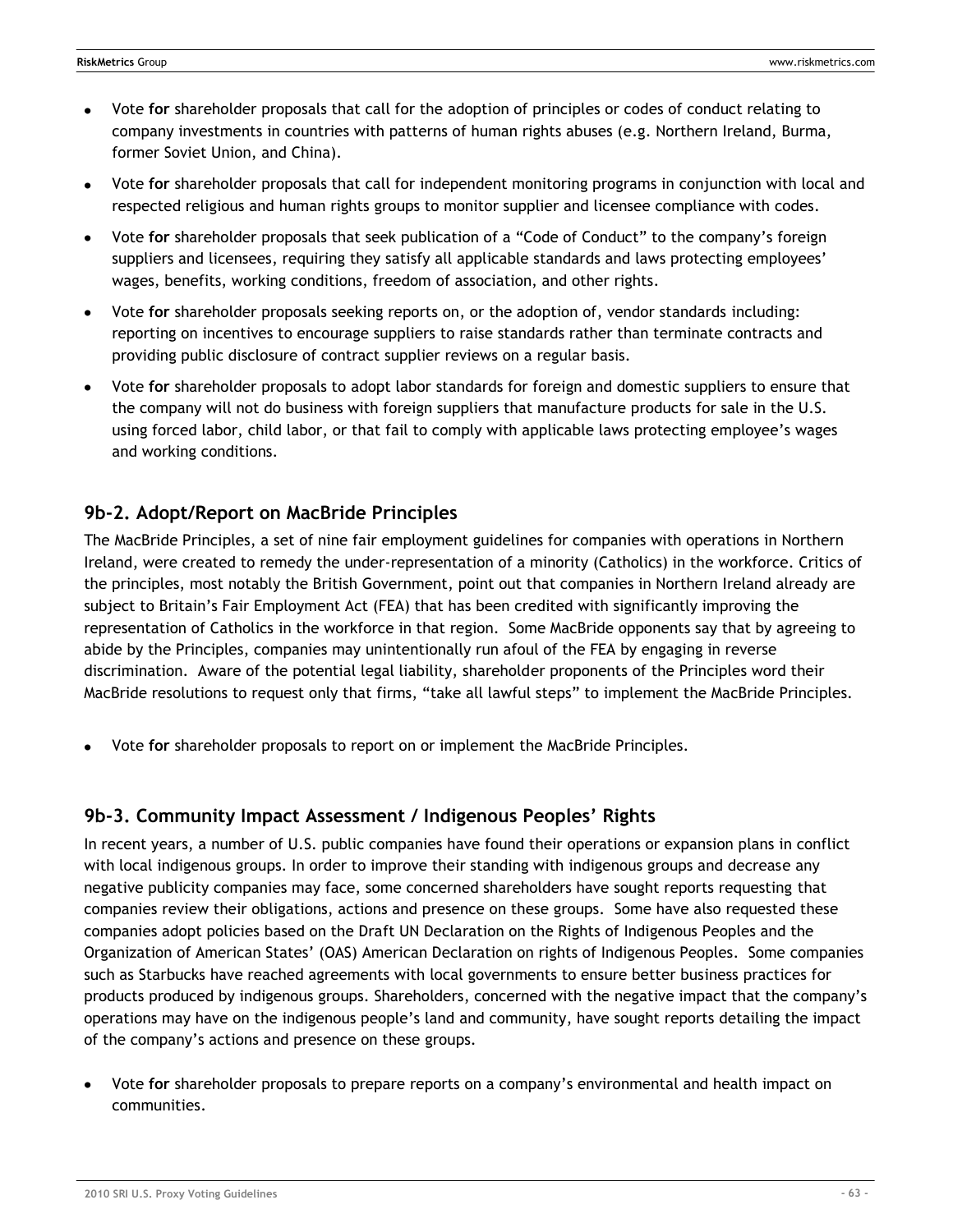## **9b-4. Report on Risks of Outsourcing**

Consumer interest in keeping costs low through comparison shopping, coupled with breakthroughs in productivity have prompted companies to look for methods of increasing profit margins while keeping prices competitive. Through a practice known as off-shoring, the outsourcing or moving of manufacturing and service operations to foreign markets with lower labor costs, companies have found one method where the perceived savings potential is quite substantial. Shareholder opponents of outsourcing argue that there may be long-term consequences to offshore outsourcing that outweigh short-term benefits such as backlash from a public already sensitive to off-shoring, security risks from information technology development overseas, and diminished employee morale. Shareholder proposals addressing outsourcing ask that companies prepare a report to shareholders evaluating the risk to the company's brand name and reputation in the U.S. from outsourcing and off-shoring of manufacturing and service work to other countries.

Vote **for** shareholders proposals asking for companies to report on the risks associated with outsourcing or off-shoring.

## **9b-5. Report on the Impact of Health Pandemics on Company Operations**

Sub-Saharan Africa is the most affected region in the world with regard to the HIV/AIDS epidemic. In 2003, an estimated 26.6 million people in this region were living with HIV and approximately 2.3 million people died of AIDS. With limited access to antiretroviral treatment for HIV/AIDS, the increasing death toll is expected to have profound social, political and economic impact on that region and the companies or industries with operations in Sub-Saharan Africa. In the past, shareholder proposals asked companies to develop policies to provide affordable HIV/AIDS, Malaria, and Tuberculosis drugs in third-world countries. However, in recent years, shareholders have changed their tactic, asking instead for reports on the impact of these pandemics on company operations, including both pharmaceutical and non-pharmaceutical companies operating in high-risk areas. This change is consistent with the general shift in shareholder proposals towards risk assessment and mitigation.

Vote **for** shareholder proposals asking for companies to report on the impact of pandemics, such as HIV/AIDS, Malaria, and Tuberculosis, on their business strategies.

## **9b-6. Operations in High Risk Markets**

In recent years, shareholder advocates and human rights organizations have highlighted concerns associated with companies operating in regions that are politically unstable, including state sponsors of terror. The U.S. government has active trade sanction regimes in place against a number of countries, including Burma, Cuba, Iran, North Korea, Sudan, and Syria, among others. These sanctions are enforced by the Office of Foreign Assets Control, which is part of the U.S. Department of the Treasury. However, these countries do not comprise an exhaustive list of countries considered to be high-risk markets.

Shareholder proponents have filed resolutions addressing a variety of concerns around how investments and operations in high-risk regions may support, or be perceived to support, potentially oppressive governments. Proponents contend that operations in these countries may lead to potential reputational, regulatory, and/or supply chain risks as a result of operational disruptions. Concerned shareholders have requested investment withdrawals or cessation of operations in high-risk markets as well as reports on operations in high-risk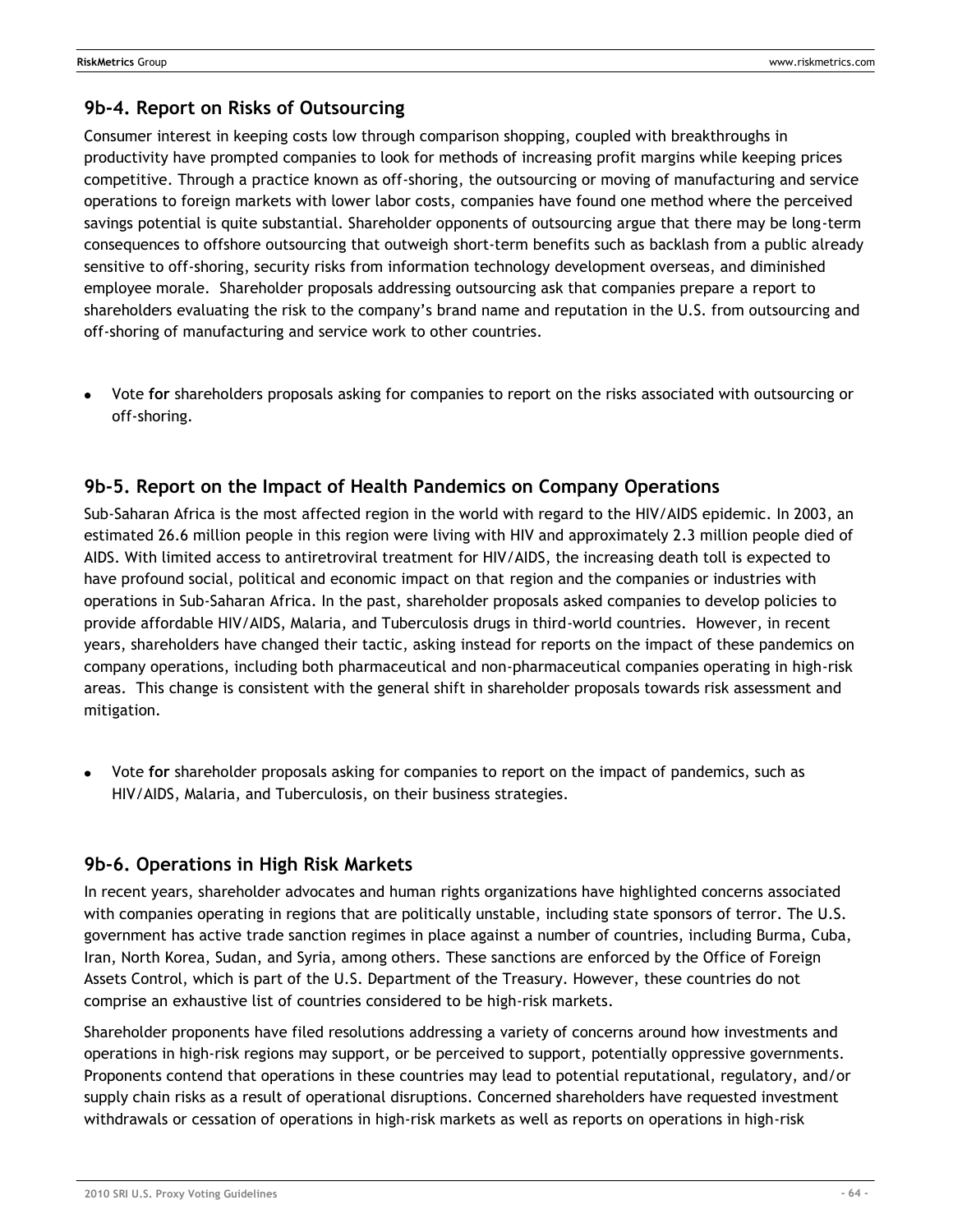markets. Such reports may seek additional disclosure from companies on criteria employed for investing in, continuing to operate in, and withdrawing from specific countries.

Depending on the country's human rights record, investors have also asked companies to refrain from commencing new projects in the country of concern until improvements are made. In addition, investors have sought greater disclosure on the nature of a company's involvement in the country and on the impact of their involvement or operations.

Vote **for** requests for a review of and a report outlining the company's potential financial and reputation risks associated with operations in "high-risk" markets, such as a terrorism-sponsoring state or otherwise, taking into account;

- The nature, purpose, and scope of the operations and business involved that could be affected by social or political disruption.
- Current disclosure of applicable risk assessment(s) and risk management procedures.
- Compliance with U.S. sanctions and laws.
- Consideration of other international policies, standards, and laws.
- Whether the company has been recently involved in significant controversies or violations in "high-risk" markets.

### *9b-6(a). Reports on Operations in Burma/Myanmar*

Since the early 1960s, Burma (also known as Myanmar) has been ruled by a military dictatorship that has been condemned for human rights abuses, including slave labor, torture, rape and murder. Many companies have pulled out of Burma over the past decade given the controversy surrounding involvement in the country. In July 2003, Congress and President Bush passed The Burmese Freedom and Democracy Act, which bans import goods and services from Burma. Violence in Burma prompted the U.S. to tighten financial sanctions on Burma and extend the ban on visas for officials from the country. Oil companies continue be the largest investors in Burma, and therefore are the usual targets of shareholder proposals on this topic. However, proposals have also been filed at other companies, including financial companies, for their involvement in the country.

- Vote **for** shareholder proposals to adopt labor standards in connection with involvement in Burma.
- Vote **for** shareholder proposals seeking reports on Burmese operations and reports on costs of continued involvement in the country.
- Vote shareholder proposals to pull out of Burma on a **case-by-case** basis.

### *9b-6(b). Reports on Operations in China*

Documented human rights abuses in China continue to raise concerns among investors, specifically with respect to alleged use of prison and child labor in manufacturing. Reports have identified U.S. companies with direct or indirect ties to companies controlled by the Chinese military, the People's Liberation Army (PLA), and hence links to prison labor. The U.S. Business Principles for Human Rights of Workers in China may help a company with operations in China avoid being blacklisted by U.S. states and municipalities, many of whom have limited their contracts with companies that fail to adopt similar principles in other countries recognized for committing gross human rights violations.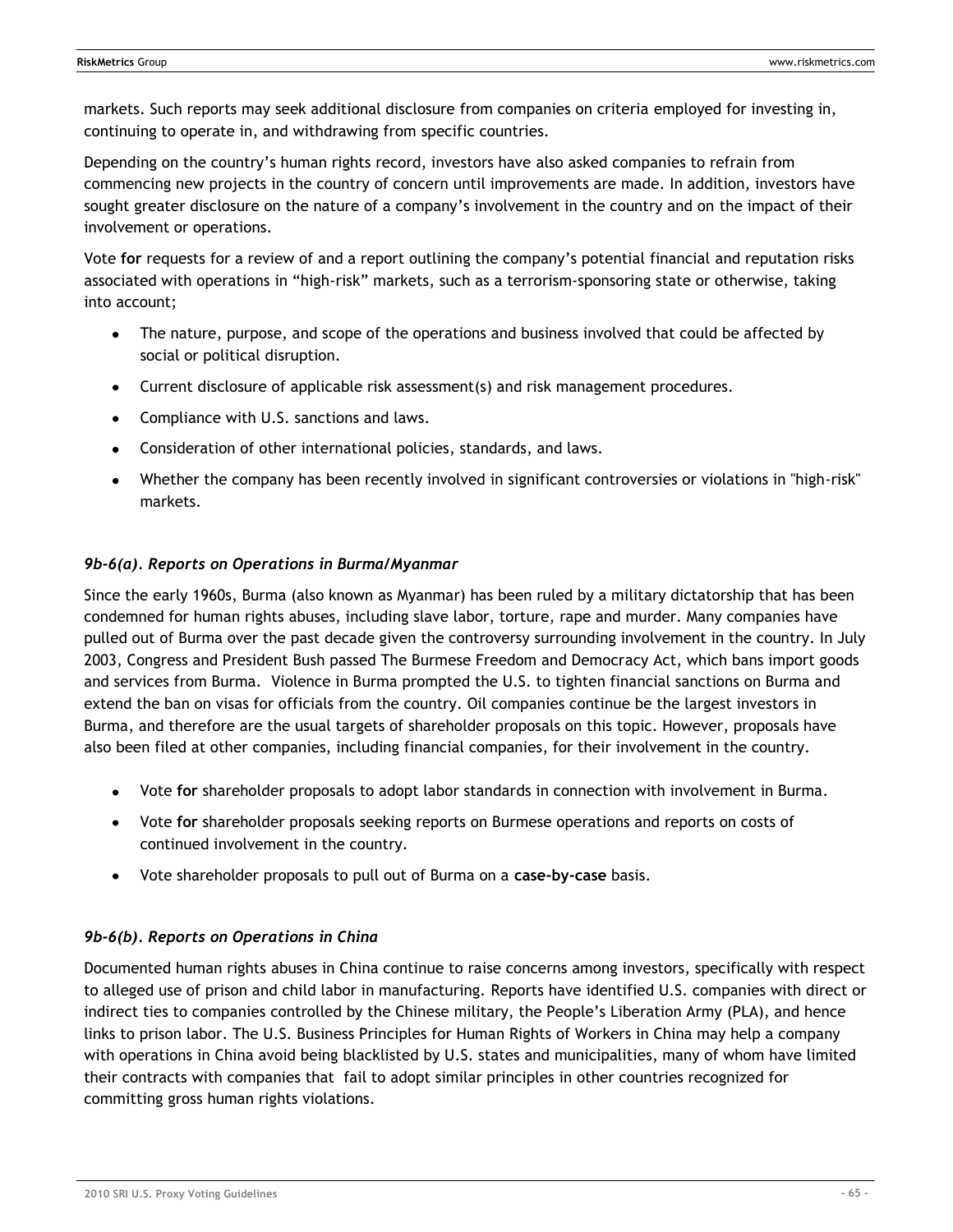- Vote **for** shareholder proposals requesting more disclosure on a company's involvement in China
- Vote on a **case-by-base** basis shareholder proposals that ask a company to terminate a project or investment in China.

### *9b-6(c). Product Sales to Repressive Regimes*

Certain Internet technology companies have been accused of assisting repressive governments in violating human rights through the knowing misuse of their hardware and software. Human rights groups have accused companies such as Yahoo!, Cisco, Google, and Microsoft of allowing the Chinese government to censor and track down dissenting voices on the internet.

- Vote **case-by-case** on shareholder proposals requesting that companies cease product sales to repressive regimes that can be used to violate human rights.
- Vote **for** proposals to report on company efforts to reduce the likelihood of product abuses in this manner.

### *9b-6(d). Internet Privacy and Censorship*

Information technology sector companies have been at the center of shareholder advocacy campaigns regarding concerns over Internet service companies and technology providers‗ alleged cooperation with potentially repressive regimes, notably the Chinese government. Shareholder proposals, submitted at Yahoo!, Google, Microsoft, and Cisco, among others, asked companies to take steps to stop abetting repression and censorship of the Internet and/or review their human rights policies taking this issue into consideration. Resolution sponsors generally argue that the Chinese government is using IT company technologies to track, monitor, identify, and, ultimately, suppress political dissent. In the view of proponents, this process of surveillance and associated suppression violates internationally accepted norms outlined in the U.N. Universal Declaration of Human Rights.

Google recently announced its intention to discontinue censoring results on its Chinese web search engine and indicated it was considering withdrawing business operations in China. This announcement followed reports of cyberattacks originating in China aimed at accessing the email accounts of Chinese human rights activists. Google's refusal to filter search results and potentially withdraw from the lucrative Chinese market has generated a lot of discussion among proponents of free speech and human rights on long-standing issues of privacy, government control, and censorship in China.

Vote **for** resolutions requesting the disclosure and implementation of Internet privacy and censorship policies and procedures considering;

- The level of disclosure of policies and procedures relating to privacy, freedom of speech, Internet censorship, and government monitoring of the Internet.
- Engagement in dialogue with governments and/or relevant groups with respect to the Internet and the free flow of information.
- The scope of business involvement and of investment in markets that maintain government censorship or monitoring of the Internet.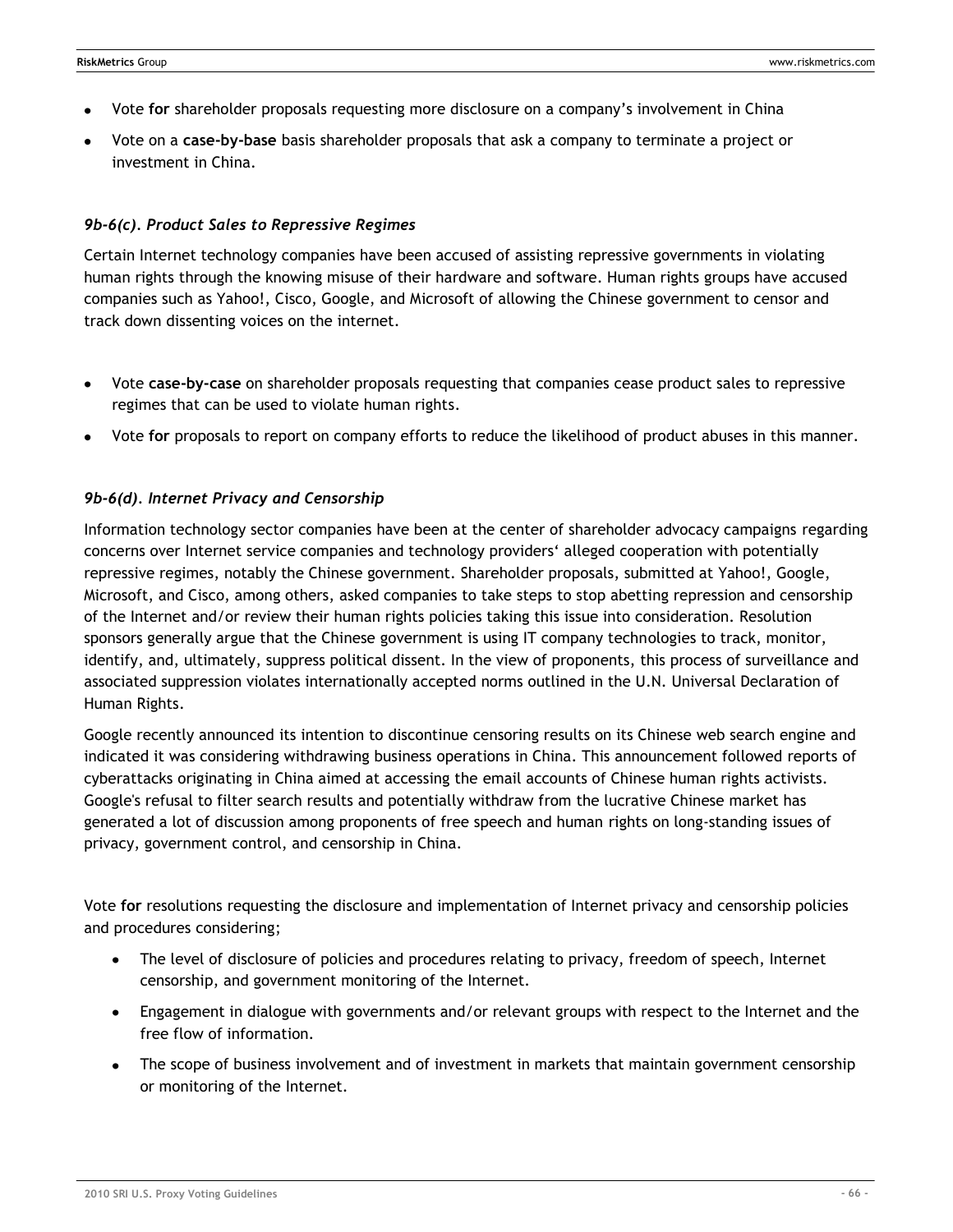- The market-specific laws or regulations applicable to Internet censorship or monitoring that may be  $\bullet$ imposed on the company.
- The level of controversy or litigation related to the company's international human rights policies and procedures.

# **9b-7. Disclosure on Plant Closings**

Shareholders have asked that companies contemplating plant closures consider the impact of such closings on employees and the community, especially when such plan closures involve a community's largest employers. Social Advisory Services usually recommends voting for greater disclosure of plant closing criteria. In cases where it can be shown that companies have been proactive and responsible in adopting these criteria, Social Advisory Services recommends against the proposal.

Vote **for** shareholder proposals seeking greater disclosure on plant closing criteria if the company has not provided such information.

# **9c. Environment**

Proposals addressing environmental and energy concerns are plentiful, and generally seek greater disclosure on an issue or seek to improve a company's environmental practices in order to protect the world's natural resources. In addition, some proponents cite the negative financial implications for companies with poor environmental practices, including liabilities associated with site clean-ups and lawsuits, as well as arguments that energy efficient products and clean environmental practices are sustainable business practices that will contribute to long-term shareholder value. Shareholders say the majority of independent atmospheric scientists agree that global warming poses a serious problem to the health and welfare of our planet, citing the findings of the Intergovernmental Panel on Climate Change. Shareholders argue that companies can report on their greenhouse gas emissions within a few months at reasonable cost. In general, there is a call for companies to have proactive environmental policies, focusing on maximizing the efficient use of nonrenewable resources and minimizing threats of harm to human health or the environment.

## **9c-1. Environmental/Sustainability Report**

Shareholders may request general environmental reports or reports on a specific location/operation, often requesting that the company detail the environmental risks and potential liabilities of a specific project. Companies have begun to report on environmental and sustainability issues using the Global Reporting Initiative (GRI) standards. The GRI was established in 1997 with the [mission](http://globalreporting.org/AboutGRI/MissionVision.htm) of developing globally applicable guidelines for reporting on economic, environmental, and social performance. The GRI was developed by the Coalition for Environmentally Responsible Economies [\(CERES\)](http://www.ceres.org/) in partnership with the United Nations Environment Programme [\(UNEP\)](http://www.unep.org/).

CERES was formed in the wake of the March 1989 Exxon Valdez oil spill, when a consortium of investors, environmental groups, and religious organizations drafted what were originally named the Valdez Principles, and later to be renamed the CERES Principles. Corporate signatories to the CERES Principles are pledge to publicly report on environmental issues, including protection of the biosphere, sustainable use of natural resources, reduction and disposal of wastes, energy conservation, and employee and community risk reduction in a standardized form.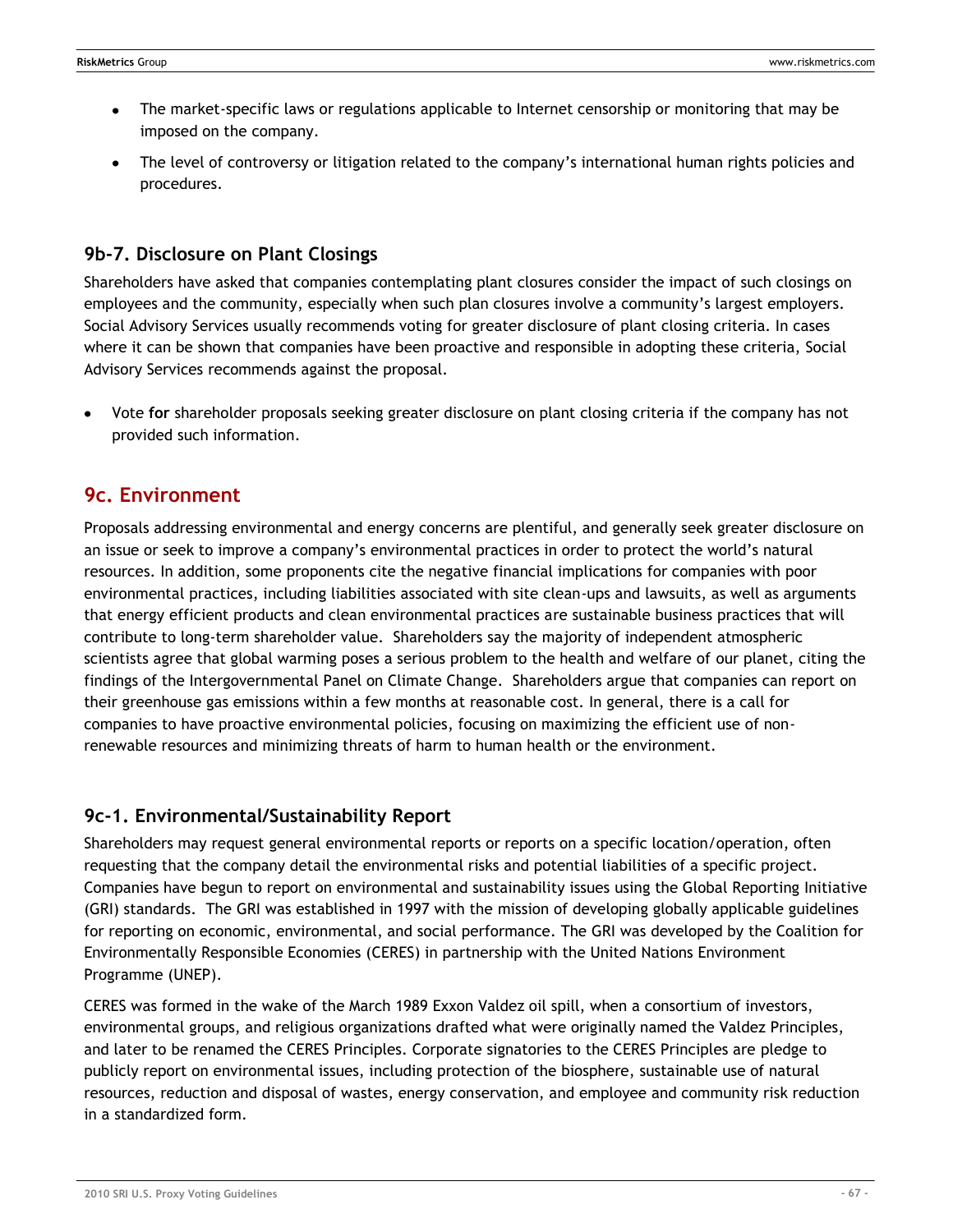The Equator Principles are the financial industry's benchmark for determining, assessing and managing social and environmental risk in project financing. The Principles were first launched in June 2003 and were ultimately adopted by over forty financial institutions during a three year implementation period. The principles were subsequently revised in July 2006 to take into account the new performance standards approved by the World Bank Group's International Finance Corporation (IFC). Financial institutions adopt these principles to ensure that the projects they venture in are developed in a socially responsible manner and reflect sound environmental management practices.

- Vote **for** shareholder proposals seeking greater disclosure on the company's environmental practices,  $\bullet$ and/or environmental risks and liabilities.
- Vote **for** shareholder proposals asking companies to report in accordance with the Global Reporting Initiative (GRI).
- Vote **for** shareholder proposals to prepare a sustainability report.
- Vote **for** shareholder proposals to study or implement the CERES principles.
- Vote **for** shareholder proposals to study or implement the Equator Principles.

## **9c-2. Climate Change/Greenhouse Gas Emissions**

In December of 2009, the UN Climate Change Conference in Copenhagen ended with an agreement by countries to cap the global temperature rise by committing to significant emission reductions and to raise finance to kick start action in the developing world to deal with climate change.

Climate change has emerged as the most significant environmental threat to the planet to date. Scientists generally agree that gases released by chemical reactions including the burning of fossil fuels contribute to a "greenhouse effect" that traps the planet's heat. Environmentalists claim that the Greenhouse Gases(GHG) produced by the industrial age have caused recent weather crises such as heat waves, rainstorms, melting glaciers, rising sea levels and receding coastlines. With notable exceptions, business leaders have described the rise and fall of global temperatures as naturally occurring phenomena and depicted corporate impact on climate change as minimal. Shareholder proposals asking a company to issue a report to shareholders, "at reasonable cost and omitting proprietary information," on greenhouse gas emissions ask that the report include descriptions of efforts within companies to reduce emissions, their financial exposure and potential liability from operations that contribute to global warming, their direct or indirect efforts to promote the view that global warming is not a threat, and their goals in reducing these emissions from their operations. Proponents argue that there is scientific proof that the burning of fossil fuels causes global warming, that future legislation may make companies financially liable for their contributions to global warming, and that a report on the company's role in global warming can be assembled at reasonable cost.

- Vote **for** shareholder proposals seeking disclosure of liabilities or preparation of a report pertaining to global warming and climate change risk.
- Vote **for** shareholder proposals calling for the reduction of GHG or adoption of GHG goals in products and operations.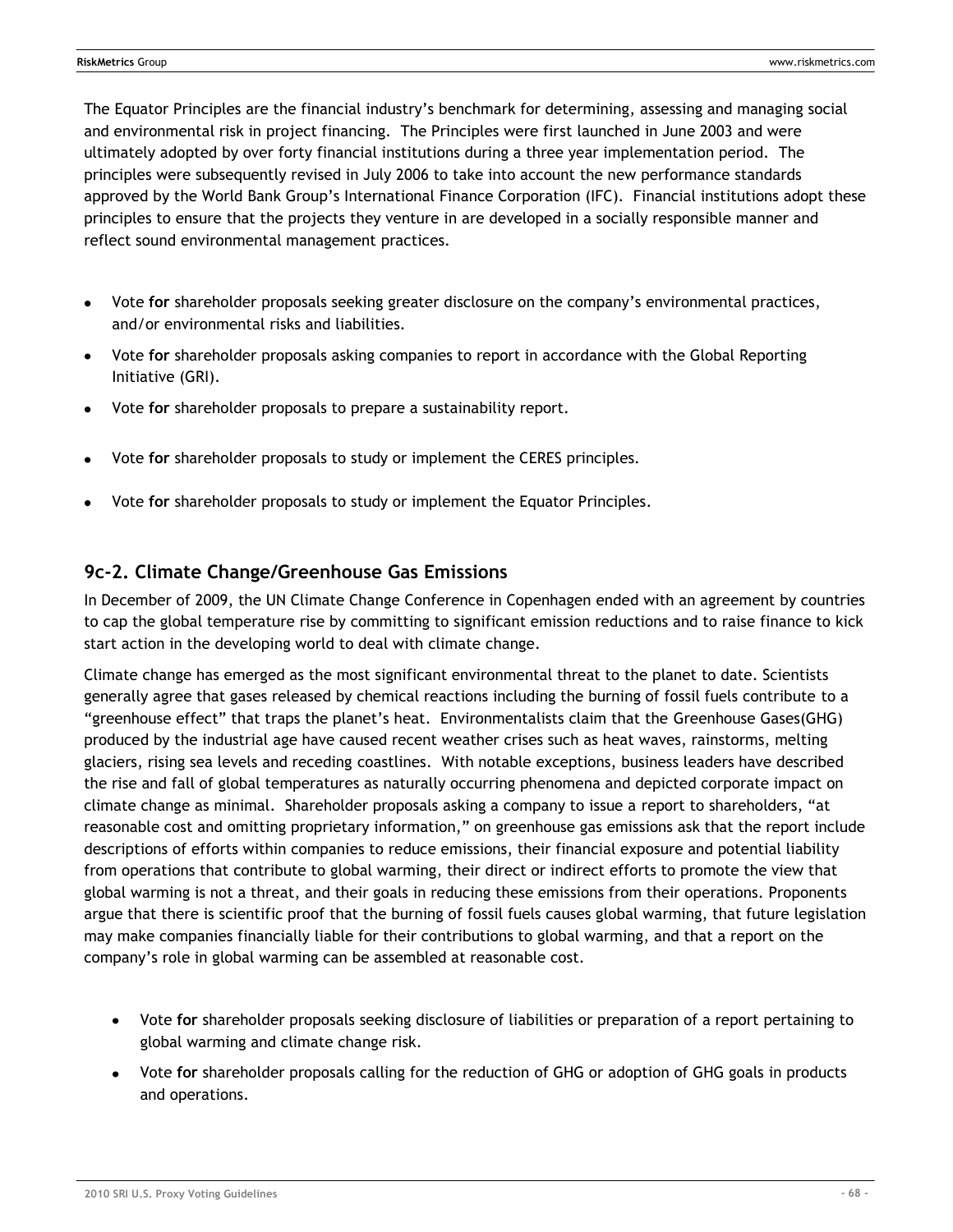- Vote **for** shareholder proposals seeking reports on responses to regulatory and public pressures  $\bullet$ surrounding climate change, and for disclosure of research that aided in setting company policies around climate change.
- Vote **for** shareholder proposals requesting a report on greenhouse gas emissions from company operations and/or products and operations.

## **9c-3. Invest in Clean/Renewable Energy**

Filers of proposals on renewable energy ask companies to increase their investment in renewable energy sources and to work to develop products that rely more on renewable energy sources. Increased use of renewable energy will reduce the negative environmental impact of energy companies. In addition, as supplies of oil and coal exist in the earth in limited quantities, renewable energy sources represent a competitive, and some would argue essential, long-term business strategy.

- Vote **for** shareholder proposals seeking the preparation of a report on a company's activities related to the development of renewable energy sources.
- Vote **for** shareholder proposals seeking increased investment in renewable energy sources unless the terms of the resolution are overly restrictive.

# **9c-4. Energy Efficiency**

Reducing the negative impact to the environment can be done through the use of more energy efficient practices and products. Shareholders propose that corporations should have energy efficient manufacturing processes and should market more energy efficient products. This can be done by utilizing renewable energy sources that are cost-competitive and by implementing energy efficient operations.

Vote **for** shareholder proposals requesting a report on company energy efficiency policies and/or goals.

# **9c-5. Drilling in the Artic National Wildlife Refuge**

The Arctic National Wildlife Refuge (ANWR) is a federally protected wilderness along Alaska's North Slope. Legislation has been introduced in both the House and Senate that, if passed, would allow a portion of this area to be leased to private companies for the development and production of oil. Oil companies have expressed an interest in bidding for these leases given the opportunity. In response, shareholder activists have filed resolutions asking these companies to cancel any plans to drill in the ANWR and cease their lobbying efforts to open the area for drilling. Proponents of shareholder proposals on this issue argue that the Coastal Plain section of the ANWR is the most environmentally sensitive area of the refuge, the majority of Alaska's North Slope that is not federally designated wilderness already provides the oil industry with sufficient resources for oil production, advocates of drilling in ANWR overstate the benefit to be derived from opening the wilderness to oil production. Those in favor of opening the area up to drilling note that only a small portion of ANWR would be considered for exploration, and if drilling were to take place, it would be on less than one percent of the entire area, that modern technology reduces the environmental impact of oil drilling on both the land and surrounding wildlife, and that oil production in ANWR would have considerable benefit to company shareholders, Alaskans, and the United States as a whole.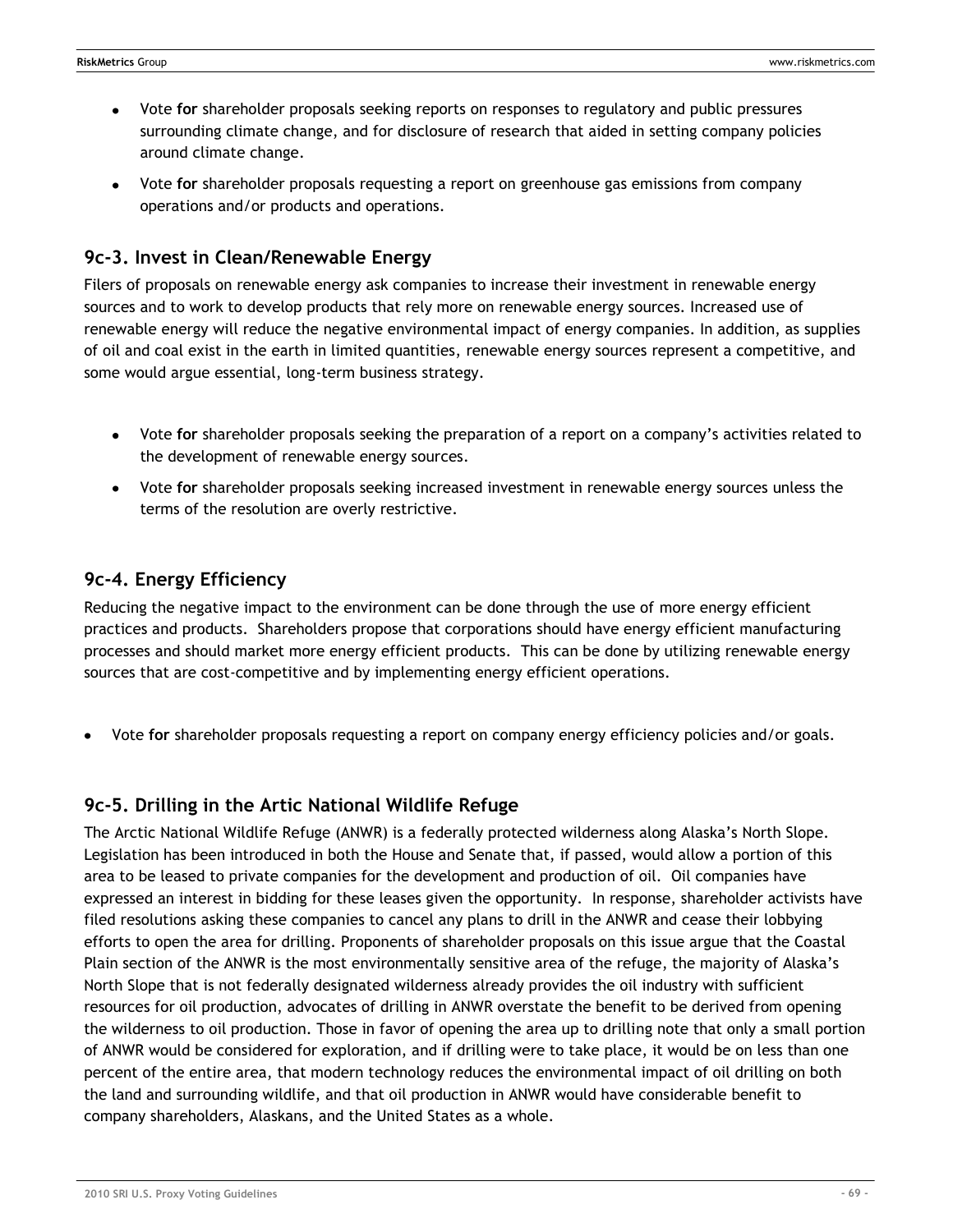In 2008, proposals asking for a report on oil sands operations in the Athabasca region of Alberta, Canada appeared in the proxy statements of ConocoPhillips and Chevron. Alberta's oil sands contain a reserve largely thought to be one of the world's largest potential energy sources. Rising oil sands production in Alberta has been paralleled with concerns from a variety of stakeholders—including environmental groups, local residents, and shareholders—regarding the environmental impacts of the complicated extraction and upgrading processes required to convert oil sands into a synthetic crude oil. The high viscosity of bitumen makes its extraction a challenging and resource-intensive process; the most common extraction technique involves pumping steam into the oil sands to lower the viscosity of bitumen in order to pump it to the surface.

One of the biggest issues on the table concerning oil sands is the large volume of greenhouse gases (GHG) associated with production. Oil sands are by far one the most energy-intensive form of oil production, releasing three times more GHG emissions from production than conventional oil. In fact, oil sands are the fastest growing source of Canada's overall GHG emissions, releasing roughly 40 million tones of carbon dioxide equivalent (CO2e) in 2007. According to the Pembina Institute, a Canadian environmental policy think tank, oil sands are projected to account for 41 to 47 percent of Canada's total annual emissions growth between 2003 and 2010 under a business-as-usual (BAU) scenario. This would make oil sands responsible for 7.5 to 8.2 percent of Canada's projected BAU emissions. Syncrude, currently the largest oil sands producer in Canada, was Canada's third largest greenhouse gas emitter in 2008.

- Vote **for** requests for reports on potential environmental damage as a result of company operations in protected regions.
- Vote **for** shareholder proposals asking companies to prepare a feasibility report or to adopt a policy not to mine, drill, or log in environmentally sensitive areas.
- Vote **for** shareholder proposals seeking to prohibit or reduce the sale of products manufactured from materials extracted from environmentally sensitive areas such as old growth forests.

# **9c-6. Phase Out Chlorine-Based Chemicals**

The Environmental Protection Agency (EPA) identified chlorine bleaching of pulp and paper as a major source of dioxin, a known human carcinogen linked to have negative effects to humans and animals. A number of shareholder proposals have been filed in recent years asking companies to report on the possible phase-out of chlorine bleaching in the production of paper because of the practice's negative environmental impact.

- Vote **for** shareholder proposals to prepare a report on the phase-out of chlorine bleaching in paper production.
- Vote on a **case-by-case** basis on shareholder proposals asking companies to cease or phase-out the use of chlorine bleaching.

# **9c-7. Land Procurement and Development**

Certain real estate developers including big-box large retailers have received criticism over their processes for acquiring and developing land. Given a 2005 Supreme Court decision allowing for the usage of eminent domain laws in the U.S. to take land from property-owners for tax generating purposes, as well as certain controversies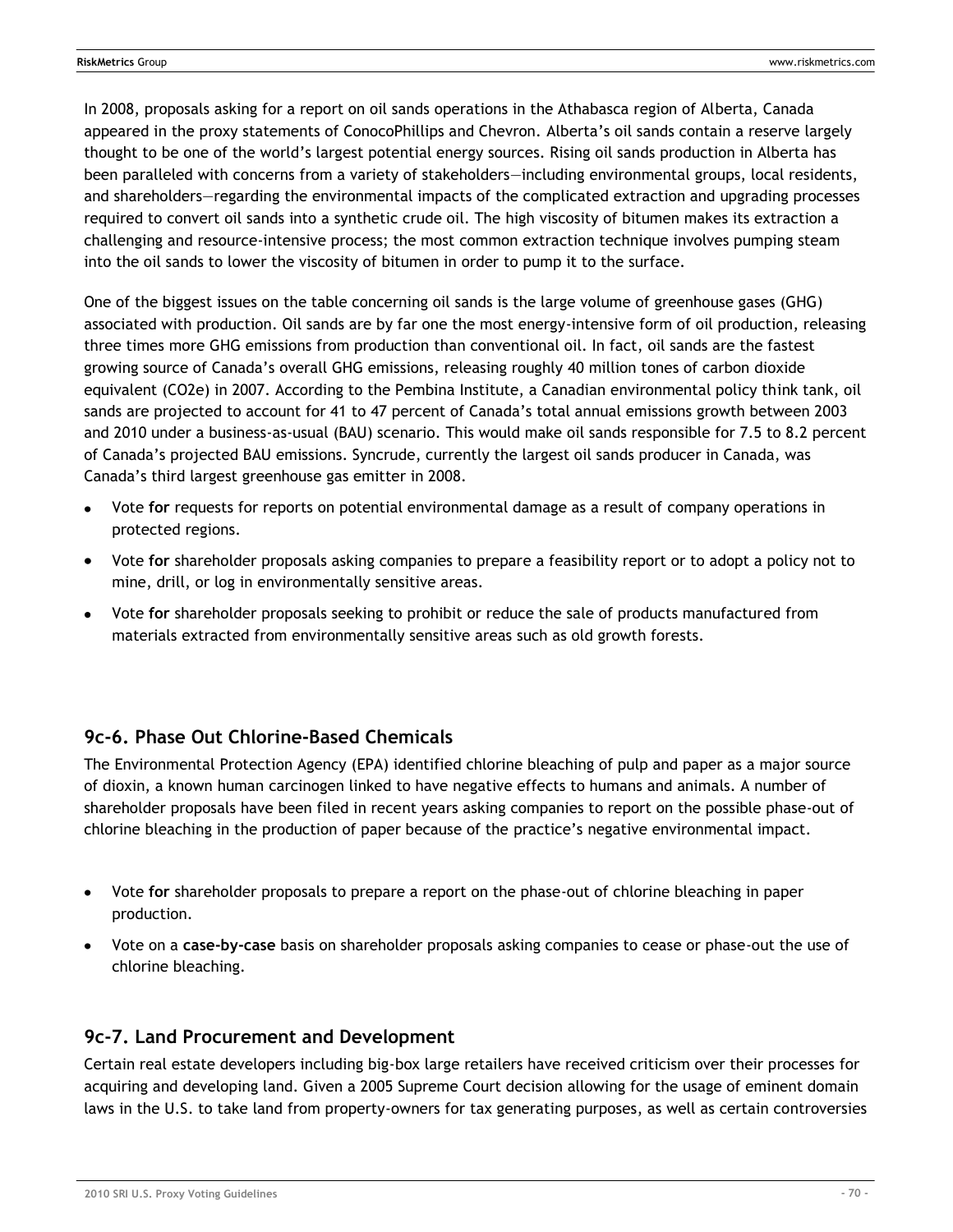outside of the U.S. with land procurement, some shareholders would like assurances that companies are acting ethically and with local stakeholders in mind.

Vote **for** shareholder proposals requesting that companies report on or adopt policies for land procurement and utilize the policies in their decision-making.

# **9c-8. Report on the Sustainability of Concentrated Area Feeding Operations (CAFO)**

The potential environmental impact on water, aquatic ecosystems, and local areas from odor and chemical discharges from CAFOs has led to lawsuits and EPA regulations. Certain shareholders have asked companies to provide additional details on their CAFOs in addition to those with which the companies contract to raise their livestock.

Vote **for** requests that companies report on the sustainability and the environmental impacts of both company-owned and contract livestock operations.

# **9c-9. Adopt a Comprehensive Recycling Policy**

A number of companies have received proposals to step-up their recycling efforts, with the goal of reducing the company's negative impact on the environment and reducing costs over the long-term.

- Vote **for** shareholder proposals requesting the preparation of a report on the company's recycling efforts.
- Vote **for** shareholder proposals that ask companies to increase their recycling efforts or to adopt a formal recycling policy.

# **9c-10. Facility Safety**

Vote shareholder proposals requesting companies report on or implement procedures associated with their operations and/or facilities on a **case-by-case** basis.

# **9c-11. Nuclear Energy**

Nuclear power continues to be a controversial method of producing electricity. Opponents of nuclear energy are primarily concerned with serious accidents and the related negative human health consequences, and with the difficulties involved in nuclear waste storage.

- Vote **for** shareholder proposals seeking the preparation of a report on a company's nuclear energy procedures.
- Vote **case-by-case** on proposals that ask the company to cease the production of nuclear power.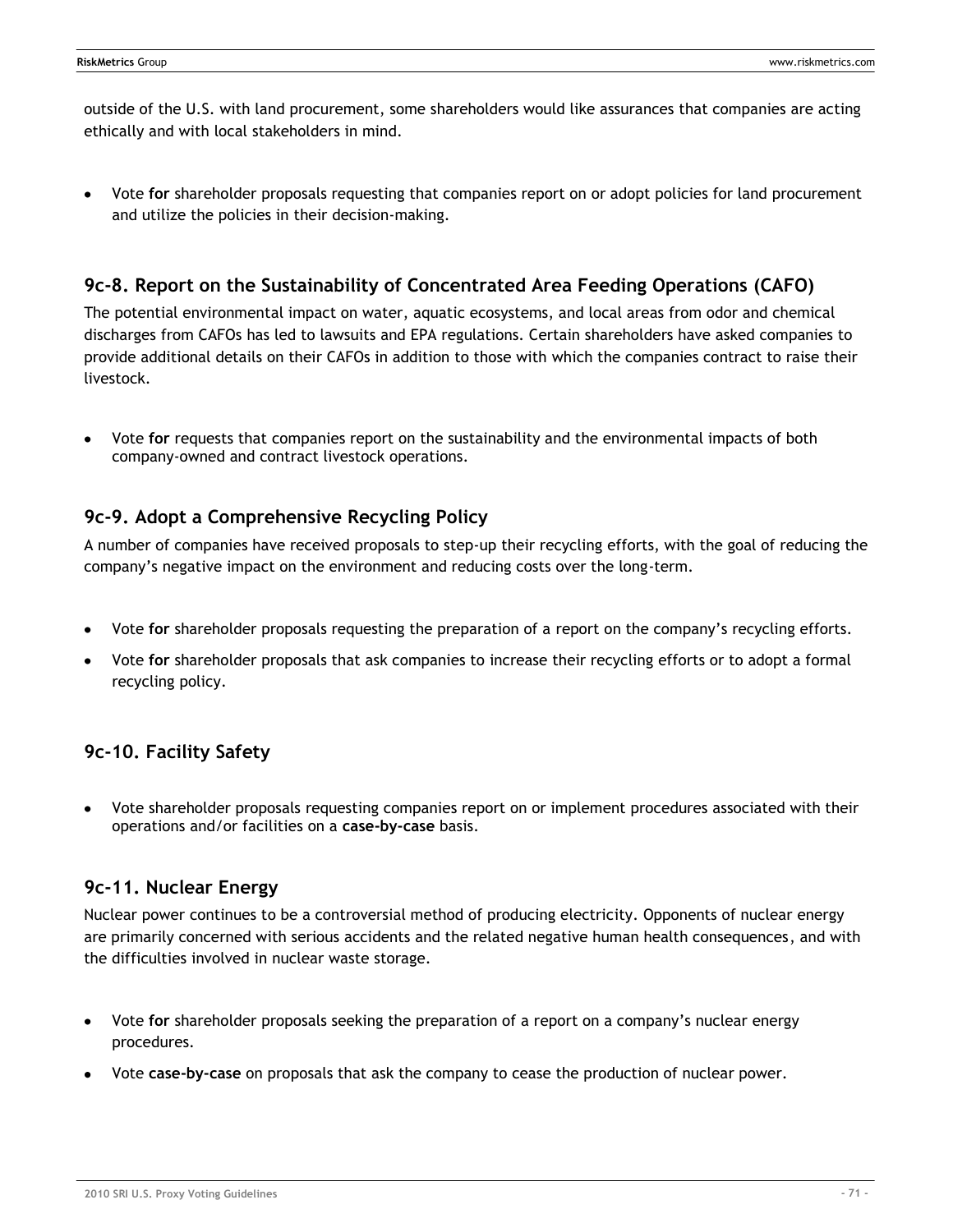## **9c-12. Water Use**

Shareholders may ask for a company to prepare a report evaluating the business risks linked to water use and impacts on the company's supply chain, including subsidiaries and bottling partners. Such proposals also ask companies to disclose current policies and procedures for mitigating the impact of operations on local communities in areas of water scarcity.

- Vote **for** shareholder proposals seeking the preparation of a report on a company's risks linked to water use.
- Vote **for** shareholder proposals requesting that companies report on or adopt policies for water use that incorporate social and environmental factors.

## **9c-13. Kyoto Protocol Compliance**

With the Kyoto Protocol operational as of February 2005, ratifying countries have agreed to reduce their emissions of carbon dioxide and five other greenhouse gases. While some signatories have yet to release specific details of corporate regulations, the impact on multinationals operating in Kyoto-compliant countries is anticipated to be significant.

Vote **for** shareholder proposals asking companies to review and report on how companies will meet GHG reduction targets of the Kyoto-compliant countries in which they operate.

# **9d. Health and Safety**

### **9d-1. Toxic Materials**

- Vote **for** shareholder proposals asking companies to report on policies and activities to ensure product safety.
- Vote **for** shareholder proposals asking companies to disclose annual expenditures relating to the promotion and/or environmental cleanup of toxins.
- Vote **for** shareholder proposals asking companies to report on the feasibility of removing, or substituting  $\bullet$ with safer alternatives, all "harmful" ingredients used in company products.

## **9d-2. Product Safety**

- Generally vote **for** proposals requesting the company to report on or adopt consumer product safety policies and initiatives.
- Generally vote **for** proposals requesting the study, adoption and/or implementation of consumer product safety programs in the company's supply chain.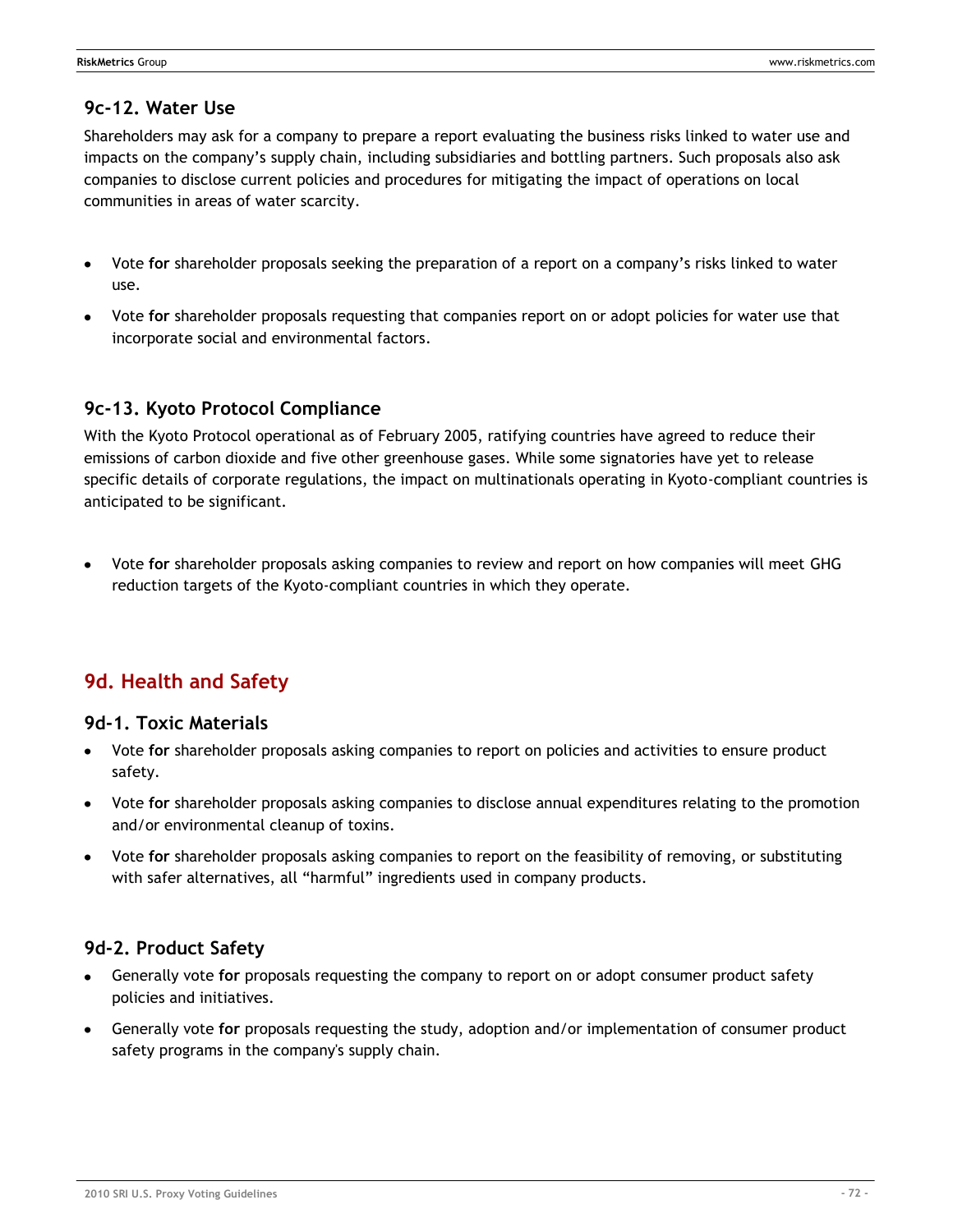### **9d-3. Report on Handgun Safety Initiatives**

Shareholders may ask for a company to report on policies and procedures that are aimed at curtailing the incidence of gun violence. Such a report may include: implementation of the company's contract instruction to distributors not to sell the company's weapons at gun shows or through pawn shops; recalls or retro-fits of products with safety-related defects causing death or serious injury to consumers, as well as development of systems to identify and remedy these defects; names and descriptions of products that are developed or are being developed for a combination of higher caliber/maximum capacity and greater conceal-ability; and the company's involvement in promotion campaigns that could be construed as aimed at children.

- Vote **for** shareholder proposals asking the company to report on its efforts to promote handgun safety.
- Vote **for** shareholder proposals asking the company to stop the sale of handguns and accessories.

### **9d-4. Phase-out or Label Products Containing Genetically Engineered Ingredients**

Shareholders ask companies engaged in the development of genetically modified agricultural products to adopt a policy of not marketing or distributing such products until "long term safety testing" demonstrates that they are not harmful to humans, animals or the environment. Until further long term testing demonstrates that these products are not harmful, companies in the restaurant and prepared foods industries are being asked to remove genetically altered ingredients from products they manufacture or sell, and label such products in the interim. Shareholders are asking supermarket companies to do the same for their own private label brands.

- Vote **for** shareholder proposals to label products that contain genetically engineered products or products from cloned animals.
- Vote **for** shareholder proposals that ask the company to phase out the use of genetically engineered ingredients in their products.
- Vote **for** shareholder proposals that ask the company to report on the use of genetically engineered organisms in their products.
- Vote **for** shareholder proposals asking for reports on the financial, legal, and operational risks posed by the use of genetically engineered organisms.

#### **9d-5. Tobacco-related Proposals**

Under the pressure of ongoing litigation and negative media attention, tobacco companies and even nontobacco companies with ties to the industry have received an assortment of shareholder proposals seeking increased responsibility and social consciousness from tobacco companies and as well as firms affilitated with the tobacco industry.

While the specific resolutions for shareholder proponents vary from year to year, activist shareholders consistently make the tobacco industry one of their most prominent targets. Examples of shareholder proposals focused on tobacco include: warnings on the risks of tobacco smoke and smoking-related diseases, attempting to link executive compensation with reductions in teen smoking rates, the placement of company tobacco products in retail outlets, a review of advertising campaigns and their impact on children and minority groups, prohibiting non-tobacco companies from entering into contracts with tobacco companies, and requesting restaurant operators maintain smoke-free restaurants.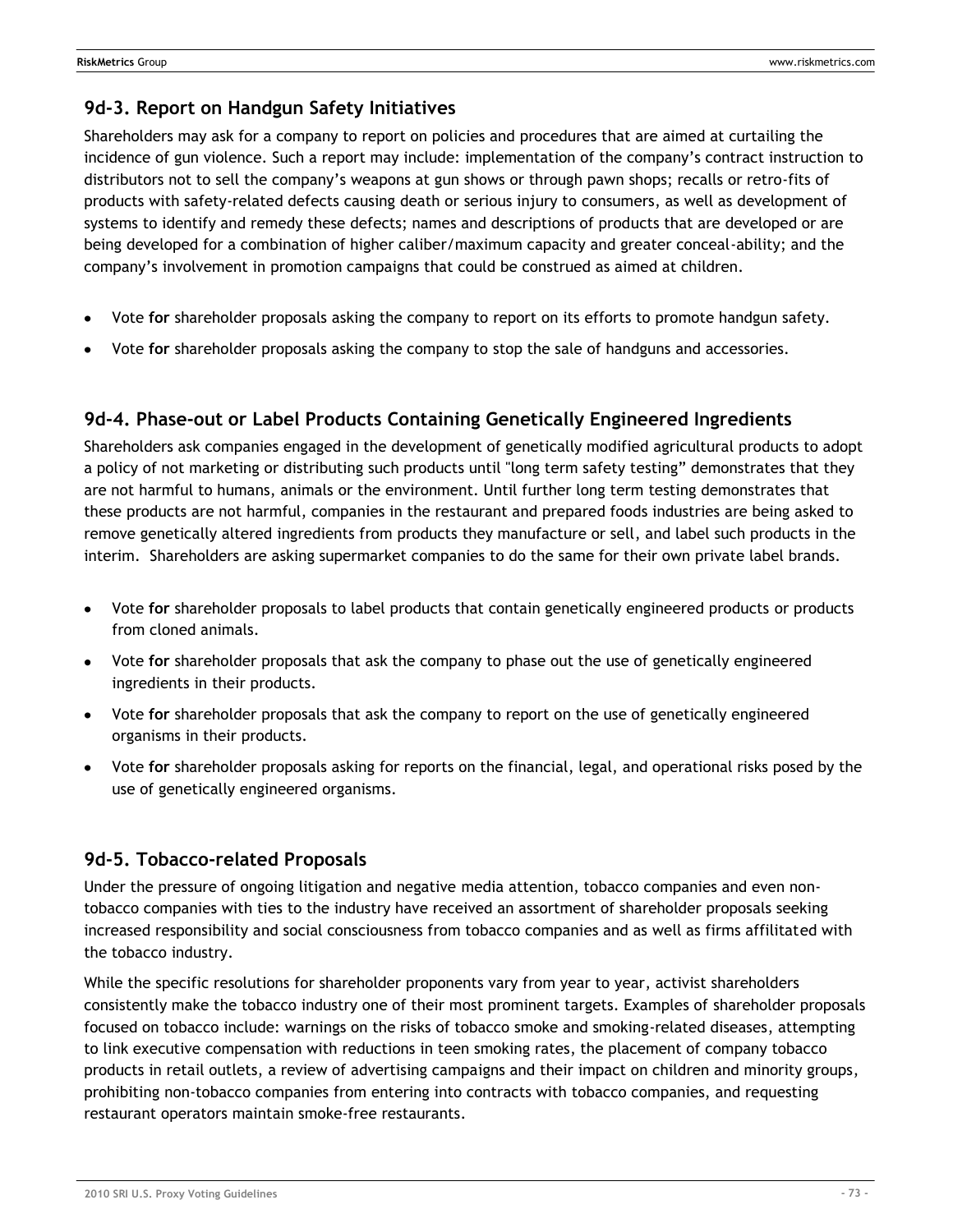In June 2009, the Family Smoking Prevention and Tobacco Control Act was signed into law, giving the FDA authority to regulate the tobacco industry for the first time, including the power to block or approve new products as well as the nicotine and other content in existing tobacco products. This legislation empowers the impose a ban on tobacco advertising within 1,000 feet of schools and playgrounds, require FDA-approved graphic warning labels that occupy 50 percent of the space on each package of cigarettes.

In September 2009, the FDA issued a ban on the sale of flavored cigarettes, exercising its regulatory power in a major way over tobacco for the first time under the new law. The ban affected tobacco products with chocolate, vanilla, clove, and other similar flavors.

- Vote **for** shareholder proposals seeking to limit the sale of tobacco products to children.
- Vote **for** shareholder proposals asking producers of tobacco product components (such as filters, adhesives, flavorings, and paper products) to halt sales to tobacco companies.
- Vote **for** shareholder proposals that ask restaurants to adopt smoke-free policies and that ask tobacco  $\bullet$ companies to support smoke-free legislation.
- Vote **for** shareholder proposals seeking a report on a tobacco company's advertising approach.
- Vote **for** shareholder proposals at insurance companies to cease investment in tobacco companies.
- Vote **for** proposals at producers of cigarette components calling for a report outlining the risks and potential liabilities of the production of these components.
- Vote **for** proposals calling for tobacco companies to cease the production of tobacco products.
- Vote **for** shareholder proposals asking companies to stop all advertising, marketing and sale of cigarettes using the terms "light," "ultra-light," "mild," and other similar words and/or colors.
- Vote **for** shareholder proposals asking companies to increase health warnings on cigarette smoking. (i.e.: information for pregnant women, "Canadian Style" warnings, filter safety).

### **9d-6. Adopt Policy/Report on Drug Pricing**

Shareholder proponents, activists and even some legislators have called upon drug companies to restrain pricing of prescription drugs. According to proponents, the high cost of prescription drugs is a vital issue for senior citizens across the country. Seniors have the greatest need for prescription drugs, accounting for about one-third of all prescription drug sales, but they often live on fixed incomes and are underinsured. Today about 20 million elderly people have little or no drug coverage in the U.S. and it is precisely this group, proponents argue, that faces that highest prescription drug costs. Proponents argue that the uninsured and underinsured pay substantially more for drugs than manufacturers' "favored" customers, such as HMOs and Federal agencies, and drug manufacturers are responsible for this discrepancy. Proponents also note that efforts to reign-in pharmaceutical costs will not negatively impact research and development (R&D) costs and that retail drug prices are consistently higher in the U.S. than in other industrialized nations. Proponents highlight this disparity, noting that pharmaceuticals sold to Canada are sold at a lower price than in the United States which has encouraged certain states and municipalities to re-import drugs from Canada, an action currently illegal under U.S. federal law. Pharmaceutical companies often respond that adopting a formal drug pricing policy could put the company at a competitive disadvantage. Against the backdrop of the AIDS crisis in Africa, shareholders have called on companies to address the issue of affordable drugs for the treatment of AIDS, as well as TB and Malaria. While Social Advisory Services generally supports increased disclosure of economic and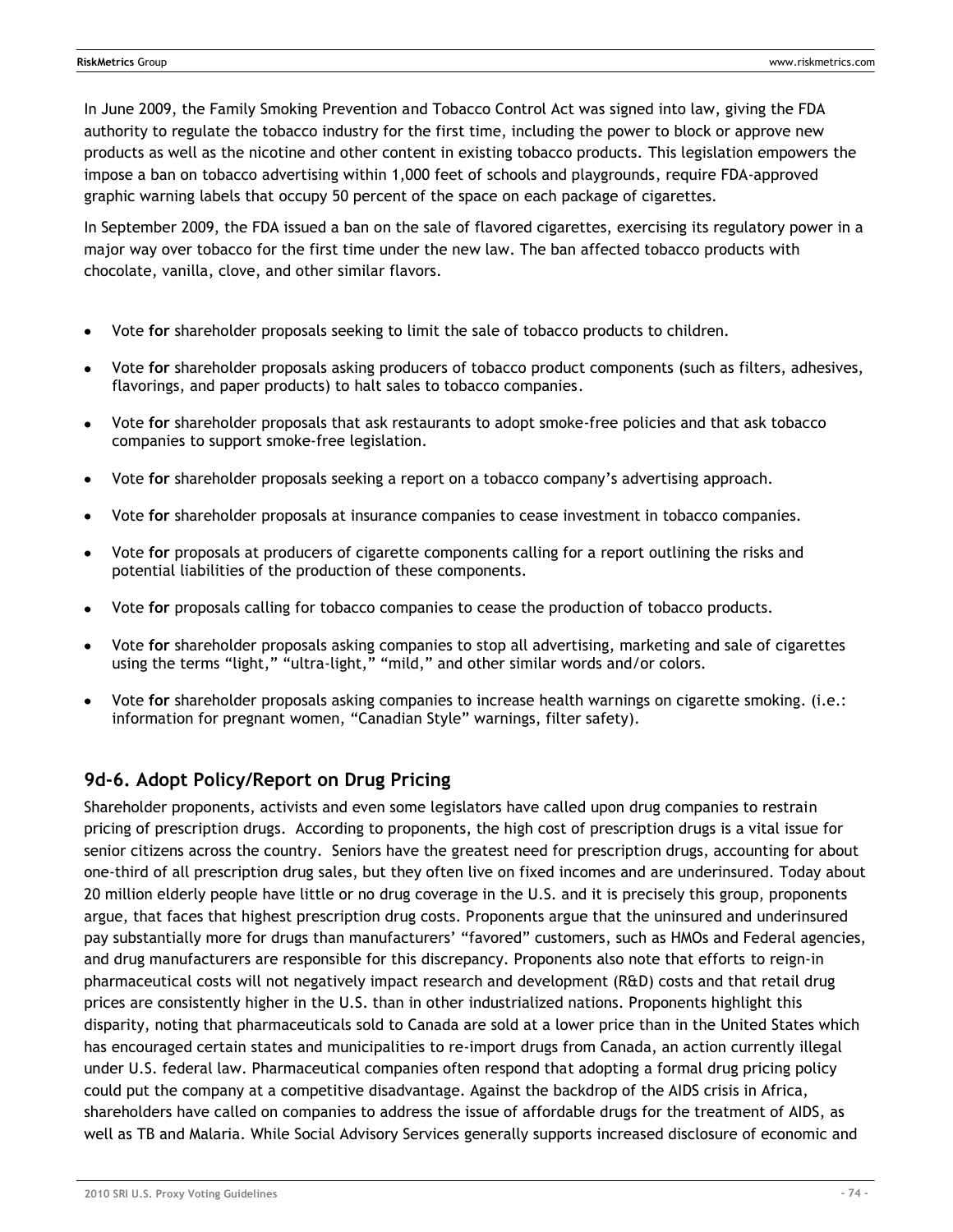legal risks as well as the development of policies favorable to consumer welfare, however we recommend that shareholders do not encourage companies to enact plans that run counter to existing laws and regulations.

- Vote **for** shareholder proposals to prepare a report on drug pricing.  $\bullet$
- Vote **for** shareholder proposals to adopt a formal policy on drug pricing.  $\bullet$
- Vote **for** shareholder proposals that call on companies to develop a policy to provide affordable HIV,  $\bullet$ AIDS, TB and Malaria drugs in third-world nations.
- Vote **for** proposals asking for reports on the economic effects and legal risks of limiting pharmaceutical products to Canada or certain wholesalers.
- Vote **case-by-case** proposals requesting that companies adopt policies not to constrain prescription drug re-importation by limiting supplies to foreign markets.

### **9d-7. Healthcare Reform and Disclosure**

Shareholder activity around reforming the healthcare system in the U.S. has increased over the past few years. In 2008, a coalition of investors, primarily members of the Interfaith Center on Corporate Responsibility (ICCR) and labor groups, including the AFL-CIO, proposed a resolution on health care reform at a number of U.S. corporations.

According to the proponents, this health care reform resolution is akin to those proposals that seek corporate endorsement of labor or human rights principles. The resolution requests companies to sign on to a set of general health care reform principles based on those that the Institute of Medicine (IOM) articulated in 2004. The IOM developed its principles after conducting an exhaustive review of the problems relating to the large and growing number of people who have limited access to health care due to the lack of insurance. The proponents seek the endorsement of a set of principles that support healthcare coverage that is universal, continuous, affordable, and of high-quality.

- Vote **for** shareholder proposals requesting companies to endorse or adopt IOM –based healthcare reform principles.
- Vote **for** shareholder proposals requesting a report on the implications of rising healthcare costs.

#### **9d-8. Ride Safety**

In recent years there has been a steady increase in the amount of amusement park ride injuries. Proponents of this issue argue that there is little regulation by federal and state authorities in regards to the safety of amusement parks and their rides and that it is hard for consumers to judge the safety of a ride without a standardized recording, reporting, and disclosure mechanism in place. Shareholders have asked companies to issues reports on their policies for amusement park ride safety including a company's medical response policy and all recorded injuries caused by rides over a certain amount of years.

Vote **for** shareholder proposals to report on ride safety.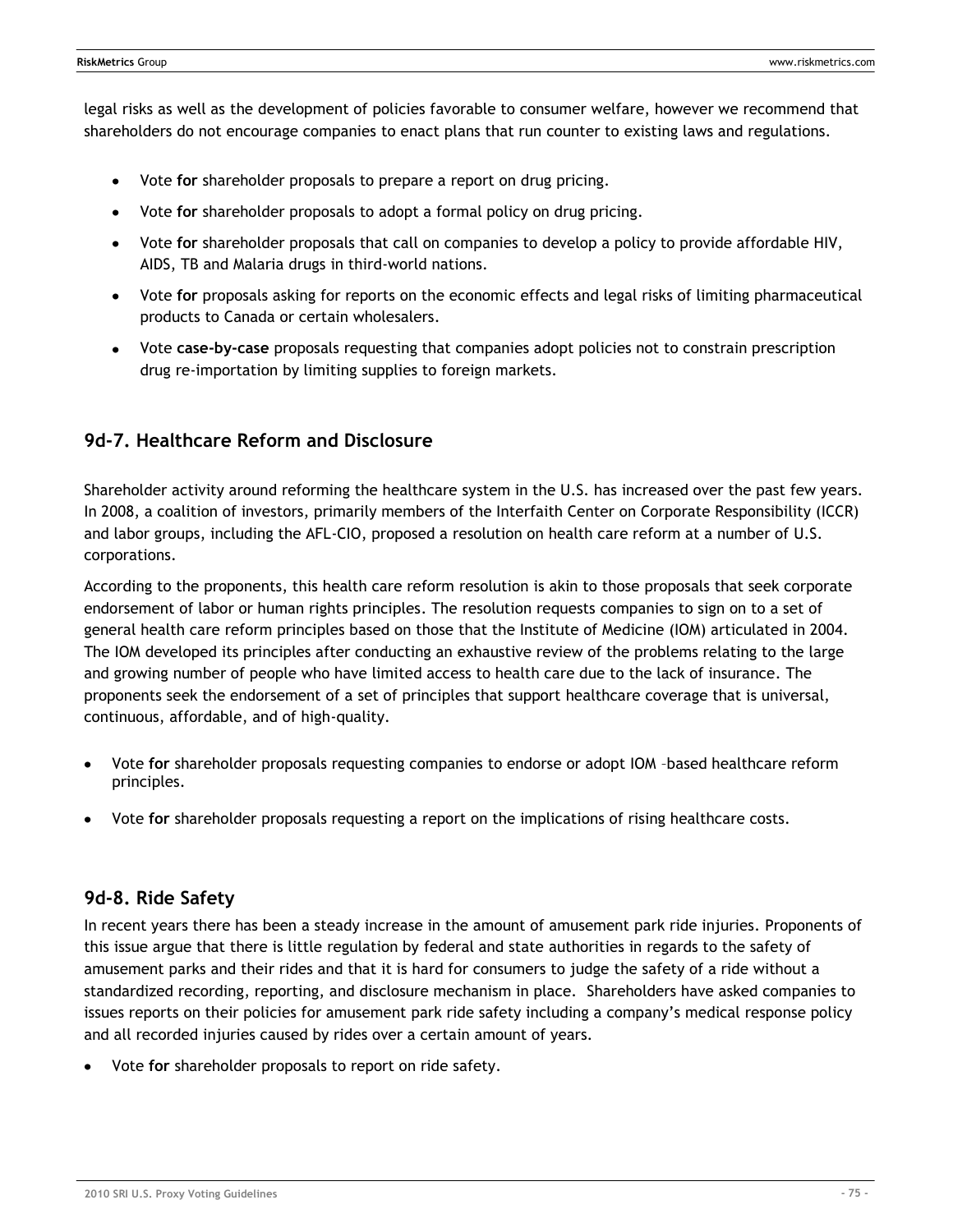# **9e. Government and Military**

Weapons-related proposals may target handguns, landmines, defense contracting, or sale of weapons to foreign governments.

### **9e-1. Prepare Report to Renounce Future Landmine Production**

Although very few companies currently produce landmines, some companies continue to have links to landmine production or produce components that are used to make landmines. Shareholders have asked companies to renounce the future development of landmines or their components, or to prepare a report on the feasibility of such a renouncement.

Vote **for** shareholder proposals seeking a report on the renouncement of future landmine production.

### **9e-2. Prepare Report on Foreign Military Sales**

Every year, shareholders file proxy resolutions asking companies to account for their policies surrounding the sale of military equipment to foreign governments. The proposals take various forms. One resolution simply calls on companies to report on their foreign military sales, providing information about any military products exported over the past three years, the company's basis for determining whether those sales should be made, and any procedures used to market or negotiate those sales. Another resolution calls for companies to report on "offsets" e.g. guarantee of new jobs in the purchasing country and technology transfers. Offsets involve a commitment by military contractors and the U.S. government to direct benefits back to a foreign government as a condition of a military sale.

- Vote **for** shareholder proposals to report on foreign military sales or offset agreements.
- Vote **case-by-case** on proposals that call for outright restrictions on foreign military sales.

#### **9e-3. Depleted Uranium/Nuclear Weapons**

Depleted uranium is the remains of the element uranium after some components are removed. The main difference is that depleted uranium contains at least three times less 235U than natural uranium. It is weakly radioactive. However, shareholders want reports on companies' policies, procedures and involvement in the said substance and nuclear weapons.

Vote **for** shareholder proposals requesting a report on involvement, policies, and procedures related to depleted uranium (DU) and nuclear weapons.

### **9e-4. Adopt Ethical Criteria for Weapons Contracts**

Shareholders have requested that companies review their code of conduct and statements of ethical criteria for military production-related contract bids, awards and execution to incorporate environmental factors and sustainability issues related to the contract bidding process. Sustainability is a business model that requires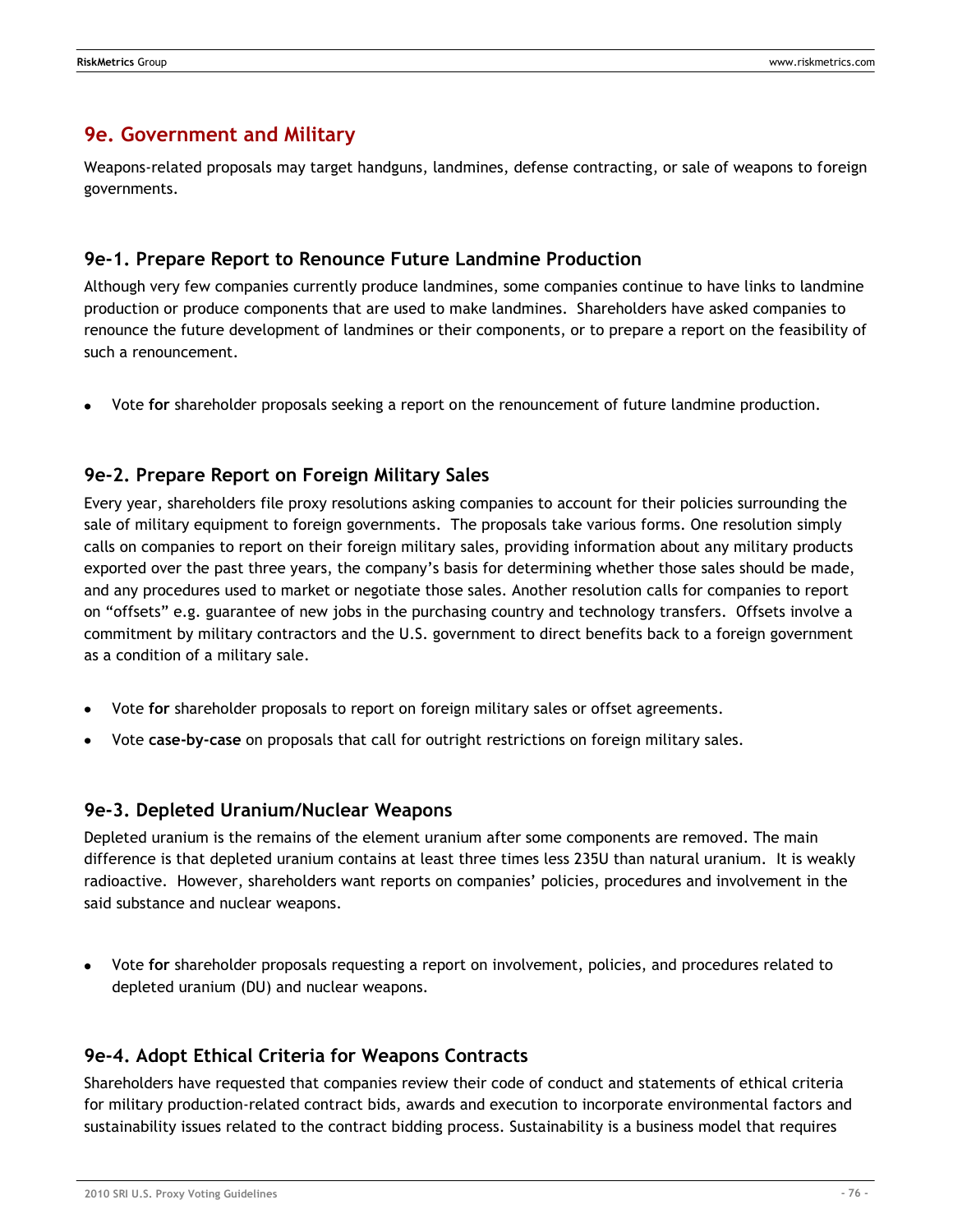companies to balance the needs and interests of various stakeholders while concurrently sustaining its business, communities, and environment for future generations.

Vote **for** shareholder proposals asking companies to review and amend, if necessary, the company's code of conduct and statements of ethical criteria for military production-related contract bids, awards and execution.

# **9f. Animal Welfare**

#### **9f-1. Animal Rights/Testing**

Shareholders and animal rights groups, including People for the Ethical Treatment of Animals (PETA), may file resolutions calling for the end to painful and unnecessary animal testing on laboratory animals by companies developing products for the cosmetics and medical supply industry. Since advanced testing methods now produce many reliable results without the use of live animals, Social Advisory Services generally recommends voting for proposals on this issue. In cases where it can be determined that alternative testing methods are unreliable or are required by law, Social Advisory Services recommends voting against such proposals. Other resolutions call for the adoption of animal welfare standards that would ensure humane treatment of animals on vendors' farms and slaughter houses. Social Advisory Services will generally vote in favor of such resolutions.

- Vote **for** shareholder proposals that seek to limit unnecessary animal testing where alternative testing methods are feasible or not barred by law.
- Vote **for** shareholder proposals that ask companies to adopt or/and report on company animal welfare standards.
- Vote **for** shareholder proposals asking companies to report on the operational costs and liabilities associated with selling animals.
- Vote **for** shareholder proposals to eliminate cruel product testing methods.
- Vote **for** shareholder proposals that seek to monitor, limit, report, or eliminate outsourcing animal testing  $\bullet$ to overseas laboratories.
- Vote **for** shareholder proposals to publicly adopt or adhere to an animal welfare policy at both company and contracted laboratory levels.
- Vote **for** shareholder proposals to evaluate, adopt or require suppliers to adopt CAK and/or CAS slaughter methods.

# **9g. Political and Charitable Giving**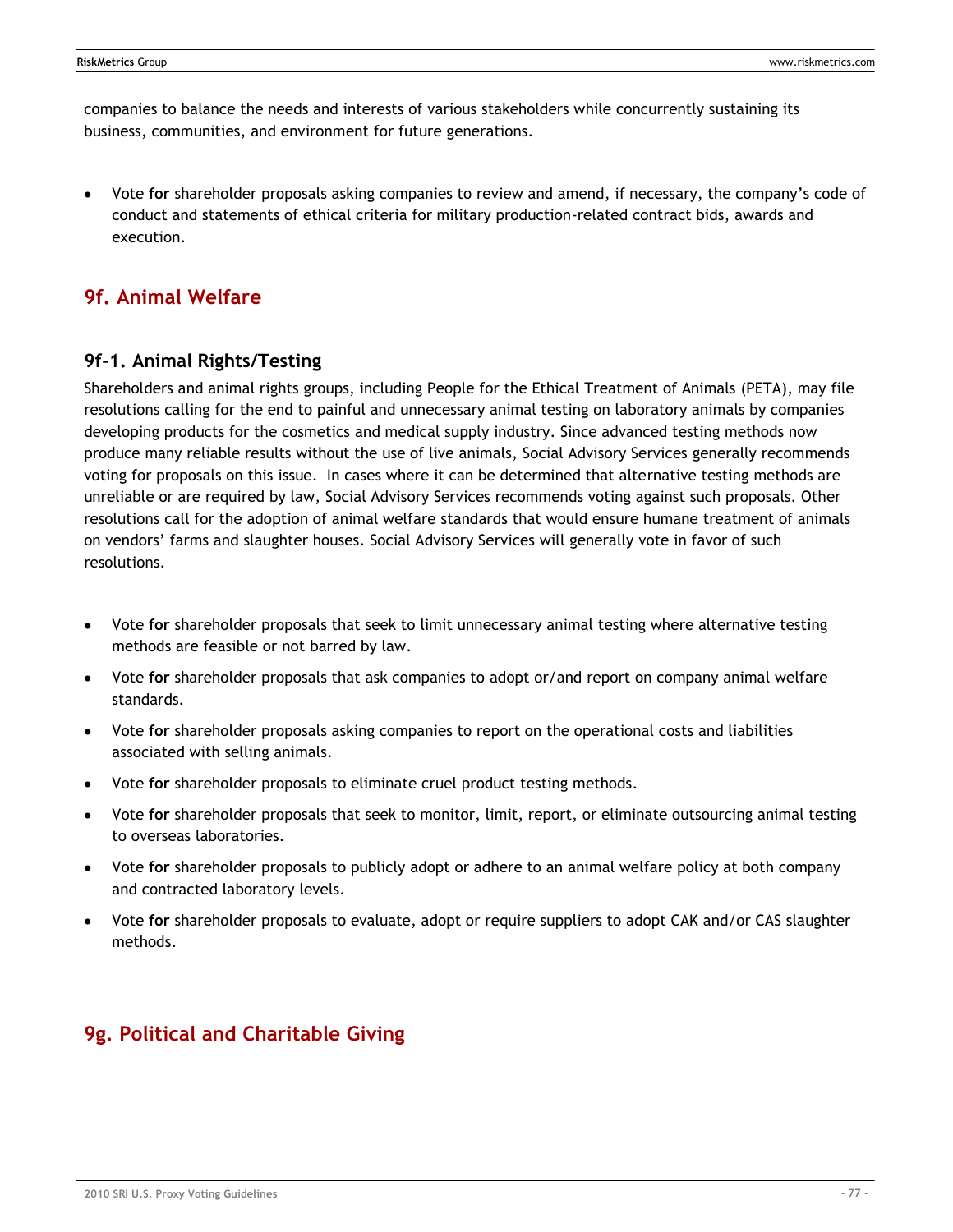# **9g-1. Lobbying Efforts**

Shareholders have asked companies to report on their lobbying efforts to refute established scientific research regarding climate change, the health effects of smoking, and fuel efficiency standards. Given the poor performance of the US automotive industry and the highly litigious nature surrounding the tobacco industry, shareholders would like assurances that companies are acting in their best long-term interests.

Vote **for** shareholder proposals asking companies to review and report on how companies utilize lobbying efforts to challenge scientific research and governmental legislation.

### **9g-2. Non-Partisanship/ Political Contributions**

Proponents of resolutions calling for the abolishment of political contributions or contributions to political campaigns are concerned with the increasing power of corporations in the political process. These resolutions seek to limit the involvement of corporations in the political process.

- Vote **for** proposals calling for a company to disclose its political and trade association contributions, unless the terms of the proposal are unduly restrictive.
- Vote **for** proposals calling for a company to maintain a policy of non-partisanship and to limit political contributions.
- Vote **against** proposals calling for a company to refrain from making any political contributions.

### **9g-3. Control over Charitable Contributions**

Shareholders have attempted to impose criteria on companies for the selection of recipients of corporate charitable contributions that would further specific objectives supported by the sponsors of the proposals. Social Advisory Services believes that management is in a much better position than shareholders to decide what criteria are appropriate for corporate charitable contributions. Also, some of the proposals would require companies to poll their shareholders as part of the grant-making process. Since many companies have hundreds of thousands of shareholders, contacting, confirming, and processing each individual opinion and/or consent would be burdensome and expensive.

- Vote **against** shareholder proposals giving criteria for requiring shareholder ratification of grants.
- Vote **against** shareholder proposals requesting that companies prohibit charitable contributions.

### **9g-4. Disclosure on Prior Government Service**

Shareholders have asked companies to disclose the identity of any senior executive and/or other high-level employee, consultant, lobbyist, attorney, or investment banker who has served in government. Although the movement of individuals between government and the private sector may benefit both, the potential also exists for conflicts of interest, especially in industries that have extensive dealings with government agencies.

Vote **for** shareholder proposals calling for the disclosure of prior government service of the company's key executives.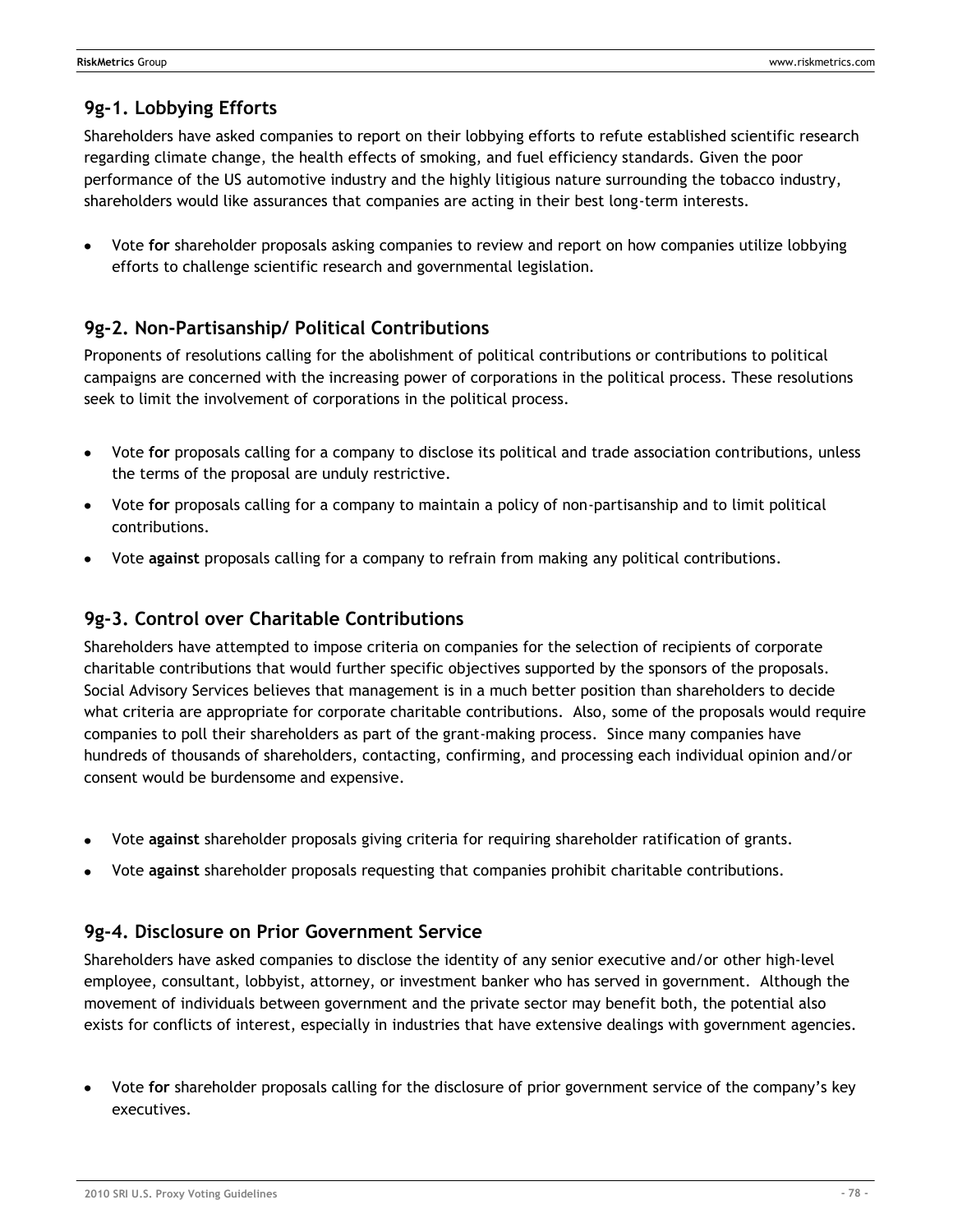# **9h. Consumer Lending and Economic Development**

#### **9h-1. Adopt Policy/Report on Predatory Lending Practices**

Predatory lending involves charging excessive fees to sub prime borrowers without adequate disclosure. More specifically, predatory lending includes misleading sub prime borrowers about the terms of a loan, charging excessive fees that are folded into the body of a refinancing loan, including life insurance policies or other unnecessary additions to a mortgage, or lending to homeowners with insufficient income to cover loan payments.

Vote **for** shareholder proposals seeking the development of a policy or preparation of a report to guard against predatory lending practices.

### **9h-2. Disclosure on Credit in Developing Countries (LDCs) or Forgive LDC Debt**

Shareholders have asked banks and other financial services firms to develop and disclose lending policies for less developed countries. Proponents are concerned that, without such policies, lending to developing countries may contribute to the outflow of capital, the inefficient use of capital, and corruption, all of which increase the risk of loan loss. In the interest of promoting improved LDC lending practices and responsible loan disclosure, Social Advisory Services usually recommends voting for this type of proposal. In cases where it can be determined that companies have been proactive and responsible in developing policies, Social Advisory Services recommends a vote against the proposal's adoption. Social Advisory Services usually recommends against proposals that call for outright loan forgiveness; such action represents an unacceptable loss to lending institutions and their shareholders. Social Advisory Services may support such proposals at banks that have failed to make reasonable provisions for non-performing loans as a means to encourage banks to change their policies.

- Vote **for** shareholder proposals asking for disclosure on lending practices in developing countries, unless the company has demonstrated a clear proactive record on the issue.
- Vote **against** shareholder proposals asking banks to forgive loans outright.
- Vote **case-by-case** on shareholder proposals asking for loan forgiveness at banks that have failed to make reasonable provisions for non-performing loans.
- Vote **for** proposals to restructure and extend the terms of non-performing loans.

#### **9h-3. Community Investing**

Shareholders may ask for a company to prepare a report addressing the company's community investing efforts. Such proposals also ask companies to review their policies regarding their investments in different communities.

Vote **for** proposals that seek a policy review or report addressing the company's community investing efforts.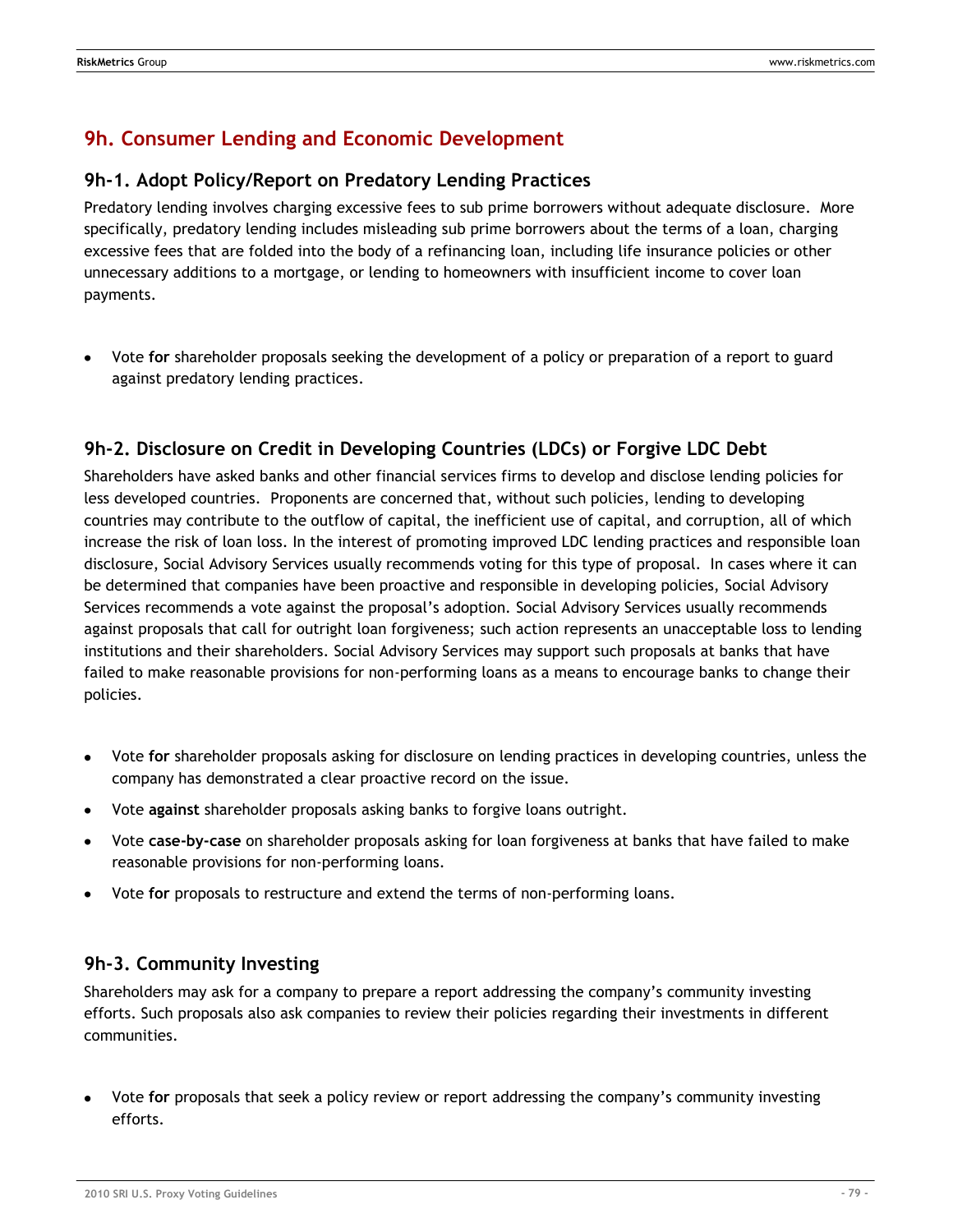## **9i. Miscellaneous**

#### **9i-1. Adult Entertainment**

Traditionally, there have not been many proposals filed in the area of adult entertainment. However, with the consolidation of the communications industry, a number of large companies have ended up with ownership of cable companies. These cable companies may offer their customers access to pay-per-view programming or channels intended for adult audiences. Proponents of shareholder proposals on this issue ask cable companies and companies with interests in cable companies to assess the costs and benefits of continuing to distribute sexually-explicit content, including the potential negative impact on the company's image.

Vote **for** shareholder proposals that seek a review of the company's involvement with pornography.

#### **9i-2. Abortion/Right to Life Issues**

Shareholder proposals pertaining to abortion and right to life issues are rare. However, in the past shareholders have asked companies to stop manufacturing abortifacient drugs, to separate abortifacient drug operations from other operations, or to discontinue acute-care or physician management practices that involve support for abortion services. As long as abortion is legal, Social Advisory Services' position is that issues related to abortion should be a personal decision, not a corporate one. Therefore Social Advisory Services recommends abstaining on anti-abortion and right-to-life proposals.

**Abstain** on shareholder proposals that address right to life issues.

#### **9i-3. Coffee Crisis**

Since the early 1990's coffee producing countries have seen a decline in their earnings from the sale of coffee while the retail sale value has risen in coffee in industrial countries. 2001 -2002 saw the lowest price in earnings in 100 years and many coffee producing countries, usually developing countries, have seen a severe drop in their export revenues. In order to help the farmers in these countries gain better payment for their products and also promote sustainability in developing countries; proponents have filed proposals asking companies to set policy and goals to eventually have all their coffee and coffee products Fair Trade certified.

Vote **for** shareholder proposals asking for reports on company policies related to the coffee crisis.

#### **9i-4. Anti-Social Proposals**

A number of ‗anti-social' shareholder proposals have been filed at companies requesting increased disclosure. While these proposals' requests are very similar to those submitted by shareholder advocates within traditional socially responsible investor circles, the underlying motives for filing the proposals appear to be very different. In addition to charitable contribution proposals, anti-social proposals addressing climate change, sustainability, and conflicts of interest may be seen at shareholder meetings. Despite implicitly different motivations in some